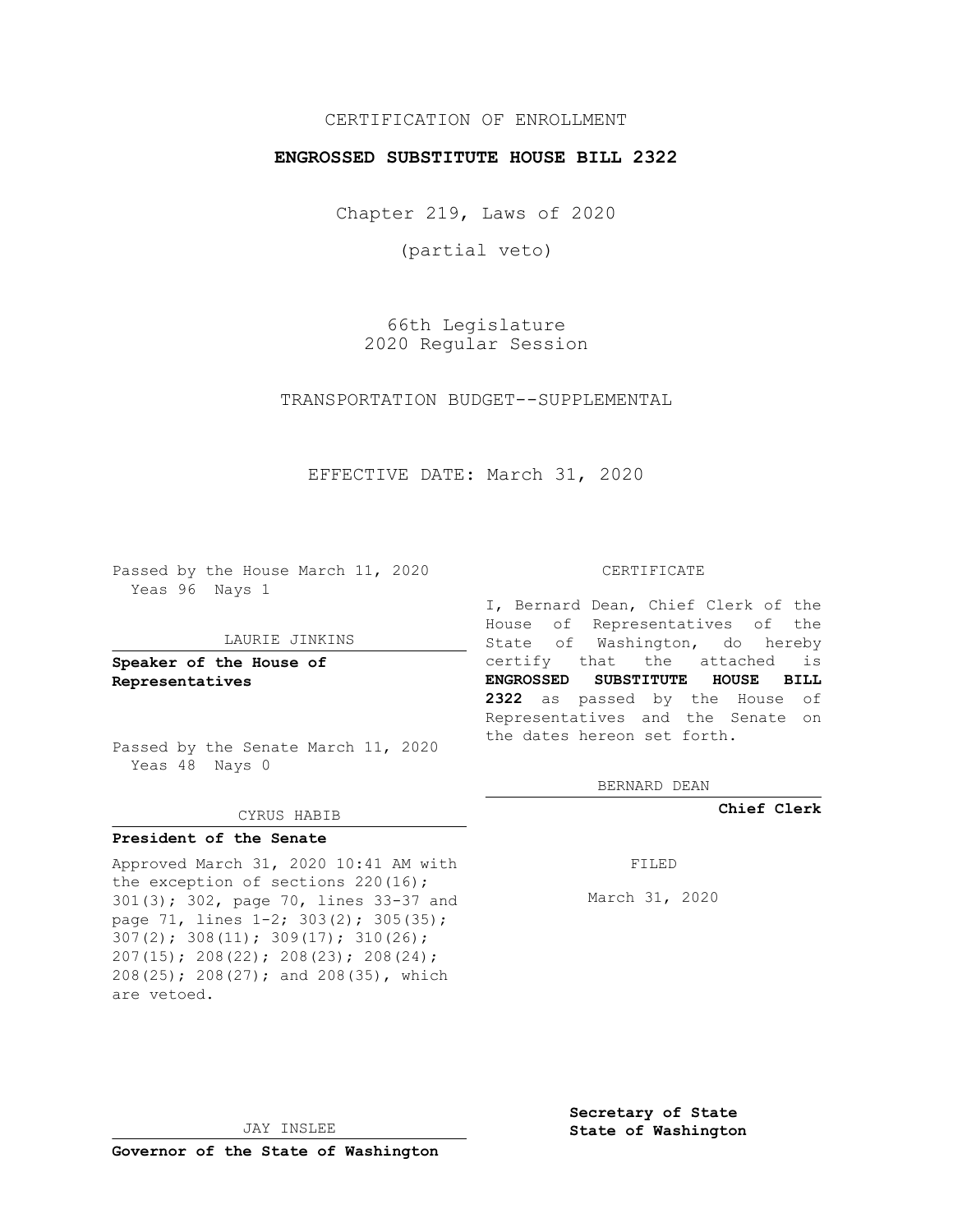#### **ENGROSSED SUBSTITUTE HOUSE BILL 2322**

AS AMENDED BY THE CONFERENCE COMMITTEE

Passed Legislature - 2020 Regular Session

#### **State of Washington 66th Legislature 2020 Regular Session**

**By** House Transportation (originally sponsored by Representatives Fey and Wylie; by request of Office of Financial Management)

READ FIRST TIME 02/28/20.

1 AN ACT Relating to transportation funding and appropriations; amending RCW 46.68.310, 82.32.385, 47.66.110, 46.68.290, 82.44.135, and 46.68.395; amending 2019 c 416 ss 103, 105, 108-110, 201-223, 301, 303-311, 313, 401-408, 601, 606, and 701 (uncodified); adding new sections to 2019 c 416 (uncodified); making appropriations and authorizing expenditures for capital improvements; and declaring an 7 emergency.

8 BE IT ENACTED BY THE LEGISLATURE OF THE STATE OF WASHINGTON:

#### 9 **2019-2021 FISCAL BIENNIUM**

#### 10 **GENERAL GOVERNMENT AGENCIES—OPERATING**

11 **Sec. 101.** 2019 c 416 s 103 (uncodified) is amended to read as 12 follows:

13 **FOR THE OFFICE OF FINANCIAL MANAGEMENT**

14 Motor Vehicle Account—State Appropriation . . . . . ((\$1,403,000))  $15$  \$1,419,000 16 Multimodal Transportation Account—State Appropriation. . . . \$300,000 17 Puget Sound Ferry Operations Account—State Appropriation ((\$116,000)) 18 \$121,000 19 TOTAL APPROPRIATION. . . . . . . . . . . . . ((\$1,819,000)) p. 1 ESHB 2322.SL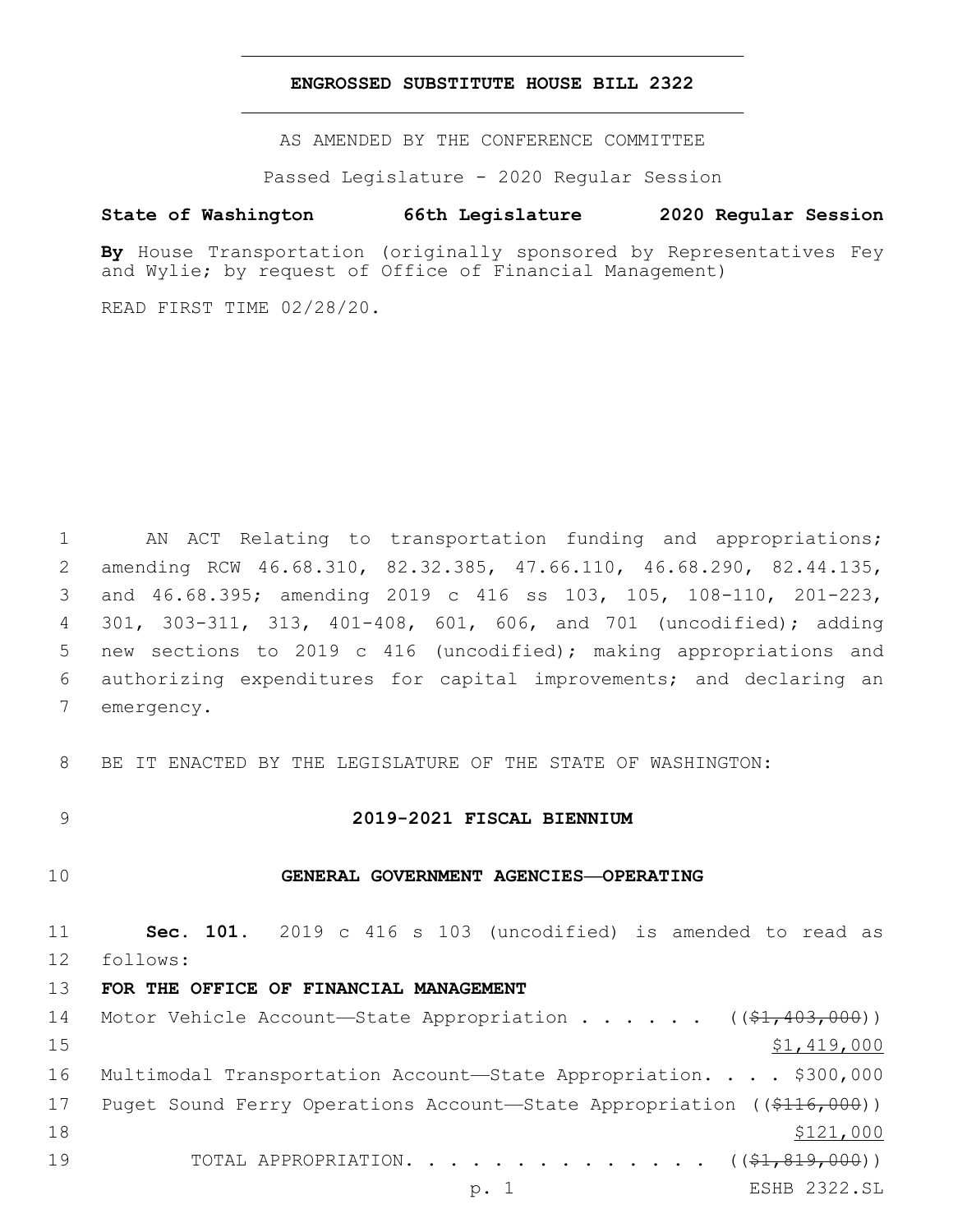#### $\frac{1}{21,840,000}$

 The appropriations in this section are subject to the following conditions and limitations: \$300,000 of the multimodal transportation account—state appropriation is provided solely for the office of financial management, in direct coordination with the office of state treasurer, to evaluate, coordinate, and assist in efforts by state agencies in developing cost recovery mechanisms for credit card and other financial transaction fees currently paid from state funds. This may include disbursing interagency reimbursements for the implementation costs incurred by the affected agencies. As part of 11 the first phase of this effort, the office of financial management, with the assistance of relevant agencies, must develop implementation plans and take all necessary steps to ensure that the actual cost- recovery mechanisms will be in place by January 1, 2020, for the vehicles and drivers programs of the department of licensing. By November 1, 2019, the office of financial management must provide a report to the joint transportation committee on the phase 1 implementation plan and options to expand similar cost recovery mechanisms to other state agencies and programs, including the 20 ferries division.

 **Sec. 102.** 2019 c 416 s 105 (uncodified) is amended to read as follows:

## **FOR THE DEPARTMENT OF AGRICULTURE**

24 Motor Vehicle Account—State Appropriation . . . . .  $($   $($ \$1,357,000)) \$1,359,000

 **Sec. 103.** 2019 c 416 s 108 (uncodified) is amended to read as follows:

## **FOR THE BOARD OF PILOTAGE COMMISSIONERS**

29 Pilotage Account—State Appropriation . . . . . . . .  $($   $($  $$5, 228, 000)$ )  $30 \,$  \$6,040,000

 The appropriation in this section is subject to the following 32 conditions and limitations:

 (1) \$3,125,000 of the pilotage account—state appropriation is provided solely for self-insurance liability premium expenditures; however, this appropriation is contingent upon the board: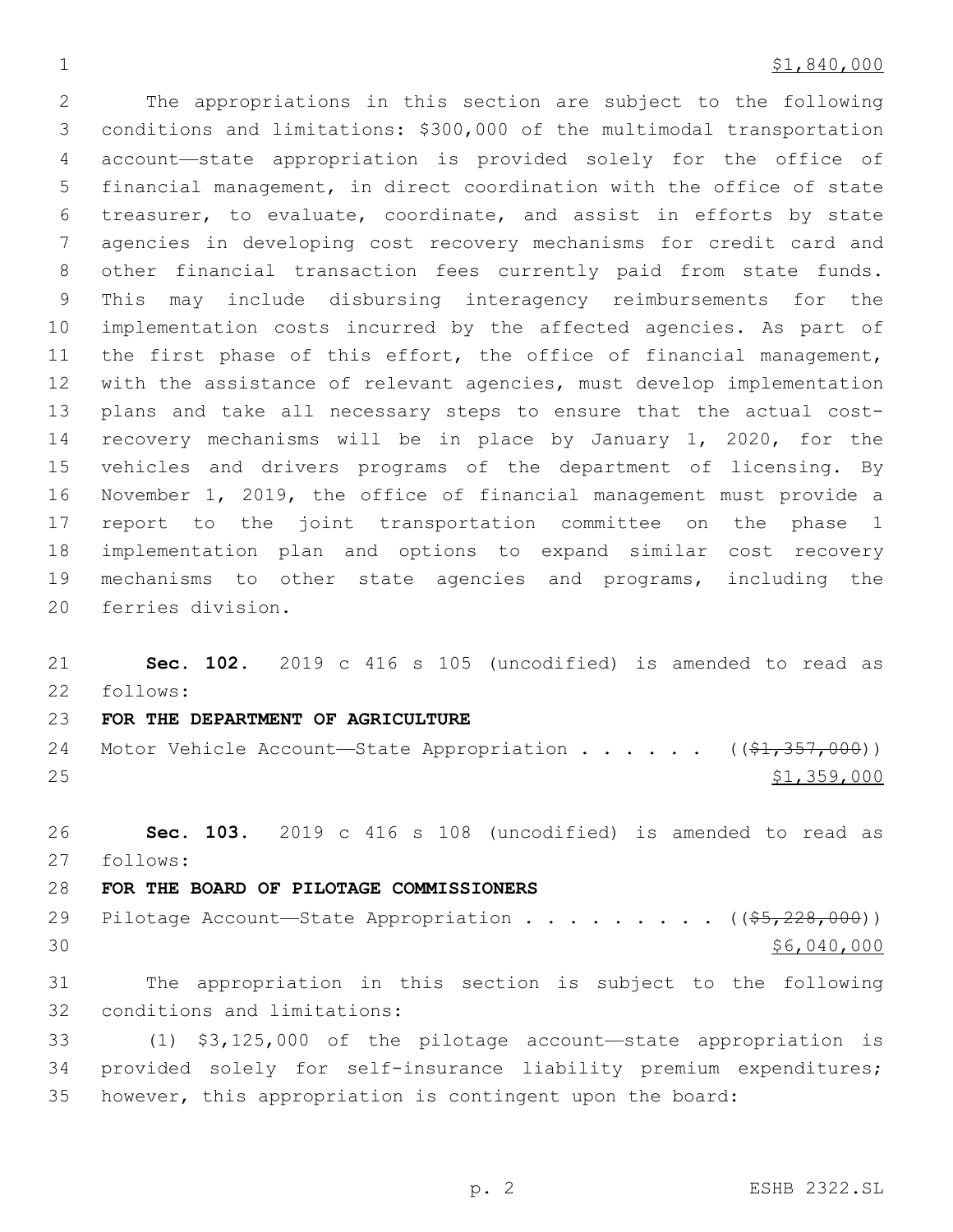(a) Annually depositing the first one hundred fifty thousand dollars collected through Puget Sound pilotage district pilotage 3 tariffs into the pilotage account; and

 (b) Assessing a self-insurance premium surcharge of sixteen dollars per pilotage assignment on vessels requiring pilotage in the 6 Puget Sound pilotage district.

 (2) The board of pilotage commissioners shall file the annual report to the governor and chairs of the transportation committees required under RCW 88.16.035(1)(f) by September 1, 2019, and annually thereafter. The report must include the continuation of policies and procedures necessary to increase the diversity of pilots, trainees, and applicants, including a diversity action plan. The diversity action plan must articulate a comprehensive vision of the board's diversity goals and the steps it will take to reach those goals.

 **Sec. 104.** 2019 c 416 s 109 (uncodified) is amended to read as follows:

- **FOR THE HOUSE OF REPRESENTATIVES**
- 18 Motor Vehicle Account—State Appropriation . . . . . ((\$2,861,000)) \$3,082,000

 **Sec. 105.** 2019 c 416 s 110 (uncodified) is amended to read as follows:

**FOR THE SENATE**

23 Motor Vehicle Account—State Appropriation . . . . . ((\$2,998,000)) \$2,999,000

 NEW SECTION. **Sec. 106.** A new section is added to 2019 c 416 (uncodified) to read as follows:

## **FOR THE UNIVERSITY OF WASHINGTON**

28 Motor Vehicle Account—State Appropriation. . . . . . . \$250,000

 The appropriation in this section is subject to the following conditions and limitations: \$250,000 of the motor vehicle account— state appropriation is provided solely for the University of Washington, Foster School of Business' Consulting and Business Development Center to conduct an analysis of workforce development needs of the Washington state ferries. Plan development should consider the findings from the 2019 Washington state ferries overtime report, including data trend analysis and insight gathered from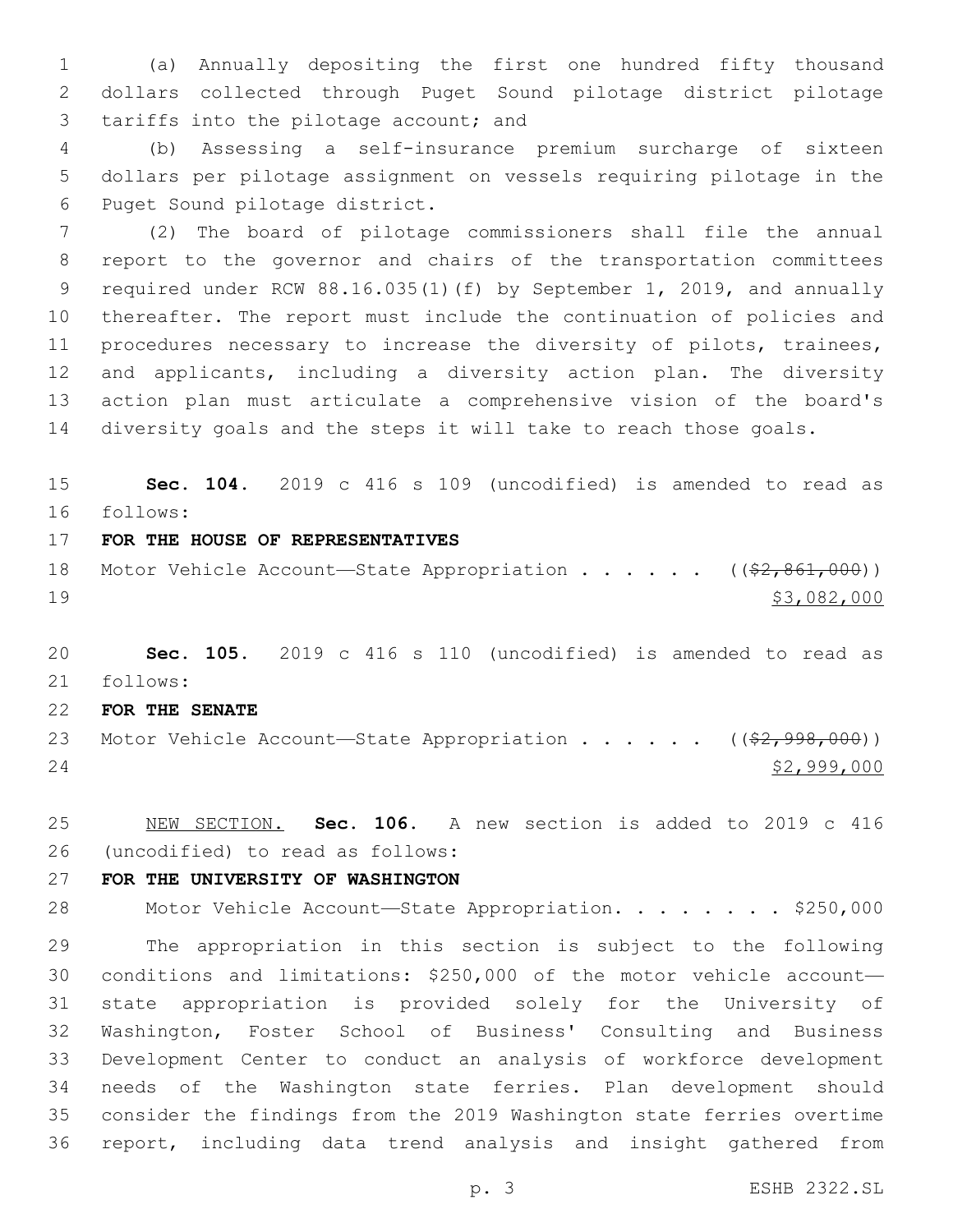discussions with Washington state ferries staff and unions. The report of the study findings and recommendations is due to the transportation committees of the legislature by January 11, 2021. The study must include, but is not limited to, the following:

 (1) A description of the current workforce, including demographic composition, use of relief and temporary employees, and the numbers of management and supervisory staff compared to line workers;

 (2) An analysis of vacancies by job class and collective bargaining unit, the causes of vacancies, and projections of how 10 these dynamics may change going forward;

 (3) An analysis of current strategies for filling vacancies, including the use of overtime, relief staff, on-call staff, hiring of additional or new employees, and a comparison of these strategies to 14 determine which may be more cost-effective;

 (4) An inventory of mandatory training and certification requirements as compared to training provided currently to state 17 ferries employees;

 (5) An analysis of the role of federal requirements and collective bargaining agreements in determining staffing levels, as well as current practices in workforce management and development;

 (6) An analysis of barriers to implementing changes in workforce management or innovative approaches to workforce development; and

 (7) Findings and recommendations regarding recruitment methods and needs, strategies on how to recruit and conduct outreach to 25 underrepresented communities throughout the state, management of overtime and leave usage, ratio of management employees to line 27 employees as compared to industry and public sector standards, and adequacy of training budgets to meet workforce development needs.

## **TRANSPORTATION AGENCIES—OPERATING**

 **Sec. 201.** 2019 c 416 s 201 (uncodified) is amended to read as follows: **FOR THE WASHINGTON TRAFFIC SAFETY COMMISSION** 33 Highway Safety Account—State Appropriation . . . . . ((\$4,588,000))  $$4,675,000$ 35 Highway Safety Account—Federal Appropriation . . . . ((\$27,035,000)) \$27,051,000 37 Highway Safety Account-Private/Local Appropriation . . . . \$118,000

p. 4 ESHB 2322.SL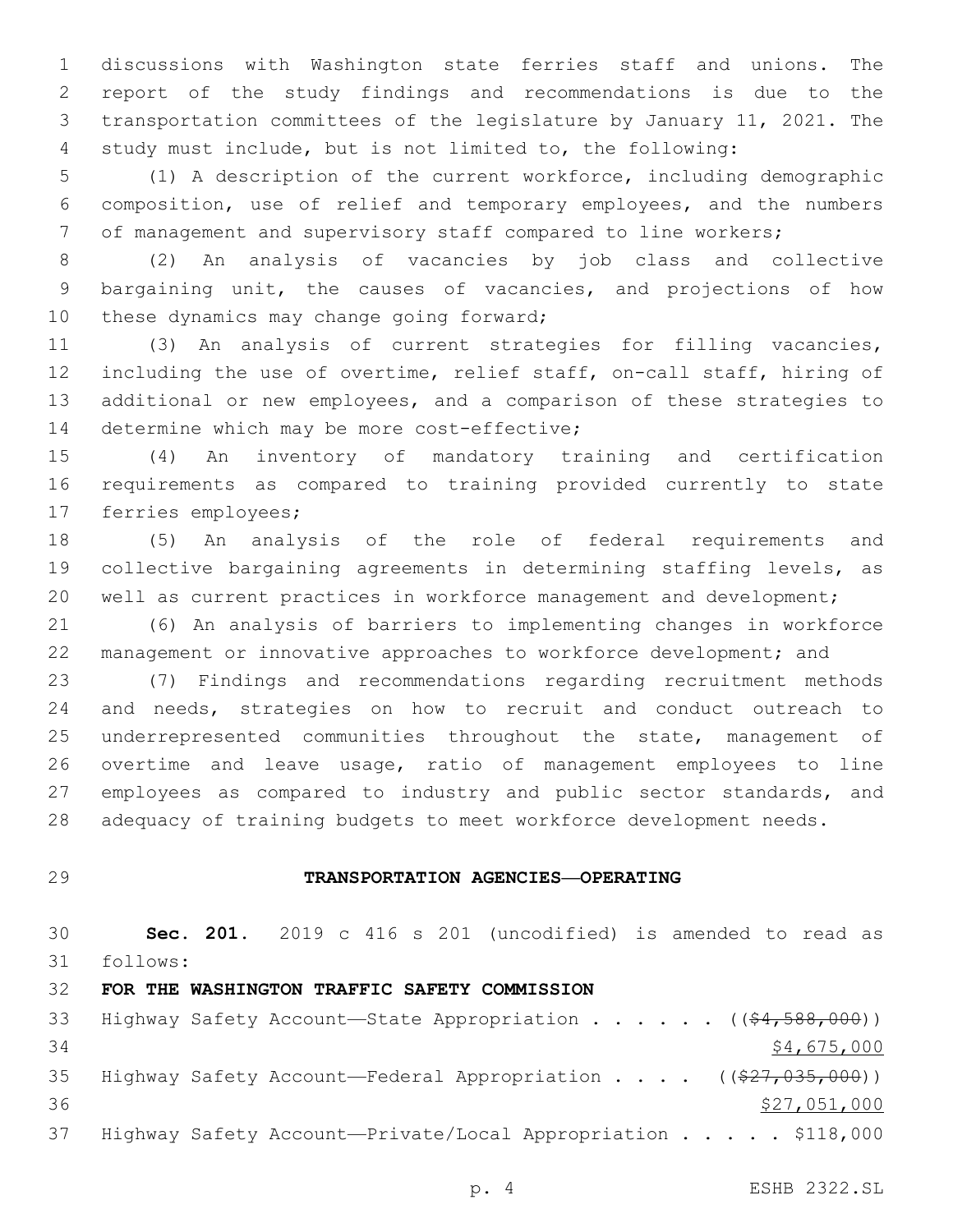1 School Zone Safety Account-State Appropriation . . . . . . \$850,000 2 TOTAL APPROPRIATION. . . . . . . . . . . . . ((\$32,591,000))  $3<sup>3</sup>$  \$32,694,000

4 The appropriations in this section are subject to the following 5 conditions and limitations:

6 (1) \$150,000 of the highway safety account—state appropriation is 7 provided solely for the implementation of chapter 54 ((+Substitute 8 Senate Bill No. 5710)), Laws of 2019 (Cooper Jones Active 9 Transportation Safety Council). If chapter 54 (((Substitute Senate 10 Bill No. 5710))), Laws of 2019 is not enacted by June 30, 2019, the 11 amount provided in this subsection lapses.

 (2) The Washington traffic safety commission may oversee a pilot program in up to three cities implementing the use of automated vehicle noise enforcement cameras in zones that have been designated 15 by ordinance as "Stay Out of Areas of Racing."

16 (a) Any programs authorized by the commission must be authorized 17 by December 31, ((2019)) 2020.

 (b) If a city has established an authorized automated vehicle noise enforcement camera pilot program under this section, the compensation paid to the manufacturer or vendor of the equipment used must be based upon the value of the equipment and services provided 22 or rendered in support of the system.

23 (c) Any city administering a pilot program overseen by the 24 traffic safety commission shall use the following guidelines to 25 administer the program:

 (i) Automated vehicle noise enforcement camera may record photographs or audio of the vehicle and vehicle license plate only while a violation is occurring. The picture must not reveal the face 29 of the driver or of passengers in the vehicle;

 (ii) The law enforcement agency of the city or county government shall ((plainly mark the locations)) install two signs facing opposite directions within two hundred feet, or otherwise consistent with the uniform manual on traffic control devices, where the 34 automated vehicle noise enforcement camera is used ((by placing signs on street locations that clearly indicate to a driver that he or she is entering a zone where traffic laws violations are being detected by automated vehicle noise enforcement cameras that record both audio and video)) that state "Street Racing Noise Pilot Program in 39 Progress";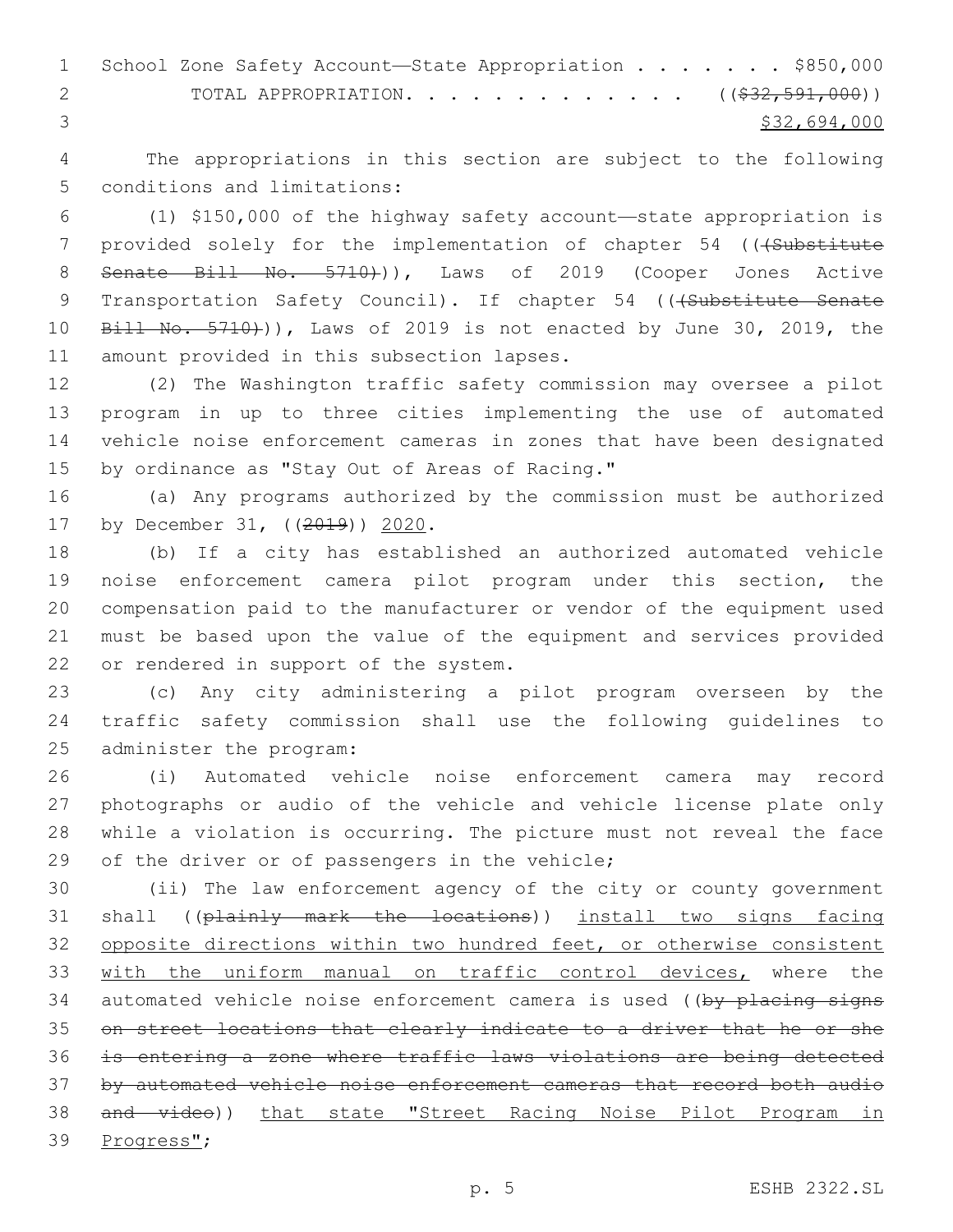(iii) Cities testing the use of automated vehicle noise 2 enforcement cameras must ((provide periodic notice by mail to its residents)) post information on the city web site and notify local media outlets indicating the zones in which the automated vehicle 5 noise enforcement cameras will be used;

 (iv) A city may only issue a warning notice with no penalty for a violation detected by automated vehicle noise enforcement cameras in a Stay Out of Areas of Racing zone. Warning notices must be mailed to the registered owner of a vehicle within fourteen days of the 10 detected violation;

 (v) A violation detected through the use of automated vehicle noise enforcement cameras is not part of the registered owner's 13 driving record under RCW 46.52.101 and 46.52.120;

 (vi) Notwithstanding any other provision of law, all photographs, videos, microphotographs, audio recordings, or electronic images prepared under this section are for the exclusive use of law enforcement in the discharge of duties under this section and are not open to the public and may not be used in a court in a pending action or proceeding. No photograph, microphotograph, audio recording, or electronic image may be used for any purpose other than the issuance of warnings for violations under this section or retained longer than necessary to issue a warning notice as required under this subsection 23  $(2);$  and

 (vii) By June 30, 2021, the participating cities shall provide a report to the commission and appropriate committees of the legislature regarding the use, public acceptance, outcomes, warnings issued, data retention and use, and other relevant issues regarding automated vehicle noise enforcement cameras demonstrated by the pilot 29 projects.

 (3) The Washington traffic safety commission may oversee a demonstration project in one county, coordinating with a public transportation benefit area (PTBA) and the department of transportation, to test the feasibility and accuracy of the use of automated enforcement technology for high occupancy vehicle (HOV) lane passenger compliance. All costs associated with the demonstration project must be borne by the participating public transportation benefit area. Any photograph, microphotograph, or electronic images of a driver or passengers are for the exclusive use of the PTBA in the determination of whether an HOV passenger violation has occurred to test the feasibility and accuracy of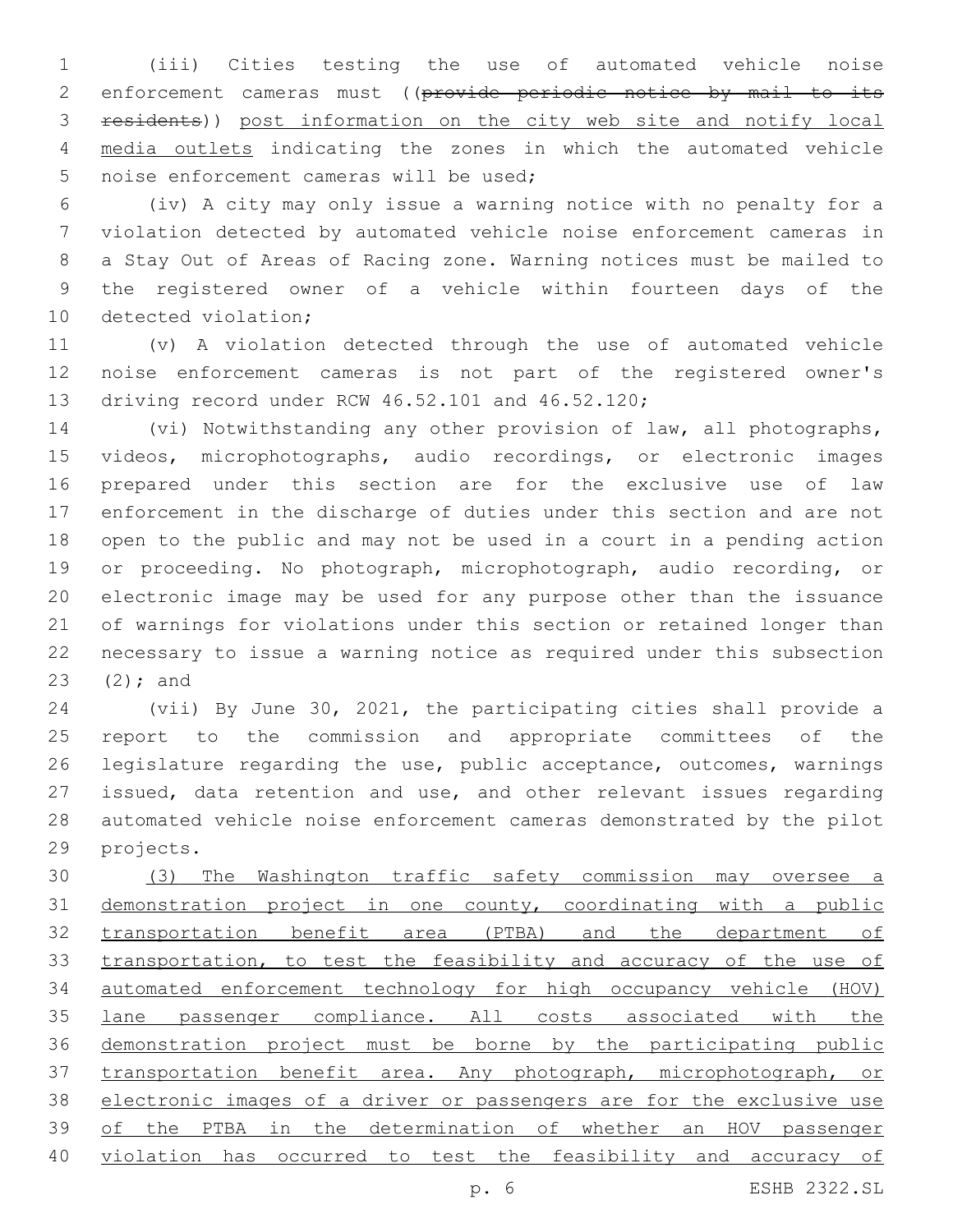automated enforcement under this subsection and are not open to the public and may not be used in a court in a pending action or proceeding. All photographs, microphotographs, and electronic images must be destroyed after determining a passenger count and no later than the completion of the demonstration project. No warnings or notices of infraction may be issued under the demonstration project.

 For purposes of the demonstration project, an automated enforcement technology device may record an image of a driver and passenger of a motor vehicle. The county and PTBA must erect signs marking the locations where the automated enforcement for HOV passenger requirements is occurring.

 The PTBA, in consultation with the Washington traffic safety commission, must provide a report to the transportation committees of 14 the legislature with the number of violations detected during the 15 demonstration project, whether the technology used was accurate and 16 any recommendations for future use of automated enforcement 17 technology for HOV lane enforcement by June 30, 2021.

 (4)(a) The Washington traffic safety commission shall coordinate with each city that implements a pilot program as authorized in 20 chapter . . . (Engrossed Substitute House Bill No. 1793), Laws of 21 2020 (automated traffic safety cameras) or chapter . . . (Substitute Senate Bill No. 5789), Laws of 2020 (automated traffic safety cameras) to provide the transportation committees of the legislature with the following information by June 30, 2021:

 (i) The number of warnings and infractions issued to first-time 26 violators under the pilot program;

 (ii) The number of warnings and infractions issued to the 28 registered owners of vehicles that are not registered with an address located in the city conducting the pilot program; and

 (iii) The frequency with which warnings and infractions are issued on weekdays versus weekend days.

 (b) If neither chapter . . . (Engrossed Substitute House Bill No. 33 1793), Laws of 2020 nor chapter . . . (Substitute Senate Bill No. 5789), Laws of 2020 is enacted by June 30, 2020, the conditions of this subsection (4) have no force and effect.

 **Sec. 202.** 2019 c 416 s 202 (uncodified) is amended to read as follows:

# **FOR THE COUNTY ROAD ADMINISTRATION BOARD**

39 Rural Arterial Trust Account—State Appropriation . . . . \$1,137,000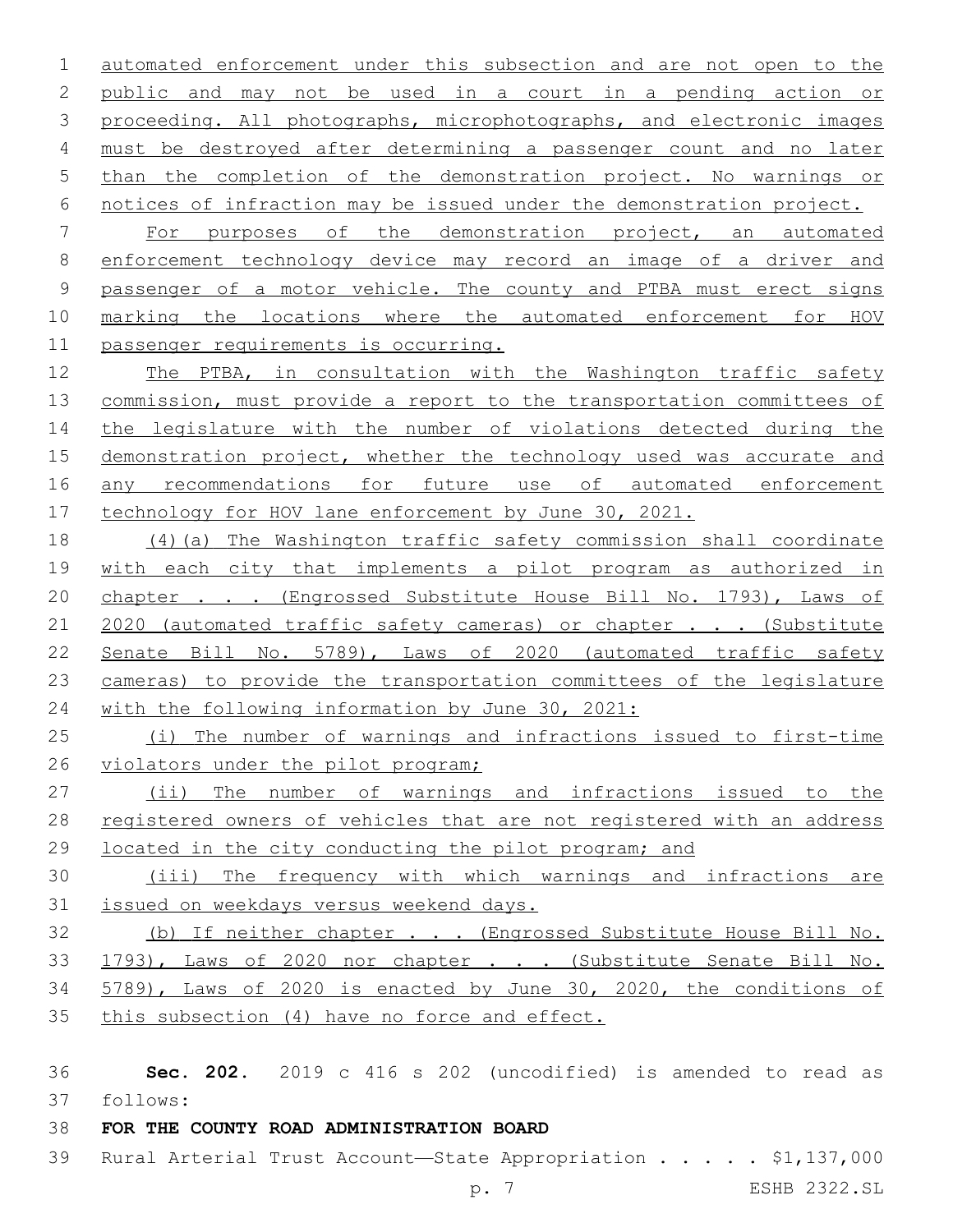1 Motor Vehicle Account—State Appropriation . . . . . ((\$2,803,000)) 2 \$2,920,000 3 County Arterial Preservation Account-State Appropriation . . . . . . . . . . . . . . . . . . . . \$1,677,000 5 TOTAL APPROPRIATION. . . . . . . . . . . . . . ((\$5,617,000))  $$5,734,000$  The appropriations in this section are subject to the following conditions and limitations: \$58,000 of the motor vehicle account— state appropriation is provided solely for succession planning and training. **Sec. 203.** 2019 c 416 s 203 (uncodified) is amended to read as follows: **FOR THE TRANSPORTATION IMPROVEMENT BOARD** 14 Transportation Improvement Account-State 15 Appropriation . . . . . . . . . . . . . . . . (  $(\frac{64}{1000})$ ) \$3,854,000 **Sec. 204.** 2019 c 416 s 204 (uncodified) is amended to read as follows: **FOR THE JOINT TRANSPORTATION COMMITTEE** 20 Motor Vehicle Account—State Appropriation . . . . .  $($   $($ \$1,938,000)) \$2,187,000 22 Multimodal Transportation Account—State Appropriation. . ((\$750,000))  $\frac{$917,000}{2}$ 24 Highway Safety Account-State Appropriation. . . . . . . . \$275,000 25 TOTAL APPROPRIATION. . . . . . . . . . . . . ((\$2,963,000)) \$3,379,000 The appropriations in this section are subject to the following 28 conditions and limitations: (1) \$400,000 of the motor vehicle account—state appropriation and \$50,000 of the multimodal transportation account—state appropriation is for the joint transportation committee to conduct a comprehensive assessment of statewide transportation needs and priorities, and existing and potential transportation funding mechanisms to address those needs and priorities. The assessment must include: (a) Recommendations on the critical state and local transportation projects, programs, and services needed to achieve an efficient,

p. 8 ESHB 2322.SL

37 effective, statewide transportation system over the next ten years;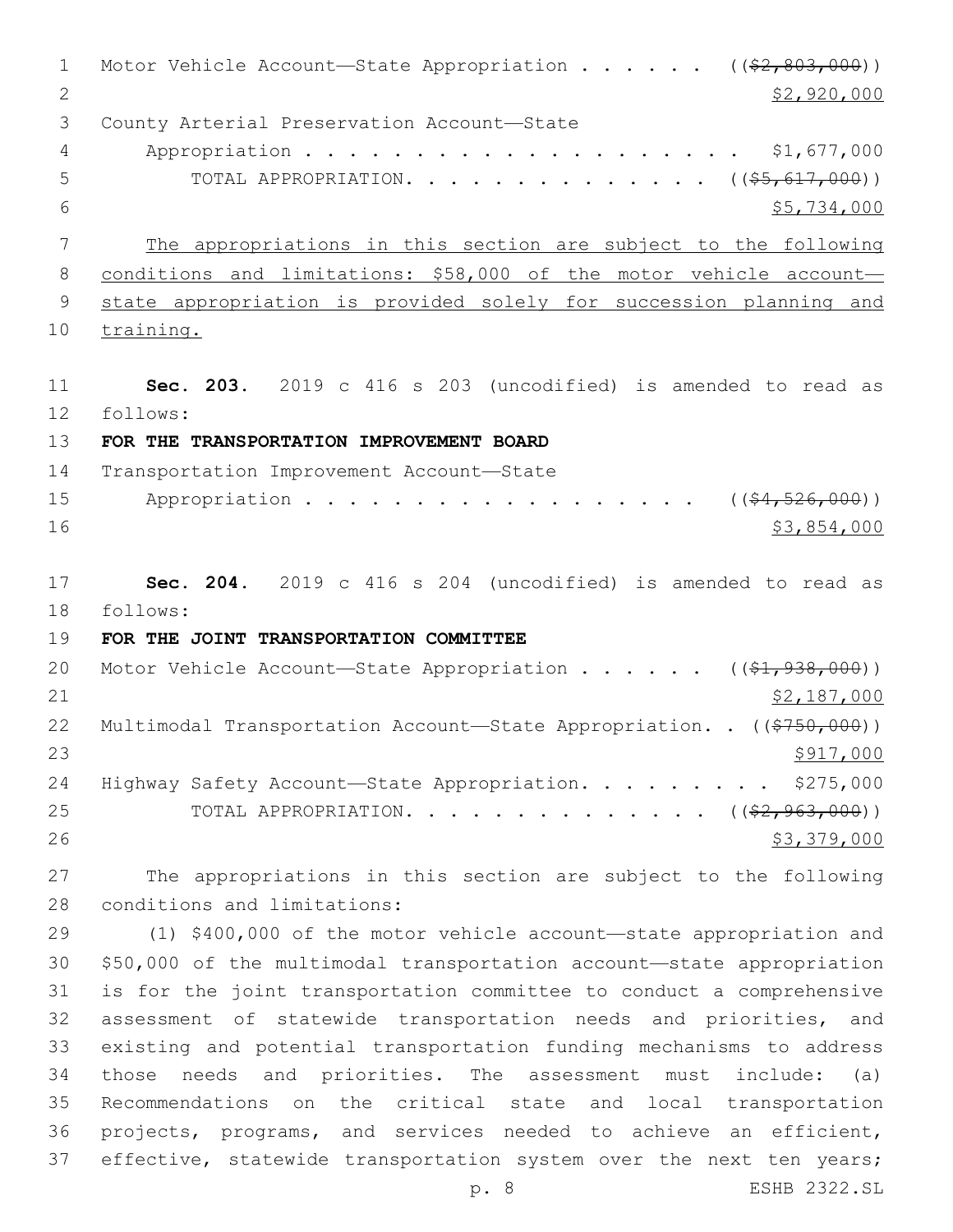(b) a comprehensive menu of funding options for the legislature to consider to address the identified transportation system investments; ((and)) (c) recommendations on whether a revision to the statewide transportation policy goals in RCW 47.04.280 is warranted in light of the recommendations and options identified in (a) and (b) of this subsection; and (d) an analysis of the economic impacts of a range of future transportation investments. The assessment must be submitted to the transportation committees of the legislature by June 30, 2020. Starting July 1, 2020, and concluding by December 31, 2020, a committee-appointed commission or panel shall review the assessment and make final recommendations to the legislature for consideration during the 2021 legislative session on a realistic, achievable plan for funding transportation programs, projects, and services over the next ten years including a timeline for legislative action on funding the identified transportation system needs shortfall.

16 (2)(a) ((\$450,000)) \$382,000 of the multimodal transportation account—state appropriation is for the joint transportation committee to conduct an analysis of the electrification of public fleets in Washington state. The study must include the following:

 (i) An inventory of existing public fleets for the state of Washington, counties, a sampling of cities, and public transit agencies. The inventory must differentiate among battery and fuel cell electric vehicles, hybrid vehicles, gasoline powered vehicles, and any other functional categories. Three cities from each of the following population ranges must be selected for the analysis:

(A) Population up to and including twenty-five thousand;

 (B) Population greater than twenty-five thousand and up to and 28 including fifty thousand;

 (C) Population greater than fifty thousand and up to and 30 including one hundred thousand;

(D) Population greater than one hundred thousand;

 (ii) A review of currently available battery and fuel cell electric vehicle alternatives to the vehicle types most commonly used by the state, counties, cities, and public transit agencies. The 35 review must include:

 (A) The average vehicle cost differential among the commercially 37 available fuel options;

 (B) A cost benefit analysis of the conversion of different 39 vehicle classes; and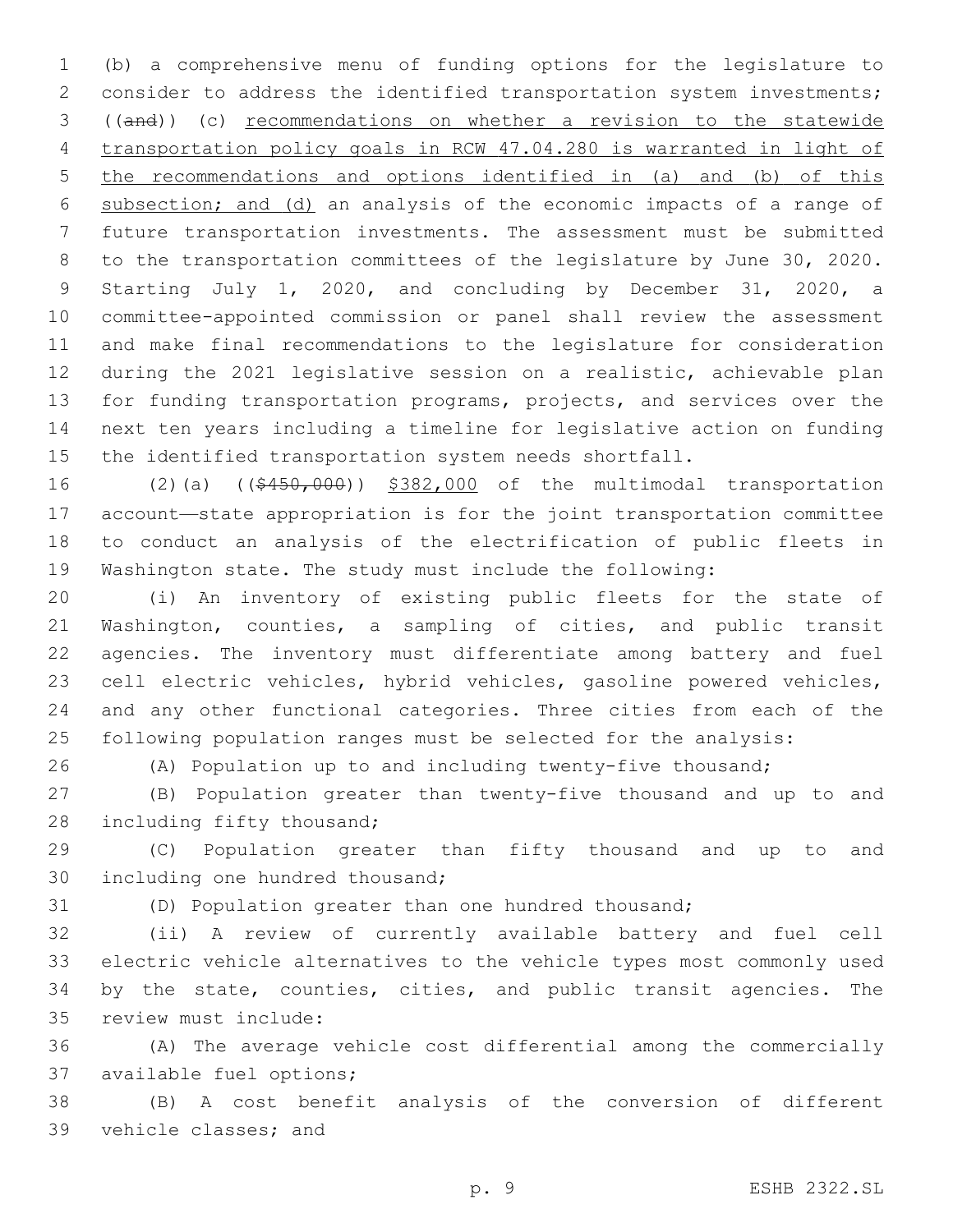(C) Recommendations for the types of vehicles that should be excluded from consideration due to insufficient alternatives, 3 unreliable technology, or excessive cost;

 (iii) The projected costs of achieving substantial conversion to battery and/or fuel cell electric fleets by 2025, 2030, and 2035 for the state, counties, cities, and public transit agencies. This cost 7 estimate must include:

 (A) Vehicle acquisition costs, charging and refueling 9 infrastructure costs, and other associated costs;

 (B) Financial constraints of each type of entity to transition to 11 an electric vehicle fleet; and

 (C) Any other identified barriers to transitioning to a battery 13 and/or fuel cell electric vehicle fleet;

 (iv) Identification and analysis of financing mechanisms that could be used to finance the transition of publicly owned vehicles to battery and fuel cell electric vehicles. These mechanisms include, but are not limited to: Energy or carbon savings performance contracting, utility grants and rebates, revolving loan funds, state grant programs, private third-party financing, fleet management services, leasing, vehicle use optimization, and vehicle to grid 21 technology; and

 (v) The predicted number and location profile of electric vehicle fueling stations needed statewide to provide fueling for the fleets 24 of the state, counties, cities, and public transit agencies.

 (b) In developing and implementing the study, the joint transportation committee must solicit input from representatives of 27 the department of enterprise services, the department of transportation, the department of licensing, the department of commerce, the Washington state association of counties, the association of Washington cities, the Washington state transit association, transit agencies, and others as deemed appropriate.

 (c) The joint transportation committee must issue a report of its findings and recommendations to the transportation committees of the 34 legislature by September 30, 2020.

 (3)(a) \$250,000 of the multimodal transportation account—state appropriation is for the joint transportation committee to conduct a study of the feasibility of an east-west intercity passenger rail system. The study must include the following elements:

(i) Projections of potential ridership;39

40 (ii) Review of relevant planning studies;

p. 10 ESHB 2322.SL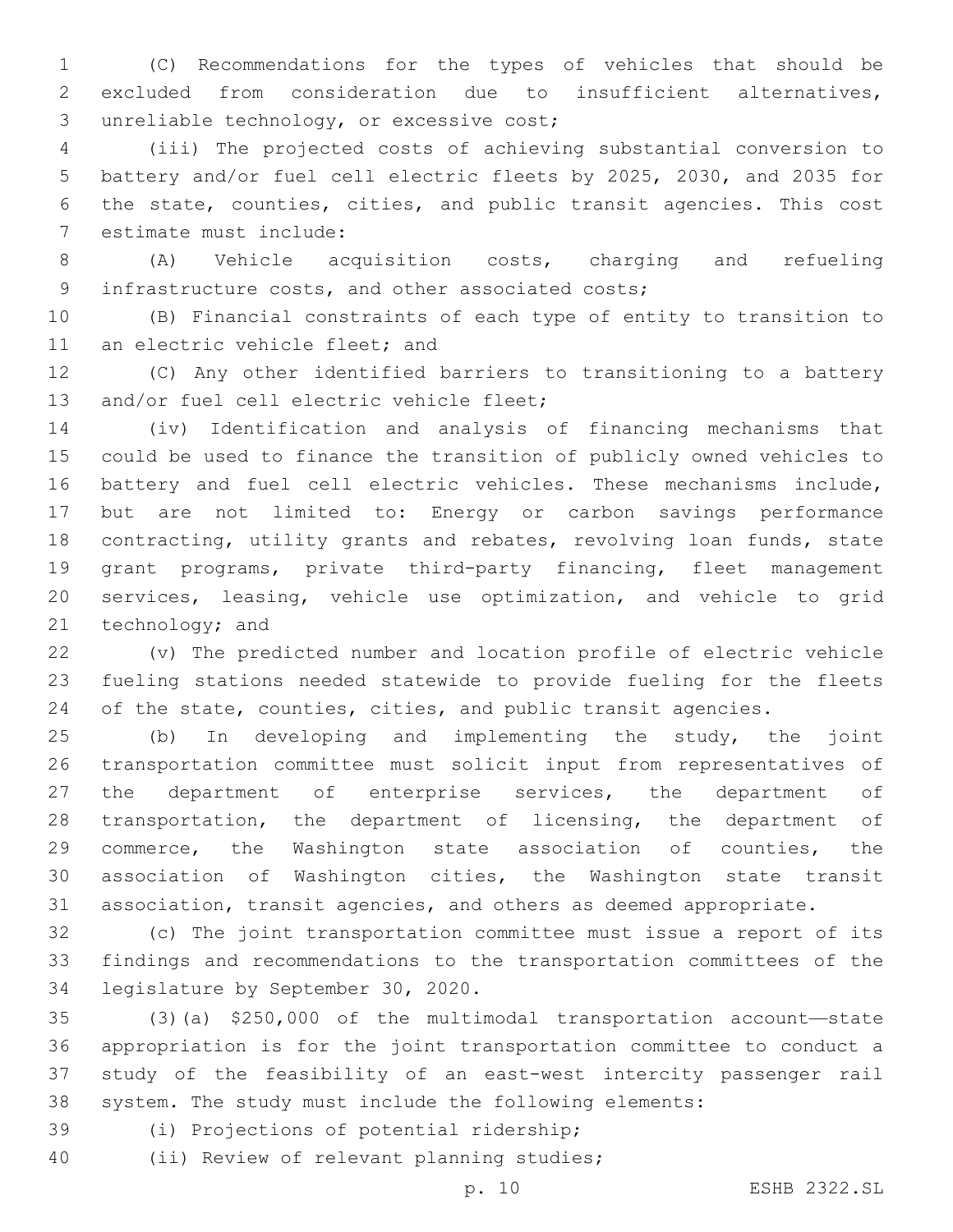(iii) Establishment of an advisory group and associated meetings;

 (iv) Development of a Stampede Pass corridor alignment to maximize ridership, revenue, and rationale, considering service to population centers: Auburn, Cle Elum, Yakima, Tri-Cities, Ellensburg, 5 Toppenish, and Spokane;

 (v) Assessment of current infrastructure conditions, including 7 station stop locations;

8 (vi) Identification of equipment needs; and

9 (vii) Identification of operator options.

 (b) A report of the study findings and recommendations is due to 11 the transportation committees of the legislature by June 30, 2020.

 (4)(a) \$275,000 of the highway safety fund—state appropriation is for a study of vehicle subagents in Washington state. The study must consider and include recommendations, as necessary, on the following:

 (i) The relevant statutes, rules, and/or regulations authorizing vehicle subagents and any changes made to the relevant statutes, 17 rules, and/or regulations;

 (ii) The current process of selecting and authorizing a vehicle subagent, including the change of ownership process and the identification of any barriers to entry into the vehicle subagent 21 market;

 (iii) The annual business expenditures borne by each of the vehicle subagent businesses since fiscal year 2010 and identification of any materials, including office equipment and supplies, provided by the department of licensing to each vehicle subagent since fiscal year 2010. To accomplish this task, each vehicle subagent must provide expenditure data to the joint transportation committee for 28 the purposes of this study;

 (iv) The oversight provided by the county auditors and/or the department of licensing over the vehicle subagent businesses;

 (v) The history of service fees, how increases to the service fee rate are made, and how the requested fee increase is determined;

 (vi) The online vehicle registration renewal process and any 34 potential improvements to the online process;

 (vii) The department of licensing's ability to provide more vehicle licensing services directly, particularly taking into account the increase in online vehicle renewal transactions;

 (viii) The potential expansion of services that can be performed 39 by vehicle subagents; and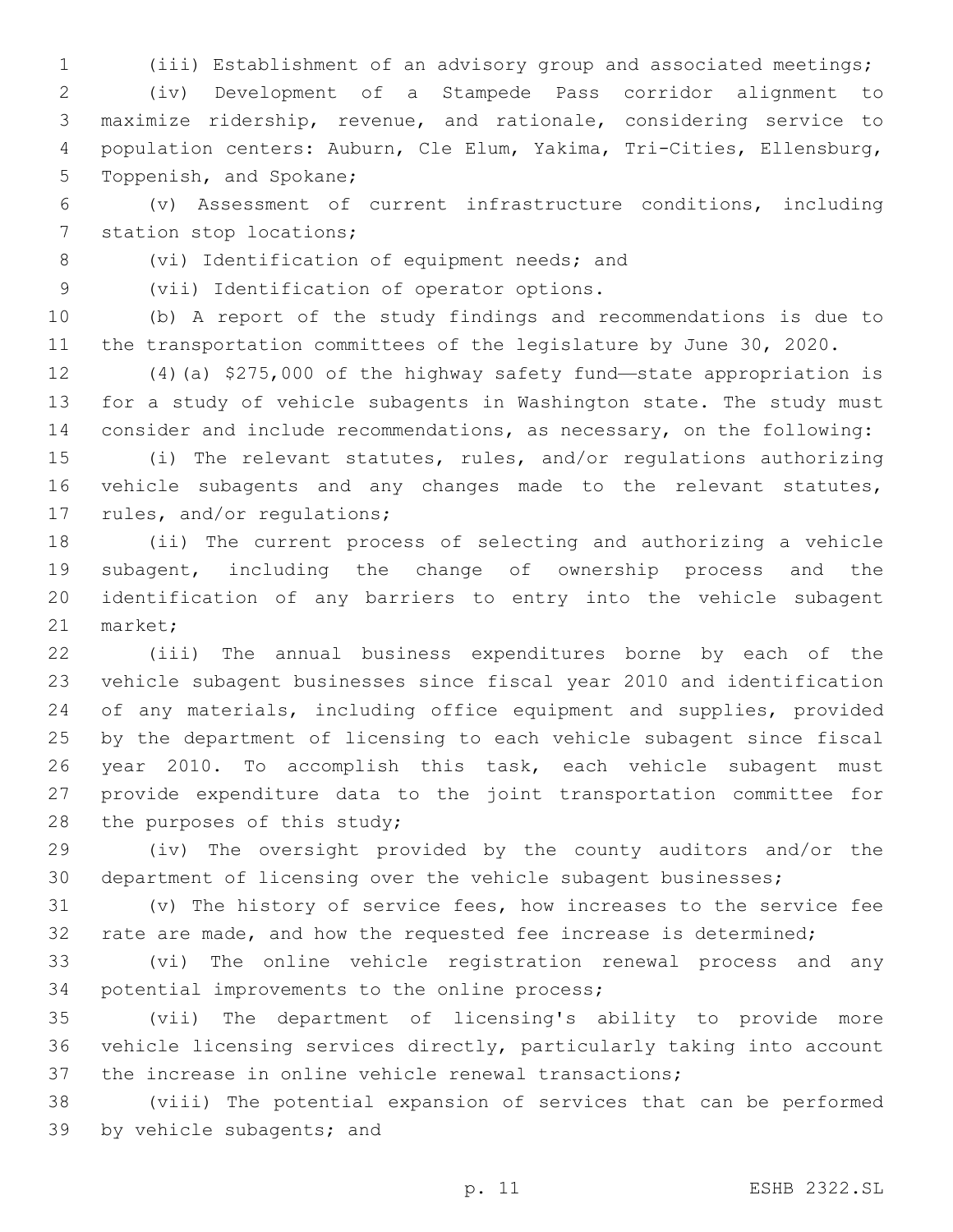(ix) The process by which the geographic locations of vehicle 2 subagents are determined.

 (b) In conducting the study, the joint transportation committee must consult with the department of licensing, a representative of county auditors, and a representative of vehicle subagents.

 (c) The joint transportation committee may collect any data from the department of licensing, county auditors, and vehicle subagents 8 that is necessary to conduct the study.

 (d) The joint transportation committee must issue a report of its findings and recommendations to the transportation committees of 11 the legislature by September 30, 2020.

 (5)(a) \$235,000 of the multimodal transportation account—state appropriation is for the joint transportation committee to oversee a consultant study on rail safety governance best practices, by class 15 of rail where applicable, and recommendations for the implementation 16 of these best practices in Washington state. The study must assess rail safety governance for passenger and freight rail, including rail transit services, and must consider recommendations made by the national transportation safety board in its 2017 Amtrak passenger train 501 derailment accident report that are relevant to rail safety governance.

(b) The study must include the following components:

 (i)(A) An assessment of rail safety oversight in Washington state 24 that includes: (I) The rail safety oversight roles of federal, state, regional, and local agencies, including the extent to which federal and state laws govern these roles and the extent to which these roles would be modified should the suspended federal rules in 49 C.F.R. 28 Part 270 take effect; (II) federal, state, regional, and local agency organizational structures and processes utilized to conduct rail 30 safety oversight; and (III) coordination activities by federal, state, regional, and local agencies in conducting rail safety oversight; (B) An examination of rail safety governance best practices by

other states for the items identified in (a) of this subsection; and

 (C) Recommendations for the implementation of best practices for rail safety governance in Washington state.

 (ii) The study must address the extent to which additional safety oversight of rail project design and construction is used in other states and would be a recommended best practice for Washington state.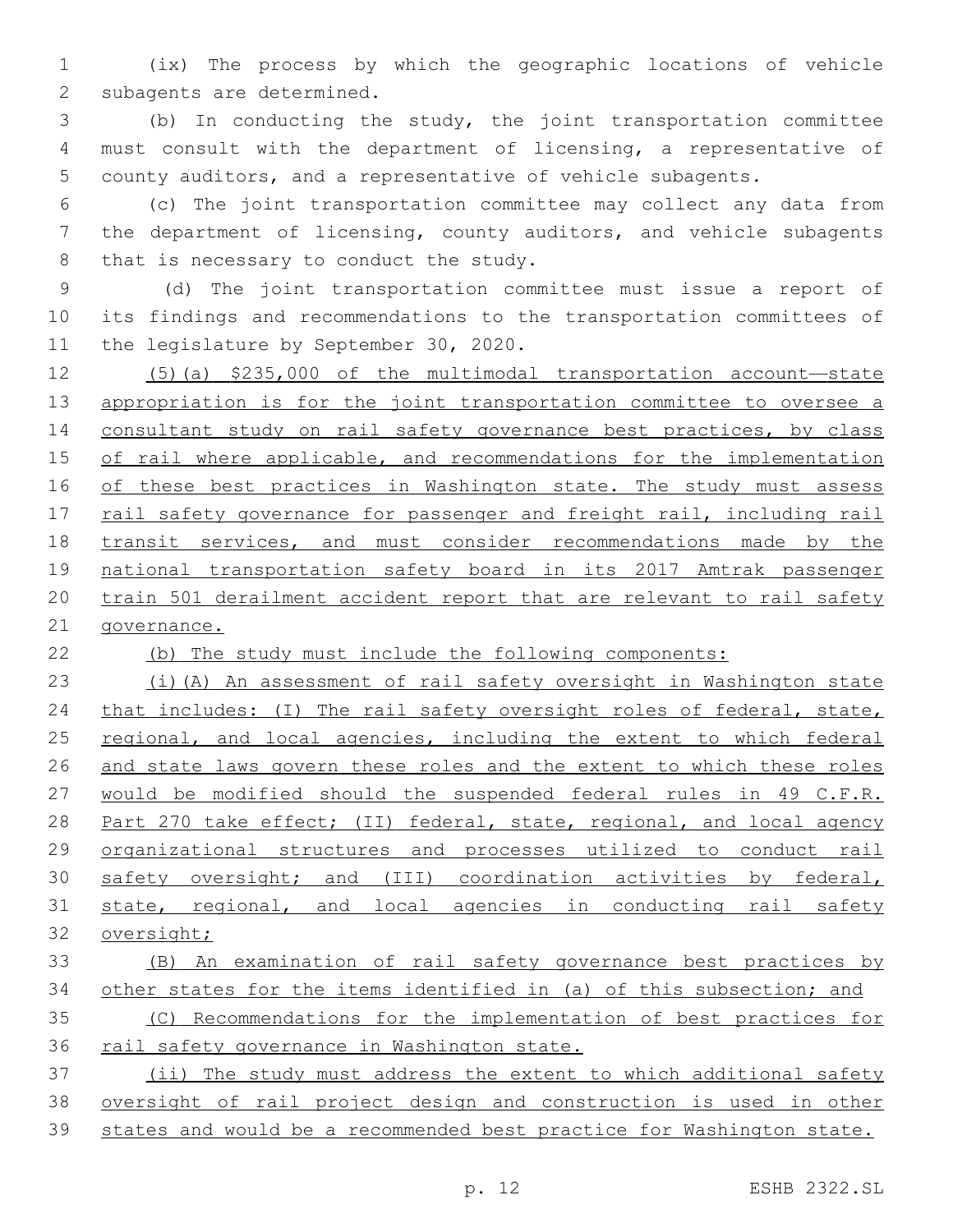(c) The joint transportation committee shall consult with the Washington state department of transportation, the Washington state utilities and transportation commission, sound transit, the national 4 transportation safety board, Amtrak, the federal railroad administration, BNSF railway company, one or more representatives of short line railroads, one or more representatives of labor, and other entities with rail safety expertise as necessary. (d) The joint transportation committee must issue a report of its findings and recommendations on rail safety governance to the transportation committees of the legislature by January 6, 2021. (6)(a) \$250,000 of the motor vehicle account—state appropriation is for the joint transportation committee to conduct a study of the feasibility of a private auto ferry between the state of Washington and British Columbia, Canada. The study must include the following elements: (i) Expected impacts to ridership, revenue, and expenditures for 17 Washington state ferries; (ii) Expected impacts to ferry service provided to the San Juan Islands; (iii) Possible terminal locations on Fidalgo Island; (iv) Economic impacts to the Anacortes area if ferry service 22 between the area and Vancouver Island ceases; (v) Economic impacts to the San Juan Islands if ferry service or 24 ferry tourism is reduced; (vi) Expected impacts to family wage jobs in the marine industry for Washingtonians; (vii) Expected impacts to ferry fares between the state of Washington and British Columbia, Canada; (viii) Legal analysis of all state, federal, or Canadian laws or rules, including the Jones act and rules of the board of pilotage commissioners, that may apply to initiation of private service or cessation of state service; and (ix) Options for encouraging private auto ferry service between the state of Washington and Vancouver Island, Canada. (b) In conducting the study, the joint transportation committee must consult with the department of transportation, a representative 37 of San Juan county, a representative of the city of Anacortes, a representative of the inland boatman's union, a representative of Puget Sound pilots, a representative of the port of Anacortes, a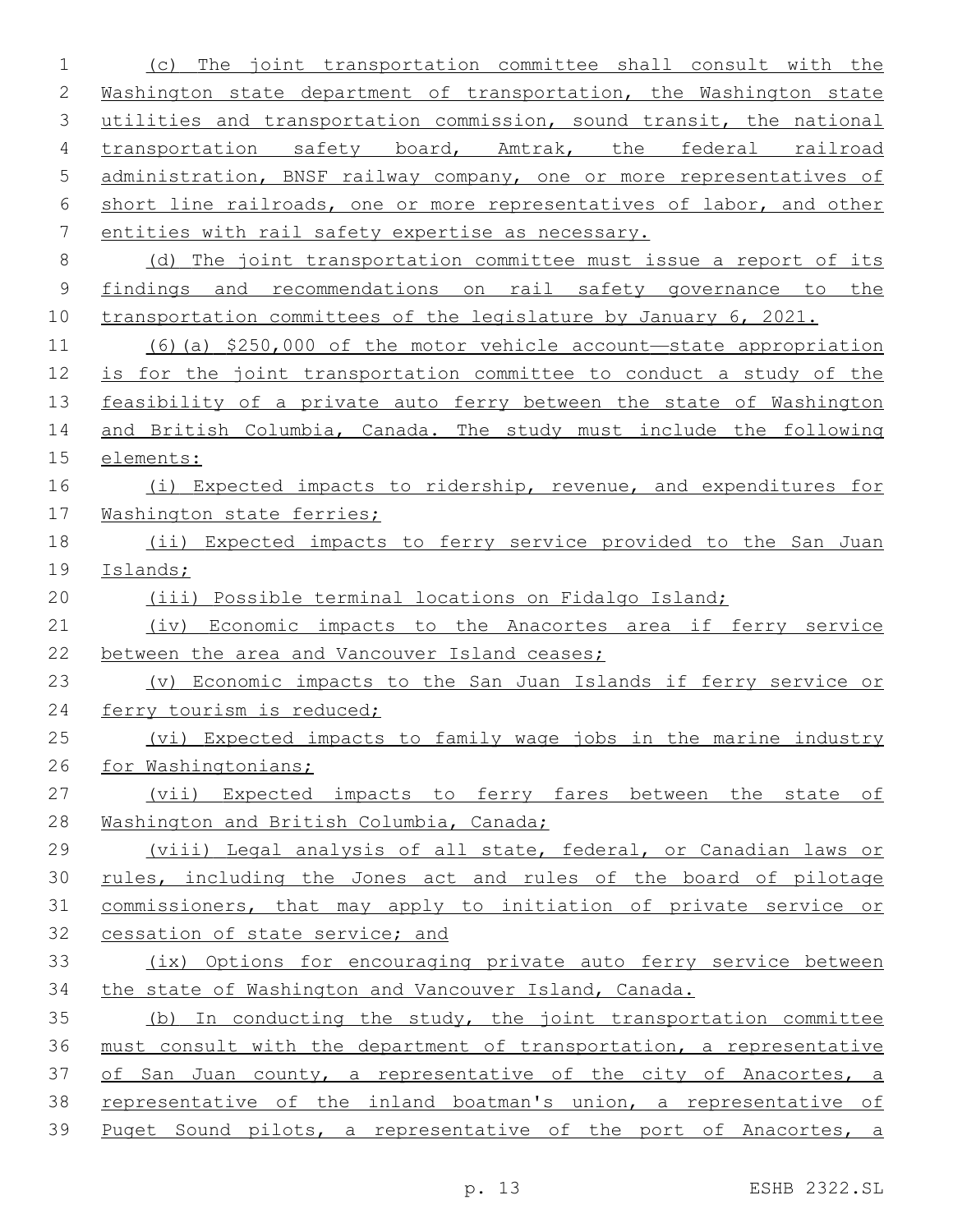| $\mathbf 1$ | representative of the economic development alliance of Skagit county,   |
|-------------|-------------------------------------------------------------------------|
| 2           | and interested private ferry operators in Washington state.             |
| 3           | (c) A report of the study findings and options is due to the            |
| 4           | transportation committees of the legislature by February 15, 2021.      |
|             |                                                                         |
| 5           | Sec. 205. 2019 c 416 s 205 (uncodified) is amended to read as           |
| 6           | follows:                                                                |
| 7           | FOR THE TRANSPORTATION COMMISSION                                       |
| 8           | Motor Vehicle Account-State Appropriation ( $(\frac{2}{2}, 893, 000)$ ) |
| 9           | \$2,324,000                                                             |
| 10          | ((Multimodal Transportation Account State Appropriation . \$112,000))   |
| 11          | Interstate 405 and state Route Number 167 Express Toll Lanes            |
| 12          | $($ ( $\theta$ perations))                                              |
| 13          | Account-State Appropriation. ((\$250,000))                              |
| 14          | \$410,000                                                               |
| 15          | State Route Number 520 Corridor Account-State                           |
| 16          |                                                                         |
| 17          | Tacoma Narrows Toll Bridge Account-State                                |
| 18          |                                                                         |
| 19          | Alaskan Way Viaduct Replacement Project                                 |
| 20          | Account-State Appropriation. \$136,000                                  |
| 21          | TOTAL APPROPRIATION. ( $(\frac{23}{2255},000)$ )                        |
| 22          | \$3,299,000                                                             |
| 23          | The appropriations in this section are subject to the following         |

 The appropriations in this section are subject to the following 24 conditions and limitations:

 (1)(a) The commission shall reconvene the road usage charge steering committee, with the same membership described in chapter 297, Laws of 2018, and shall report at least once every three months to the steering committee with updates on report development for the completed road usage charge pilot project until the final report is submitted. The commission shall also report to the steering committee on any other activities undertaken in accordance with this subsection (1) as necessary to keep it apprised of new developments and to 33 obtain input on its efforts. The final report on the road usage charge pilot project is due to the transportation committees of the legislature by January 1, 2020, and should include recommendations for necessary next steps to consider impacts to communities of color, low-income households, vulnerable populations, and displaced communities. Any legislative vacancies on the steering committee must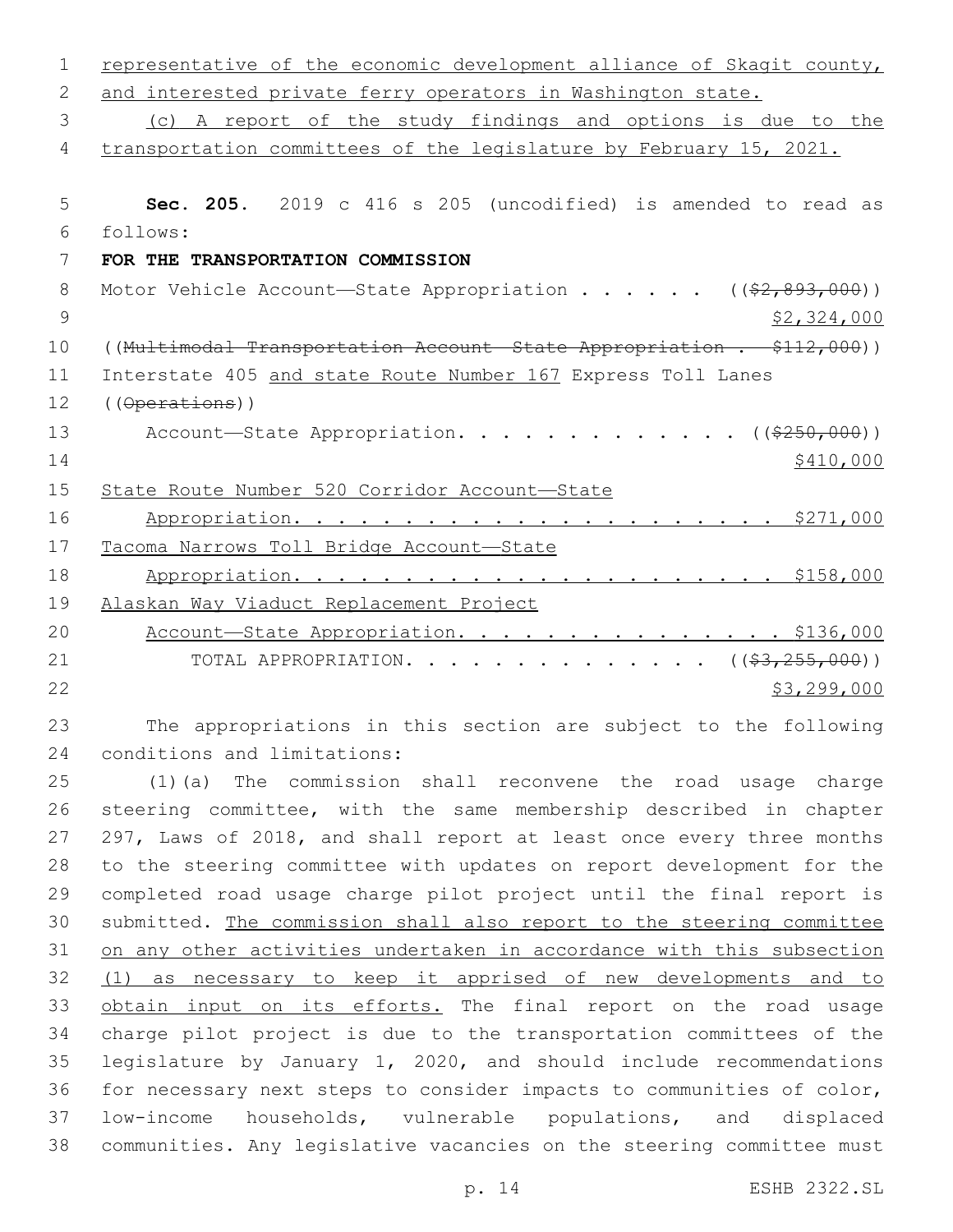1 be appointed by the speaker of the house of representatives for a 2 house of representatives member vacancy, and by the president of the 3 senate for a senate member vacancy.

 (b)(i) The commission shall coordinate with the department of transportation to jointly seek federal funds available through the federal surface transportation system funding alternatives grant program, applying toll credits for meeting match requirements. One or 8 more grant applications ( $(may)$ ) shall be developed that( $\sqrt{at-a}$  $minimm_{r}$ )) propose to:

10 (((i)))(A) ((Update the recommended road usage charge operational 11 concepts and business case presented to the road usage charge 12 steering committee to reflect a range of scenarios regarding fleet 13 electrification and use of shared vehicles. The operational concepts 14 must include technological or system features necessary to ensure 15 collection of the road usage charge from electric vehicles and fleets 16 of shared and/or autonomous vehicles, if applicable. The business 17 case must assess a range of gross revenue impacts to a road usage 18 charge and fuel taxes resulting from changes to total vehicle miles 19 traveled under scenarios with varying degrees of shared, autonomous, 20 and/or electric vehicle adoption rates;

21 (B) Develop a detailed plan for phasing in the implementation of 22 road usage charges for vehicles operated in Washington, incorporating 23 any updates to road usage charge policy recommendations made in (a) 24 and  $(b)$   $(i)$   $(A)$  of this subsection and including consideration of 25 methods for reducing the cost of collections for a road usage charge 26 system in Washington state; and

27 (C) Examine the allocation of current gas tax revenues and possible frameworks for the allocation of road usage charge revenues that could be used to evaluate policy choices once road usage charge revenues comprise a significant share of state revenues for transportation purposes.)) Create a framework for modeling the effects of a road usage charge on passenger and light-duty vehicles 33 including, but not limited to, plug-in electric vehicles, autonomous vehicles, state fleets, and transportation network companies on a 35 road usage charge system;

 (B) Identify and measure potential disparate impacts of a road usage charge on designated populations, including communities of color, low-income households, vulnerable populations, and displaced communities;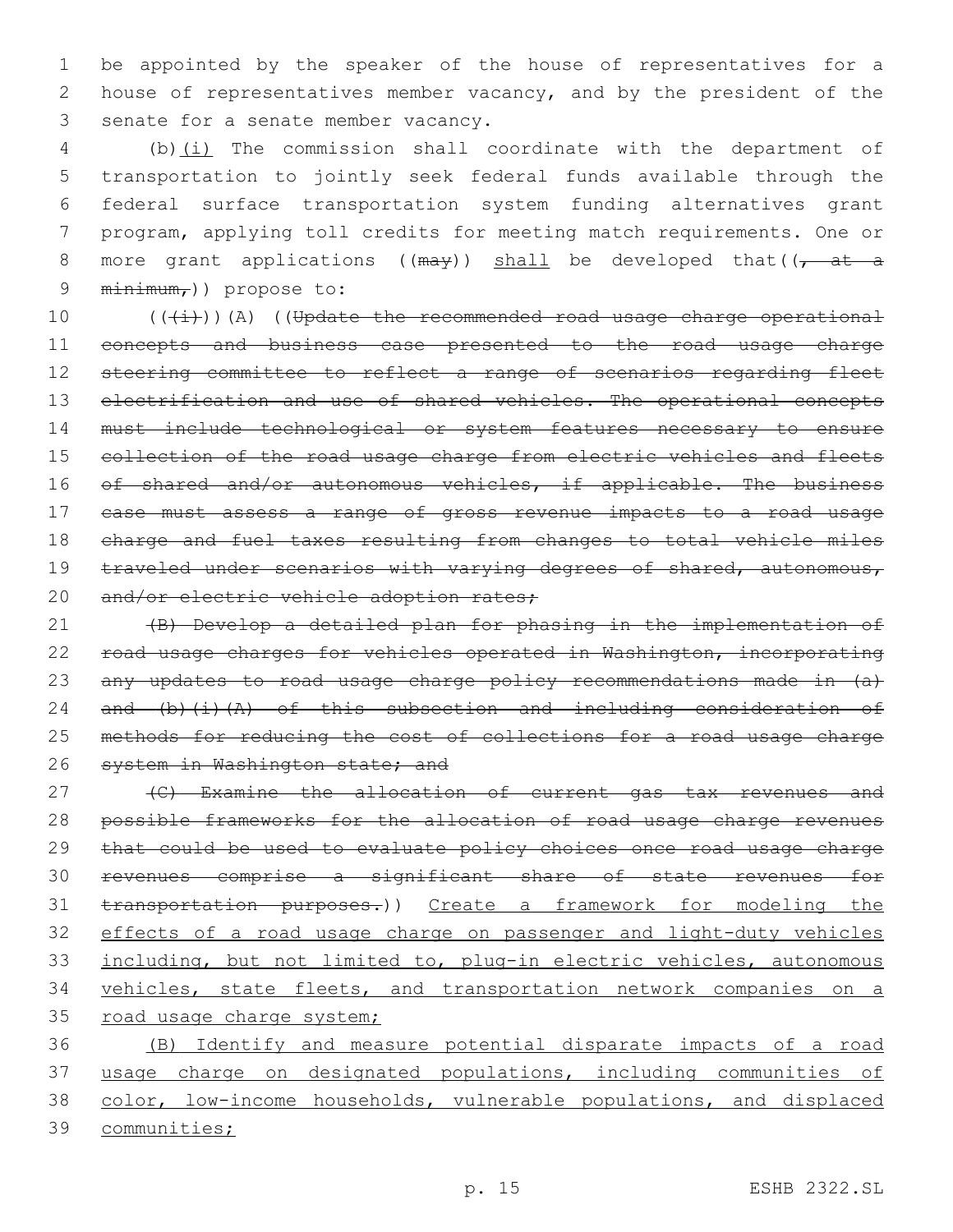- (C) Incorporate emerging approaches to mileage reporting, such as 2 in-vehicle telematics, improved smartphone apps, and use of private businesses to provide odometer verification and mileage reporting services, into a road usage charge system;
- (D) Conduct a series of facilitated work sessions with other states and private sector firms to identify opportunities to reduce 7 the cost of collections for a road usage charge;
- (E) Develop a road usage charge phase-in plan that incorporates findings from (b)(i)(A) through (D) of this subsection;

 (F) Carry out a limited scale demonstration to test new mileage 11 reporting methods; equity policies; cost reduction techniques; and collecting a road usage charge from passenger and light-duty vehicles 13 including, but not limited to, plug-in electric vehicles, autonomous 14 vehicles, state fleets, transportation network companies, and other 15 new mobility services; and

 (G) Produce a final report with recommendations and a recommended 17 roadmap that details how a road usage charge could be appropriately scaled to fit state circumstances and that includes a framework for evaluating policy choices related to the use of road usage charge revenue.

 (ii) A year-end report on the status of any federally-funded project for which federal funding is secured must be provided to the governor's office and the transportation committees of the legislature by January 1, 2020, and by January 1, 2021.

 (c) \$150,000 of the motor vehicle account—state appropriation is provided solely for analysis of potential impacts of a road usage 27 charge on communities of color, low-income households, vulnerable populations, and displaced communities. The analysis must include an assessment of potential mitigation measures to address these potential impacts. These funds must be held in unallotted status during the 2019-2021 fiscal biennium, and may only be used after the commission has provided notice to the office of financial management that it has exhausted all efforts to secure federal funds from the federal surface transportation system funding alternatives grant program under (b) of this subsection without successfully securing federal funding for the further study of a road usage charge. A year- end update on the status of this effort, if undertaken prior to the end of calendar year 2020, must be provided to the governor's office 39 and the transportation committees of the legislature by January 1, 2021.40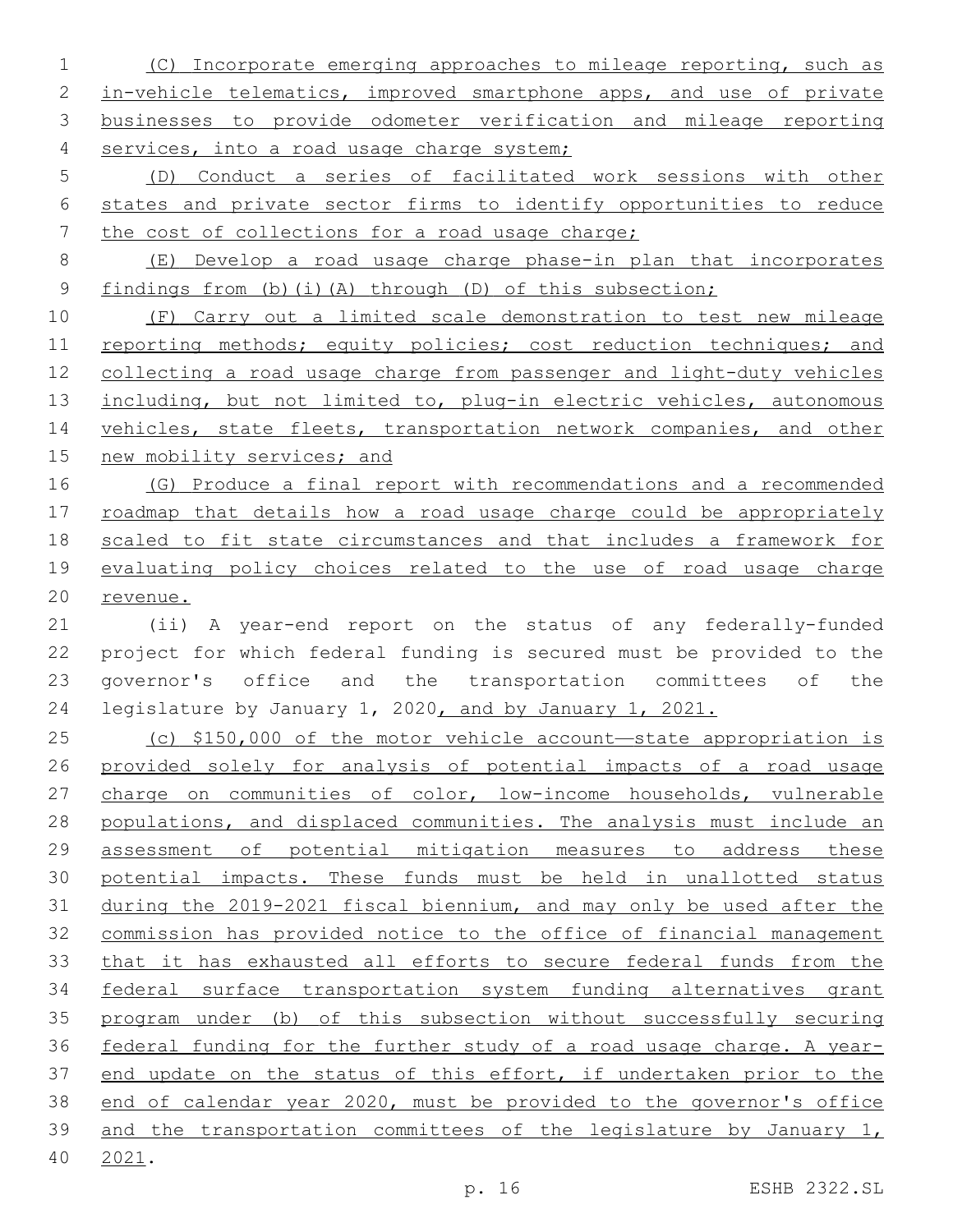(2)(a) \$250,000 of the Interstate 405 and state route number 167 express toll lanes ((operations)) account—state appropriation is provided solely for the transportation commission to conduct a study, applicable to the Interstate 405 express toll lanes, of discounted tolls and other similar programs for low-income drivers that are provided by other states, countries, or other entities and how such a program could be implemented in the state of Washington. The transportation commission may contract with a consultant to conduct 9 all or a portion of this study.

 (b) In conducting this study, the transportation commission shall consult with both the department of transportation and the department 12 of social and health services.

 (c) The transportation commission shall, at a minimum, consider the following issues when conducting the study of discounted tolls and other similar programs for low-income drivers:

 (i) The benefits, requirements, and any potential detriments to 17 the users of a program;

 (ii) The most cost-effective way to implement a program given existing financial commitments, shared cost requirements across facilities, and technical requirements to execute and maintain a 21 program;

 (iii) The implications of a program for tolling policies, 23 revenues, costs, operations, and enforcement; and

 (iv) Any implications to tolled facilities based on the type of 25 tolling implemented on a particular facility.

 (d) The transportation commission shall provide a report detailing the findings of this study and recommendations for implementing a discounted toll or other appropriate program in the state of Washington to the transportation committees of the 30 legislature by June 30, 2021.

 (3) \$160,000 of the Interstate 405 and state route number 167 express toll lanes account—state appropriation, \$271,000 of the state 33 route number 520 corridor account-state appropriation, \$158,000 of the Tacoma Narrows toll bridge account—state appropriation, and \$136,000 of the Alaskan Way viaduct replacement project account—state appropriation are provided solely for the transportation commission's proportional share of time spent supporting tolling operations for 38 the respective tolling facilities.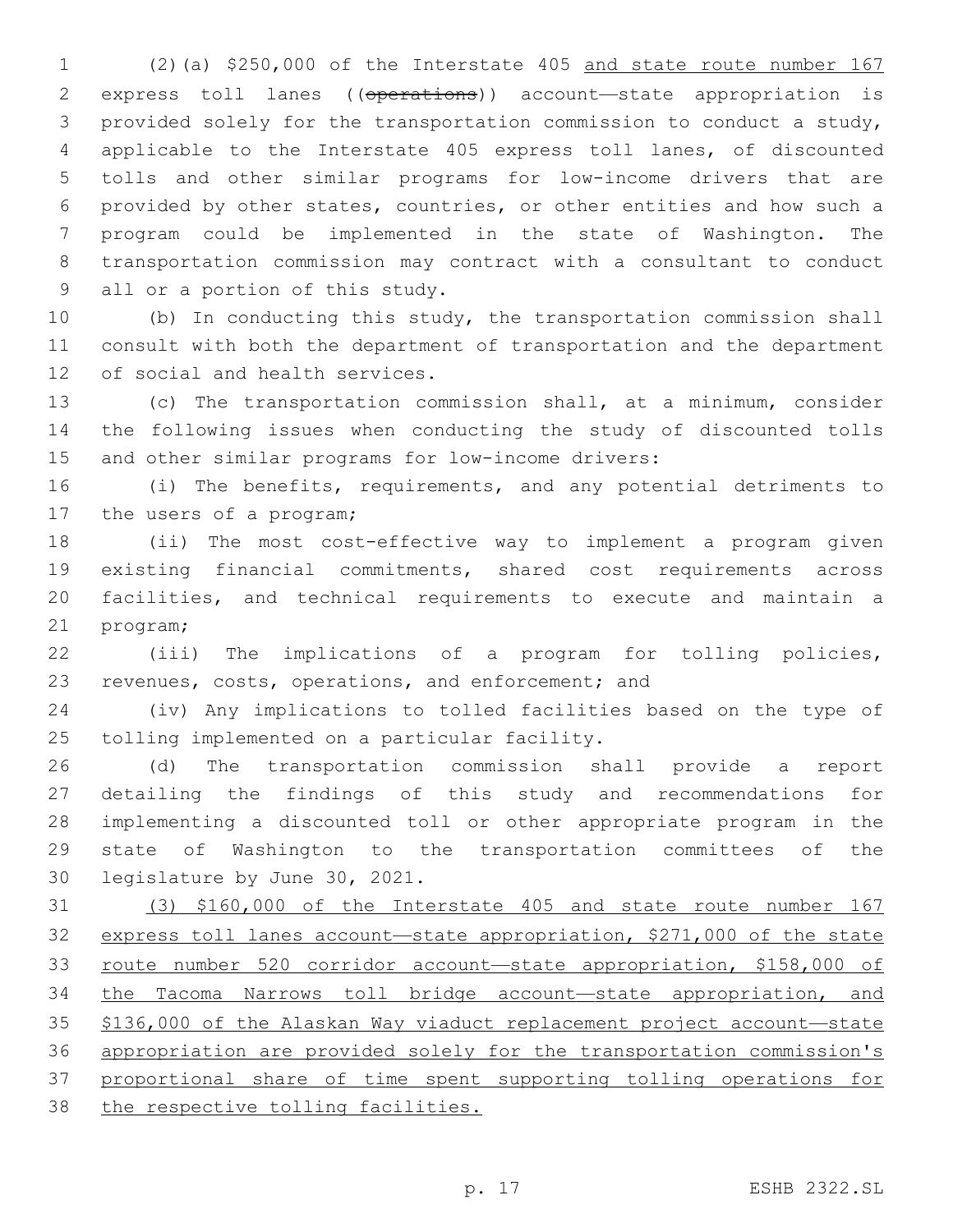| $\mathbf 1$ | legislature requests that the commission<br>(4)<br>The<br>commence    |
|-------------|-----------------------------------------------------------------------|
| 2           | proceedings to name state route number 165 as The Glacier Highway to  |
| 3           | commemorate the significance of glaciers to the state of Washington.  |
| 4           | Sec. 206. 2019 c 416 s 206 (uncodified) is amended to read as         |
| 5           | follows:                                                              |
| 6           | FOR THE FREIGHT MOBILITY STRATEGIC INVESTMENT BOARD                   |
| 7           | Freight Mobility Investment Account-State                             |
| 8           | Appropriation<br>( ( \$813,000) )                                     |
| 9           | \$772,000                                                             |
| 10          | *Sec. 207. 2019 c 416 s 207 (uncodified) is amended to read as        |
| 11          | follows:                                                              |
| 12          | FOR THE WASHINGTON STATE PATROL                                       |
| 13          | State Patrol Highway Account-State Appropriation ((\$508,503,000))    |
| 14          | \$501,294,000                                                         |
| 15          | State Patrol Highway Account-Federal Appropriation . ((\$16,069,000)) |
| 16          | \$16,081,000                                                          |
| 17          | State Patrol Highway Account-Private/Local                            |
| 18          | Appropriation<br>$($ $($ $$4, 257, 000)$ $)$                          |
| 19          | \$4,258,000                                                           |
| 20          | Highway Safety Account-State Appropriation \$1,188,000                |
| 21          | Ignition Interlock Device Revolving Account-State                     |
| 22          | Appropriation<br>\$7,010,000                                          |
| 23          | Multimodal Transportation Account-State                               |
| 24          |                                                                       |
| 25          | Interstate 405 and State Route Number 167 Express                     |
| 26          | Toll Lanes Account-State Appropriation. \$1,182,000                   |
| 27          | State Route Number 520 Corridor Account-State                         |
| 28          |                                                                       |
| 29          | Tacoma Narrows Toll Bridge Account-State Appropriation. . \$1,158,000 |
| 30          | Alaskan Way Viaduct Replacement Project                               |
| 31          | Account-State Appropriation. \$996,000                                |
| 32          | TOTAL APPROPRIATION. ( $(\frac{2537}{1313000})$ )                     |
| 33          | \$535,441,000                                                         |
| 34          | The appropriations in this section are subject to the following       |
| 35          | conditions and limitations:                                           |
| 36          | Washington state patrol officers engaged in off-duty<br>(1)           |
| 37          | uniformed employment providing traffic control services to the        |

p. 18 ESHB 2322.SL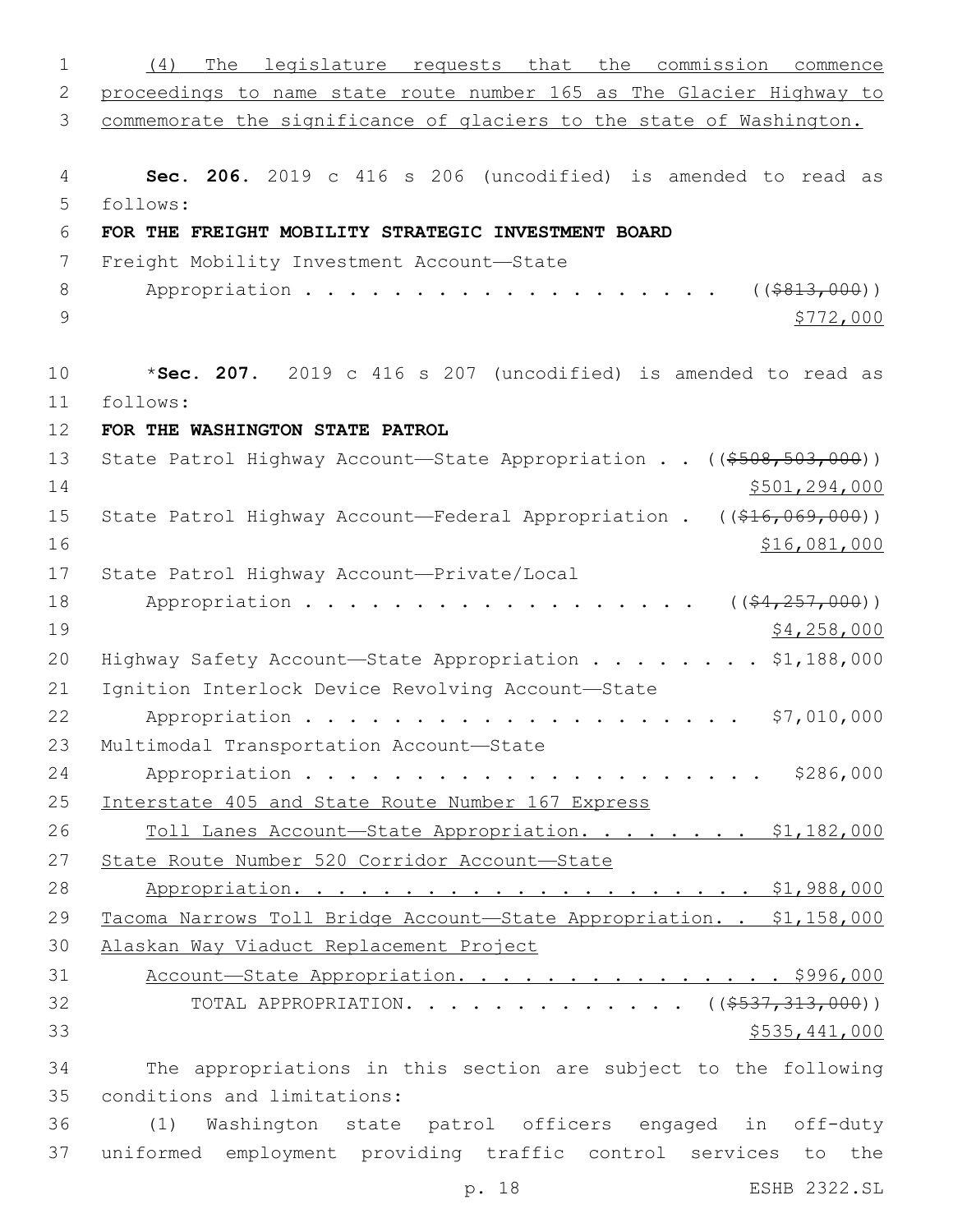department of transportation or other state agencies may use state patrol vehicles for the purpose of that employment, subject to guidelines adopted by the chief of the Washington state patrol. The Washington state patrol must be reimbursed for the use of the vehicle at the prevailing state employee rate for mileage and hours of usage, subject to guidelines developed by the chief of the Washington state 7 patrol.

 (2) \$510,000 of the ignition interlock device revolving account— state appropriation is provided solely for the ignition interlock program at the Washington state patrol to provide funding for two staff to work and provide support for the program in working with manufacturers, service centers, technicians, and participants in the 13 program.

 (3) \$1,424,000 of the state patrol highway account—state appropriation is provided solely to enter into an agreement for upgraded land mobile software, hardware, and equipment.

 (4) \$2,582,000 of the state patrol highway account—state appropriation is provided solely for the replacement of radios and 19 other related equipment.

 (5) \$343,000 of the state patrol highway account—state appropriation is provided solely for aerial criminal investigation 22 tools, including software licensing and maintenance, and annual 23 certification.

24 (6) ((\$514,000)) \$2,342,000 of the state patrol highway account-25 state appropriation is provided solely ((for additional staff)) to address the increase in the number of toxicology cases from impaired 27 driving and death investigations.

 (7) \$580,000 of the state patrol highway account—state appropriation is provided solely for the operation of and administrative support to the license investigation unit to enforce vehicle registration laws in southwestern Washington. The Washington state patrol, in consultation with the department of revenue, shall maintain a running estimate of the additional vehicle registration fees, sales and use taxes, and local vehicle fees remitted to the state pursuant to activity conducted by the license investigation unit. Beginning October 1, 2019, and quarterly thereafter, the Washington state patrol shall submit a report detailing the additional revenue amounts generated since July 1, 2017, to the director of the office of financial management and the transportation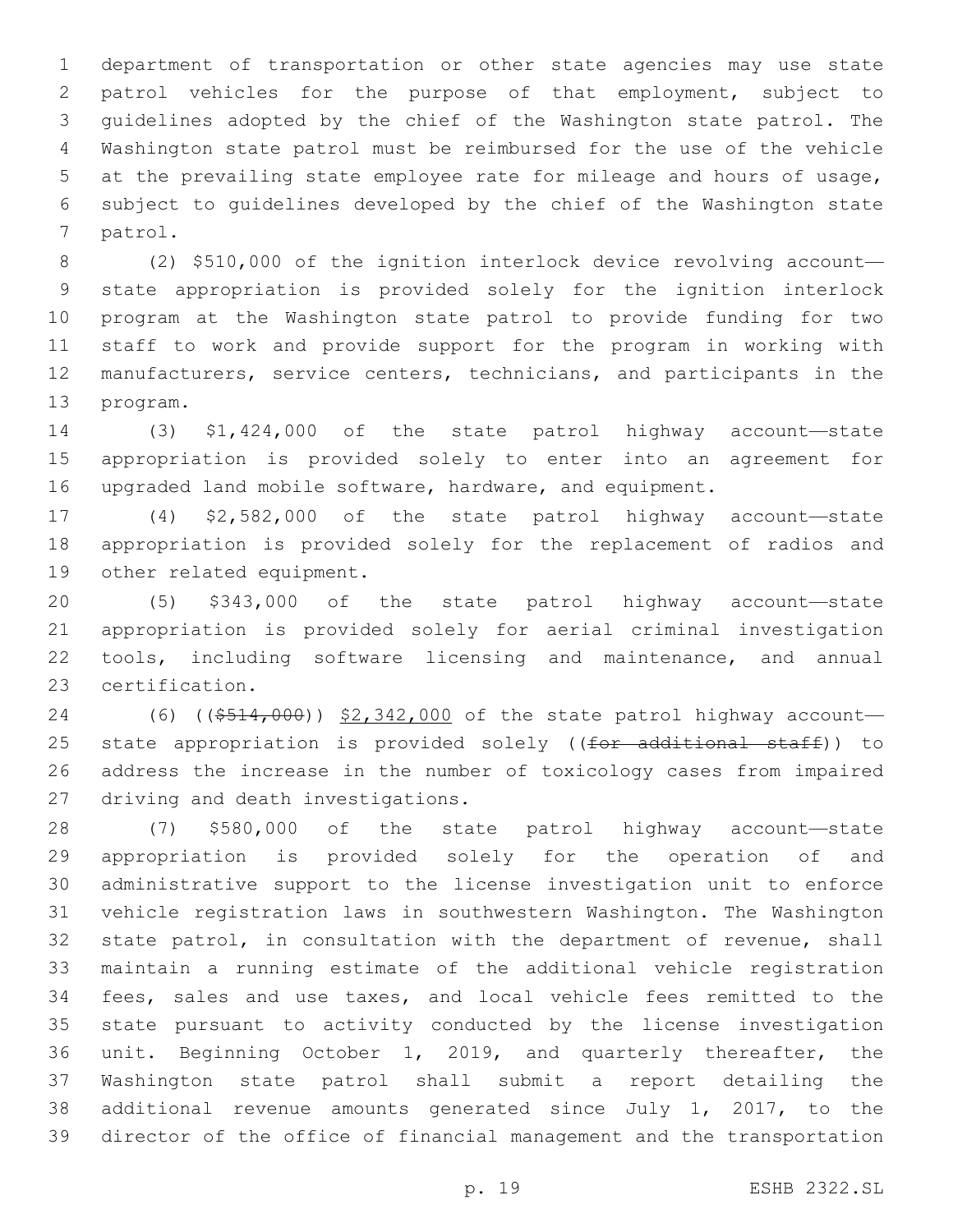committees of the legislature. At the end of the calendar quarter in which it is estimated that more than \$625,000 in state sales and use taxes have been remitted to the state since July 1, 2017, the Washington state patrol shall notify the state treasurer and the 5 state treasurer shall transfer funds pursuant to section 406 ((of  $this$  act)), chapter 416, Laws of 2019.

 (8) \$18,000 of the state patrol highway account—state appropriation is provided solely for the license investigation unit to procure an additional license plate reader and related costs.

 (9) The Washington state patrol and the office of financial management must be consulted by the department of transportation during the design phase of any improvement or preservation project that could impact Washington state patrol weigh station operations. During the design phase of any such project, the department of transportation must estimate the cost of designing around the affected weigh station's current operations, as well as the cost of 17 moving the affected weigh station.

 (10) \$4,210,000 of the state patrol highway account—state appropriation is provided solely for a third arming and a third trooper basic training class. The cadet class is expected to graduate 21 in June 2021.

 (11) \$65,000 of the state patrol highway account—state appropriation is provided solely for the implementation of chapter 24 440 ((+Engrossed Second Substitute Senate Bill No. 5497))), Laws of 25 2019 (immigrants in the workplace). If chapter 440 (((Engrossed 26 Second Substitute Senate Bill No. 5497+)), Laws of 2019 is not enacted by June 30, 2019, the amount provided in this subsection 28 lapses.

 (12)(a) The Washington state patrol must report quarterly to the house and senate transportation committees on the status of 31 recruitment and retention activities as follows:

(i) A summary of recruitment and retention strategies;

 (ii) The number of transportation funded staff vacancies by major 34 category;

 (iii) The number of applicants for each of the positions by these 36 categories;

37 (iv) The composition of workforce; and

 (v) Other relevant outcome measures with comparative information 39 with recent comparable months in prior years.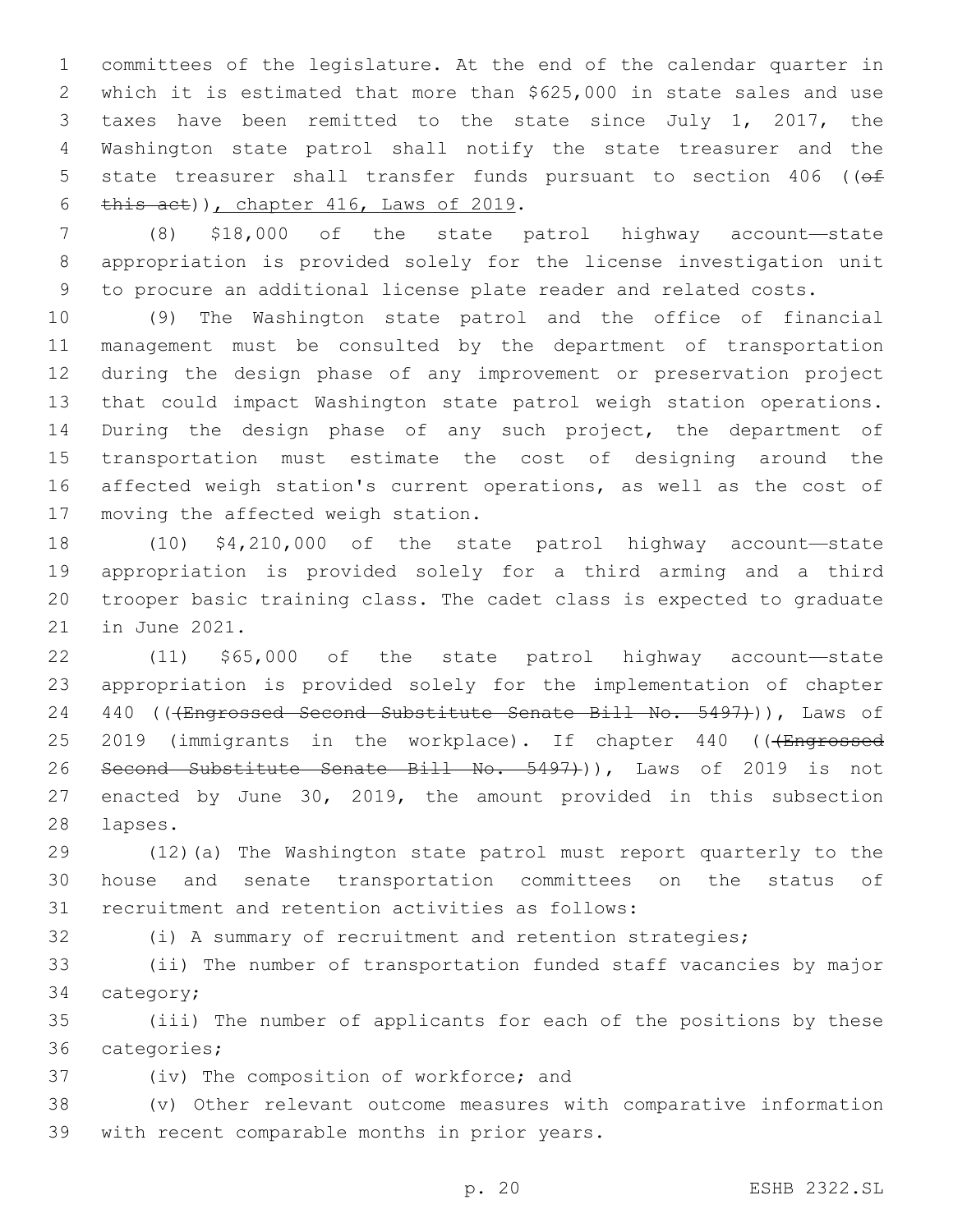(b) By January 1, 2020, the Washington state patrol must submit to the transportation committees of the legislature and the governor a workforce diversity plan. The plan must identify ongoing, and both short-term and long-term, specific comprehensive outreach and recruitment strategies to increase populations underrepresented within both commissioned and noncommissioned employee groups.

 (13) \$1,182,000 of the Interstate 405 and state route number 167 express toll lanes account—state appropriation, \$1,988,000 of the state route number 520 corridor account—state appropriation, \$1,158,000 of the Tacoma Narrows toll bridge account—state appropriation, and \$996,000 of the Alaskan Way viaduct replacement project account—state appropriation are provided solely for the Washington state patrol's proportional share of time spent supporting tolling operations and enforcement for the respective tolling facilities.

 (14) \$100,000 of the state patrol highway account—state 17 appropriation is provided solely for the implementation of Senate Bill No. 6218, Laws of 2020 (Washington state patrol retirement definition of salary), which reflects an increase in the Washington state patrol retirement system pension contribution rate of 0.15 21 percent for changes to the definition of salary. If Senate Bill No. 22 6218, Laws of 2020 is not enacted by June 30, 2020, the amount provided in this subsection lapses.

 *(15) The Washington state patrol is directed to terminate its "Agreement for Utility Connection and Reimbursement of Water Extension Expenses" with the city of Shelton, executed on June 12, 2017, subject to the city of Shelton's consent to terminate the agreement. The legislature finds that the water connection extension constructed by the Washington state patrol from the city of Shelton's water facilities to the Washington state patrol academy was necessary to meet the water supply needs of the academy. The legislature also finds that the water connection provides an ongoing water supply that is necessary to the operation of the training facility, that the state is making use of the water connection for these public activities, and that any future incidental use of the municipal infrastructure put in place to support these activities will not impede the Washington state patrol's ongoing use of the water connection extension. Therefore, the legislature determines that under the public policy of this state, reimbursement by any other*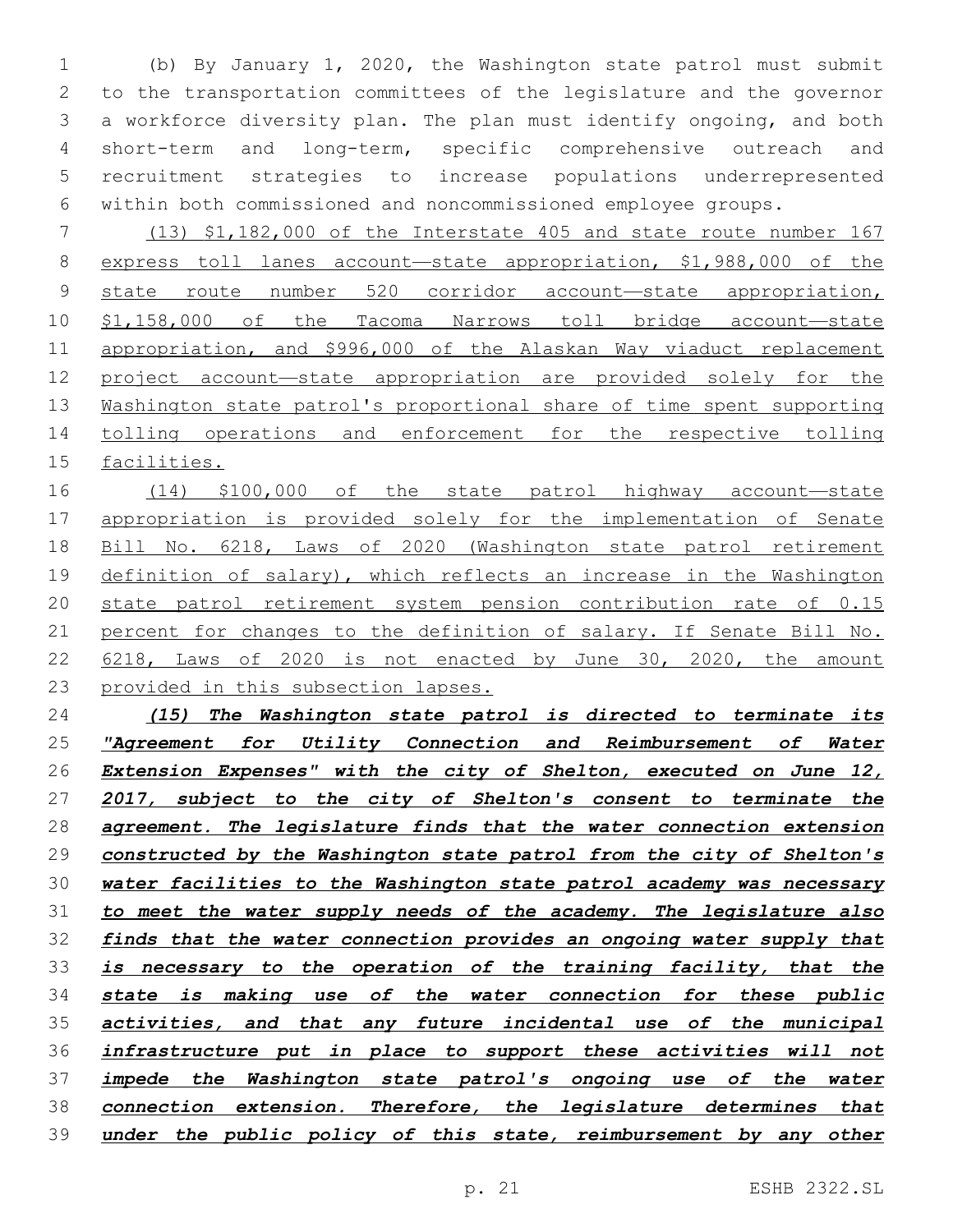*entity is not required, notwithstanding any prior condition regarding contributions of other entities that Washington state patrol was required to satisfy prior to expenditure of the funds for construction of the extension, and that the Washington state patrol shall terminate the agreement.* (16) \$975,000 of the state patrol highway account—state appropriation is provided solely for communications officers at the King county public safety answering point. (17) \$830,000 of the state patrol highway account—state appropriation is provided solely for information technology security enhancements. (18) \$150,000 of the state patrol highway account is provided solely for the Washington state patrol to work with the department of enterprise services and office of minority and women's business enterprises to contract for a workforce diversity strategic action plan. The successful consultant must have demonstrated expertise in workforce diversity research and an established record of assisting organizations in implementing diversity initiatives. The plan must include: (a) Current and past employment data on the composition of the state patrol workforce generally and of its protective service workers; (b) Research into the reasons for underrepresentation of minorities and women in the state patrol workforce; (c) Research on best practices for recruiting across the state and from communities historically underrepresented in the Washington state patrol workforce; (d) Case studies of law enforcement and other agencies that have successfully diversified their workforce; and (e) A strategic plan with recommendations that will address disparities in the Washington state patrol employment ranks in both commissioned and noncommissioned personnel, with a focus on executive, command, and supervisory employees. *\*Sec. 207 is partially vetoed. See message at end of chapter.*

 \***Sec. 208.** 2019 c 416 s 208 (uncodified) is amended to read as follows:

## **FOR THE DEPARTMENT OF LICENSING**

Marine Fuel Tax Refund Account—State Appropriation . . . . . \$34,000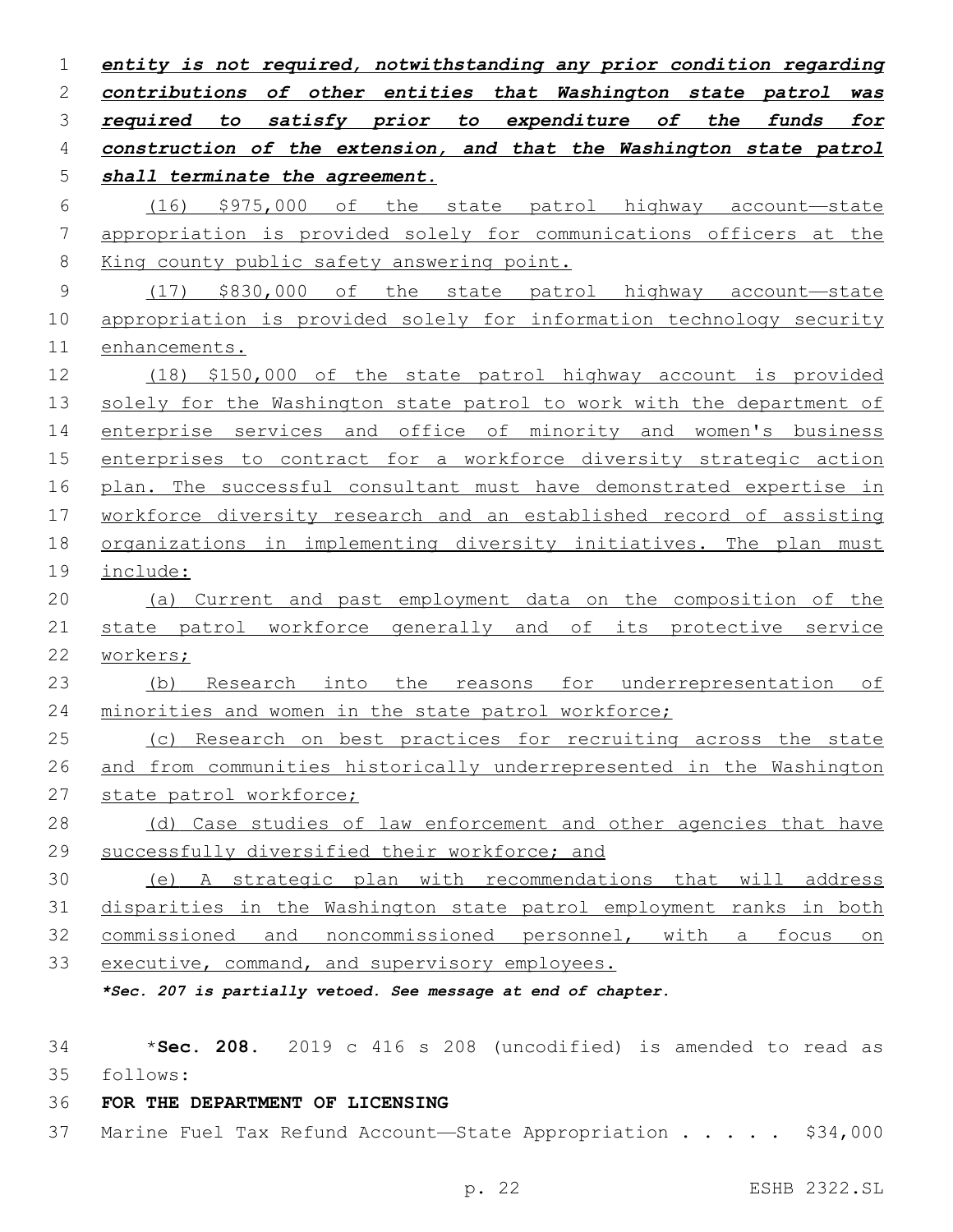| 1             | Motorcycle Safety Education Account-State                                                                   |
|---------------|-------------------------------------------------------------------------------------------------------------|
| $\mathbf{2}$  | Appropriation<br>$($ $($ $$5, 044, 000)$ $)$                                                                |
| 3             | \$5,052,000                                                                                                 |
| 4             | State Wildlife Account-State Appropriation<br>$( ($ \$536,000) $)$                                          |
| 5             | \$511,000                                                                                                   |
| 6             | Highway Safety Account-State Appropriation ((\$243,189,000))                                                |
| 7             | \$242,965,000                                                                                               |
| 8             | Highway Safety Account-Federal Appropriation \$1,294,000                                                    |
| $\mathcal{G}$ | Motor Vehicle Account-State Appropriation ( $(\frac{277}{219},000)$ )                                       |
| 10            | \$71,447,000                                                                                                |
| 11            | Motor Vehicle Account-Federal Appropriation. \$186,000                                                      |
| 12            | Motor Vehicle Account-Private/Local Appropriation $((\frac{2}{7}, \frac{858}{600}))$                        |
| 13            | \$10,008,000                                                                                                |
| 14            | Ignition Interlock Device Revolving Account-State                                                           |
| 15            | $($ $($ $$6, 143, 000)$ $)$<br>Appropriation                                                                |
| 16            | \$5,779,000                                                                                                 |
| 17            | Department of Licensing Services Account-State                                                              |
| 18            | Appropriation<br>$($ (\$8,012,000))                                                                         |
| 19            | \$7,696,000                                                                                                 |
| 20            | License Plate Technology Account-State                                                                      |
| 21            | \$4,250,000<br>Appropriation                                                                                |
| 22            | Abandoned Recreational Vehicle Account-State                                                                |
| 23            | \$2,925,000                                                                                                 |
| 24            | \$113,000<br>Limousine Carriers Account-State Appropriation.                                                |
| 25            | Electric Vehicle Account-State Appropriation. \$264,000                                                     |
| 26            | DOL Technology Improvement & Data Management                                                                |
| 27            | Account-State Appropriation. \$2,250,000                                                                    |
| 28            | Agency Financial Transaction Account-State                                                                  |
| 29            |                                                                                                             |
| 30            | TOTAL APPROPRIATION. ( $(\frac{2365}{770}$ , 000))                                                          |
| 31            | \$366,677,000                                                                                               |
| 32            | The appropriations in this section are subject to the following                                             |
| 33            | conditions and limitations:                                                                                 |
| 34            | (1) \$139,000 of the motorcycle safety education account-state                                              |
| $\cap$ $\Box$ | $\mathbf{r}$ , and $\mathbf{r}$ , and $\mathbf{r}$ , and $\mathbf{r}$ , and $\mathbf{r}$ , and $\mathbf{r}$ |

 appropriation is provided solely for the implementation of chapter 65 (((Substitute House Bill No. 1116))), Laws of 2019 (motorcycle 37 safety). If chapter 65 (((Substitute House Bill No. 1116))), Laws of 2019 is not enacted by June 30, 2019, the amount provided in this 39 subsection lapses.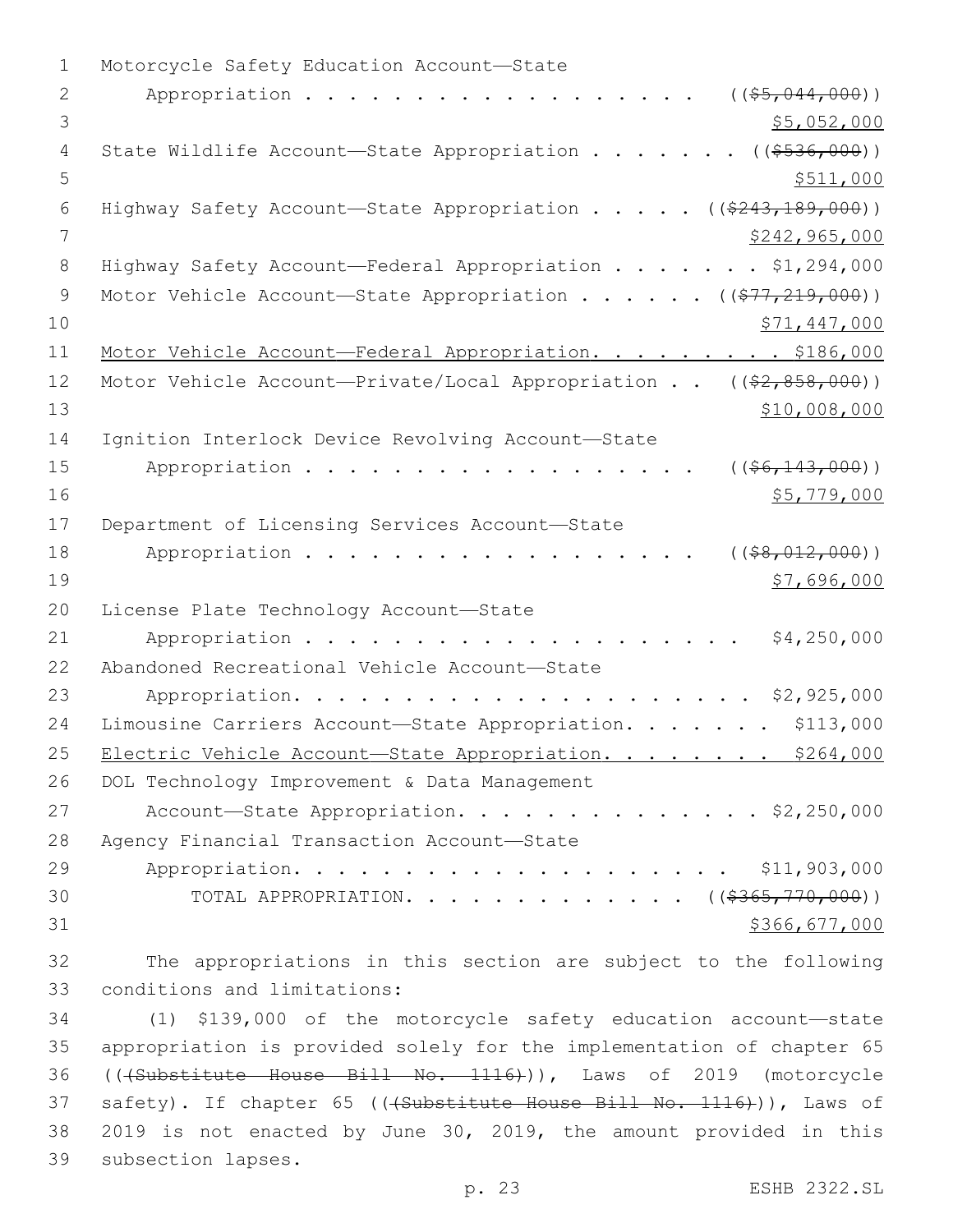(2) ((\$404,000 of the highway safety account—state appropriation is provided solely for a new driver testing system at the department. Pursuant to RCW 43.135.055 and 46.82.310, the department is authorized to increase driver training school license application and renewal fees in fiscal years 2020 and 2021, as necessary to fully support the cost of activities related to administration of the driver training school program, including the cost of the new driver 8 testing system described in this subsection.

 $(3)$ ) \$25,000 of the motorcycle safety education account—state appropriation, \$4,000 of the state wildlife account—state appropriation, \$1,708,000 of the highway safety account—state appropriation, \$576,000 of the motor vehicle account—state appropriation, \$22,000 of the ignition interlock device revolving account—state appropriation, and \$28,000 of the department of licensing services account—state appropriation are provided solely 16 for the department to fund the appropriate staff( $\sqrt{\tau}$  other than data  $st$ ewards<sub>r</sub>)) and necessary equipment and software for data management, data analytics, and data compliance activities. The department must, in consultation with the office of the chief information officer, construct a framework with goals for providing better data stewardship and a plan to achieve those goals. The department must provide the framework and plan to the transportation committees of 23 the legislature by December 31, 2019, and an update by May 1, 2020. ((Appropriations provided for the data stewardship and privacy 25 project described in this subsection are subject to the conditions, limitations, and review provided in section 701 of this act.

 $(4)$ )) (3) Appropriations provided for the cloud continuity of operations project in this section are subject to the conditions, limitations, and review provided in section 701 of this act.

 $((+6))$   $(4)$  \$24,028,000 of the highway safety account—state appropriation is provided solely for costs necessary to accommodate increased demand for enhanced drivers' licenses and enhanced identicards. The department shall report on a quarterly basis on the use of these funds, associated workload, and information with comparative information with recent comparable months in prior years. The report must include detailed statewide and by licensing service 37 office information on staffing levels, average monthly wait times, the number of enhanced drivers' licenses and enhanced identicards issued/renewed, and the number of primary drivers' licenses and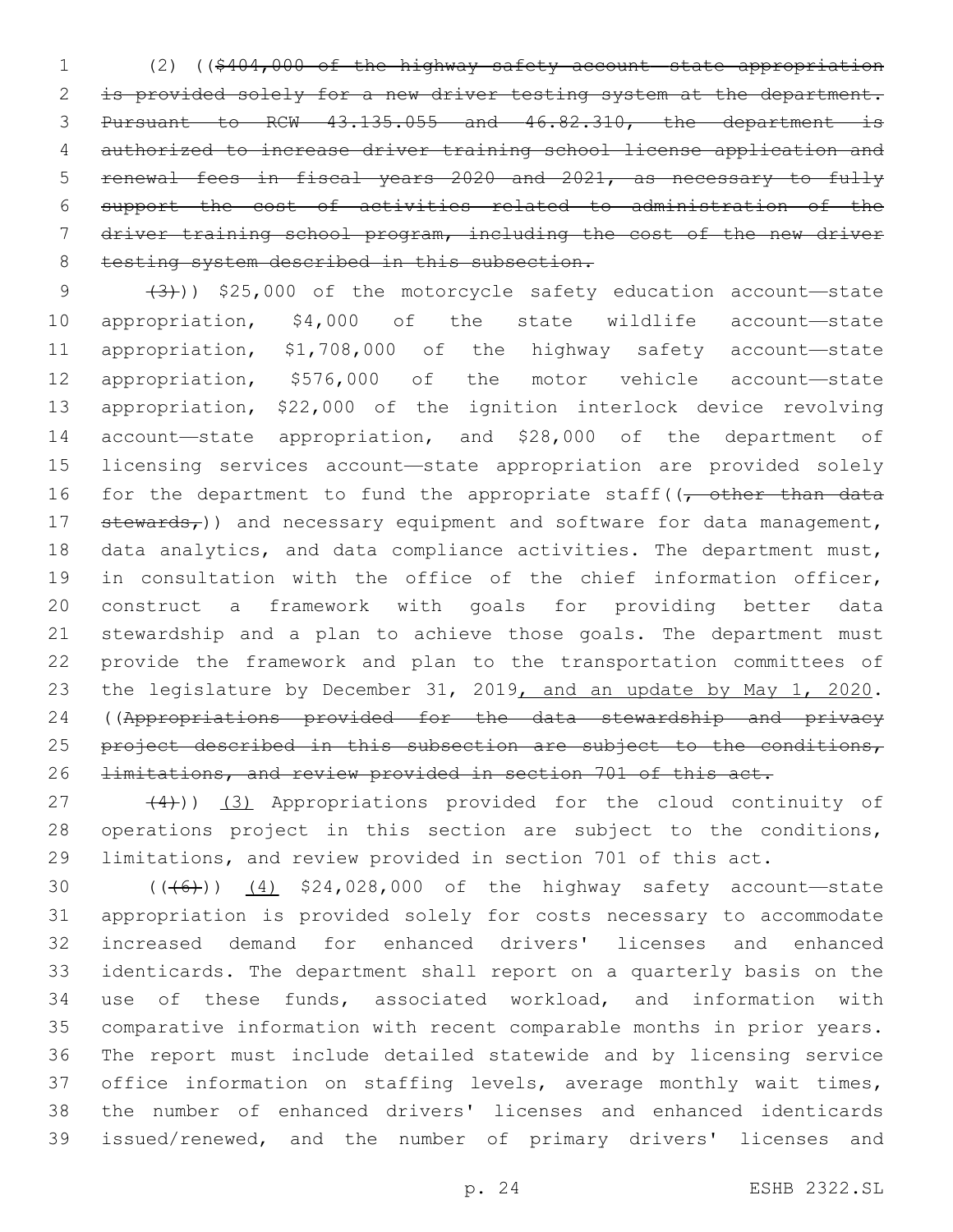identicards issued/renewed. Within the amounts provided in this subsection, the department shall implement efficiency measures to reduce the time for licensing transactions and wait times including, but not limited to, the installation of additional cameras at licensing service offices that reduce bottlenecks and align with the 6 "keep your customer" initiative.

7 (((8))) (5) \$507,000 of the motor vehicle account—state 8 appropriation is provided solely for the implementation of 9 chapter . . . (Substitute Senate Bill No. 5419), Laws of 2019 10 (vehicle service fees) or chapter 417 (((Engrossed House Bill No. 11 1789))), Laws of 2019 (vehicle service fees). If neither 12 chapter . . . (Substitute Senate Bill No. 5419), Laws of 2019 or 13 chapter 417 (((Engrossed House Bill No. 1789))), Laws of 2019 are 14 enacted by June 30, 2019, the amount provided in this subsection 15 lapses.

16  $((+10))$  (6) \$25,000 of the motor vehicle account—state 17 appropriation is provided solely for the implementation of chapter 18 177 ((<del>(Engrossed House Bill No. 1996)</del>)), Laws of 2019 (San Juan 19 Islands license plate). If chapter 177 (((Engrossed House Bill No.  $20 \left( \frac{1996}{1} \right)$ , Laws of 2019 is not enacted by June 30, 2019, the amount 21 provided in this subsection lapses.

22  $((+11))$  (7) \$24,000 of the motor vehicle account—state 23 appropriation is provided solely for the implementation of chapter 24 384 (((House Bill No. 2062))), Laws of 2019 (Seattle Storm license 25 plate). If chapter 384 ((<del>(House Bill No. 2062)</del>)), Laws of 2019 is not 26 enacted by June 30, 2019, the amount provided in this subsection 27 lapses.

28  $((+13))$   $(8)$  \$65,000 of the highway safety account—state 29 appropriation is provided solely for the implementation of chapter 30 440 ((<del>(Engrossed Second Substitute Senate Bill No. 5497)</del>)), Laws of 31 2019 (immigrants in the workplace). If chapter 440 ((+Engrossed 32 Second Substitute Senate Bill No. 5497+)), Laws of 2019 is not 33 enacted by June 30, 2019, the amount provided in this subsection 34 lapses.

 $((+14))$   $(9)$  The appropriations in this section assume implementation of additional cost recovery mechanisms to recoup at least \$11,903,000 in credit card and other financial transaction costs as part of charges imposed for driver and vehicle fee transactions beginning January 1, 2020. At the direction of the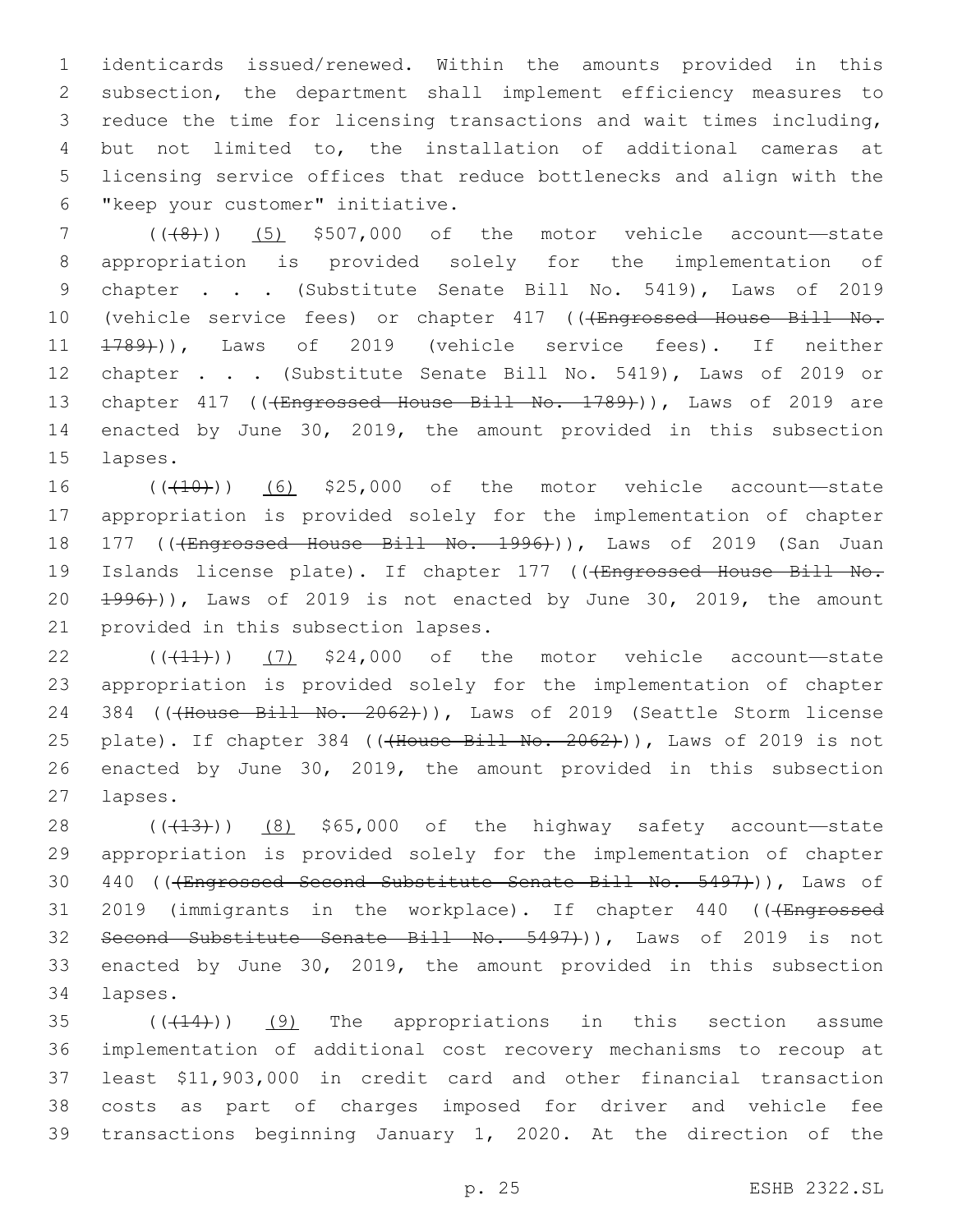office of financial management, the department must develop a method of tracking the additional amount of credit card and other financial cost-recovery revenues. In consultation with the office of financial management, the department must notify the state treasurer of these amounts and the state treasurer must deposit these revenues in the 6 agency financial transaction account created in section 717 (( $\theta$ f this 7 aet)), chapter 416, Laws of 2019 on a quarterly basis.

8 (( $(18)$ )) (10) \$1,281,000 of the department of licensing service 9 account—state appropriation is provided solely for savings from the 10 implementation of chapter 417 ((<del>(Engrossed House Bill No. 1789)</del>)), 11 Laws of 2019 (vehicle service fees). If chapter 417 (((Engrossed 12 House Bill No. 1789)), Laws of 2019 is enacted by June 30, 2019, the 13 amount provided in this subsection lapses.

14 (((19)) (11) \$2,650,000 of the abandoned recreational vehicle disposal account—state appropriation is provided solely for providing reimbursements in accordance with the department's abandoned recreational vehicle disposal reimbursement program. It is the intent of the legislature that the department prioritize this funding for allowable and approved reimbursements and not to build a reserve of 20 funds within the account.

 $21$  ( $(\overline{+20})$ ) (12) \$20,000 of the motor vehicle account—state 22 appropriation is provided solely for the implementation of chapter 23 210 (((Substitute House Bill No. 1197))), Laws of 2019 (Gold Star 24 license plate). If chapter 210 ((<del>(Substitute House Bill No. 1197)</del>)), 25 Laws of 2019 is not enacted by June 30, 2019, the amount provided in 26 this subsection lapses.

 $(13)$   $(13)$   $531,000$  of the motor vehicle account—state 28 appropriation is provided solely for the implementation of chapter 29 262 ((+Substitute House Bill No. 1436))), Laws of 2019 (snow bikes). 30 If chapter 262 (((Substitute House Bill No. 1436))), Laws of 2019 is 31 not enacted by June 30, 2019, the amount provided in this subsection 32 lapses.

33  $((22))$   $(14)$  \$24,000 of the motor vehicle account—state 34 appropriation is provided solely for the implementation of chapter 35 139 ((<del>(House Bill No. 2058)</del>)), Laws of 2019 (Purple Heart license 36 plate). If chapter 139 (((House Bill No. 2058))), Laws of 2019 is not 37 enacted by June 30, 2019, the amount provided in this subsection lapses.38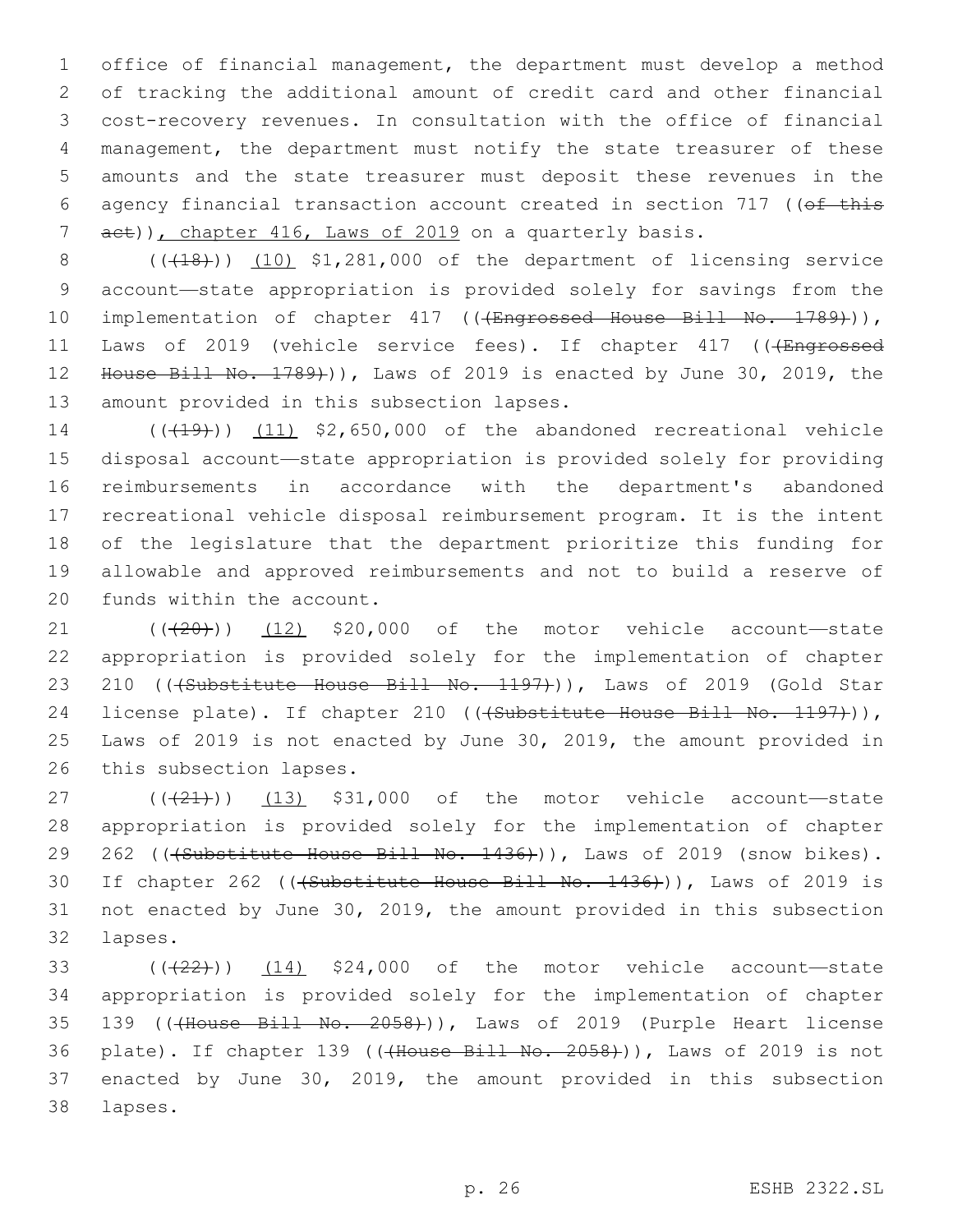1  $((23))$   $(15)$  \$24,000 of the motor vehicle account—state appropriation is provided solely for the implementation of chapter 3 278 ((+Engrossed House Bill No. 2067))), Laws of 2019 (vehicle and 4 vessel owner information). If chapter 278 (((Engrossed House Bill No.  $2067)$ ), Laws of 2019 is not enacted by June 30, 2019, the amount 6 provided in this subsection lapses.

 ( $(\frac{25}{16})$  (16) \$600,000 of the highway safety account—state appropriation is provided solely for the department to provide an interagency transfer to the department of social and health services, children's administration division for the purpose of providing driver's license support to a larger population of foster youth than is already served within existing resources. Support services include reimbursement of driver's license issuance costs, fees for driver training education, and motor vehicle liability insurance costs.

 ( $(\overline{+26})$ ) (17) The department must place personal and company data elements in separate data fields to allow the department to select discrete data elements when providing information or data to persons or entities outside the department. Pursuant to the restrictions in federal and state law, a person's photo, social security number, or medical information must not be made available through public disclosure or data being provided under RCW 46.12.630 or 46.12.635.

 $(1, 30)$  (( $(30)$ )) (18) \$91,000 of the highway safety account—state appropriation is provided solely for the department's costs related 24 to the one Washington project.

25 (( $(31)$  \$974,000)) (19) \$1,674,000 of the highway safety account- state appropriation is provided solely for communication and outreach activities necessary to inform the public of federally acceptable identification options including, but not limited to, enhanced drivers' licenses and enhanced identicards. The department shall continue the outreach plan that includes informational material that can be effectively communicated to all communities and populations in Washington. To accomplish this work, the department shall contract with an external vendor with demonstrated experience and expertise in outreach and marketing to underrepresented communities in a 35 culturally-responsive fashion.

 (20) Due to the passage of chapter 1 (Initiative Measure No. 976), Laws of 2020, the department, working with the office of financial management, shall provide a monthly report on the number of registrations involved and differences between actual collections and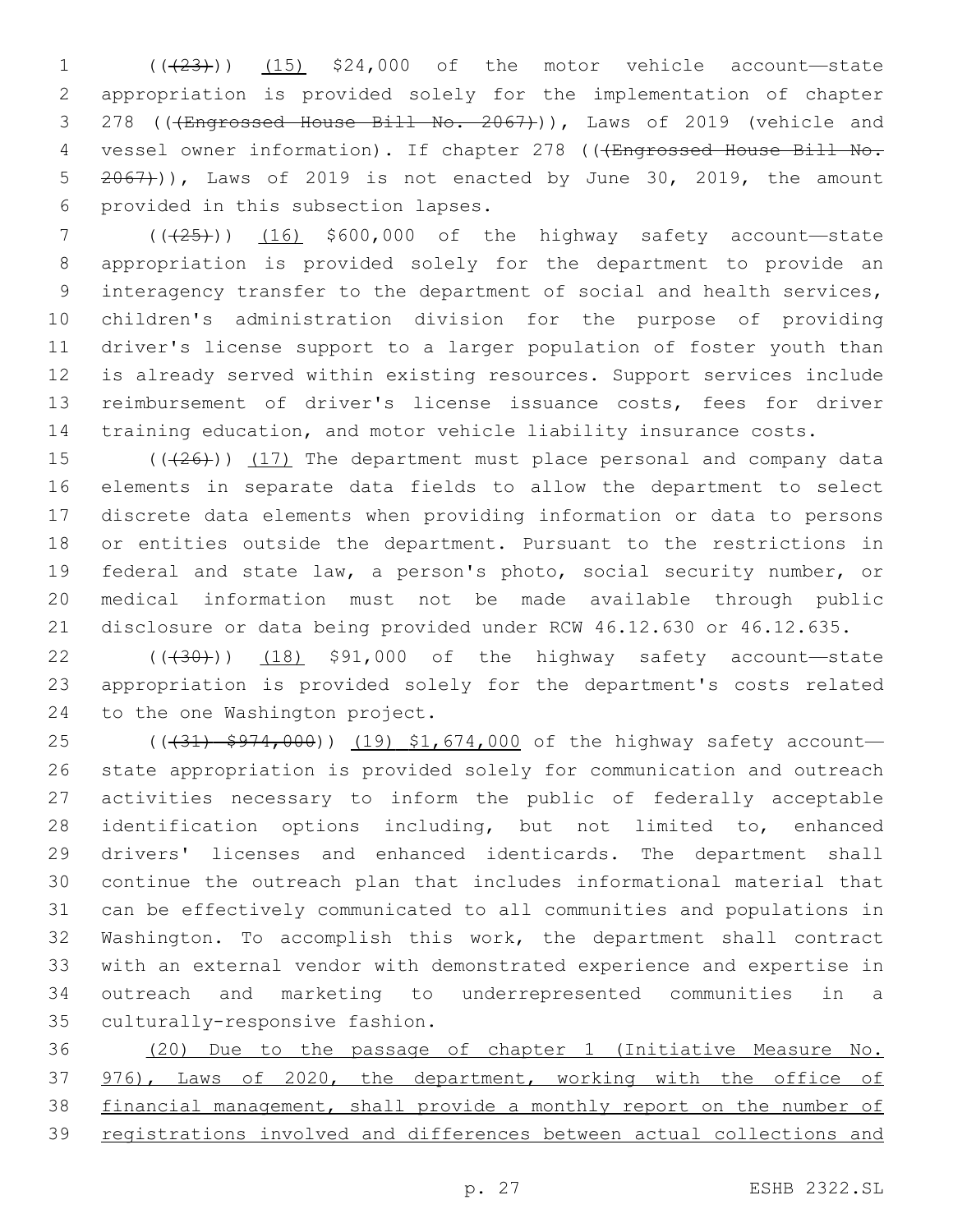1 collections if the initiative was not subject to a temporary 2 injunction as of December 5, 2019.

 (21) The appropriations in this section assume full cost recovery for the administration and collection of a motor vehicle excise tax on behalf of any regional transit authority pursuant to section 706 of this act.

 *(22) \$24,000 of the motor vehicle account—state appropriation is provided solely for the implementation of chapter . . . (Substitute House Bill No. 1255), Laws of 2020 (Patches pal special license plate). If chapter . . . (Substitute House Bill No. 1255), Laws of 2020 is not enacted by June 30, 2020, the amount provided in this subsection lapses.*

 *(23) \$24,000 of the motor vehicle account—state appropriation is provided solely for the implementation of chapter . . . (Engrossed Second Substitute House Bill No. 2050), Laws of 2020 (Washington wine special license plate). If chapter . . . (Engrossed Second Substitute House Bill No. 2050), Laws of 2020 is not enacted by June 30, 2020, the amount provided in this subsection lapses.*

 *(24) \$24,000 of the motor vehicle account—state appropriation is provided solely for the implementation of chapter . . . (Engrossed Substitute House Bill No. 2085), Laws of 2020 (Mt. St. Helens special license plate). If chapter . . . (Engrossed Substitute House Bill No. 2085), Laws of 2020 is not enacted by June 30, 2020, the amount provided in this subsection lapses.*

 *(25) \$24,000 of the motor vehicle account—state appropriation is provided solely for the implementation of chapter . . . (Substitute House Bill No. 2187), Laws of 2020 (women veterans special license plate) or chapter . . . (Senate Bill No. 6433), Laws of 2020 (women veterans special license plate). If neither chapter . . . (Substitute House Bill No. 2187), Laws of 2020 nor chapter . . . (Senate Bill No. 6433), Laws of 2020 is enacted by June 30, 2020, the amount provided in this subsection lapses.*

 (26) \$107,000 of the highway safety account—state appropriation 34 is provided solely for the implementation of chapter . . . (Engrossed House Bill No. 2188), Laws of 2020 (military veterans commercial 36 driver's license waivers) or chapter . . . (Second Substitute Senate Bill No. 5544), Laws of 2020 (military veterans commercial driver's 38 license waivers). If neither chapter . . . (Engrossed House Bill No. 39 2188), Laws of 2020 nor chapter . . . (Second Substitute Senate Bill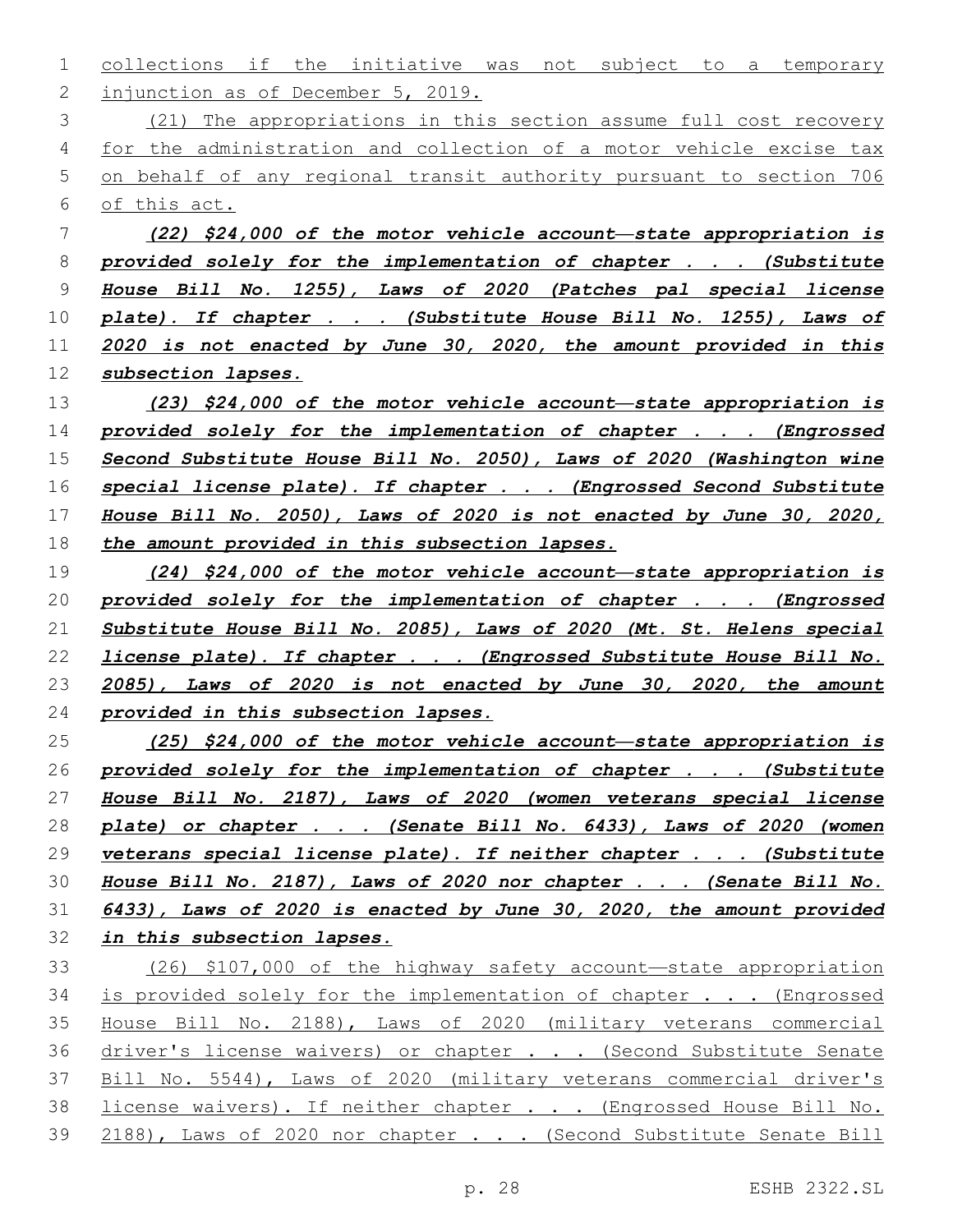No. 5544), Laws of 2020 is enacted by June 30, 2020, the amount 2 provided in this subsection lapses.

 *(27) \$50,000 of the motor vehicle account—state appropriation is provided solely for the implementation of chapter . . . (Substitute House Bill No. 2353), Laws of 2020 (fire trailer registrations). If chapter . . . (Substitute House Bill No. 2353), Laws of 2020 is not enacted by June 30, 2020, the amount provided in this subsection lapses.*

 (28) \$114,000 of the highway safety account—state appropriation 10 is provided solely for the implementation of chapter . . . (Substitute House Bill No. 2607), Laws of 2020 (homeless youth 12 identicards) or chapter . . . (Senate Bill No. 6304), Laws of 2020 13 (homeless youth identicards). If neither chapter . . . (Substitute House Bill No. 2607), Laws of 2020 nor chapter . . . (Senate Bill No. 6304), Laws of 2020 is enacted by June 30, 2020, the amount provided in this subsection lapses.

 (29) \$24,000 of the motor vehicle account—state appropriation is 18 provided solely for the implementation of chapter . . . (House Bill No. 2669), Laws of 2020 (Seattle national hockey league special license plate) or chapter . . . (Senate Bill No. 6562), Laws of 2020 (Seattle national hockey league special license plate). If neither 22 chapter . . . (House Bill No. 2669), Laws of 2020 nor chapter . . . (Senate Bill No. 6562), Laws of 2020 is enacted by June 30, 2020, the amount provided in this subsection lapses.

 (30) \$14,000 of the motor vehicle account—state appropriation is 26 provided solely for the implementation of chapter . . . (Engrossed Substitute House Bill No. 2723), Laws of 2020 (off-road vehicle 28 enforcement) or chapter . . . (Senate Bill No. 6115), Laws of 2020 29 (off-road vehicle enforcement). If neither chapter . . . (Engrossed Substitute House Bill No. 2723), Laws of 2020 nor chapter . . . (Senate Bill No. 6115), Laws of 2020 is enacted by June 30, 2020, the amount provided in this subsection lapses.

 (31) \$105,000 of the motor vehicle account—state appropriation is provided solely for the implementation of chapter . . . (House Bill No. 2491), Laws of 2020 (tribal vehicles compact) or chapter . . . (Senate Bill No. 6251), Laws of 2020 (tribal vehicles compact). If 37 neither chapter . . . (House Bill No. 2491), Laws of 2020 nor chapter . . . (Senate Bill No. 6251), Laws of 2020 (tribal vehicles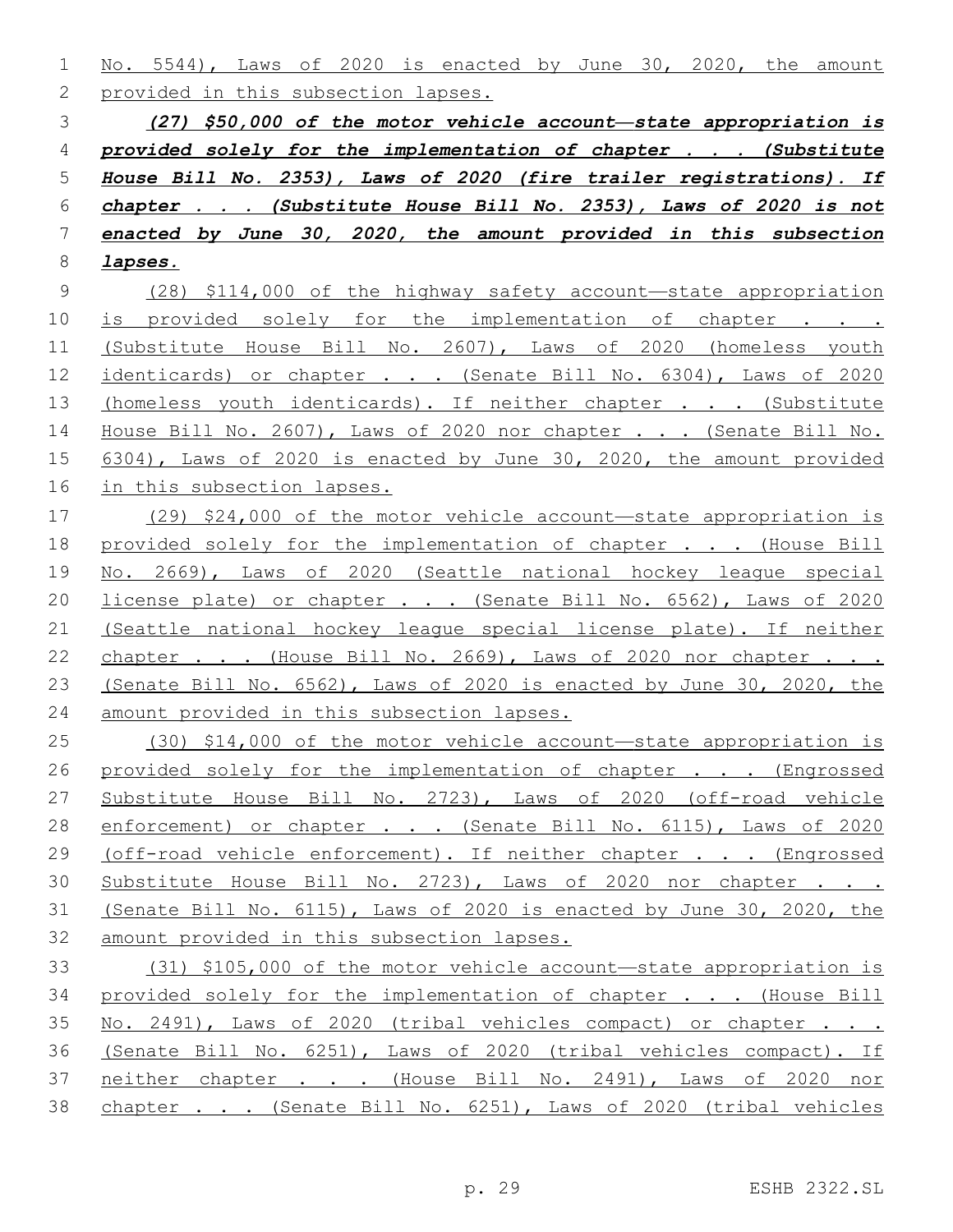compact) is enacted by June 30, 2020, the amount provided in this 2 subsection lapses. (32) \$57,000 of the state wildlife account—state appropriation is provided solely for the implementation of chapter . . . (Substitute Senate Bill No. 6072), Laws of 2020 (state wildlife account). If chapter . . . (Substitute Senate Bill No. 6072), Laws of 2020 is not enacted by June 30, 2020, the amount provided in this subsection lapses. (33) \$19,000 of the motor vehicle account—state appropriation is 10 provided solely for the implementation of chapter . . . (Engrossed Senate Bill No. 6032), Laws of 2020 (apples special license plate). 12 If chapter . . . (Engrossed Senate Bill No. 6032), Laws of 2020 is not enacted by June 30, 2020, the amount provided in this subsection lapses. (34) \$19,000 of the motor vehicle account—state appropriation is 16 provided solely for the implementation of chapter . . . (Engrossed Substitute Senate Bill No. 5591), Laws of 2020 (stolen vehicle

18 check). If chapter . . . (Engrossed Substitute Senate Bill No. 5591), Laws of 2020 is not enacted by June 30, 2020, the amount provided in this subsection lapses.

 *(35) Within the amounts appropriated in this section, the department shall relocate, or finish relocating, the licensing service offices in Lacey, Tacoma, and Bellevue-Redmond and make emergency repairs to the licensing service office in Vancouver.*

 (36) \$40,000 of the department of licensing services account— state appropriation is provided solely for the department to report to the governor and chairs of the transportation committees of the legislature by December 1, 2020, with a proposed plan to allow the 29 registered owner of a vehicle, or the registered owner's authorized representative, to voluntarily enter into either a quarterly or monthly payment plan with the department to pay vehicle fees or taxes due at the time of application for renewal vehicle registration. The 33 plan must include: (a) An analysis of the administrative costs associated with allowing the payment plans; (b) the estimated revenue impact by fund or account, including impacts to local governments; and (c) the recommended method to achieve the greatest level of 37 customer payment compliance.

 (37)(a) Within available resources, and in collaboration with the department of revenue, the department of licensing shall evaluate the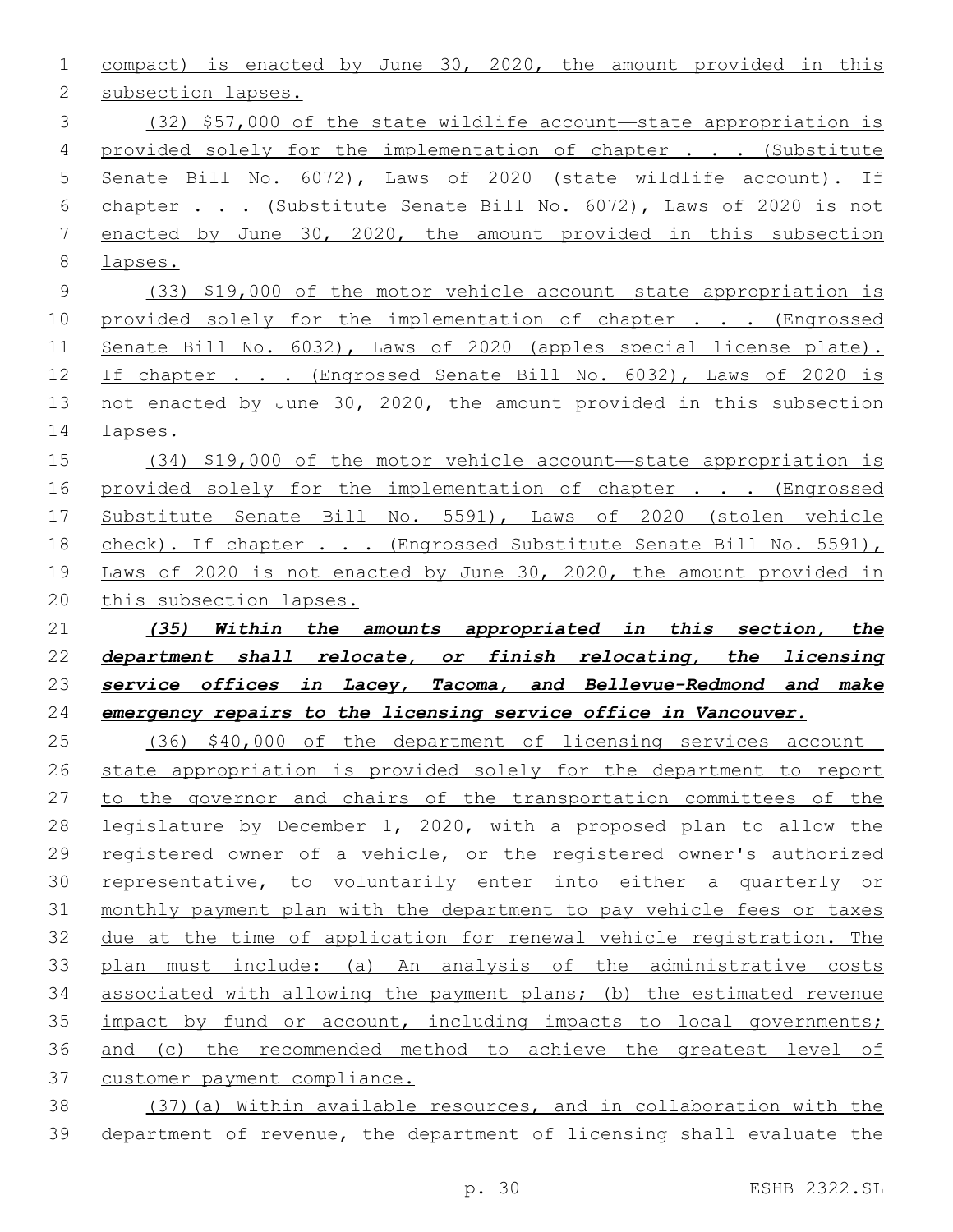1 effectiveness of chapter 218, Laws of 2017, in improving compliance 2 with state laws relating to the registration of off-road vehicles, 3 including the payment of retail sales and use tax. The department of 4 licensing shall recommend any statutory, administrative, or other 5 changes needed to optimize and further strengthen the compliance, 6 including an implementation timeline and corresponding resource 7 requirements. Among its recommendations, the department of licensing 8 must address potential changes to the process under RCW 46.93.210 by 9 which the department notifies persons whose vehicles may not be 10 properly registered in the state. The department shall submit a 11 report to the governor and the transportation committees of the 12 legislature by December 15, 2020. 13 (b) If chapter . . . (Engrossed Substitute House Bill No. 2723), 14 Laws of 2020 is enacted by June 30, 2020, this subsection has no 15 force and effect. *\*Sec. 208 is partially vetoed. See message at end of chapter.* 16 **Sec. 209.** 2019 c 416 s 209 (uncodified) is amended to read as 17 follows: 18 **FOR THE DEPARTMENT OF TRANSPORTATION—TOLL OPERATIONS AND MAINTENANCE** 19 **—PROGRAM B** 20 ((High Occupancy Toll Lanes Operations Account—State 21 Appropriation . . . . . . . . . . . . . . . . . . . . \$3,774,000 22 Motor Vehicle Account State Appropriation . . . . . . . \$513,000)) 23 State Route Number 520 Corridor Account-State 24 Appropriation . . . . . . . . . . . . . . . . (  $(\frac{243,773,000}{1})$  $25$   $59,059,000$ 26 State Route Number 520 Civil Penalties Account—State 27 Appropriation . . . . . . . . . . . . . . . . . . \$4,145,000 28 Tacoma Narrows Toll Bridge Account-State 29 Appropriation . . . . . . . . . . . . . . . . ((<del>\$27,807,000</del>)) 30 \$33,806,000 31 Alaskan Way Viaduct Replacement Project Account—State 32 Appropriation. . . . . . . . . . . . . . . . ((\$20,061,000)) 33 \$21,616,000 34 Interstate 405 and State Route Number 167 Express 35 Toll Lanes ((Operations)) Account—State 36 Appropriation. . . . . . . . . . . . . . . . ((<del>\$18,329,000</del>))  $37$  \$27,457,000

p. 31 ESHB 2322.SL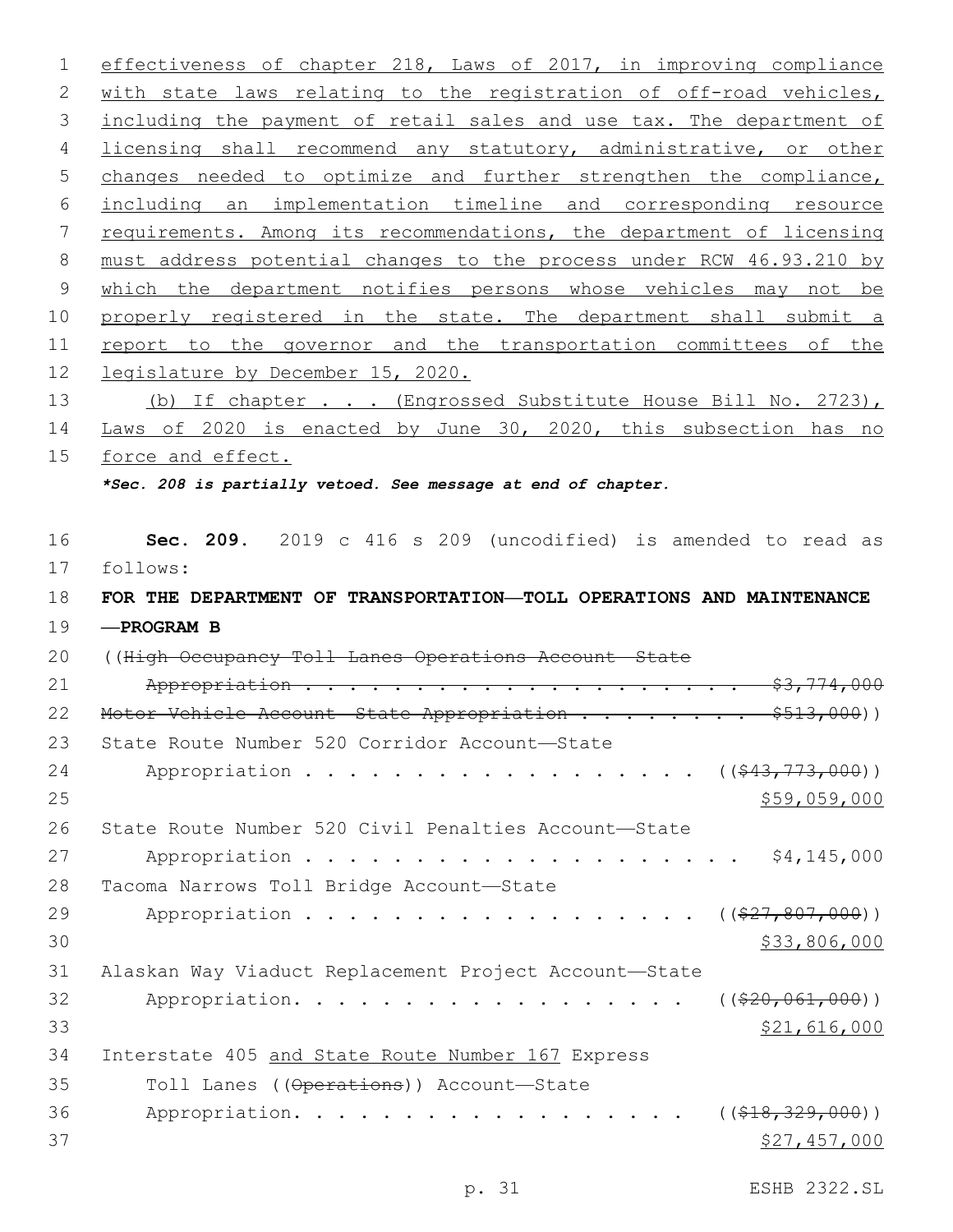1 TOTAL APPROPRIATION. . . . . . . . . . . . ((\$<del>118,402,000</del>)) **\$146,083,000** 

 The appropriations in this section are subject to the following conditions and limitations:4

 (1) \$1,300,000 of the Tacoma Narrows toll bridge account—state appropriation and \$11,034,000 of the state route number 520 corridor account—state appropriation are provided solely for the purposes of addressing unforeseen operations and maintenance costs on the Tacoma Narrows bridge and the state route number 520 bridge, respectively. The office of financial management shall place the amounts provided in this subsection, which represent a portion of the required minimum fund balance under the policy of the state treasurer, in unallotted status. The office may release the funds only when it determines that all other funds designated for operations and maintenance purposes 15 have been exhausted.

 (2) As long as the facility is tolled, the department must provide quarterly reports to the transportation committees of the legislature on the Interstate 405 express toll lane project performance measures listed in RCW 47.56.880(4). These reports must 20 include:

 (a) Information on the travel times and travel time reliability (at a minimum, average and 90th percentile travel times) maintained during peak and nonpeak periods in the express toll lanes and general purpose lanes for both the entire corridor and commonly made trips in the corridor including, but not limited to, northbound from Bellevue to Rose Hill, state route number 520 at NE 148th to Interstate 405 at state route number 522, Bellevue to Bothell (both NE 8th to state route number 522 and NE 8th to state route number 527), and a trip internal to the corridor (such as NE 85th to NE 160th) and similar 30 southbound trips;

 (b) A month-to-month comparison of travel times and travel time reliability for the entire corridor and commonly made trips in the corridor as specified in (a) of this subsection since implementation of the express toll lanes and, to the extent available, a comparison to the travel times and travel time reliability prior to 36 implementation of the express toll lanes;

 (c) Total express toll lane and total general purpose lane traffic volumes, as well as per lane traffic volumes for each type of lane (i) compared to total express toll lane and total general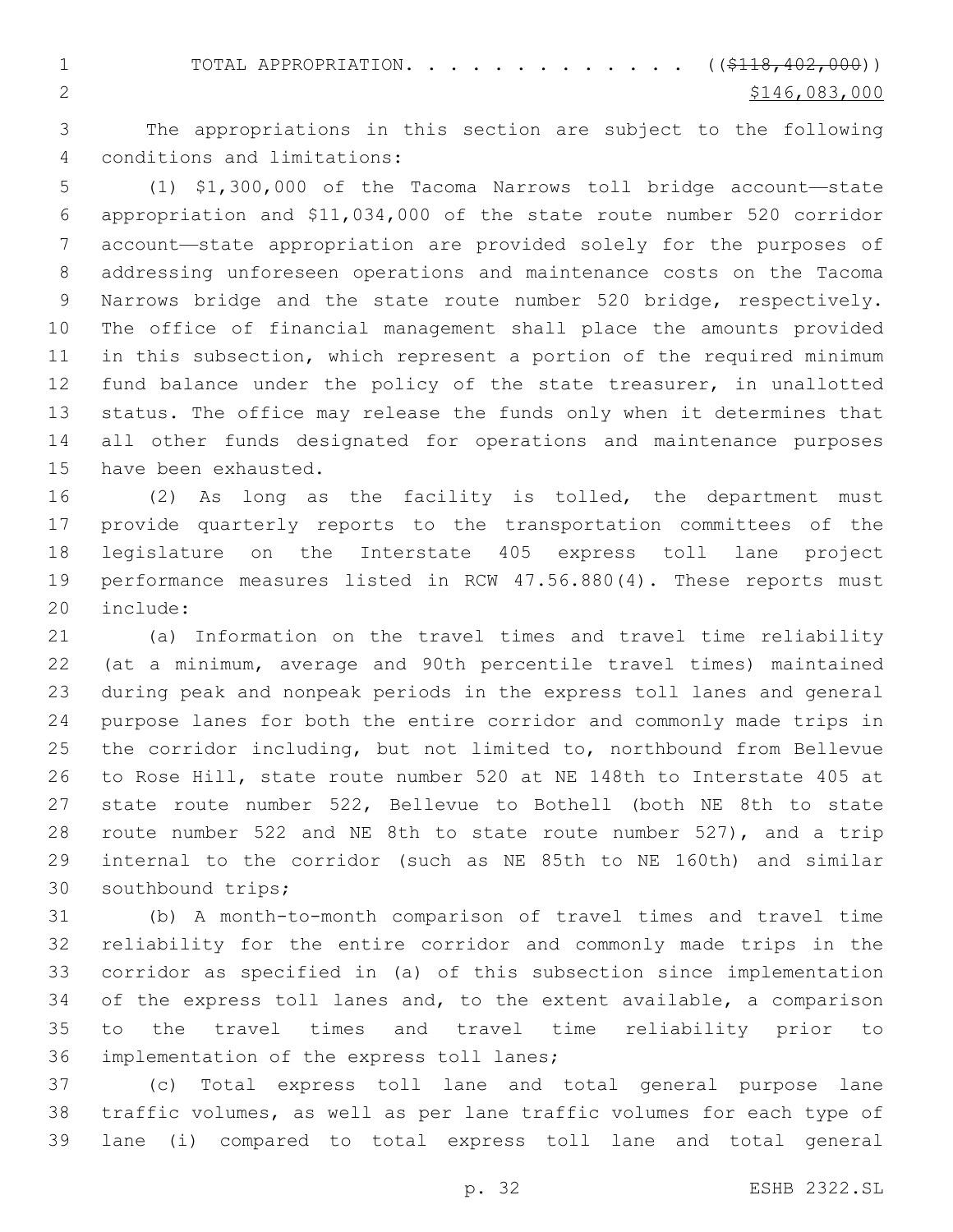purpose lane traffic volumes, as well as per lane traffic volumes for each type of lane, on this segment of Interstate 405 prior to implementation of the express toll lanes and (ii) compared to total express toll lane and total general purpose lane traffic volumes, as well as per lane traffic volumes for each type of lane, from month to month since implementation of the express toll lanes; and

 (d) Underlying congestion measurements, that is, speeds, that are being used to generate the summary graphs provided, to be made 9 available in a digital file format.

10 (3)(a) ((\$71,000)) \$2,114,000 of the ((high occupancy)) Interstate 405 and state route number 167 express toll lanes 12 ((operations)) account—state appropriation, ((\$1,238,000)) \$4,920,000 13 of the state route number 520 corridor account—state appropriation, 14 ((\$532,000)) \$2,116,000 of the Tacoma Narrows toll bridge account-15 state appropriation, ((\$460,000 of the Interstate 405 express toll 16 <del>lanes operations account state appropriation,</del>)) and ((\$699,000)) 17 \$2,776,000 of the Alaskan Way viaduct replacement project account- state appropriation are provided solely for the department to finish implementing a new tolling customer service toll collection system, and are subject to the conditions, limitations, and review provided 21 in section 701 of this act.

 (b) The department shall continue to work with the office of financial management, office of the chief information officer, and the transportation committees of the legislature on the project management plan that includes a provision for independent verification and validation of contract deliverables from the successful bidder and a provision for quality assurance that includes reporting independently to the office of the chief information officer on an ongoing basis during system implementation.

 (4) The department shall make detailed quarterly reports to the transportation committees of the legislature and the public on the 32 department's web site on the following:

 (a) The use of consultants in the tolling program, including the 34 name of the contractor, the scope of work, the type of contract, timelines, deliverables, any new task orders, and any extensions to 36 existing consultant contracts;

 (b) The nonvendor costs of administering toll operations, including the costs of staffing the division, consultants, and other personal service contracts required for technical oversight and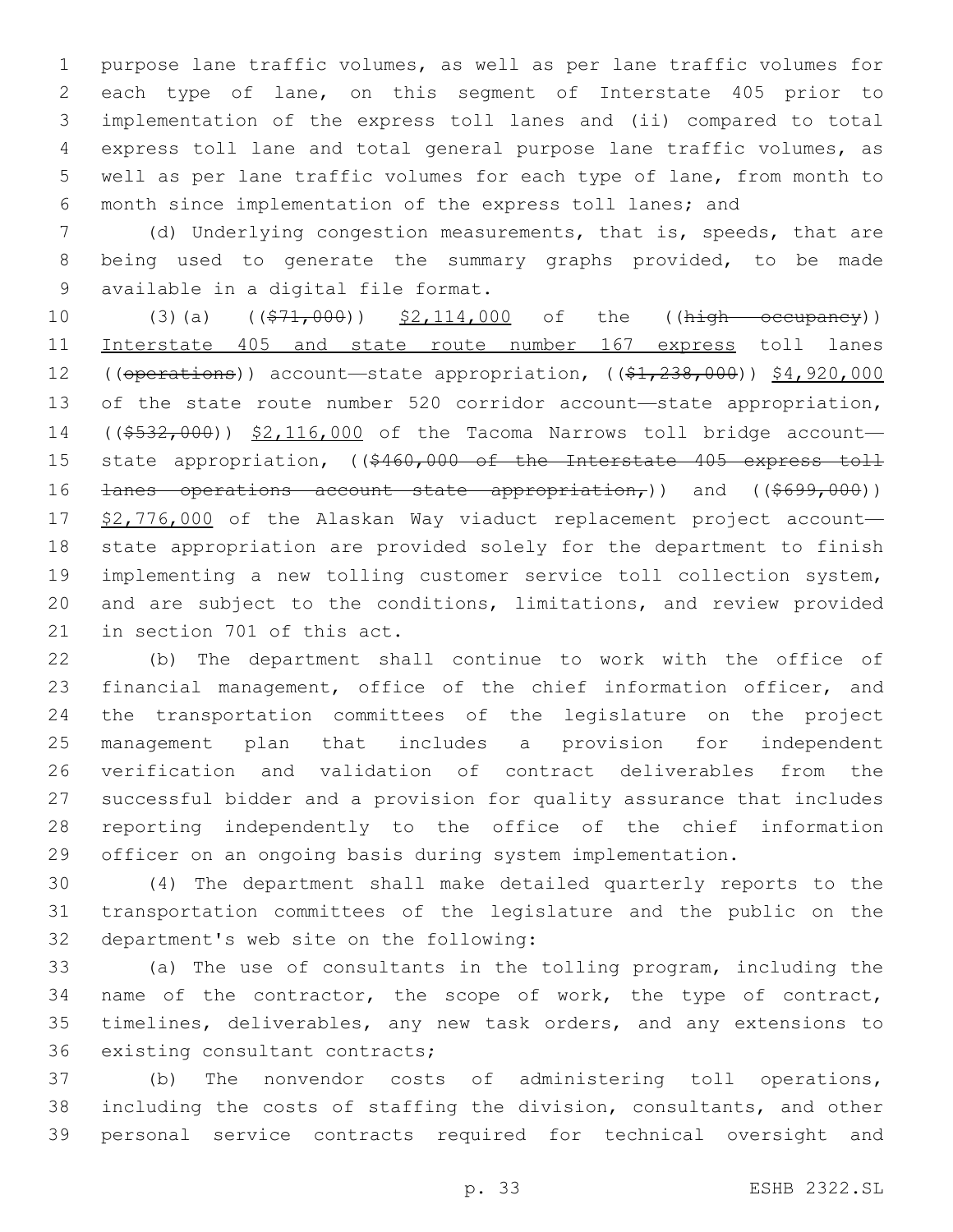management assistance, insurance, payments related to credit card processing, transponder purchases and inventory management, facility operations and maintenance, and other miscellaneous nonvendor costs;

 (c) The vendor-related costs of operating tolled facilities, including the costs of the customer service center, cash collections on the Tacoma Narrows bridge, electronic payment processing, and toll collection equipment maintenance, renewal, and replacement;

 (d) The toll adjudication process, including a summary table for 9 each toll facility that includes:

(i) The number of notices of civil penalty issued;

 (ii) The number of recipients who pay before the notice becomes a 12 penalty;

 (iii) The number of recipients who request a hearing and the 14 number who do not respond;

15 (iv) Workload costs related to hearings;

(v) The cost and effectiveness of debt collection activities; and

(vi) Revenues generated from notices of civil penalty; and

 (e) A summary of toll revenue by facility on all operating toll 19 facilities and ((high occupancy)) express toll lane systems, and an 20 itemized depiction of the use of that revenue.

21 (5) ((\$17,517,000)) \$24,735,000 of the Interstate 405 and state route number 167 express toll lanes ((operations)) account—state appropriation is provided solely for operational costs related to the 24 express toll lane facility.

 (6) In calendar year 2021, toll equipment on the Tacoma Narrows Bridge will have reached the end of its operational life. During the 2019-2021 fiscal biennium, the department plans to issue a request for proposals as the first stage of a competitive procurement process that will replace the toll equipment and select a new tolling operator for the Tacoma Narrows Bridge. The request for proposals and subsequent competitive procurement must incorporate elements that prioritize the overall goal of lowering costs per transaction for the facility, such as incentives for innovative approaches which result in lower transactional costs, requests for efficiencies on the part of the bidder that lower operational costs, and incorporation of technologies such as self-serve credit card machines or other point- of-payment technologies that lower costs or improve operational efficiencies.38

39 (7) ((\$19,362,000)) \$18,840,000 of the Alaskan Way viaduct replacement project account—state appropriation is provided solely

p. 34 ESHB 2322.SL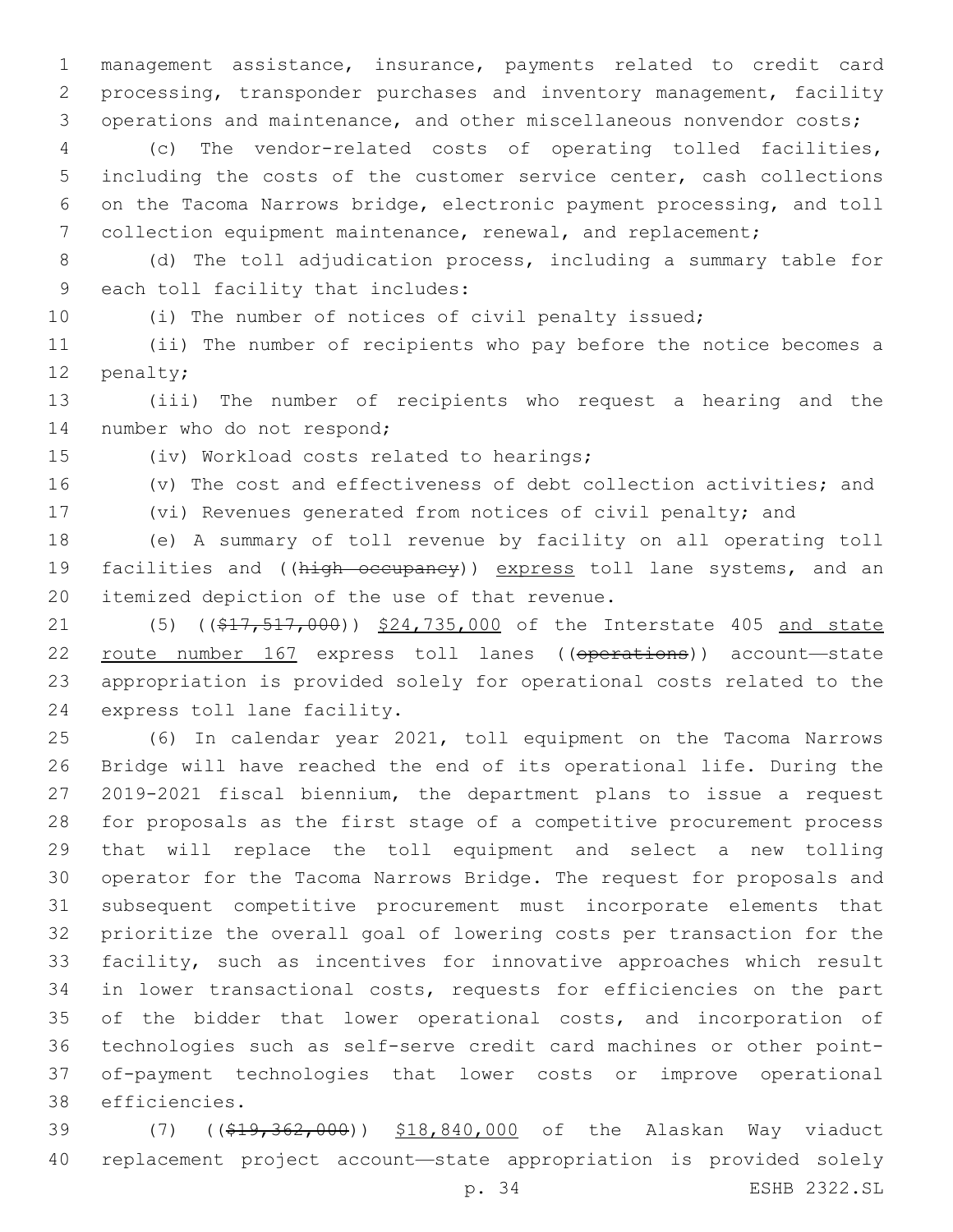for the new state route number 99 tunnel toll facility's expected share of collecting toll revenues, operating customer services, and maintaining toll collection systems. The legislature expects to see appropriate reductions to the other toll facility accounts once tolling on the new state route number 99 tunnel toll facility commences and any previously incurred costs for start-up of the new facility are charged back to the Alaskan Way viaduct replacement project account. The office of financial management shall closely monitor the application of the cost allocation model and ensure that the new state route number 99 tunnel toll facility is adequately sharing costs and the other toll facility accounts are not being overspent or subsidizing the new state route number 99 tunnel toll 13 facility.

 (8) ((\$256,000)) \$608,000 of the ((high occupancy toll lanes 15 operations account state appropriation and \$352,000 of the)) 16 Interstate 405 and state route number 167 express toll lanes ((operations)) account—state appropriation are provided solely for increased levels of service from the Washington state patrol for 19 enforcement of toll lane violations on the ((state route number 167 20 high occupancy toll lanes and the)) Interstate 405 and state route number 167 express toll lanes. The department shall compile monthly data on the number of Washington state patrol enforcement hours on each facility and the percentage of time during peak hours that speeds are at or above forty-five miles per hour on each facility. The department shall provide this data in a report to the transportation committees of the legislature on at least a calendar 27 quarterly basis.

 (9) The department shall develop an ongoing cost allocation method to assign appropriate costs to each of the toll funds for services provided by each Washington state department of transportation program and all relevant transportation agencies, including the Washington state patrol and the transportation commission. This method should update the toll cost allocation method 34 used in the 2020 supplemental transportation appropriations act. By December 1, 2020, a report with the recommended method and any changes or potential impacts to toll rates shall be submitted to the transportation committees of the legislature and the office of financial management.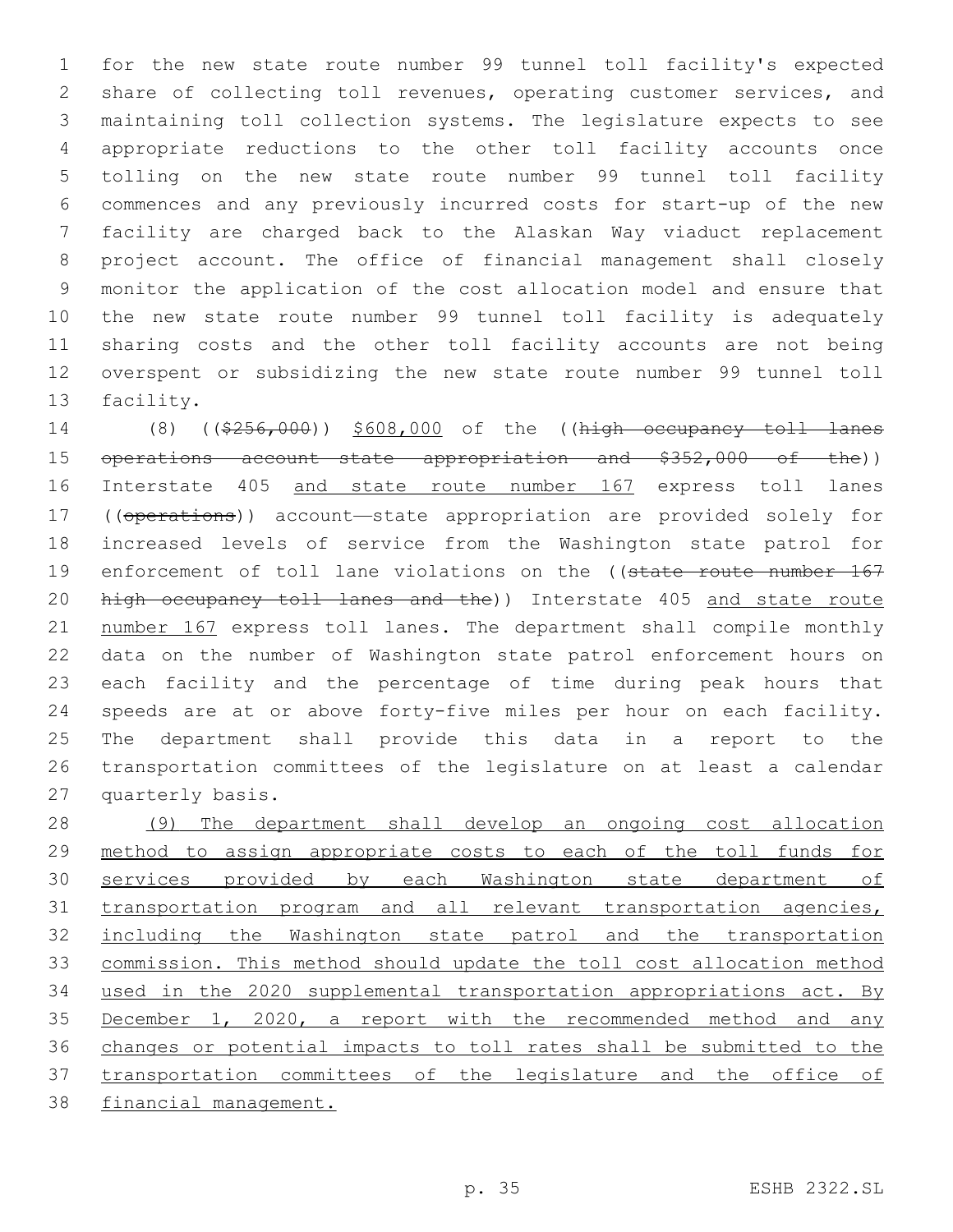**Sec. 210.** 2019 c 416 s 210 (uncodified) is amended to read as follows: **FOR THE DEPARTMENT OF TRANSPORTATION—INFORMATION TECHNOLOGY—PROGRAM C** Transportation Partnership Account—State Appropriation . . \$1,460,000 6 Motor Vehicle Account—State Appropriation  $\cdots$  . . . . ( $(\frac{694,993,000}{2})$ ) \$96,331,000 8 Puget Sound Ferry Operations Account-State Appropriation . . . . . . . . . . . . . . . . . . . . . \$263,000 10 Multimodal Transportation Account-State 11 Appropriation . . . . . . . . . . . . . . . . . . \$2,878,000 Transportation 2003 Account (Nickel Account)—State 13 Appropriation . . . . . . . . . . . . . . . . . . \$1,460,000 14 TOTAL APPROPRIATION. . . . . . . . . . . . . ((\$101,054,000)) \$102,392,000

 The appropriations in this section are subject to the following 17 conditions and limitations:

 (1) \$8,114,000 of the motor vehicle account—state appropriation is provided solely for the development of the labor system replacement project and is subject to the conditions, limitations, and review provided in section 701 of this act. It is the intent of the legislature that if any portion of the labor system replacement 23 project is leveraged in the future for the time, leave, and labor distribution of any other agencies, the motor vehicle account will be reimbursed proportionally for the development of the system since amounts expended from the motor vehicle account must be used exclusively for highway purposes in conformance with Article II, section 40 of the state Constitution. This must be accomplished through a loan arrangement with the current interest rate under the terms set by the office of the state treasurer at the time the system is deployed to additional agencies. If the motor vehicle account is not reimbursed for future use of the system, it is further the intent of the legislature that reductions will be made to central service agency charges accordingly. The department shall provide a report to the transportation committees of the legislature by December 31, 2019, detailing the project timeline as of July 1, 2019, an updated project timeline if necessary, expenditures made to date for the purposes of this project, and expenditures projected through the 39 remainder of the project timeline.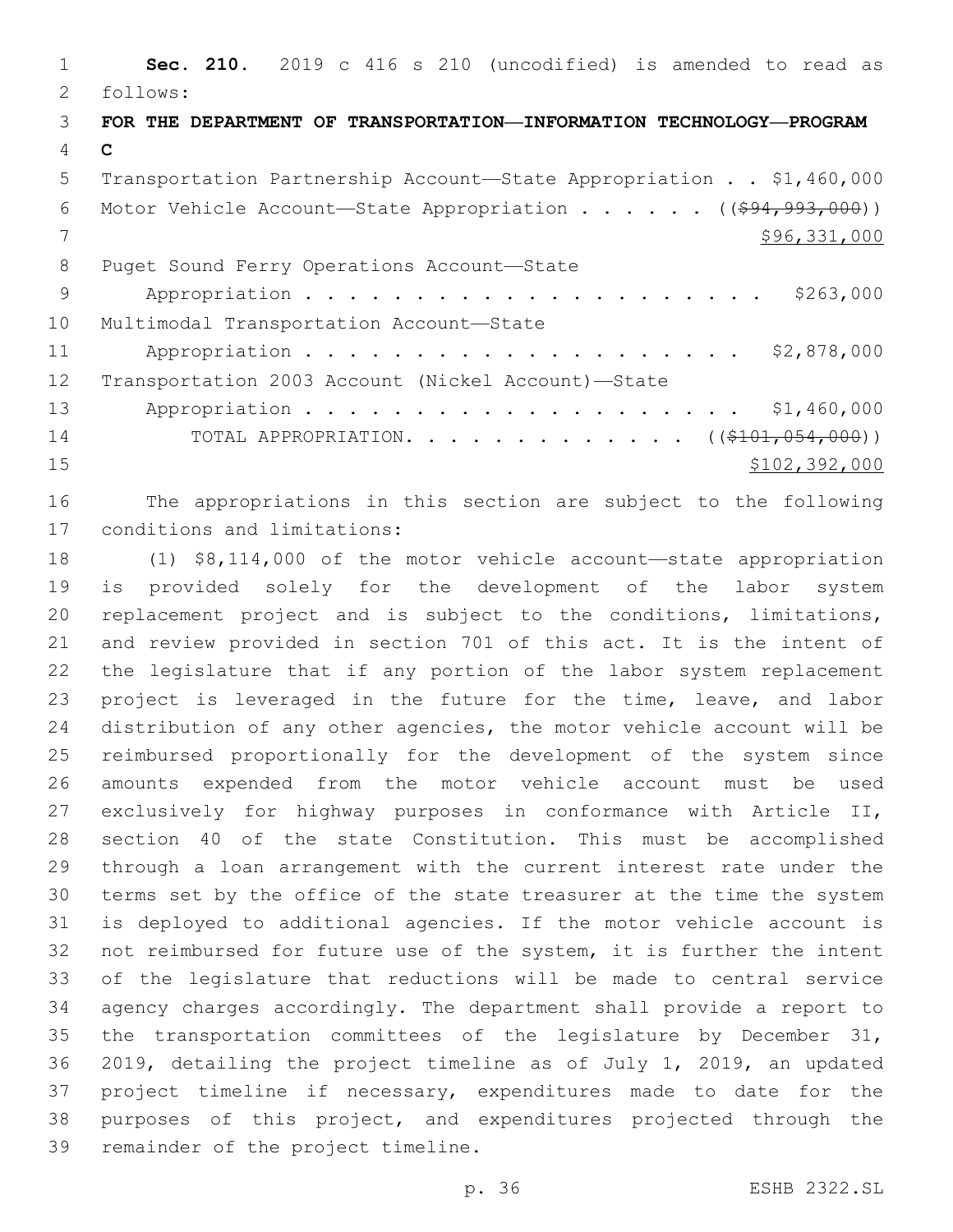(2) ((\$198,000)) \$1,375,000 of the motor vehicle account—state appropriation is provided solely for the department's cost related to 3 the one Washington project.

 (3) \$21,500,000 of the motor vehicle account—state appropriation is provided solely for the activities of the information technology program in developing and maintaining information systems that support the operations and program delivery of the department, ensuring compliance with section 701 of this act, and the requirements of the office of the chief information officer under RCW 43.88.092 to evaluate and prioritize any new financial and capital systems replacement or modernization project and any other 12 information technology project. During the 2019-2021 fiscal biennium, 13 the department ((is prohibited from using)) may use the distributed 14 direct program support or ((any)) other cost allocation method to 15 fund ((any)) a new ((financial and)) capital systems replacement or modernization project ((without having the project evaluated and prioritized by the office of the chief information officer and 18 submitting)). The department shall submit a decision package for implementation of a new capital systems replacement project to the governor and the transportation committees of the legislature as part of the normal budget process for the 2021-2023 biennium.

# **Sec. 211.** 2019 c 416 s 211 (uncodified) is amended to read as follows: **FOR THE DEPARTMENT OF TRANSPORTATION—FACILITY MAINTENANCE, OPERATIONS, AND CONSTRUCTION—PROGRAM D—OPERATING**

|    | 26 Motor Vehicle Account-State Appropriation ((\$33,149,000)) |
|----|---------------------------------------------------------------|
| 27 | \$34,807,000                                                  |
| 28 | State Route Number 520 Corridor Account-State                 |
| 29 |                                                               |
| 30 | TOTAL APPROPRIATION. ( $(\frac{233}{183}, \frac{183}{160})$ ) |
| 31 | \$34,841,000                                                  |

 **Sec. 212.** 2019 c 416 s 212 (uncodified) is amended to read as follows: **FOR THE DEPARTMENT OF TRANSPORTATION—AVIATION—PROGRAM F** 35 Aeronautics Account—State Appropriation . . . . . . ((\$7,635,000))  $\frac{$7,743,000}{ }$ 37 Aeronautics Account—Federal Appropriation . . . . . ((\$2,542,000))

p. 37 ESHB 2322.SL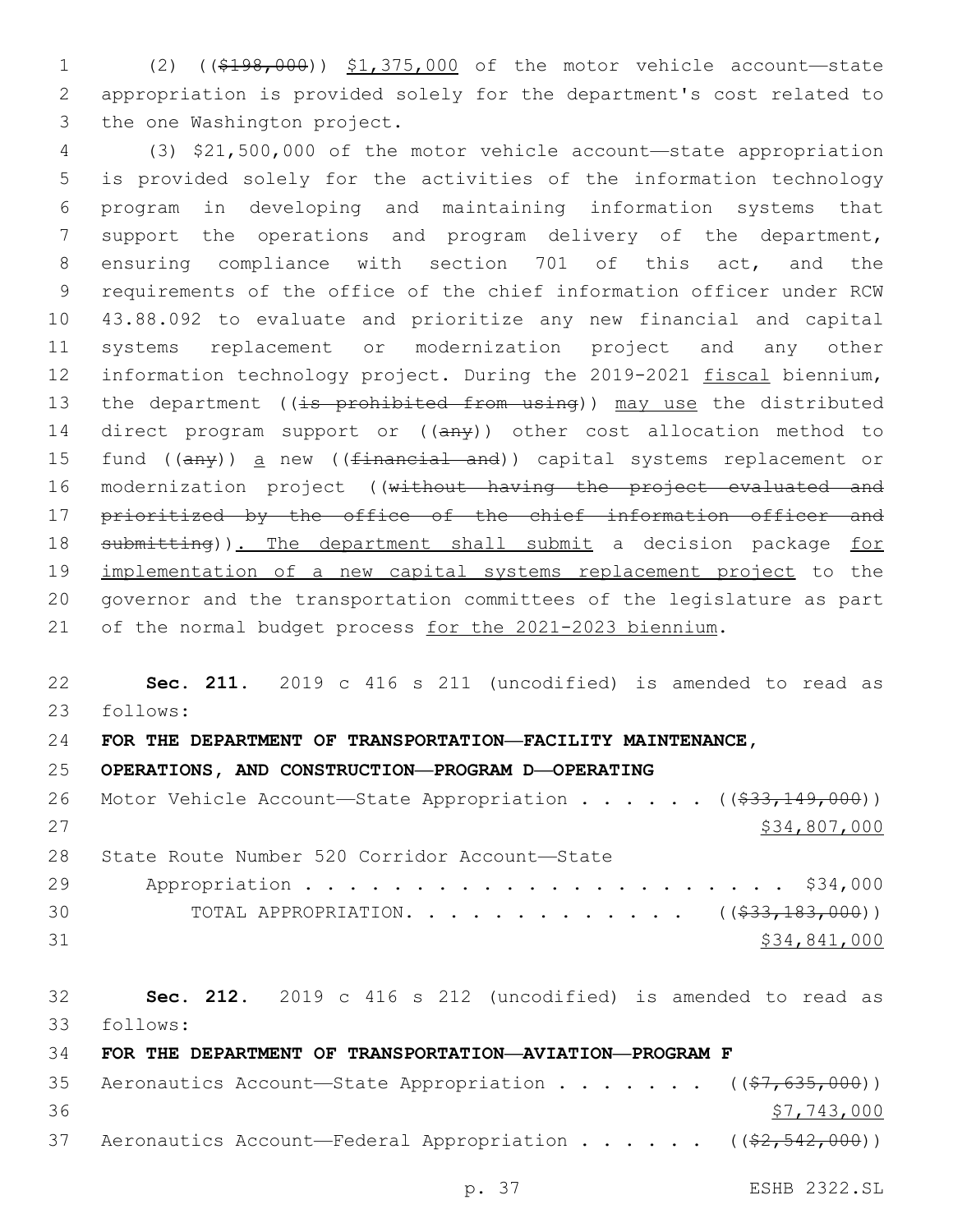$1 \quad$  \$3,043,000

|                | 2 Aeronautics Account-Private/Local Appropriation \$60,000         |
|----------------|--------------------------------------------------------------------|
|                | TOTAL APPROPRIATION. ( $(\frac{\$10,237,000)}{$ )<br>$\mathcal{S}$ |
| $\overline{4}$ | \$10,846,000                                                       |

 The appropriations in this section are subject to the following 6 conditions and limitations:

7 (1) ((\$2,751,000)) \$2,862,000 of the aeronautics account—state appropriation is provided solely for the airport aid grant program, which provides competitive grants to public use airports for pavement, safety, maintenance, planning, and security.

 (2) ((\$468,000)) \$268,000 of the aeronautics account—state appropriation is provided solely for one FTE dedicated to planning aviation emergency services and addressing emerging aeronautics 14 requirements((, and for the implementation of chapter . . . (House Bill No. 1397), Laws of 2019 (electric aircraft work group), which 16 extends the electric aircraft work group past its current expiration and allows WSDOT to employ a consultant to assist with the work 18 group. If chapter . . . (House Bill No. 1397), Laws of 2019 is not 19 enacted by June 30, 2019, \$200,000 of the amount in this subsection  $20 \quad \text{hases}$ ).

 (3) \$200,000 of the aeronautics account—state appropriation is provided solely for the department to convene an electric aircraft work group to study the state of the electrically powered aircraft industry and assess infrastructure needs related to the deployment of electric or hybrid-electric aircraft for commercial air travel in 26 Washington state.

 (a) The chair of the work group may be a consultant specializing in aeronautics. The work group must include, but is not limited to, 29 representation from the electric aircraft industry, the aircraft manufacturing industry, electric utility districts, the battery industry, the department of commerce, the department of transportation aviation division, the airline pilots association, a primary airport representing an airport association, and the airline 34 industry.

(b) The study must include, but is not limited to:

 (i) Infrastructure requirements necessary to facilitate electric 37 aircraft operations at airports;

 (ii) Potential economic and public benefits including, but not limited to, the direct and indirect impact on the number of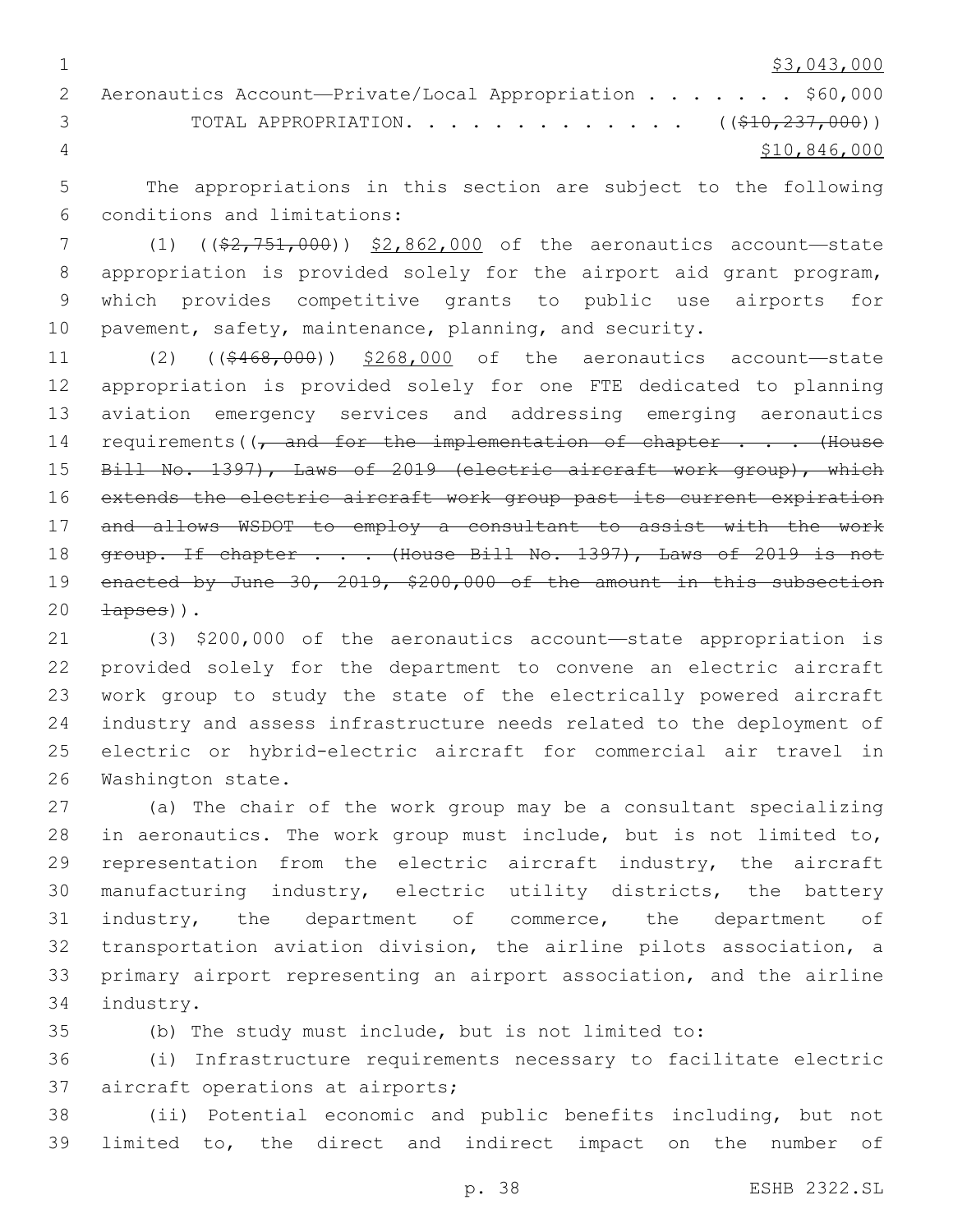manufacturing and service jobs and the wages from those jobs in 2 Washington state;

 (iii) Potential incentives for industry in the manufacturing and operation of electric aircraft for regional air travel;

 (iv) Educational and workforce requirements for manufacturing and maintaining electric aircraft;6

 (v) Demand and forecast for electric aircraft use to include expected timeline of the aircraft entering the market given federal aviation administration certification requirements;

 (vi) Identification of up to six airports in Washington state that may benefit from a pilot program once an electrically propelled aircraft for commercial use becomes available; and

 (vii) Recommendations to further the advancement of the electrification of aircraft for regional commercial use within 15 Washington state, including specific, ((measureable)) measurable goals for the years 2030, 2040, and 2050 that reflect progressive and substantial increases in the utilization of electric and hybrid-18 electric commercial aircraft.

 (c) The work group must submit a report and accompanying recommendations to the transportation committees of the legislature 21 by November 15, 2020.

22 (( $\frac{d}{d}$  If chapter . . . (House Bill No. 1397), Laws of 2019 is enacted by June 30, 2019, the amount provided in this subsection (3)  $24 \rightarrow \text{Answers.}$ 

25 (4) ((\$150,000)) \$350,000 of the aeronautics account—state appropriation is provided solely for the implementation of chapter 27 396 (((Substitute Senate Bill No. 5370))), Laws of 2019 (aviation 28 coordinating commission). ((If chapter 396 (Substitute Senate Bill 29 No. 5370), Laws of 2019 is not enacted by June 30, 2019, the amount provided in this subsection lapses.))

 (5) Within amounts appropriated in this section, the aviation division of the department shall assist and consult with the department of revenue in their efforts to update the document titled "Washington Action Plan - FAA Policy Concerning Airport Revenue" to reflect changes to Washington tax code regarding hazardous substances. The department of revenue, in consultation with the aviation division of the Washington state department of transportation, is tasked with developing and recommending a methodology to segregate and track actual amounts collected from the hazardous substance tax under chapter 82.21 RCW and the petroleum

p. 39 ESHB 2322.SL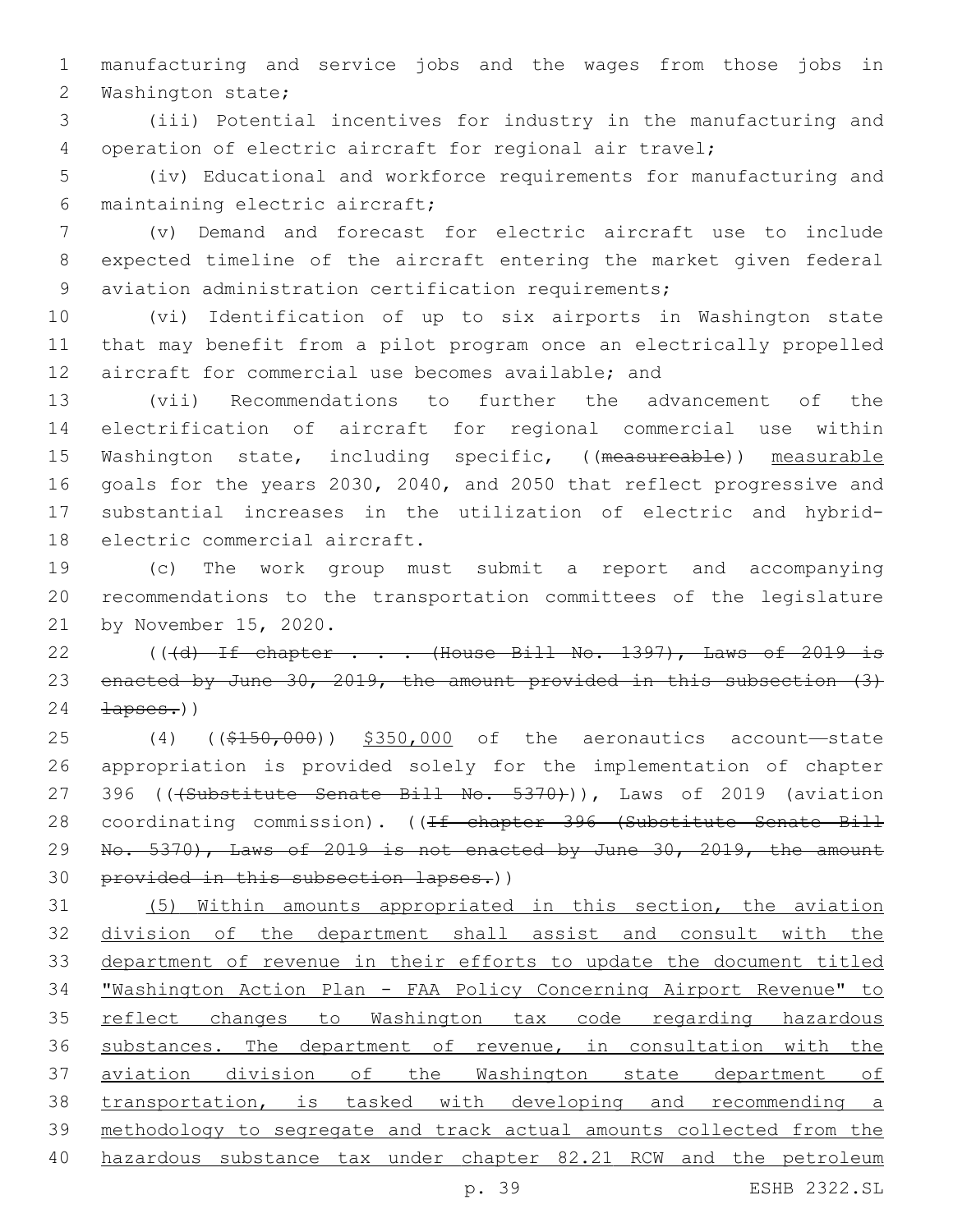| 1  | products tax under chapter 82.23A RCW as imposed on aviation fuel.     |
|----|------------------------------------------------------------------------|
| 2  | The department of revenue is directed to submit a report, including    |
| 3  | the recommended methodology, to the fiscal committees of the house of  |
| 4  | representatives and the senate by January 11, 2021.                    |
|    |                                                                        |
| 5  | Sec. 213. 2019 c 416 s 213 (uncodified) is amended to read as          |
| 6  | follows:                                                               |
| 7  | FOR THE DEPARTMENT OF TRANSPORTATION—PROGRAM DELIVERY MANAGEMENT AND   |
| 8  | SUPPORT-PROGRAM H                                                      |
| 9  | Motor Vehicle Account—State Appropriation ( $(\frac{259}{601}, 000)$ ) |
| 10 | \$59,788,000                                                           |
| 11 | \$500,000<br>Motor Vehicle Account—Federal Appropriation               |
| 12 | Multimodal Transportation Account-State Appropriation \$258,000        |

13 TOTAL APPROPRIATION. . . . . . . . . . . . . ((\$60,559,000)) \$60,546,000

 The appropriations in this section are subject to the following 16 conditions and limitations:

 (1) The legislature recognizes that the trail known as the Rocky 18 Reach Trail, and its extensions, serve to separate motor vehicle traffic from pedestrians and bicyclists, increasing motor vehicle safety on state route number 2 and the coincident section of state route number 97. Consistent with chapter 47.30 RCW and pursuant to RCW 47.12.080, the legislature declares that transferring portions of WSDOT Inventory Control (IC) No. 2-09-04686 containing the trail and associated buffer areas to the Washington state parks and recreation commission is consistent with the public interest. The legislature directs the department to transfer the property to the Washington 27 state parks and recreation commission.

 (a) The department must be paid fair market value for any 29 portions of the transferred real property that is later abandoned, vacated, or ceases to be publicly maintained for trail purposes.

 (b) Prior to completing the transfer in this subsection (1), the department must ensure that provisions are made to accommodate private and public utilities and any facilities that predate the department's acquisition of the property, at no cost to those entities. Prior to completing the transfer, the department shall also ensure that provisions, by fair market assessment, are made to accommodate other private and public utilities and any facilities that have been legally allowed by permit or other instrument.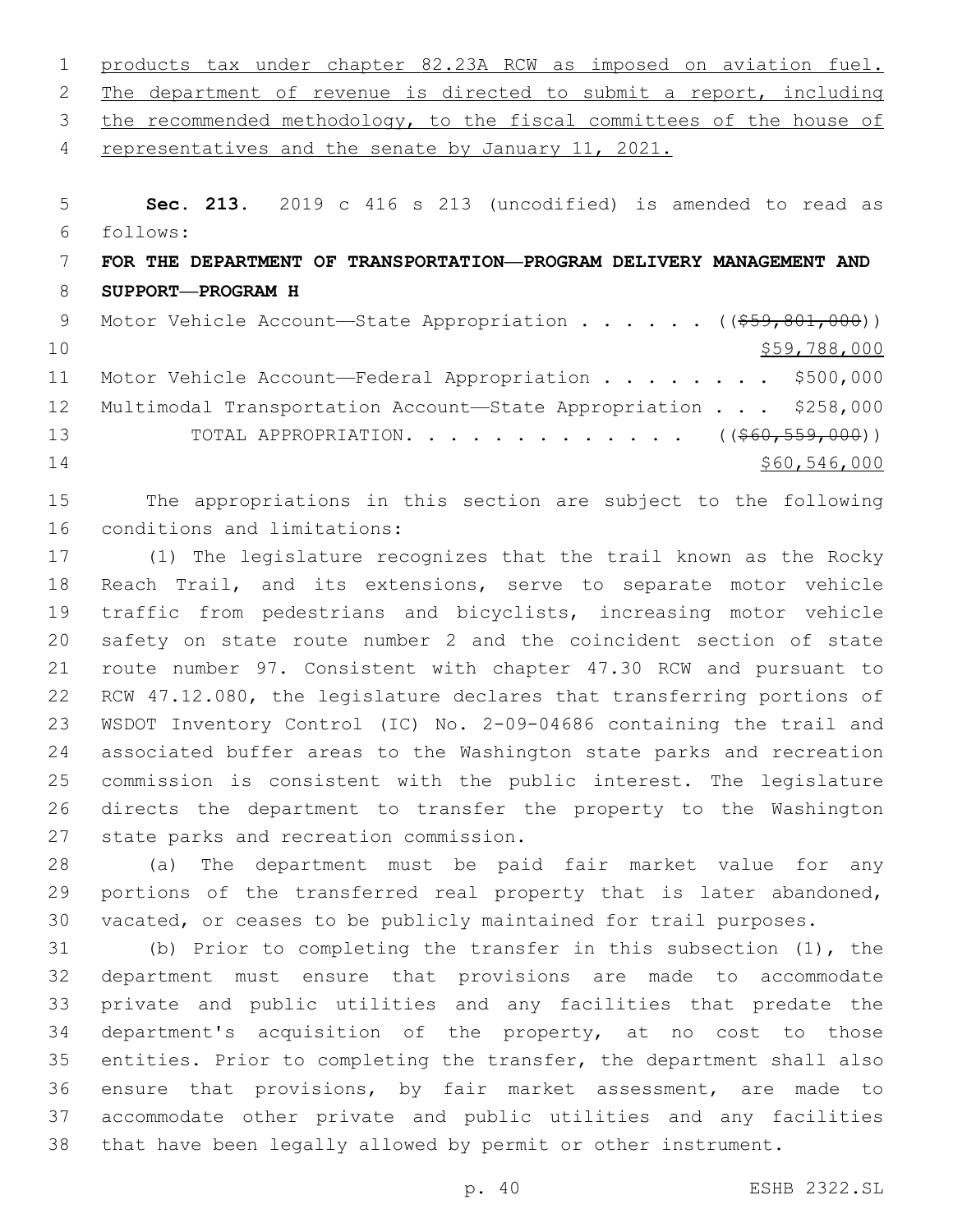(c) The department may sell any adjoining property that is not necessary to support the Rocky Reach Trail and adjacent buffer areas only after the transfer of trail-related property to the Washington state parks and recreation commission is complete. Adjoining property owners must be given the first opportunity to acquire such property that abuts their property, and applicable boundary line or other adjustments must be made to the legal descriptions for recording 8 purposes.

 (2) With respect to Parcel 12 of the real property conveyed by the state of Washington to the city of Mercer Island under that certain quitclaim deed, dated April 19, 2000, recorded in King county under recording no. 20000425001234, the requirement in the deed that the property be used for road/street purposes only will be deemed satisfied by the department of transportation so long as commuter parking, as part of the vertical development of the property, is one 16 of the significant uses of the property.

 (3) \$1,600,000 of the motor vehicle account—state appropriation is provided solely for real estate services activities. Consistent with RCW 47.12.120 and during the 2019-2021 fiscal biennium, when initiating, extending, or renewing any rent or lease agreements with a regional transit authority, consideration of value must be equivalent to one hundred percent of economic or market rent.

 (4)(a) \$100,000 of the motor vehicle account—state appropriation 24 is provided solely for the department to:

 (i) Determine the real property owned by the state of Washington and under the jurisdiction of the department in King county that is surplus property located in an area encompassing south of Dearborn Street in Seattle, south of Newcastle, west of SR 515, and north of 29 South 216th to SR 515; and

 (ii) Use any remaining funds after (a)(i) of this subsection is completed to identify additional real property across the state owned by the state of Washington and under the jurisdiction of the 33 department that is surplus property.

 (b) The department shall provide a report to the transportation committees of the legislature describing the properties it has identified as surplus property under (a) of this subsection by 37 October 1, 2020.

 **Sec. 214.** 2019 c 416 s 214 (uncodified) is amended to read as follows: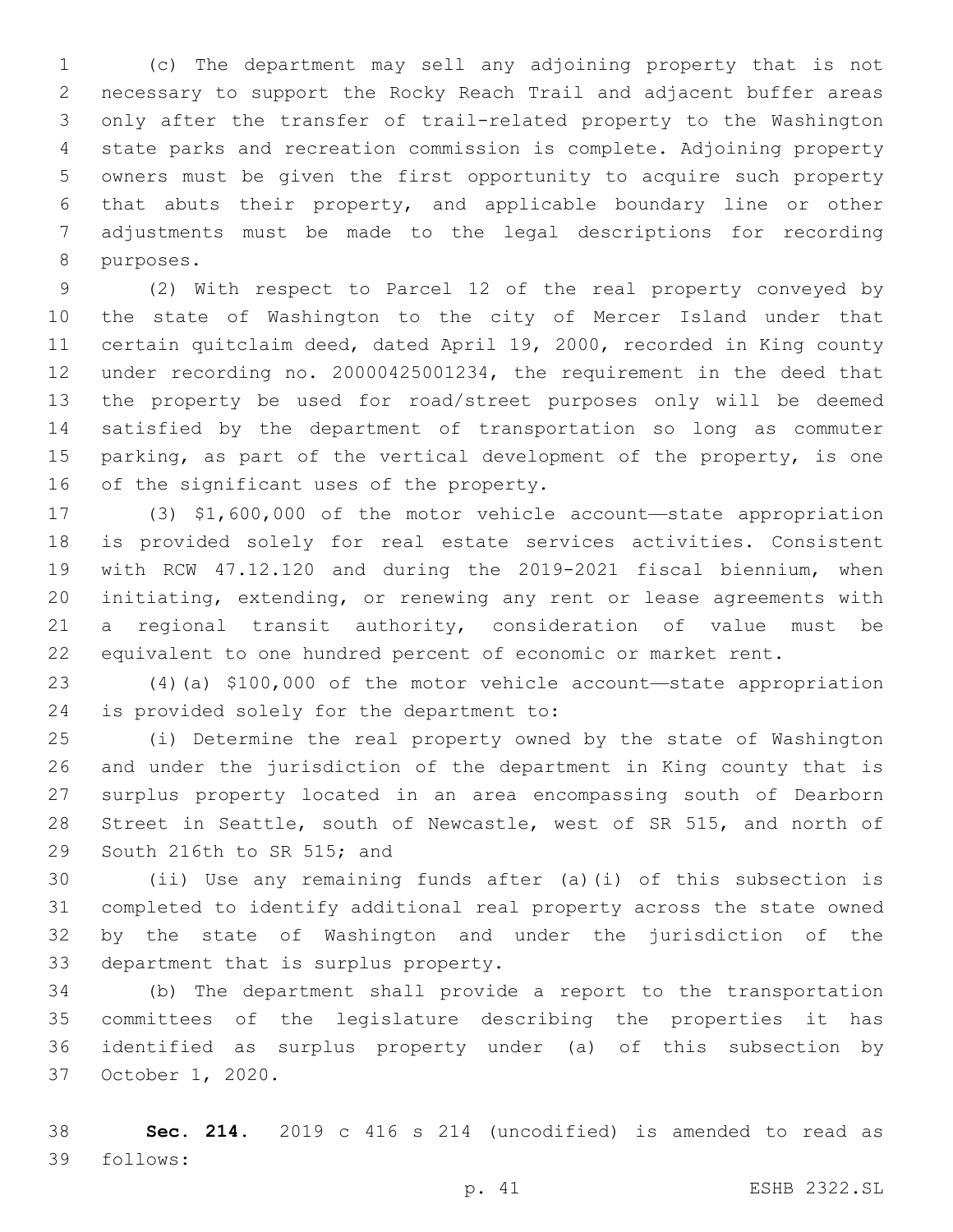**FOR THE DEPARTMENT OF TRANSPORTATION—PUBLIC-PRIVATE PARTNERSHIPS—**

#### **PROGRAM K**

3 Motor Vehicle Account-State Appropriation . . . . . . . . \$670,000 4 Electric Vehicle Account—State Appropriation. . . . . . \$2,000,000 Multimodal Transportation Account—State Appropriation. . . \$1,634,000 TOTAL APPROPRIATION. . . . . . . . . . . . . . . . \$4,304,000

 The appropriations in this section are subject to the following 8 conditions and limitations:

 (1) The economic partnerships program must continue to explore retail partnerships at state-owned park and ride facilities, as 11 authorized in RCW 47.04.295.

 (2) \$350,000 of the multimodal transportation account—state appropriation is provided solely for the department to execute a transit oriented development pilot project at Kingsgate park and ride in Kirkland intended to be completed by December 31, 2023. The purpose of the pilot project is to demonstrate how appropriate department properties may be used to provide multiple public benefits 18 such as affordable and market rate housing, commercial development, and institutional facilities in addition to transportation purposes. To accomplish the pilot project, the department is authorized to exercise all legal and administrative powers authorized in statute that may include, but is not limited to, the transfer, lease, or sale of some or all of the property to another governmental agency, public development authority, or nonprofit developer approved by the department and partner agencies. The department may also partner with sound transit, King county, the city of Kirkland, and any other federal, regional, or local jurisdiction on any policy changes necessary from those jurisdictions to facilitate the pilot project. By December 1, 2019, the department must report to the legislature on any legislative actions necessary to facilitate the pilot project and 31 future transit oriented development projects.

 (3) \$2,000,000 of the electric vehicle account—state appropriation is provided solely for the clean alternative fuel vehicle charging and refueling infrastructure program in chapter 287 35 ((<del>(Engrossed Second Substitute House Bill No. 2042)</del>)), Laws of 2019 36 (advancing green transportation adoption). ((<del>If chapter 287</del> (Engrossed Second Substitute House Bill No. 2042), Laws of 2019 is not enacted by June 30, 2019, the amount provided in this subsection  $39 \rightarrow \text{Lapses.}$ )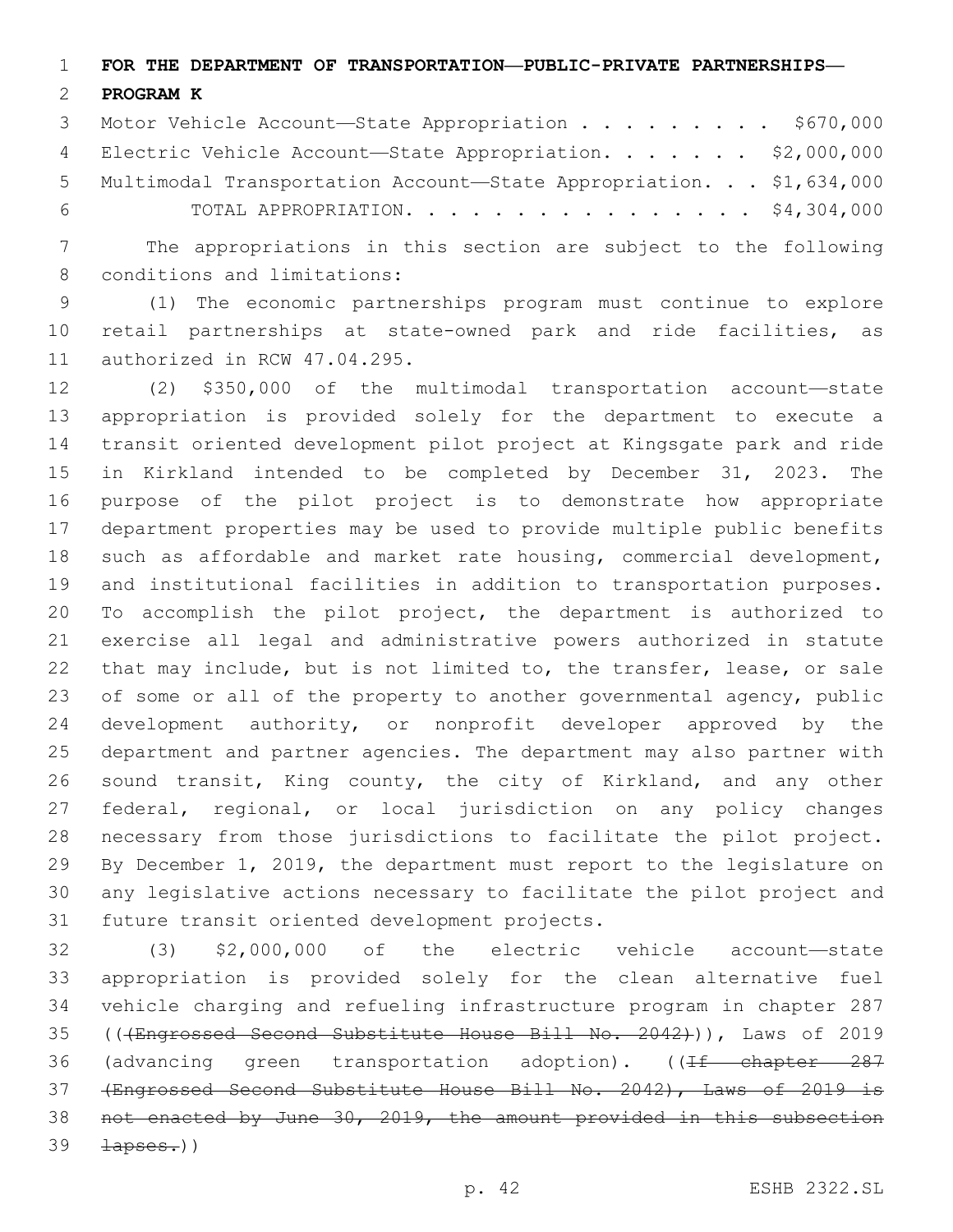(4) \$1,200,000 of the multimodal transportation account—state appropriation is provided solely for the pilot program established 3 under chapter 287 (((Engrossed Second Substitute House Bill No. 2042))), Laws of 2019 (advancing green transportation adoption) to provide clean alternative fuel vehicle use opportunities to underserved communities and low to moderate income members of the workforce not readily served by transit or located in transportation corridors with emissions that exceed federal or state emissions 9 standards. ((If chapter 287 (Engrossed Second Substitute House Bill No. 2042), Laws of 2019 is not enacted by June 30, 2019, the amount 11 provided in this subsection lapses.))

 (5) \$84,000 of the multimodal transportation account—state appropriation is provided solely for an interagency transfer to the department of commerce for the purpose of conducting a study as 15 described in chapter 287 ((+Engrossed Second Substitute House Bill 16 No. 2042))), Laws of 2019 (advancing green transportation adoption) to identify opportunities to reduce barriers to electric vehicle adoption by lower income residents of the state through the use of 19 vehicle and infrastructure financing assistance. ((If chapter 287 (Engrossed Second Substitute House Bill No. 2042), Laws of 2019 is not enacted by June 30, 2019, the amount provided in this subsection  $22 \rightarrow \text{Lapses.}$ )

 (6) Building on the information and experience gained from the transit oriented development project at the Kingsgate park and ride, the department must identify a pilot park and ride with future public-private partnership development potential in Pierce county and 27 report back to the transportation committees of the legislature by 28 June 30, 2021, with a proposal for moving forward with a pilot project.

 **Sec. 215.** 2019 c 416 s 215 (uncodified) is amended to read as follows: **FOR THE DEPARTMENT OF TRANSPORTATION—HIGHWAY MAINTENANCE—PROGRAM M** 33 Motor Vehicle Account—State Appropriation . . . . ((\$495,228,000)) \$486,514,000 35 Motor Vehicle Account—Federal Appropriation . . . . . . \$7,000,000 State Route Number 520 Corridor Account—State36 Appropriation . . . . . . . . . . . . . . . . . . . . \$4,447,000 38 Tacoma Narrows Toll Bridge Account-State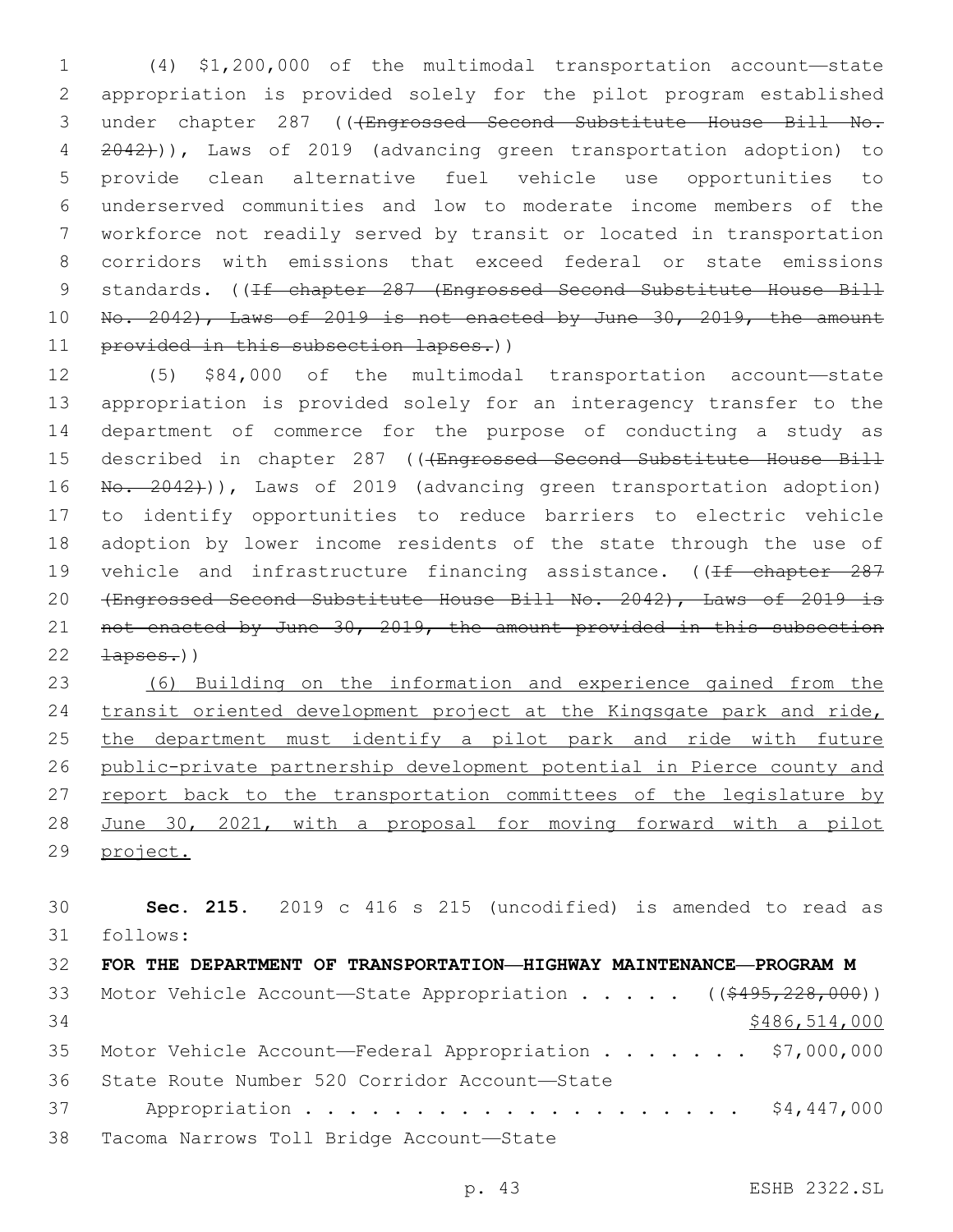|    | \$1,549,000                                              |
|----|----------------------------------------------------------|
| 2  | Alaskan Way Viaduct Replacement Project                  |
| 3  | Account—State Appropriation ( $(\frac{69}{7533}, 000)$ ) |
| 4  | \$9,537,000                                              |
| 5  | Interstate 405 and State Route Number 167 Express        |
| 6  | Toll Lanes ((Operations)) Account-State                  |
|    | Appropriation. ( $(\frac{1}{21}, \frac{370}{100})$ )     |
| 8  | \$4,528,000                                              |
| 9  | TOTAL APPROPRIATION. ( $(\frac{\$519,127,000}{})$ )      |
| 10 | \$513,575,000                                            |
|    |                                                          |

11 The appropriations in this section are subject to the following 12 conditions and limitations:

 (1)(a) \$6,170,000 of the motor vehicle account—state appropriation is provided solely for utility fees assessed by local governments as authorized under RCW 90.03.525 for the mitigation of stormwater runoff from state highways. Plan and reporting 17 requirements as required in chapter 435 ((+Senate Bill No. 5505))), Laws of 2019 (Local Stormwater Charges) shall be consistent with the January 2012 findings of the Joint Transportation Committee Report for Effective Cost Recovery Structure for WSDOT, Jurisdictions, and 21 Efficiencies in Stormwater Management.

 (b) Pursuant to RCW 90.03.525(3), the department and the utilities imposing charges to the department shall negotiate with the goal of agreeing to rates such that the total charges to the department for the 2019-2021 fiscal biennium do not exceed the amount provided in this subsection. The department shall report to the transportation committees of the legislature on the amount of funds 28 requested, the funds granted, and the strategies used to keep costs 29 down, by January 17, 2021. If chapter 435 ((<del>(Senate Bill No. 5505)</del>)), Laws of 2019 (local stormwater charges) is enacted by June 30, 2019, 31 this subsection (1)(b) does not take effect.

 (2) \$4,447,000 of the state route number 520 corridor account— state appropriation is provided solely to maintain the state route number 520 floating bridge. These funds must be used in accordance 35 with RCW 47.56.830(3).

36 (3) \$1,549,000 of the Tacoma Narrows toll bridge account—state 37 appropriation is provided solely to maintain the new Tacoma Narrows 38 bridge. These funds must be used in accordance with RCW 47.56.830(3).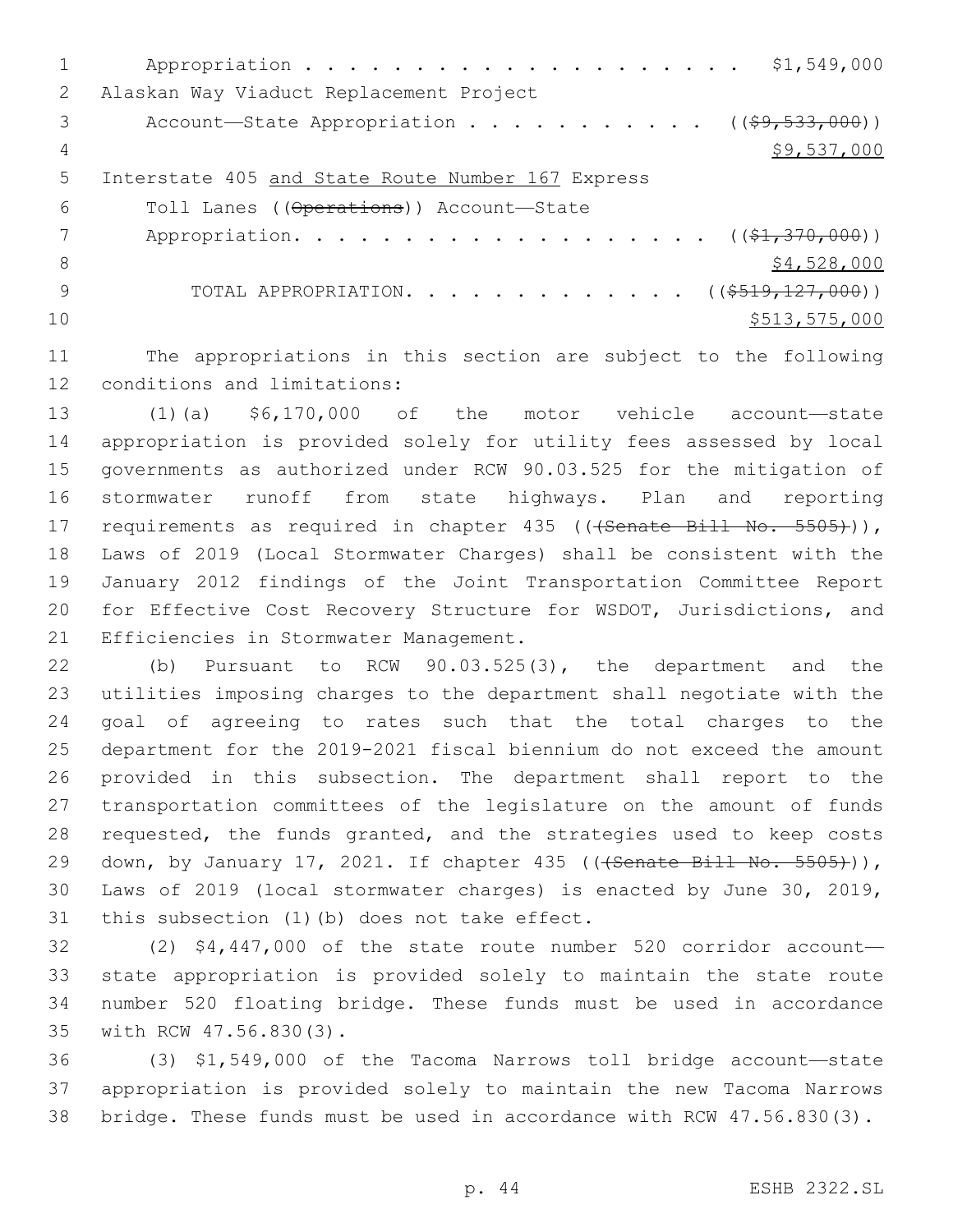1 (4) ((\$1,370,000)) \$2,050,000 of the Interstate 405 and state route number 167 express toll lanes ((operations)) account—state appropriation is provided solely to maintain the Interstate 405 and state route number 167 express toll lanes between Lynnwood and 5 Bellevue, and Renton and the southernmost point of the express toll lanes. These funds must be used in accordance with RCW 47.56.830(3).

 (5) \$2,478,000 of the Interstate 405 and state route number 167 express toll lanes account—state appropriation is provided solely for maintenance for the 2019-2021 fiscal biennium only on the Interstate 10 405 roadway between Renton and Bellevue.

 (6) \$5,000,000 of the motor vehicle account—state appropriation is provided solely for a contingency pool for snow and ice removal. The department must notify the office of financial management and the transportation committees of the legislature when they have spent the base budget for snow and ice removal and will begin using the 16 contingency pool funding.

17 (((6)) (7) \$1,025,000 of the motor vehicle account—state appropriation is provided solely for the department to implement safety improvements and debris clean up on department-owned rights- of-way in the city of Seattle at levels above that being implemented as of January 1, 2019. The department must contract out or hire a crew dedicated solely to collecting and disposing of garbage, clearing debris or hazardous material, and implementing safety improvements where hazards exist to the traveling public, department employees, or people encamped upon department-owned rights-of-way. The department may request assistance from the Washington state patrol as necessary in order for both agencies to provide enhanced safety-related activities regarding the emergency hazards along state 29 highway rights-of-way in the Seattle area.

 $((+7+))$   $(8)$  \$1,015,000 of the motor vehicle account—state appropriation is provided solely for a partnership program between the department and the city of Tacoma. The program shall address the safety and public health problems created by homeless encampments on the department's property along state highways within the city limits. \$570,000 is for dedicated department maintenance staff and associated clean-up costs. The department and the city of Tacoma shall enter into a reimbursable agreement to cover up to \$445,000 of the city's expenses for clean-up crews and landfill costs.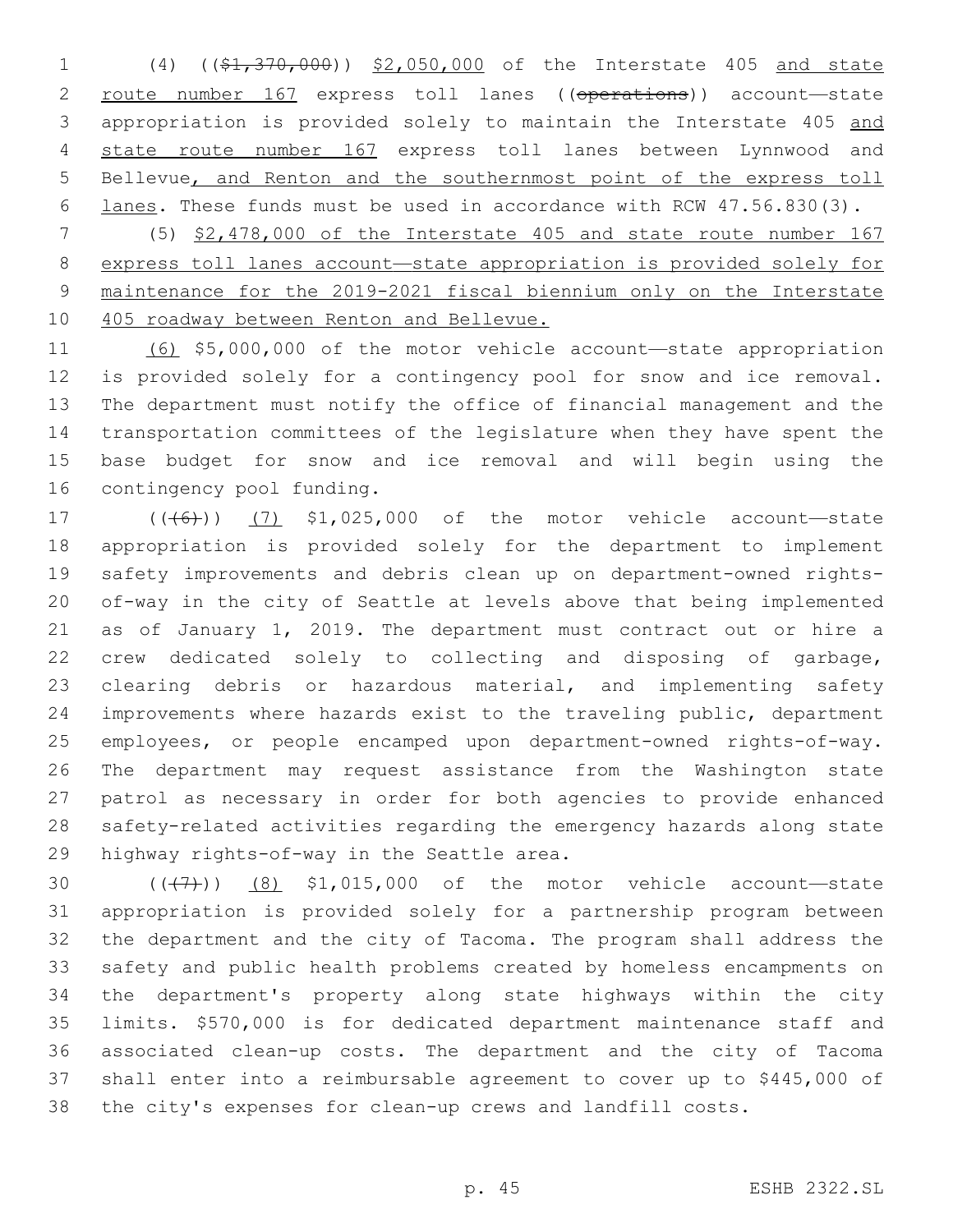1 (((8)) (9) The department must commence a pilot program for the 2019-2021 fiscal biennium at the four highest demand safety rest areas to create and maintain an online calendar for volunteer groups to check availability of weekends for the free coffee program. The calendar must be updated at least weekly and show dates and times that are, or are not, available to participate in the free coffee program. The department must submit a report to the legislature on the ongoing pilot by December 1, 2020, outlining the costs and benefits of the online calendar pilot, and including surveys from the volunteer groups and agency staff to determine its effectiveness.

 **Sec. 216.** 2019 c 416 s 216 (uncodified) is amended to read as follows: **FOR THE DEPARTMENT OF TRANSPORTATION—TRAFFIC OPERATIONS—PROGRAM Q— OPERATING** 15 Motor Vehicle Account—State Appropriation . . . . . ((\$70,681,000)) \$76,211,000 17 Motor Vehicle Account—Federal Appropriation . . . . . . \$2,050,000 18 Motor Vehicle Account-Private/Local Appropriation . . . . \$250,000 State Route Number 520 Corridor Account—State Appropriation. . . . . . . . . . . . . . . . . . . . . . \$53,000 21 Tacoma Narrows Toll Bridge Account-State Appropriation. . . . \$31,000 Alaskan Way Viaduct Replacement Project Account— State Appropriation. . . . . . . . . . . . . . . . . . . \$26,000 Interstate 405 and State Route Number 167 Express 25 Toll Lanes Account-State Appropriation. . . . . . . . . \$32,000 26 TOTAL APPROPRIATION. . . . . . . . . . . . ((<del>\$72,981,000</del>))  $578,653,000$ 

 The appropriations in this section are subject to the following 29 conditions and limitations:

 (1) \$6,000,000 of the motor vehicle account—state appropriation is provided solely for low-cost enhancements. The department shall give priority to low-cost enhancement projects that improve safety or provide congestion relief. By December 15th of each odd-numbered year, the department shall provide a report to the legislature listing all low-cost enhancement projects completed in the prior 36 fiscal biennium.

 (2)(a) During the 2019-2021 fiscal biennium, the department shall continue a pilot program that expands private transportation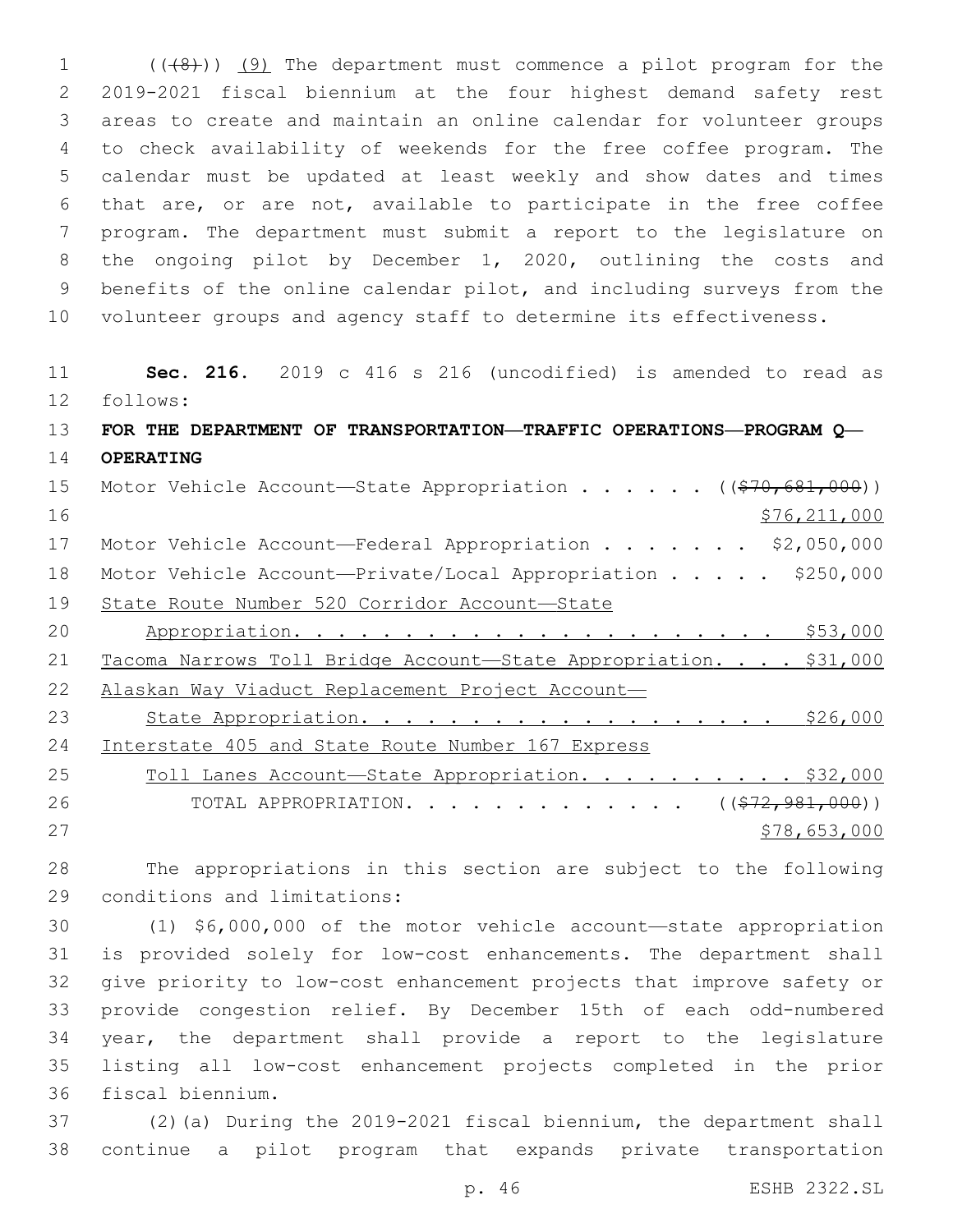providers' access to high occupancy vehicle lanes. Under the pilot program, when the department reserves a portion of a highway based on the number of passengers in a vehicle, the following vehicles must be authorized to use the reserved portion of the highway if the vehicle has the capacity to carry eight or more passengers, regardless of the number of passengers in the vehicle: (i) Auto transportation company vehicles regulated under chapter 81.68 RCW; (ii) passenger charter carrier vehicles regulated under chapter 81.70 RCW, except marked or unmarked stretch limousines and stretch sport utility vehicles as defined under department of licensing rules; (iii) private nonprofit 11 transportation provider vehicles regulated under chapter 81.66 RCW; and (iv) private employer transportation service vehicles. For purposes of this subsection, "private employer transportation service" means regularly scheduled, fixed-route transportation service that is offered by an employer for the benefit of its employees. Nothing in this subsection is intended to authorize the conversion of public infrastructure to private, for-profit purposes or to otherwise create an entitlement or other claim by private users 19 to public infrastructure.

 (b) The department shall expand the high occupancy vehicle lane access pilot program to vehicles that deliver or collect blood, tissue, or blood components for a blood-collecting or distributing establishment regulated under chapter 70.335 RCW. Under the pilot program, when the department reserves a portion of a highway based on the number of passengers in a vehicle, blood-collecting or distributing establishment vehicles that are clearly and identifiably marked as such on all sides of the vehicle are considered emergency vehicles and must be authorized to use the reserved portion of the 29 highway.

 (c) The department shall expand the high occupancy vehicle lane access pilot program to organ transport vehicles transporting a time urgent organ for an organ procurement organization as defined in RCW 33 68.64.010. Under the pilot program, when the department reserves a portion of a highway based on the number of passengers in a vehicle, 35 organ transport vehicles that are clearly and identifiably marked as such on all sides of the vehicle are considered emergency vehicles and must be authorized to use the reserved portion of the highway.

 (d) The department shall expand the high occupancy vehicle lane access pilot program to private, for hire vehicles regulated under chapter 81.72 RCW that have been specially manufactured, designed, or

p. 47 ESHB 2322.SL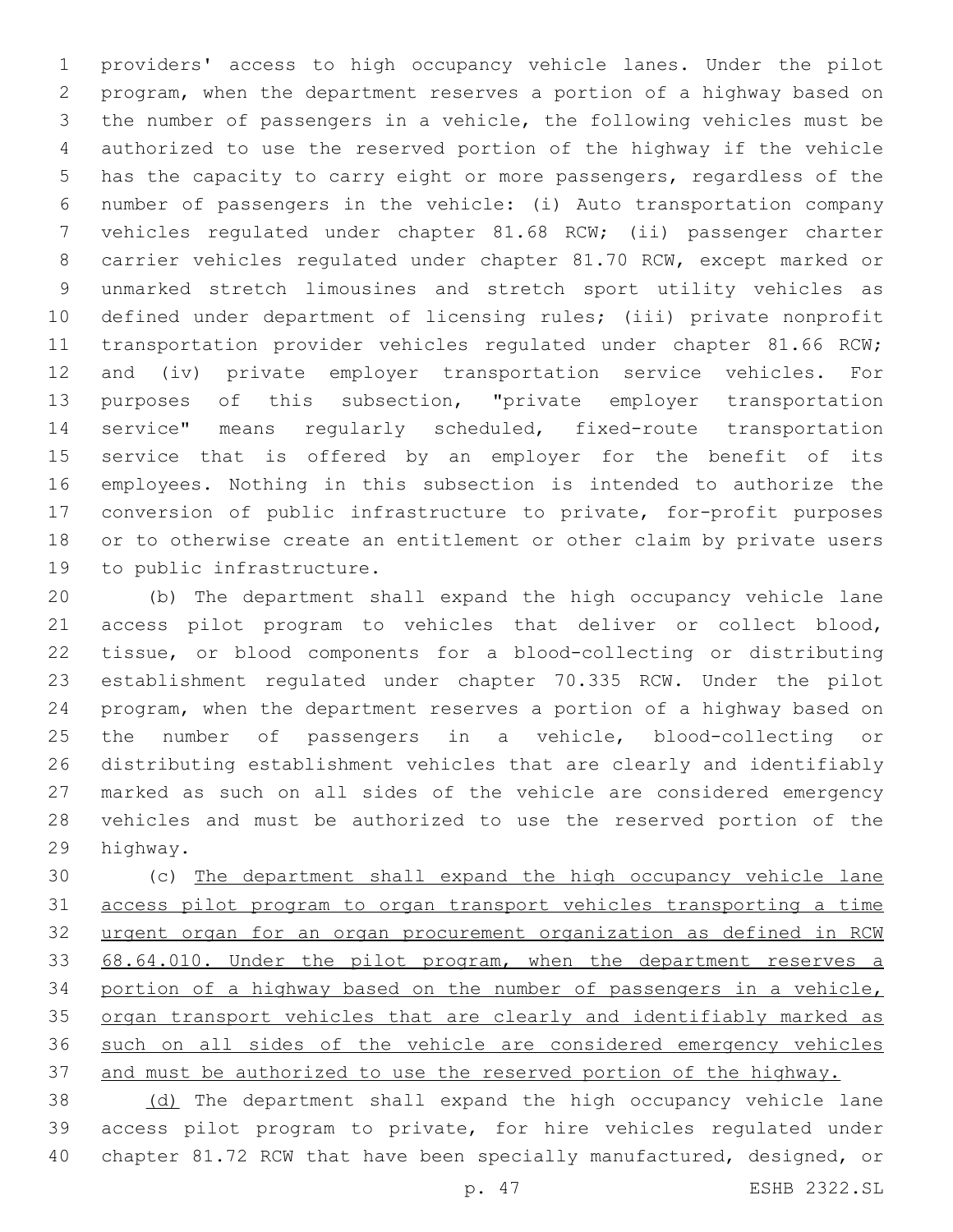modified for the transportation of a person who has a mobility disability and uses a wheelchair or other assistive device. Under the pilot program, when the department reserves a portion of a highway based on the number of passengers in a vehicle, wheelchair-accessible taxicabs that are clearly and identifiably marked as such on all sides of the vehicle are considered public transportation vehicles and must be authorized to use the reserved portion of the highway.

 (( $\overline{(d)}}$ )) <u>(e)</u> Nothing in this subsection (2) is intended to exempt these vehicles from paying tolls when they do not meet the occupancy 10 requirements established by the department for ((high occupancy)) 11 express toll lanes.

 (3) When regional transit authority construction activities are visible from a state highway, the department shall allow the regional transit authority to place safe and appropriate signage informing the public of the purpose of the construction activity.

 (4) The department must make signage for low-height bridges a 17 high priority.

 (5) \$32,000 of the Interstate 405 and state route number 167 express toll lanes account—state appropriation, \$53,000 of the state 20 route number 520 corridor account-state appropriation, \$31,000 of the Tacoma Narrows toll bridge account—state appropriation, and \$26,000 22 of the Alaskan Way viaduct replacement project account-state 23 appropriation are provided solely for the traffic operations program's proportional share of time spent supporting tolling operations for the respective tolling facilities.

 **Sec. 217.** 2019 c 416 s 217 (uncodified) is amended to read as follows:

## **FOR THE DEPARTMENT OF TRANSPORTATION—TRANSPORTATION MANAGEMENT AND SUPPORT—PROGRAM S**

| 30 | Motor Vehicle Account—State Appropriation ((\$38,782,000))        |
|----|-------------------------------------------------------------------|
| 31 | \$38,251,000                                                      |
| 32 | Motor Vehicle Account-Federal Appropriation \$1,380,000           |
| 33 | Motor Vehicle Account-Private/Local Appropriation \$500,000       |
| 34 | Multimodal Transportation Account-State                           |
| 35 |                                                                   |
| 36 | State Route Number 520 Corridor Account-State                     |
| 37 | \$199,000                                                         |
| 38 | Tacoma Narrows Toll Bridge Account-State Appropriation. \$116,000 |
|    |                                                                   |

p. 48 ESHB 2322.SL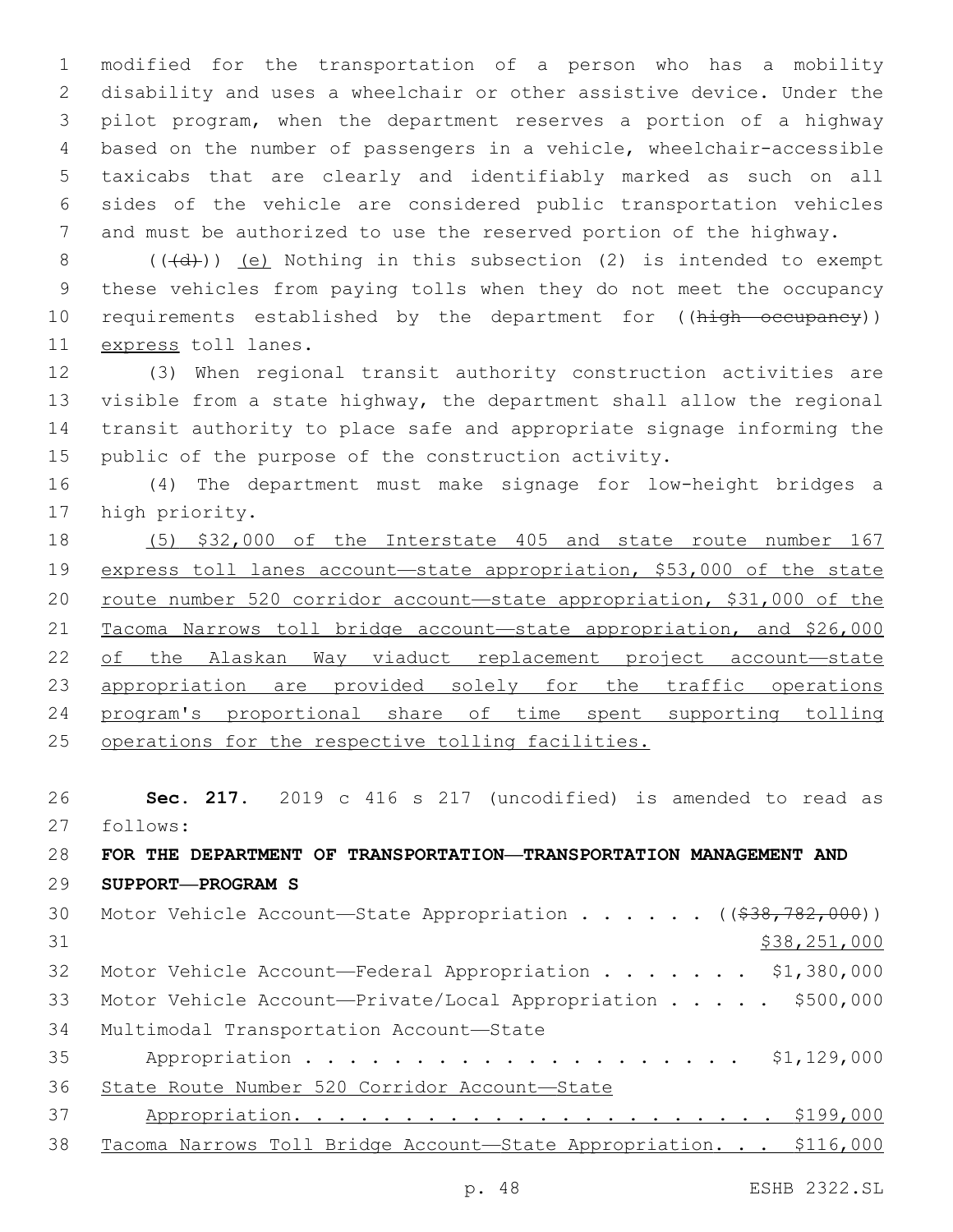|    | Alaskan Way Viaduct Replacement Project Account-      |
|----|-------------------------------------------------------|
|    |                                                       |
| 3  | Interstate 405 and State Route Number 167 Express     |
| 4  | Toll Lanes Account-State Appropriation. \$119,000     |
| -5 | TOTAL APPROPRIATION. $($ $($ $\frac{241,791,000}{1})$ |
| -6 | \$41,794,000                                          |

 The appropriations in this section are subject to the following 8 conditions and limitations:

 (1) \$2,000,000 of the motor vehicle account—state appropriation is provided solely for a grant program that makes awards for the following: (a) Support for nonprofit agencies, churches, and other entities to help provide outreach to populations underrepresented in 13 the current apprenticeship programs; (b) preapprenticeship training; 14 and (c) child care, transportation, and other supports that are needed to help women, veterans, and minorities enter and succeed in apprenticeship. The department must report on grants that have been awarded and the amount of funds disbursed by December 1st each year. If moneys are provided in the omnibus operating appropriations act for a career connected learning grant program, defined in chapter . . . (Substitute House Bill No. 1336), Laws of 2019, or otherwise, the amount provided in this subsection lapses.

 (2) \$150,000 of the motor vehicle account—state appropriation is provided solely for a user-centered and mobile-compatible web site 24 redesign using estimated web site ad revenues.

 (3) From the revenues generated by the five dollar per studded tire fee under RCW 46.37.427, \$250,000 of the motor vehicle account— 27 state appropriation is provided solely for the department, in consultation with the appropriate local jurisdictions and relevant stakeholder groups, to establish a pilot media-based public information campaign regarding the damage of studded tire use on state and local roadways in Whatcom county, and to continue the existing pilot information campaign in Spokane county. The reason for the geographic selection of Spokane and Whatcom counties is based on the high utilization of studded tires in these jurisdictions. The public information campaigns must primarily focus on making the consumer aware of the safety implications for other drivers, road deterioration, financial impact for taxpayers, and, secondarily, the alternatives to studded tires. The Whatcom county pilot media-based public information campaign must begin by September 1, 2020. By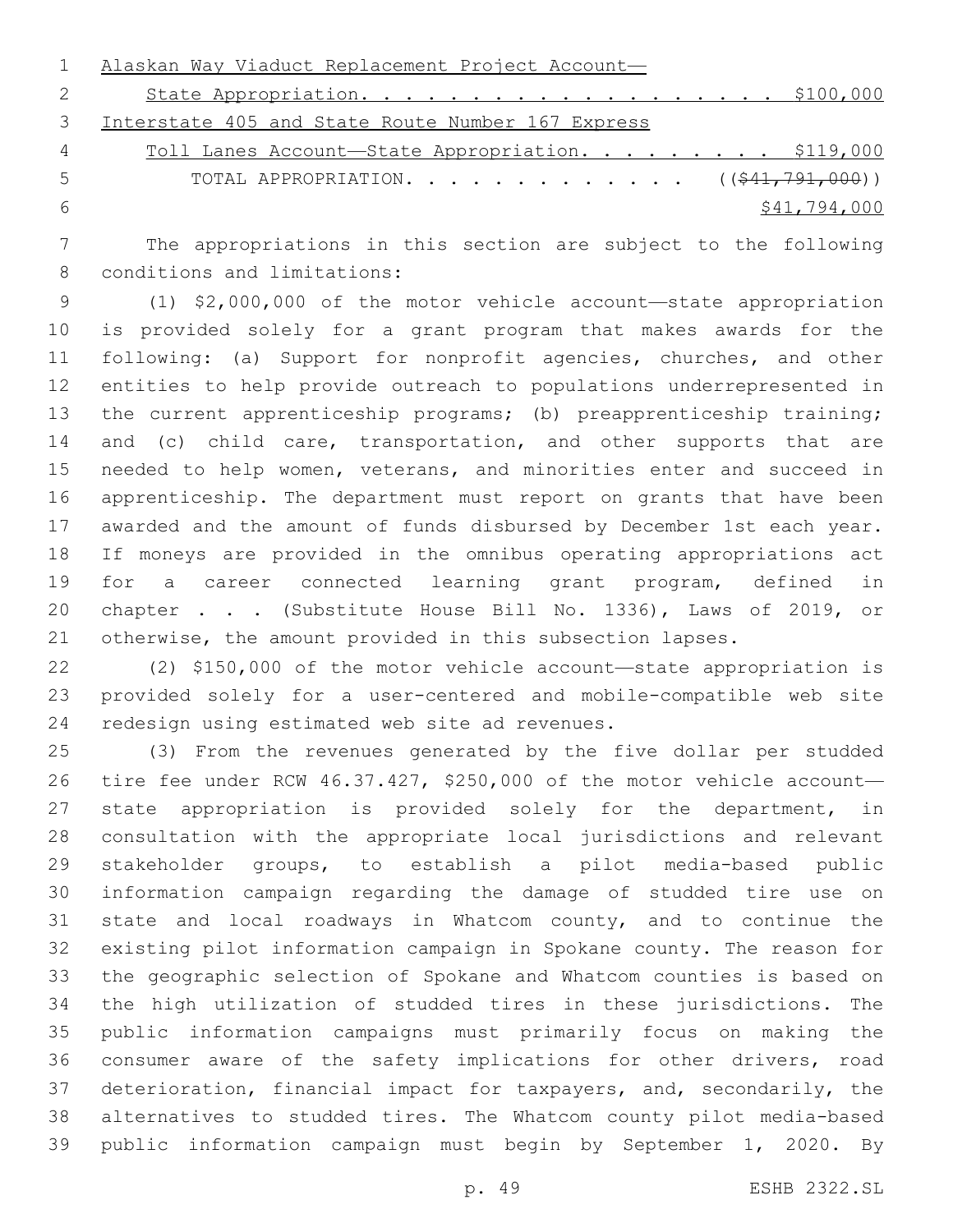1 January 14, 2021, the department must provide the transportation 2 committees of the legislature an update on the Spokane and Whatcom 3 county pilot media-based public information campaigns.

 (4) ((\$138,000 of the motor vehicle account—state appropriation 5 is provided solely for the implementation of chapter . . . (Second Substitute Senate Bill No. 5489), Laws of 2019 (concerning 7 environmental health disparities). If chapter . . . (Second 8 Substitute Senate Bill No. 5489), Laws of 2019 is not enacted by June 30, 2019, the amount provided in this subsection lapses)) \$119,000 of the Interstate 405 and state route number 167 express toll lanes account—state appropriation, \$199,000 of the state route number 520 12 corridor account—state appropriation, \$116,000 of the Tacoma Narrows toll bridge account—state appropriation, and \$100,000 of the Alaskan Way viaduct replacement project account—state appropriation are provided solely for the transportation management and support program's proportional share of time spent supporting tolling 17 operations for the respective tolling facilities.

18 **Sec. 218.** 2019 c 416 s 218 (uncodified) is amended to read as 19 follows: 20 **FOR THE DEPARTMENT OF TRANSPORTATION—TRANSPORTATION PLANNING, DATA,** 21 **AND RESEARCH—PROGRAM T** 22 ((High Occupancy)) Interstate 405 and State Route 23 Number 167 Express Toll Lanes ((Operations)) 24 Account—State Appropriation. . . . . . . . . . .  $($  $($ \$3,000,000))  $25$  \$3,123,000 26 Motor Vehicle Account-State Appropriation . . . . . ((\$29,403,000)) 27 \$26,587,000 28 Motor Vehicle Account—Federal Appropriation . . . . ((\$29,485,000)) 29 \$35,385,000 30 Motor Vehicle Account-Private/Local Appropriation. . . . ((\$800,000))  $31$  \$1,200,000 32 Multimodal Transportation Account—State Appropriation . . . \$710,000 33 Multimodal Transportation Account-Federal 34 Appropriation . . . . . . . . . . . . . . . . . . \$2,809,000 35 Multimodal Transportation Account-Private/Local 36 Appropriation . . . . . . . . . . . . . . . . . . . . . \$100,000 37 State Route Number 520 Corridor Account—State 38 Appropriation. . . . . . . . . . . . . . . . . . . . . . \$763,000

p. 50 ESHB 2322.SL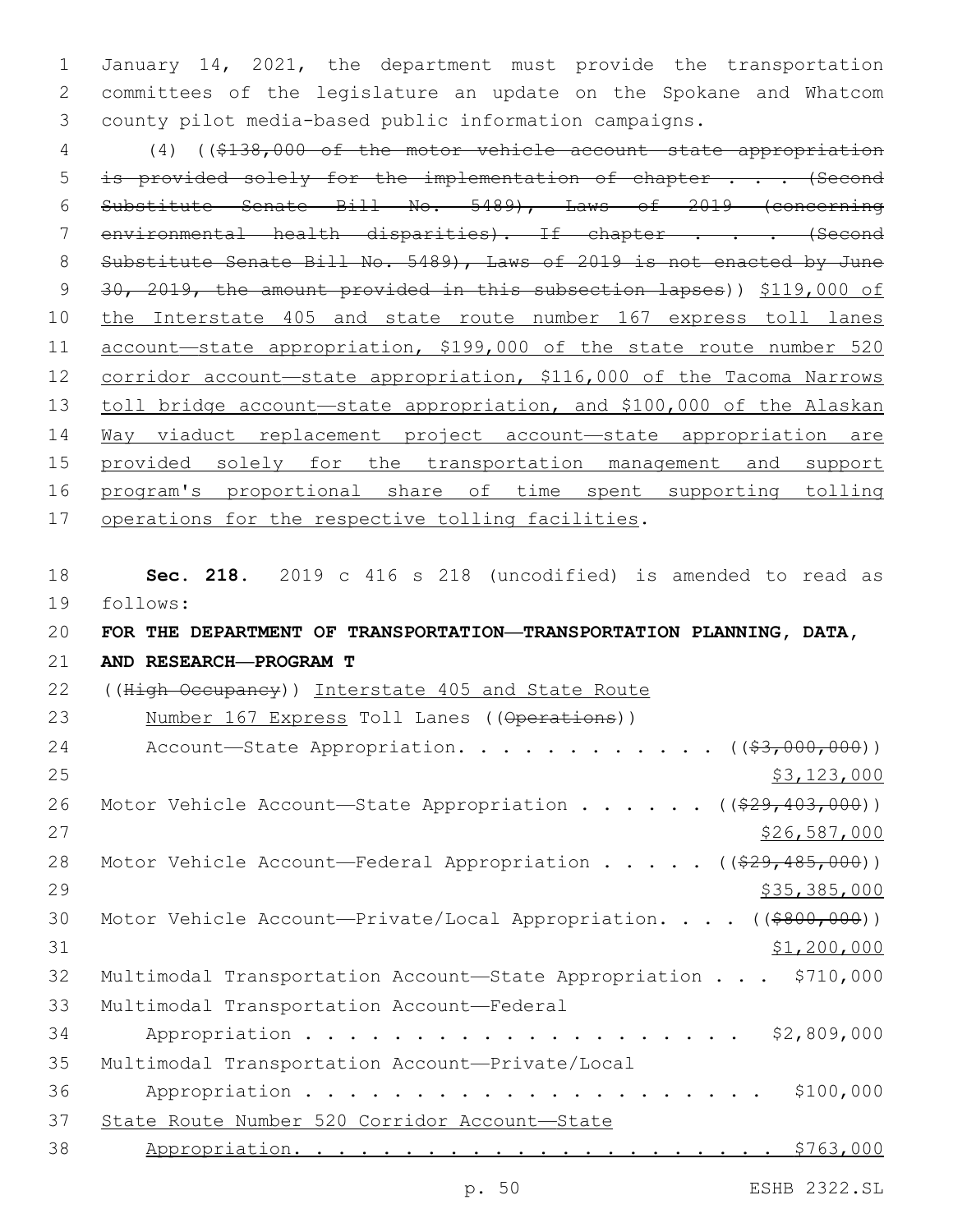Tacoma Narrows Toll Bridge Account—State Appropriation. . . \$121,000 Alaskan Way Viaduct Replacement Project Account—

3 State Appropriation. . . . . . . . . . . . . . . . . . \$104,000 4 TOTAL APPROPRIATION. . . . . . . . . . . . . ((\$66,307,000)) \$70,902,000

 The appropriations in this section are subject to the following 7 conditions and limitations:

 (1) \$130,000 of the motor vehicle account—state appropriation is provided solely for completion of a corridor study to identify potential improvements between exit 116 and exit 99 of Interstate 5. The study should further develop mid- and long-term strategies from the corridor sketch, and identify potential US 101/I-5 interchange improvements, a strategic plan for the Nisqually River bridges, regional congestion relief options, and ecosystem benefits to the Nisqually River estuary for salmon productivity and flood control.

 (2) The study on state route number 518 referenced in section 218(5), chapter 297, Laws of 2018 must be submitted to the transportation committees of the legislature by November 30, 2019.

 (3) \$100,000 of the motor vehicle account—state appropriation is provided solely to complete the Tacoma mall direct access feasibility 21 study.

 (4) \$4,600,000 of the motor vehicle account—federal appropriation is provided solely to complete the road usage charge pilot project overseen by the transportation commission using the remaining unspent amount of the federal grant award. The purpose of the road usage charge pilot project is to explore the viability of a road usage 27 charge as a possible replacement for the gas tax.

28 (5) \$3,000,000 of the ((high occupancy)) Interstate 405 and state 29 route number 167 express toll lanes ((operations)) account-state appropriation is provided solely for updating the state route number 31 167 master plan. If ((neither)) chapter 421 (((Engrossed Substitute 32 Senate Bill No. 5825))), Laws of 2019 (addressing tolling) ((nor 33 chapter . . . (House Bill No. 2132), Laws of 2019 (addressing 34 tolling))) is not enacted by June 30, 2019, the amount provided in 35 this subsection lapses.

 (6) \$123,000 of the Interstate 405 and state route number 167 express toll lanes account—state appropriation, \$207,000 of the state 38 route number 520 corridor account-state appropriation, \$121,000 of the Tacoma Narrows toll bridge account—state appropriation, and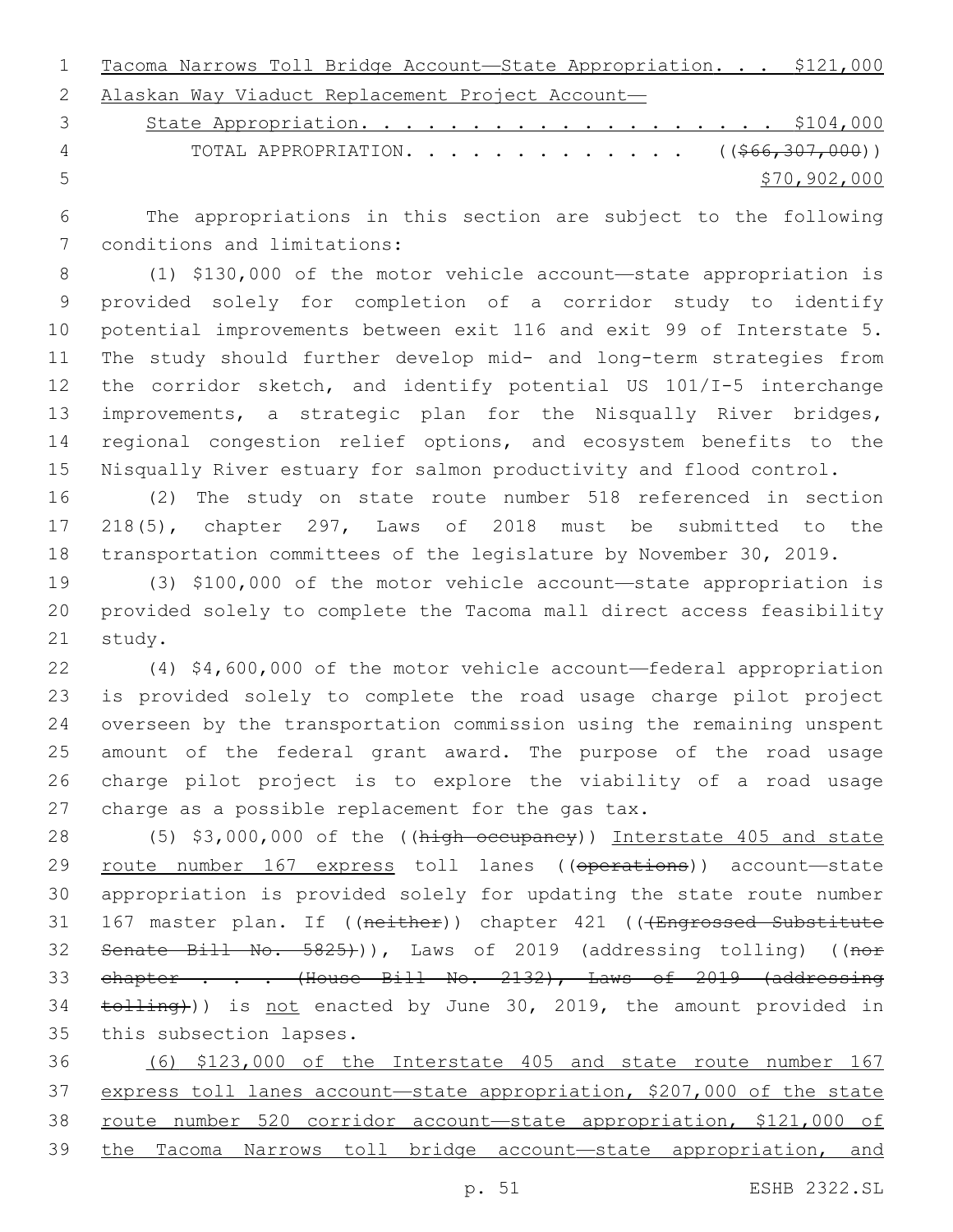\$104,000 of the Alaskan Way viaduct replacement project account—state appropriation are provided solely for the transportation planning, data, and research program's proportional share of time spent supporting tolling operations for the respective tolling facilities. (7) By December 31, 2020, the department shall provide to the governor and the transportation committees of the legislature a report examining the feasibility of doing performance-based evaluations for projects. The department must incorporate feedback from stakeholder groups, including traditionally underserved and historically disadvantaged populations, and the report shall include 11 the project evaluation procedures that would be used for the performance-based evaluation.

 (8) \$556,000 of the state route number 520 corridor account—state appropriation is provided solely for the department to contract with the University of Washington department of mechanical engineering, to study measures to reduce noise impacts from the state route number 520 bridge expansion joints. The field testing shall be scheduled during existing construction, maintenance, or other scheduled closures to minimize impacts. The testing must also ensure safety of the traveling public. The study shall examine testing methodologies and project timelines and costs. A final report must be submitted to the transportation committees of the legislature and the governor by December 1, 2021.

 (9) \$5,900,000 of the motor vehicle account—federal appropriation and \$400,000 of the motor vehicle account—private/local appropriation are provided solely for delivery of the department's state planning and research work program and pooled fund research projects, provided 28 that the department may not expend any amounts provided in this 29 section on a long-range plan or corridor scenario analysis for I-5 from Tumwater to Marysville. This is not intended to reference or impact: The existing I-5 corridor from Mounts road to Tumwater design and operations alternatives analysis; design studies related to HOV lanes or operations; or where it is necessary to continue design and operations analysis related to projects already under development.

## **Sec. 219.** 2019 c 416 s 219 (uncodified) is amended to read as follows:

**FOR THE DEPARTMENT OF TRANSPORTATION—CHARGES FROM OTHER AGENCIES—**

**PROGRAM U**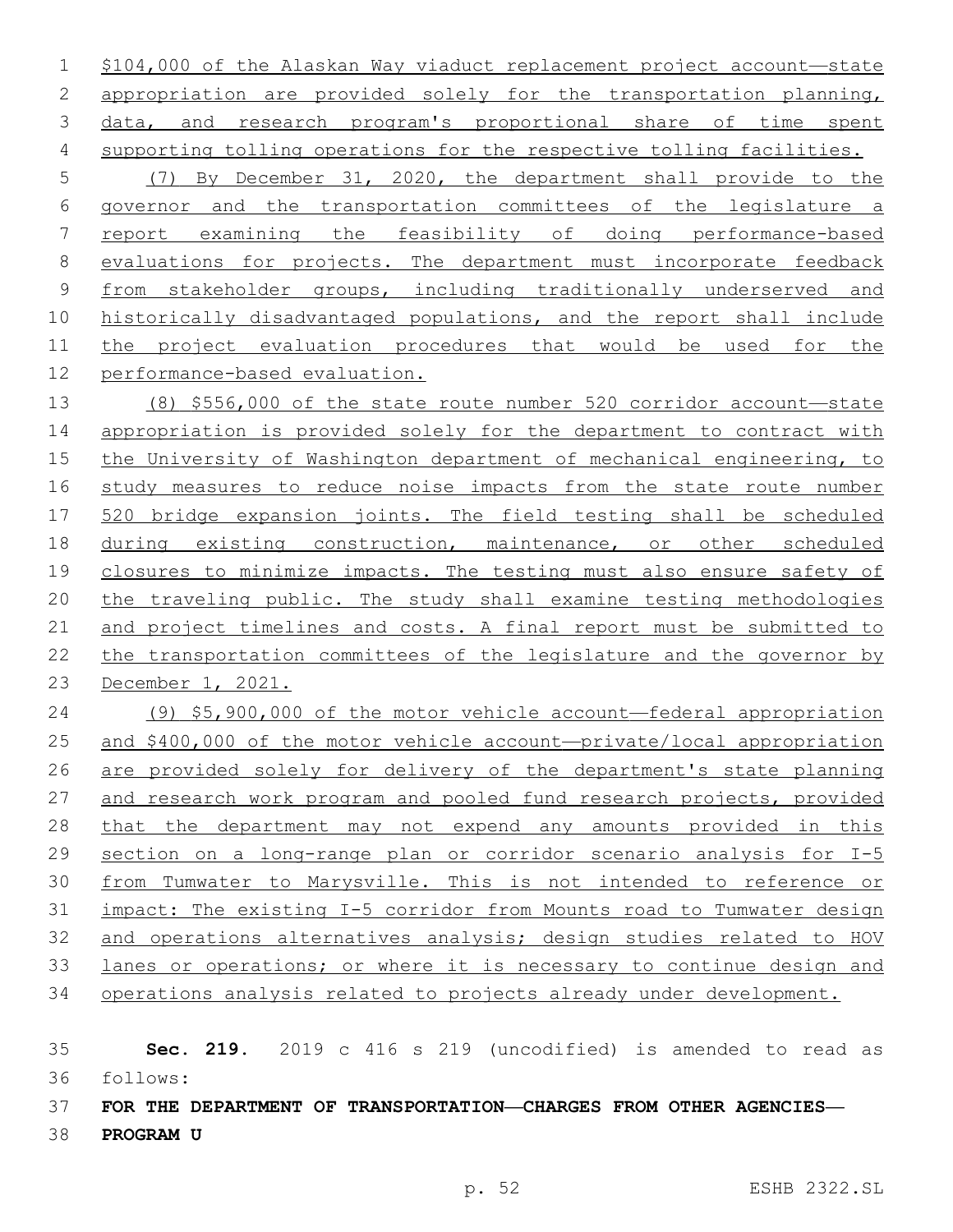| 1  | Motor Vehicle Account-State Appropriation ((\$71,996,000)) |
|----|------------------------------------------------------------|
| 2  | \$79,474,000                                               |
| 3  | Multimodal Transportation Account-State                    |
| 4  | Appropriation<br>$((\$2,491,000))$                         |
| 5  | \$2,833,000                                                |
| 6  | Interstate 405 and State Route Number 167 Express          |
|    | Toll Lanes Account-State Appropriation. \$122,000          |
| 8  | State Route Number 520 Corridor Account-State              |
| 9  |                                                            |
| 10 | Tacoma Narrows Toll Bridge Account-State                   |
| 11 |                                                            |
| 12 | Alaskan Way Viaduct Replacement Project Account-State      |
| 13 |                                                            |
| 14 | TOTAL APPROPRIATION. ( $(\frac{274}{100})$ )               |
| 15 | \$82,856,000                                               |
|    |                                                            |

 The appropriations in this section are subject to the following 17 conditions and limitations:

 (1) ((Prior to entering into)) Consistent with existing protocol 19 and practices, for any negotiated settlement of a claim against the state for the department that exceeds five million dollars, the department, in conjunction with the attorney general and the department of enterprise services, shall notify the director of the office of financial management and the transportation committees of 24 the legislature.

 (2) Beginning October 1, 2019, and quarterly thereafter, the department, in conjunction with the attorney general and the department of enterprise services, shall provide a report with judgments and settlements dealing with the Washington state ferry system to the director of the office of financial management and the transportation committees of the legislature. The report must include information on: (a) The number of claims and settlements by type; (b) the average claim and settlement by type; (c) defense costs associated with those claims and settlements; and (d) information on the impacts of moving legal costs associated with the Washington state ferry system into the statewide self-insurance pool.

 (3) Beginning October 1, 2019, and quarterly thereafter, the department, in conjunction with the attorney general and the department of enterprise services, shall provide a report with judgments and settlements dealing with the nonferry operations of the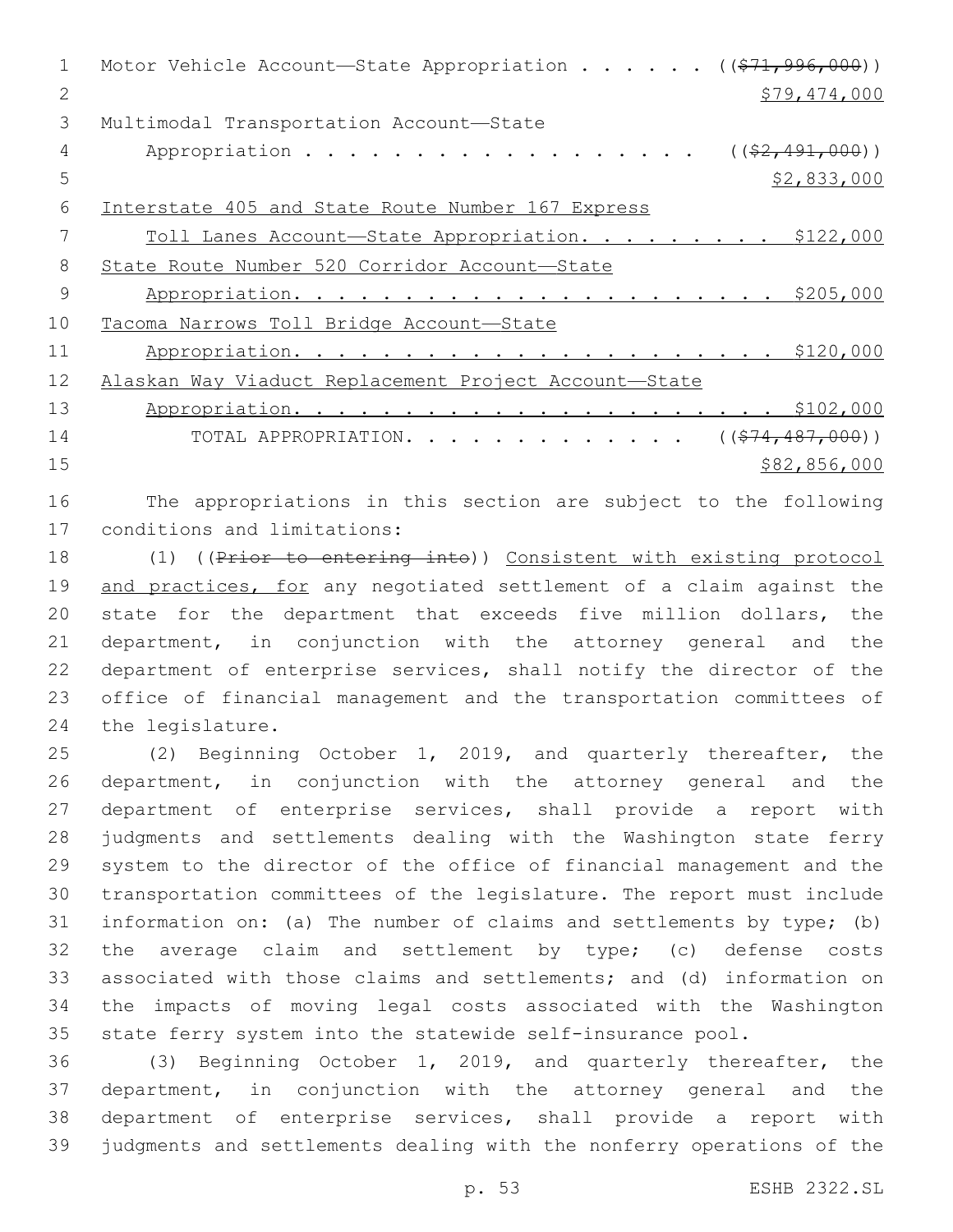department to the director of the office of financial management and the transportation committees of the legislature. The report must include information on: (a) The number of claims and settlements by type; (b) the average claim and settlement by type; and (c) defense costs associated with those claims and settlements.

 (4) \$122,000 of the Interstate 405 and state route number 167 express toll lanes account—state appropriation, \$205,000 of the state route number 520 corridor account—state appropriation, \$120,000 of the Tacoma Narrows toll bridge account—state appropriation, and \$102,000 of the Alaskan Way viaduct replacement project account—state 11 appropriation are provided solely for the charges from other agencies' program's proportional share of supporting tolling operations for the respective tolling facilities.

14 (5) When the department identifies significant legal issues that 15 have potential transportation budget implications, the department 16 must initiate a briefing for appropriate legislative members or staff 17 through the office of the attorney general and its legislative 18 briefing protocol.

19 \***Sec. 220.** 2019 c 416 s 220 (uncodified) is amended to read as 20 follows: 21 **FOR THE DEPARTMENT OF TRANSPORTATION—PUBLIC TRANSPORTATION—PROGRAM V** 22 State Vehicle Parking Account-State Appropriation . . . . \$784,000 23 Regional Mobility Grant Program Account-State 24 Appropriation . . . . . . . . . . . . . . . . ((\$96,630,000))  $25$  \$88,698,000 26 Rural Mobility Grant Program Account-State 27 Appropriation . . . . . . . . . . . . . . . . . . \$32,223,000 28 Multimodal Transportation Account-State 29 Appropriation . . . . . . . . . . . . . . . ((\$128,554,000)) 30 \$122,355,000 31 Multimodal Transportation Account—Federal 32 Appropriation . . . . . . . . . . . . . . . . . . \$3,574,000 33 Multimodal Transportation Account-Local 34 Appropriation . . . . . . . . . . . . . . . . . . . . . \$100,000 35 TOTAL APPROPRIATION. . . . . . . . . . . . . ((\$261,865,000))  $36$   $$247,734,000$ 37 The appropriations in this section are subject to the following 38 conditions and limitations:

p. 54 ESHB 2322.SL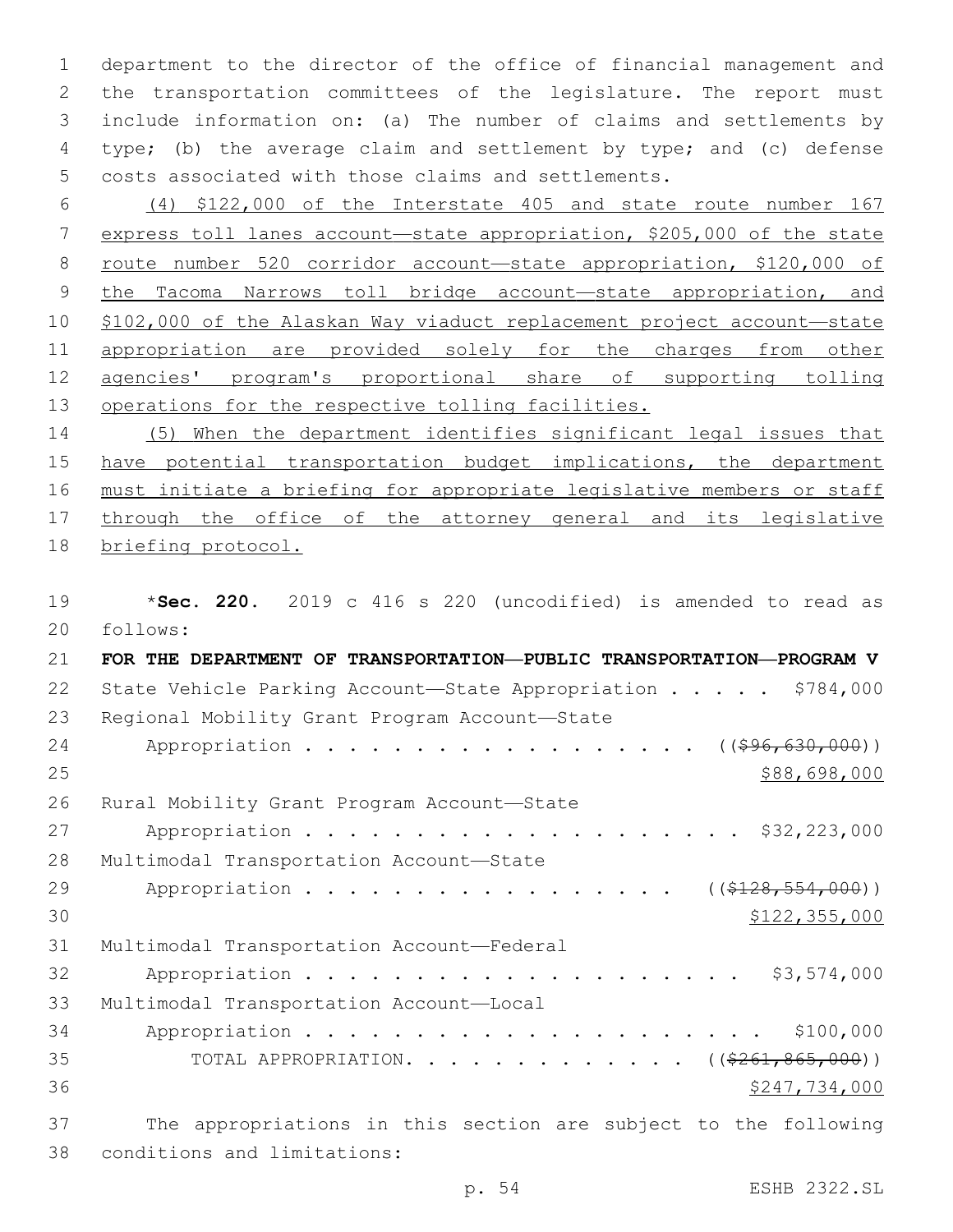(1) ((\$62,679,000)) \$62,698,000 of the multimodal transportation account—state appropriation is provided solely for a grant program for special needs transportation provided by transit agencies and 4 nonprofit providers of transportation. ((If chapter 287 (Engrossed Second Substitute House Bill No. 2042), Laws of 2019 (advancing green transportation adoption) is not enacted by June 30, 2019, \$10,000,000 7 of the amount in this subsection lapses.)) Of this amount:

8 (a) ((\$14,278,000)) \$14,297,000 of the multimodal transportation account—state appropriation is provided solely for grants to nonprofit providers of special needs transportation. Grants for nonprofit providers must be based on need, including the availability 12 of other providers of service in the area, efforts to coordinate 13 trips among providers and riders, and the cost effectiveness of trips 14 provided. ((<del>If chapter 287 (Engrossed Second Substitute House Bill</del> No. 2042), Laws of 2019 (advancing green transportation adoption) is not enacted by June 30, 2019, \$2,278,000 of the amount in this 17 subsection lapses.))

 (b) \$48,401,000 of the multimodal transportation account—state appropriation is provided solely for grants to transit agencies to transport persons with special transportation needs. To receive a grant, the transit agency must, to the greatest extent practicable, have a maintenance of effort for special needs transportation that is no less than the previous year's maintenance of effort for special needs transportation. Grants for transit agencies must be prorated based on the amount expended for demand response service and route deviated service in calendar year 2017 as reported in the "Summary of Public Transportation - 2017" published by the department of transportation. No transit agency may receive more than thirty 29 percent of these distributions. ((If chapter 287 (Engrossed Second Substitute House Bill No. 2042), Laws of 2019 (advancing green transportation adoption) is not enacted by June 30, 2019, \$7,722,000 32 of the amount in this subsection lapses.))

 (2) \$32,223,000 of the rural mobility grant program account—state appropriation is provided solely for grants to aid small cities in 35 rural areas as prescribed in RCW 47.66.100.

36 (3)(a) ((\$10,290,000)) \$10,539,000 of the multimodal transportation account—state appropriation is provided solely for a vanpool grant program for: (i) Public transit agencies to add vanpools or replace vans; and (ii) incentives for employers to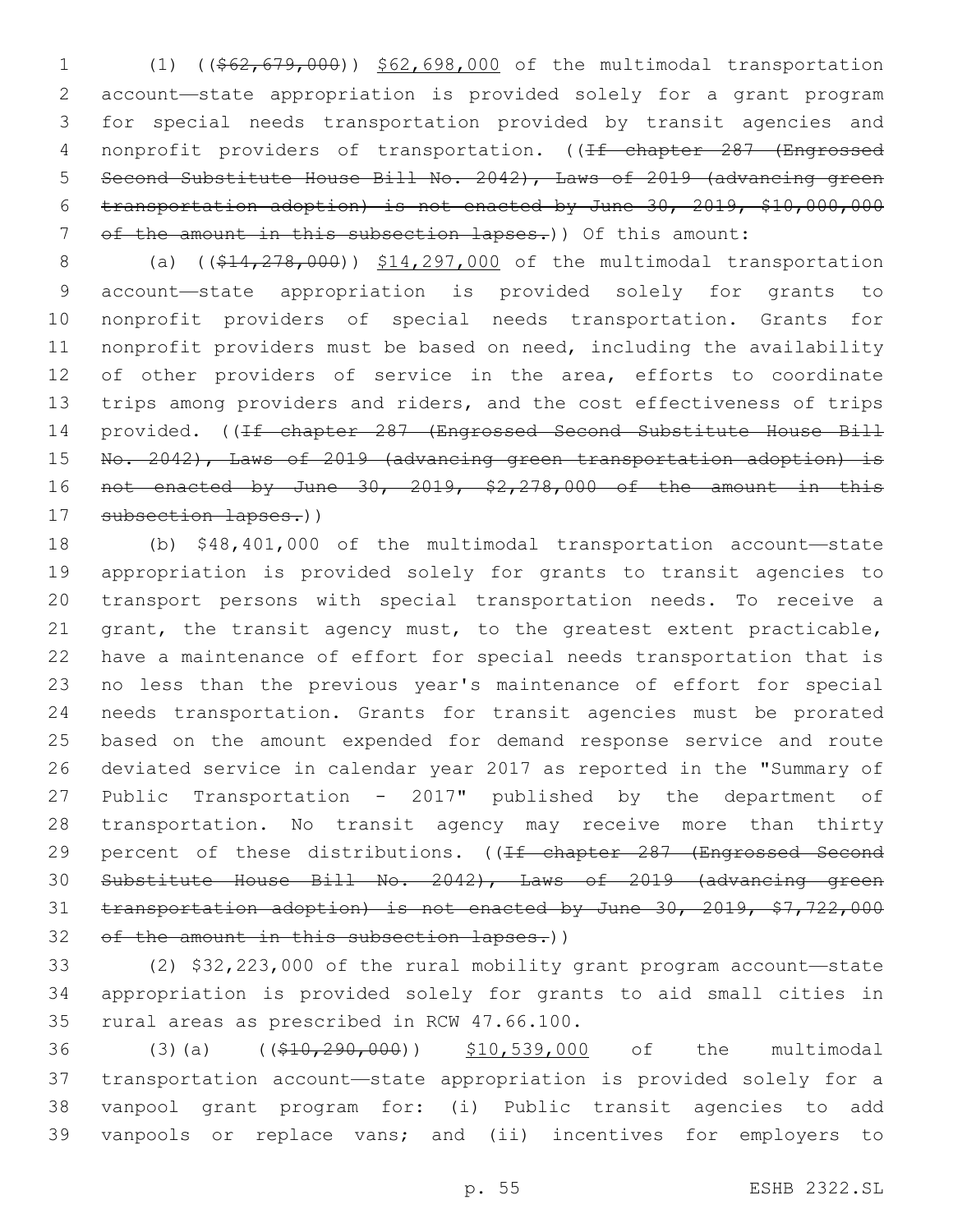increase employee vanpool use. The grant program for public transit agencies will cover capital costs only; operating costs for public transit agencies are not eligible for funding under this grant program. Additional employees may not be hired from the funds provided in this section for the vanpool grant program, and supplanting of transit funds currently funding vanpools is not allowed. The department shall encourage grant applicants and recipients to leverage funds other than state funds.

 (b) At least \$1,600,000 of the amount provided in this subsection must be used for vanpool grants in congested corridors.

11 (4) ((\$18,951,000)) \$27,483,000 of the regional mobility grant program account—state appropriation is reappropriated and provided solely for the regional mobility grant projects identified in LEAP Transportation Document ((2019-2)) 2020-2 ALL PROJECTS as developed 15 ((April 27, 2019)) March 11, 2020, Program - Public Transportation 16 Program (V).

17 (5)(a) ((\$77,679,000)) \$61,215,000 of the regional mobility grant program account—state appropriation is provided solely for the regional mobility grant projects identified in LEAP Transportation 20 Document ((2019-2)) 2020-2 ALL PROJECTS as developed ((April 27, 21 2019)) March 11, 2020, Program - Public Transportation Program (V). The department shall review all projects receiving grant awards under this program at least semiannually to determine whether the projects are making satisfactory progress. Any project that has been awarded funds, but does not report activity on the project within one year of the grant award, must be reviewed by the department to determine whether the grant should be terminated. The department shall promptly close out grants when projects have been completed, and any remaining funds must be used only to fund projects identified in the LEAP transportation document referenced in this subsection. The department shall provide annual status reports on December 15, 2019, and December 15, 2020, to the office of financial management and the transportation committees of the legislature regarding the projects receiving the grants. It is the intent of the legislature to appropriate funds through the regional mobility grant program only for projects that will be completed on schedule. A grantee may not receive more than twenty-five percent of the amount appropriated in this subsection. Additionally, when allocating funding for the 2021-2023 biennium, no more than thirty percent of the total grant program may directly benefit or support one grantee. The department

p. 56 ESHB 2322.SL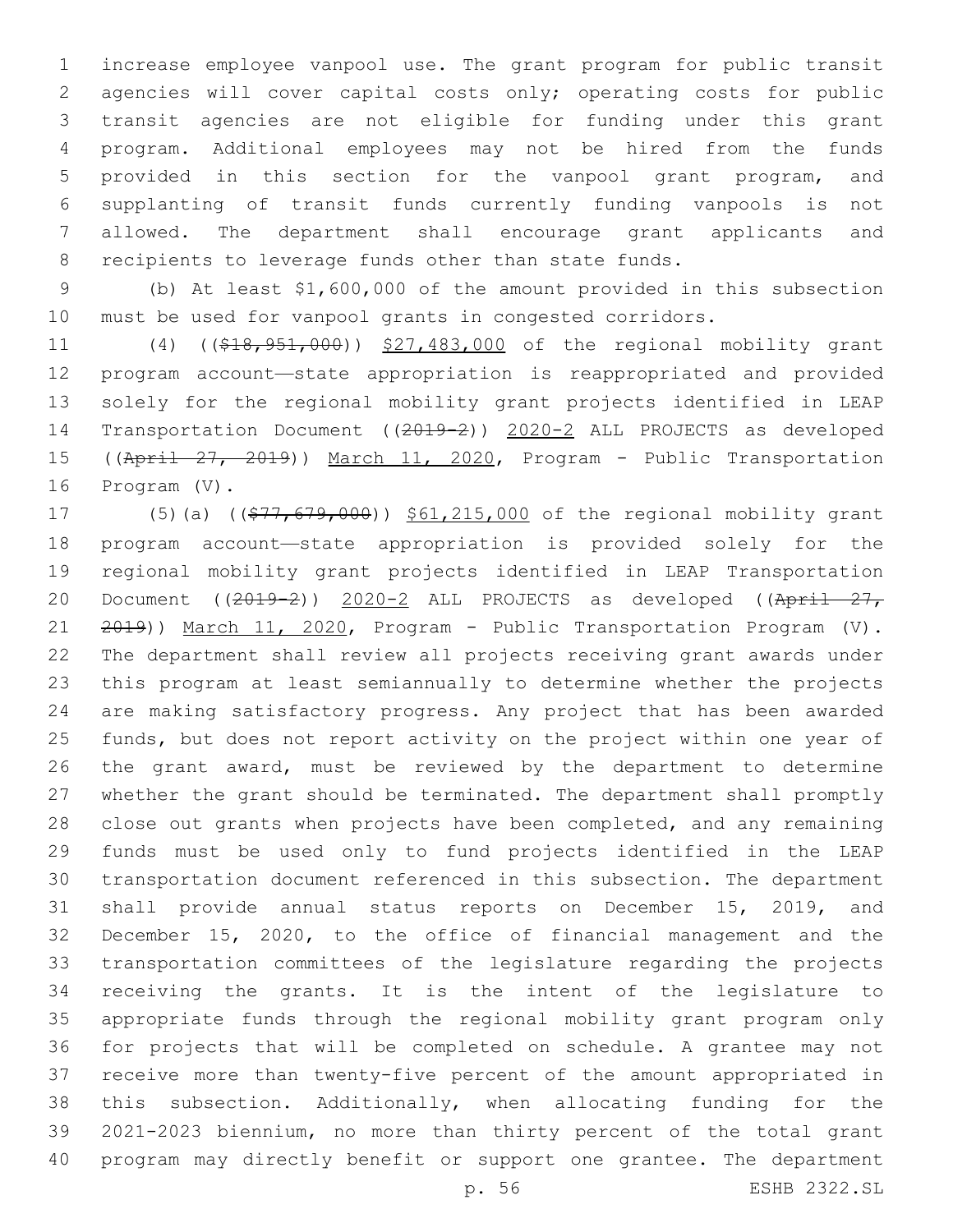shall not approve any increases or changes to the scope of a project for the purpose of a grantee expending remaining funds on an awarded 3 grant.

 (b) In order to be eligible to receive a grant under (a) of this subsection during the 2019-2021 fiscal biennium, a transit agency must establish a process for private transportation providers to apply for the use of park and ride facilities. For purposes of this subsection, (i) "private transportation provider" means: An auto transportation company regulated under chapter 81.68 RCW; a passenger charter carrier regulated under chapter 81.70 RCW, except marked or unmarked stretch limousines and stretch sport utility vehicles as defined under department of licensing rules; a private nonprofit transportation provider regulated under chapter 81.66 RCW; or a private employer transportation service provider; and (ii) "private employer transportation service" means regularly scheduled, fixed- route transportation service that is offered by an employer for the 17 benefit of its employees.

 (6) Funds provided for the commute trip reduction (CTR) program may also be used for the growth and transportation efficiency center 20 program.

 (7) \$7,670,000 of the multimodal transportation account—state appropriation and \$784,000 of the state vehicle parking account—state appropriation are provided solely for CTR grants and activities. Of 24 this amount:

 (a) \$1,000,000 of the multimodal transportation account—state appropriation is provided solely for the department to continue a pilot transit pass incentive program. Businesses and nonprofit organizations located in a county adjacent to Puget Sound with a population of more than seven hundred thousand that have never offered transit subsidies to employees are eligible to apply to the program for a fifty percent rebate on the cost of employee transit subsidies provided through the regional ORCA fare collection system. No single business or nonprofit organization may receive more than 34 ten thousand dollars from the program.

 (i) Businesses and nonprofit organizations may apply and be awarded funds prior to purchasing a transit subsidy, but the department may not provide reimbursement until proof of purchase or a 38 contract has been provided to the department.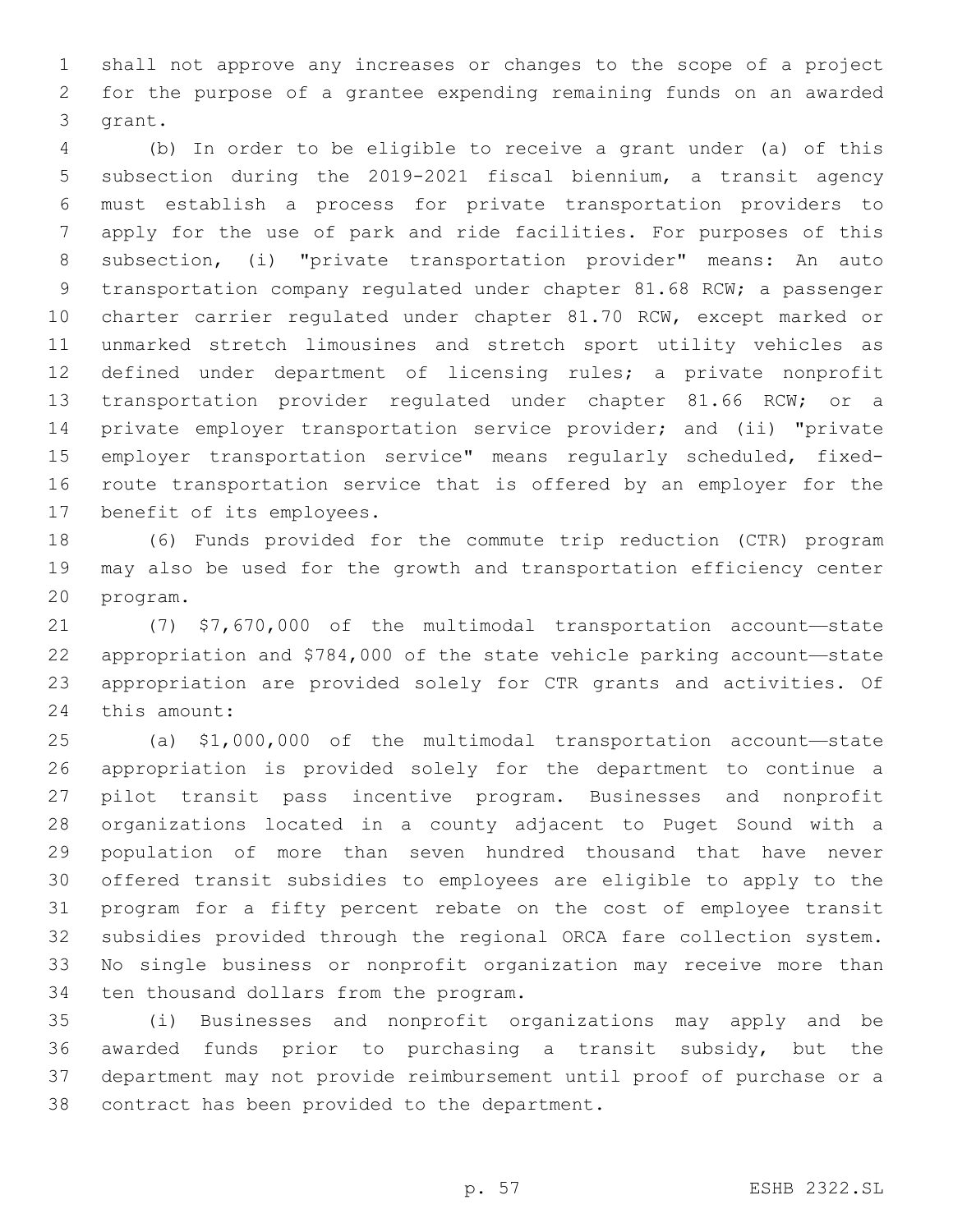(ii) The department shall update the transportation committees of the legislature on the impact of the program by January 31, 2020, and 3 may adopt rules to administer the program.

 (b) \$30,000 of the state vehicle parking account—state appropriation is provided solely for the STAR pass program for state employees residing in Mason and Grays Harbor Counties. Use of the pass is for public transportation between Mason County and Thurston County, and Grays Harbor and Thurston County. The pass may also be used within Grays Harbor County. The STAR pass commute trip reduction program is open to any state employee who expresses intent to commute to his or her assigned state worksite using a public transit system 12 currently participating in the STAR pass program.

 (c) \$1,000,000 of the multimodal transportation account—state appropriation is provided solely for a first mile/last mile connections grant program. Eligible grant recipients include cities, businesses, nonprofits, and transportation network companies with first mile/last mile solution proposals. Transit agencies are not eligible. The commute trip reduction board shall develop grant parameters, evaluation criteria, and evaluate grant proposals. The commute trip reduction board shall provide the transportation committees of the legislature a report on the effectiveness of this grant program and best practices for continuing the program.

 (8) Except as provided otherwise in this subsection, 24 ((\$28,048,000)) \$33,370,000 of the multimodal transportation account- state appropriation is provided solely for connecting Washington transit projects identified in LEAP Transportation Document 27 ((2019-2)) 2020-2 ALL PROJECTS as developed ((April 27, 2019)) March 11, 2020. It is the intent of the legislature that entities identified to receive funding in the LEAP document referenced in this subsection receive the amounts specified in the time frame specified in that LEAP document. If an entity has already completed a project in the LEAP document referenced in this subsection before the time frame identified, the entity may substitute another transit project 34 or projects that cost a similar or lesser amount.

 (9) ((\$2,000,000)) \$1,000,000 of the multimodal transportation account—state appropriation is provided solely for transit 37 coordination grants.

 (10) The department shall not require more than a ten percent match from nonprofit transportation providers for state grants.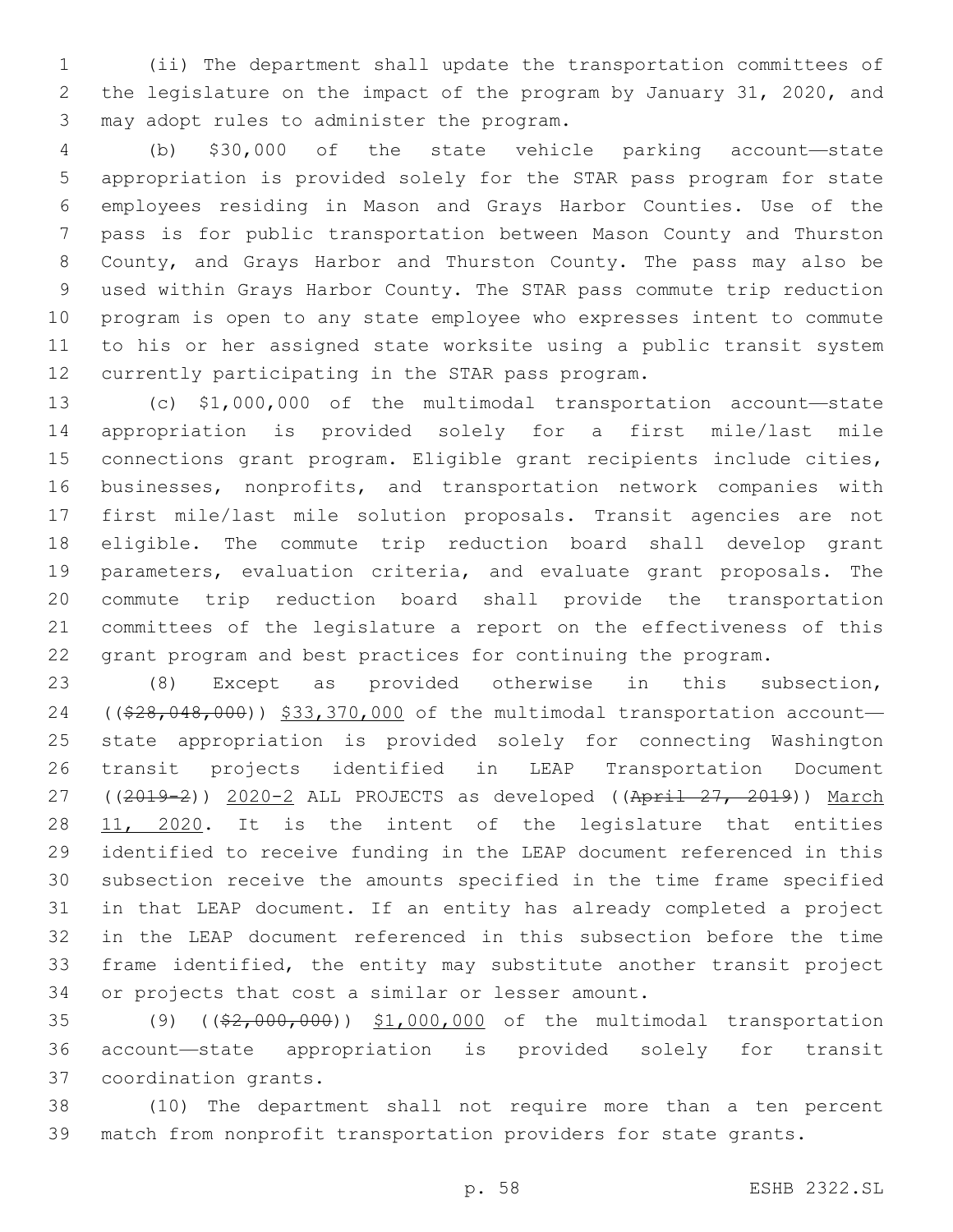(11)(a) For projects funded as part of the 2015 connecting Washington transportation package listed on the LEAP transportation document identified in subsection (4) of this section, if the department expects to have substantial reappropriations for the 2021-2023 fiscal biennium, the department may, on a pilot basis, apply funding from a project with an appropriation that cannot be used for the current fiscal biennium to advance one or more of the 8 following projects:

 (i) King County Metro - RapidRide Expansion, Burien-Delridge  $10 (G2000031);$ 

 (ii) King County Metro - Route 40 Northgate to Downtown 12 (G2000032);

(iii) Mason Transit Park & Ride Development (G2000042); or

14 (iv) Pierce Transit - SR 7 Express Service ((<del>(G2000046)</del>)) 15 (G2000045).

 (b) At least ten business days before advancing a project pursuant to this subsection, the department must notify the office of financial management and the transportation committees of the legislature. The advancement of a project may not hinder the delivery of the projects for which the reappropriations are necessary for the 2021-2023 fiscal biennium.21

 (c) To the extent practicable, the department shall use the flexibility and authority granted in this section to minimize the 24 amount of reappropriations needed each biennium.

 (12) \$750,000 of the multimodal transportation account—state appropriation is provided solely for Intercity Transit for the Dash 27 shuttle program.

 (13)(a) \$485,000 of the multimodal transportation account—state appropriation is provided solely for King county for:

 (i) An expanded pilot program to provide certain students in the Highline, Tukwila, and Lake Washington school districts with an ORCA card during these school districts' summer vacations. In order to be eligible for an ORCA card under this program, a student must also be in high school, be eligible for free and reduced-price lunches, and have a job or other responsibility during the summer; and

 (ii) Providing administrative support to other interested school districts in King county to prepare for implementing similar programs 38 for their students.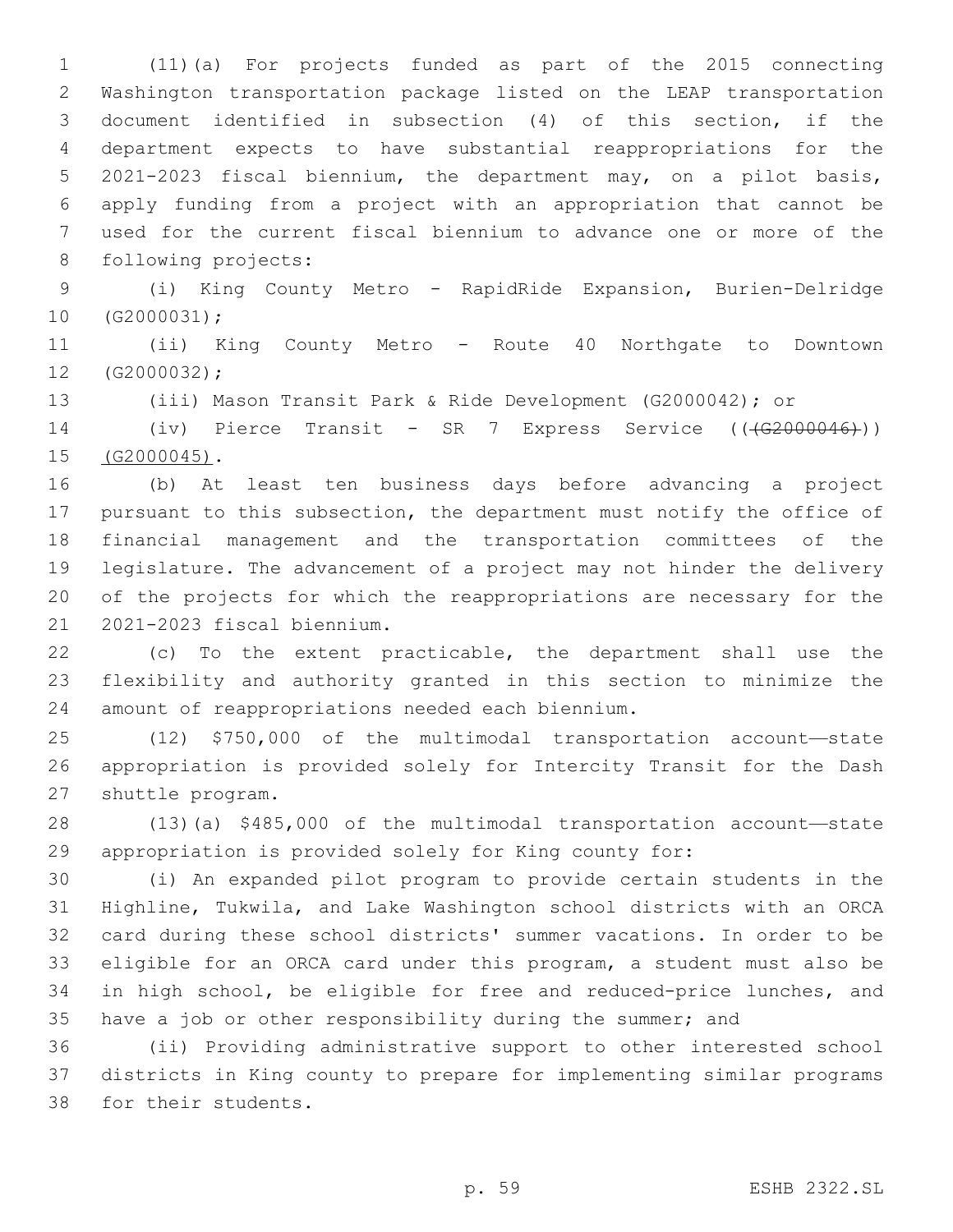(b) King county must provide a report to the department and the transportation committees of the legislature by December 15, 2021, 3 regarding:

(i) The annual student usage of the pilot program;

5 (ii) Available ridership data;

 (iii) A cost estimate, including a detailed description of the various expenses leading to the cost estimate, and any other factors relevant to expanding the program to other King county school 9 districts;

 (iv) A cost estimate, including a detailed description of the various expenses leading to the cost estimate, and any other factors relevant to expanding the program to student populations other than 13 high school or eligible for free and reduced-price lunches;

 (v) Opportunities for subsidized ORCA cards or local grant or 15 matching funds; and

 (vi) Any additional information that would help determine if the 17 pilot program should be extended or expanded.

 (14) \$12,000,000 of the multimodal transportation account—state appropriation is provided solely for the green transportation capital 20 grant program established in chapter 287 ((+Engrossed Second 21 Substitute House Bill No. 2042))), Laws of 2019 (advancing green 22 transportation adoption). ((If chapter 287 (Engrossed Second 23 Substitute House Bill No. 2042), Laws of 2019 is not enacted by June 24 30, 2019, the amount provided in this subsection lapses.))

 (15) \$555,000 of the multimodal transportation account—state appropriation is provided solely for an interagency transfer to the Washington State University extension energy program to establish and administer a technical assistance and education program for public 29 agencies on the use of alternative fuel vehicles. ((If chapter 287 (Engrossed Second Substitute House Bill No. 2042), Laws of 2019 (advancing green transportation adoption) is not enacted by June 30, 32 2019, \$375,000 of the amount provided in this subsection lapses.))

 *(16) As a short-term solution, appropriation authority for the public transportation program in this section is reduced to reflect anticipated underruns in this program, based on historical reappropriation levels. It is the intent of the legislature that no public transportation grants or projects be eliminated or substantially delayed as a result of revenue reductions.*

 (17) The appropriations in this section include savings due to anticipated project underruns; however, it is unknown which projects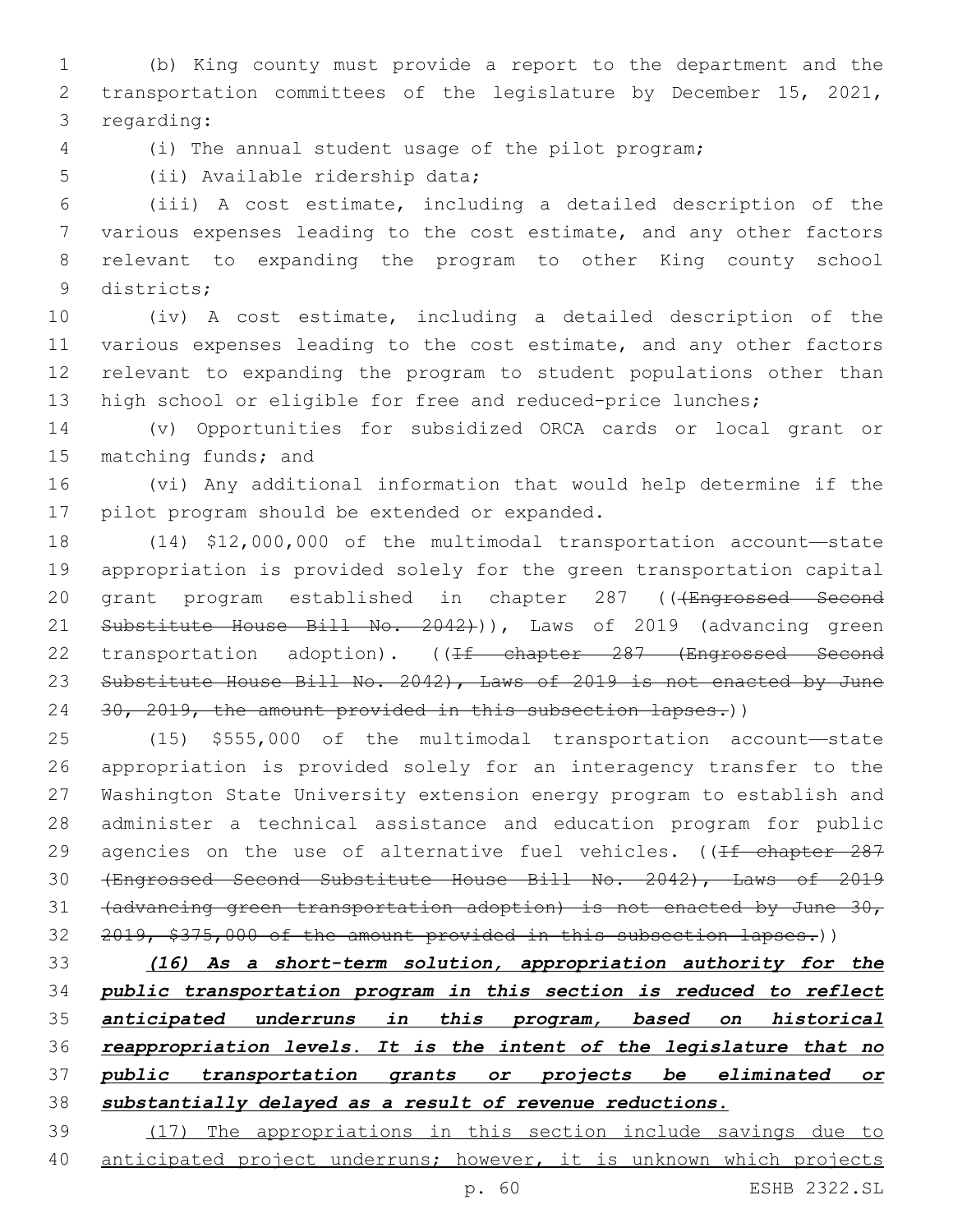will provide savings. The legislature intends to provide sufficient 2 flexibility for the department to manage to this savings target. To 3 provide this flexibility, the office of financial management may authorize, through an allotment modification, reductions in the appropriated amounts that are provided solely for a particular purpose within this section subject to the following conditions and 7 limitations: (a) No allotment modifications may be made to amounts provided 9 solely for the special needs transportation grant program; (b) The department must confirm that any modification requested under this subsection of amounts provided solely for a specific purpose are not expected to be used for that purpose in this biennium; (c) Allotment modifications authorized under this subsection may 15 not result in increased funding for any project beyond the amount provided for that project in the 2019-2021 fiscal biennium in LEAP Transportation Document 2020-2 ALL PROJECTS as developed March 11, 2020; (d) Allotment modifications authorized under this subsection 20 apply only to amounts appropriated in this section from the multimodal transportation account—state; and (e) By December 1, 2020, the department must submit a report to the transportation committees of the legislature regarding the actions taken under this subsection. (18)(a) The Washington state department of transportation public transportation division, working with the Thurston regional planning 27 council, shall provide state agency management, the office of financial management, and the transportation committees of the legislature with results of their regional mobility grant program demonstration project I-5/US 101 Practical Solutions: State Capitol Campus Transportation Demand Management – Mobile Work. This includes reporting after the 2020 legislative session on the measurable results of an early pilot initiative, "Telework Tuesday," beginning in January 2020. (b) Capitol campus state agency management is directed to fully participate in this work, which aims to reduce greenhouse gases, require less office space and parking investments; provide low cost congestion relief on I-5 during peak periods, US 101, and the local transportation network; and improve retention and recruitment of public employees. The agencies should actively: Encourage employees

p. 61 ESHB 2322.SL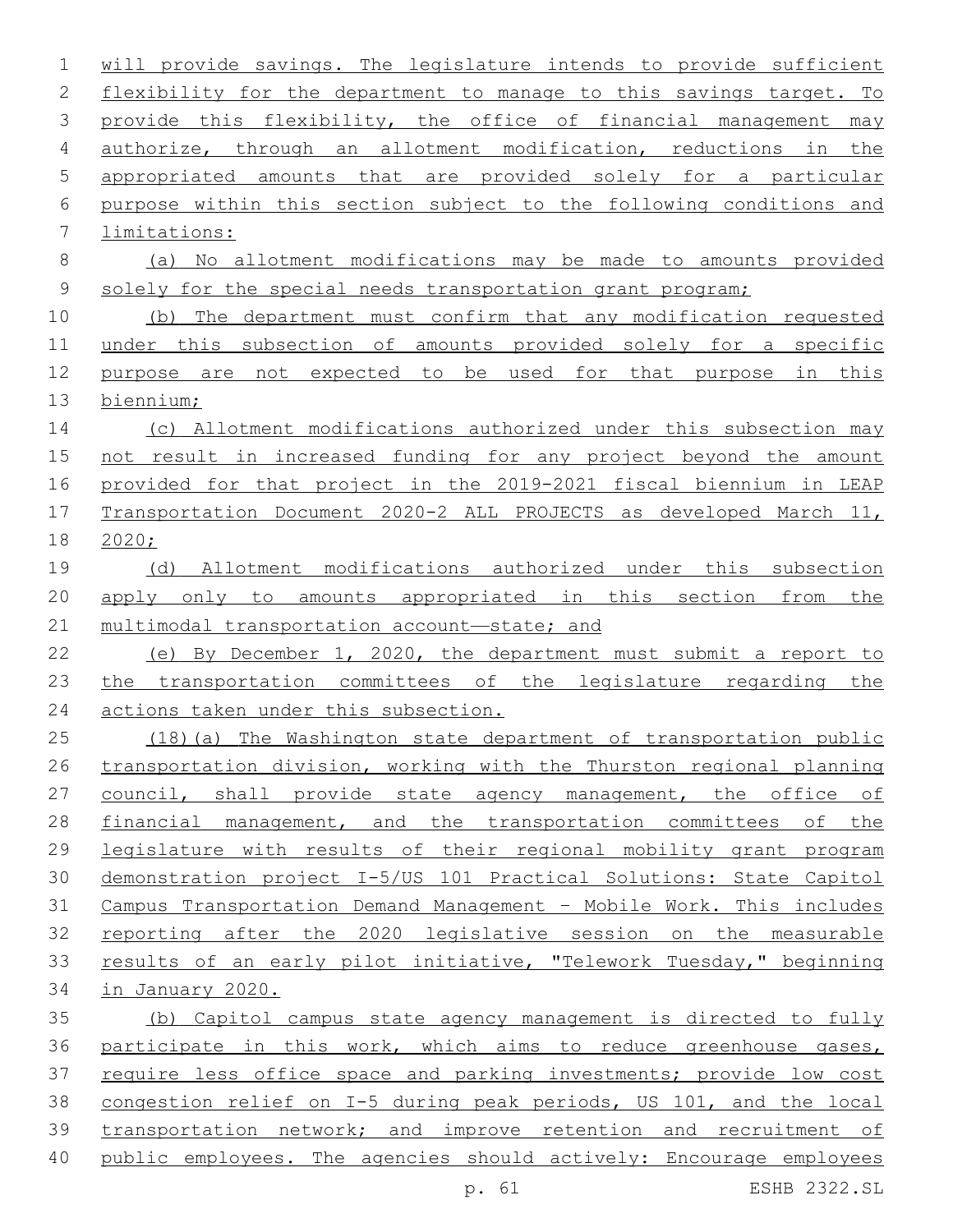qualified to telework to participate in this program and increase the number of employees who qualify for mobile work and schedule shifts. (c) If measurable success is achieved, the capitol campus state agencies shall provide options to expand the project to other jurisdictions concentrated with large employers. Expansion and encouragement of telework will help reduce demand on the transportation system, reduce traffic during peak hours, and reduce greenhouse gas emissions. *\*Sec. 220 is partially vetoed. See message at end of chapter.* **Sec. 221.** 2019 c 416 s 221 (uncodified) is amended to read as

- follows:
- **FOR THE DEPARTMENT OF TRANSPORTATION—MARINE—PROGRAM X**

| 12 | Motor Vehicle Account-State Appropriation. \$250,000 |
|----|------------------------------------------------------|
| 13 | Puget Sound Ferry Operations Account-State           |
| 14 | Appropriation ( $(\frac{\$540, 746, 000}{\$})$ )     |
| 15 | \$545,997,000                                        |
| 16 | Puget Sound Ferry Operations Account-Federal         |
| 17 | \$7,932,000                                          |
| 18 | Puget Sound Ferry Operations Account-Private/Local   |
| 19 |                                                      |
| 20 | TOTAL APPROPRIATION. ( $(\frac{\$549,049,000)}{}$ )  |
| 21 | \$554,300,000                                        |

 The appropriations in this section are subject to the following 23 conditions and limitations:

 (1) The office of financial management budget instructions require agencies to recast enacted budgets into activities. The Washington state ferries shall include a greater level of detail in its 2019-2021 supplemental and 2021-2023 omnibus transportation appropriations act requests, as determined jointly by the office of financial management, the Washington state ferries, and the transportation committees of the legislature. This level of detail must include the administrative functions in the operating as well as 32 capital programs.

 (2) For the 2019-2021 fiscal biennium, the department may enter into a distributor controlled fuel hedging program and other methods of hedging approved by the fuel hedging committee, which must include a representative of the department of enterprise services.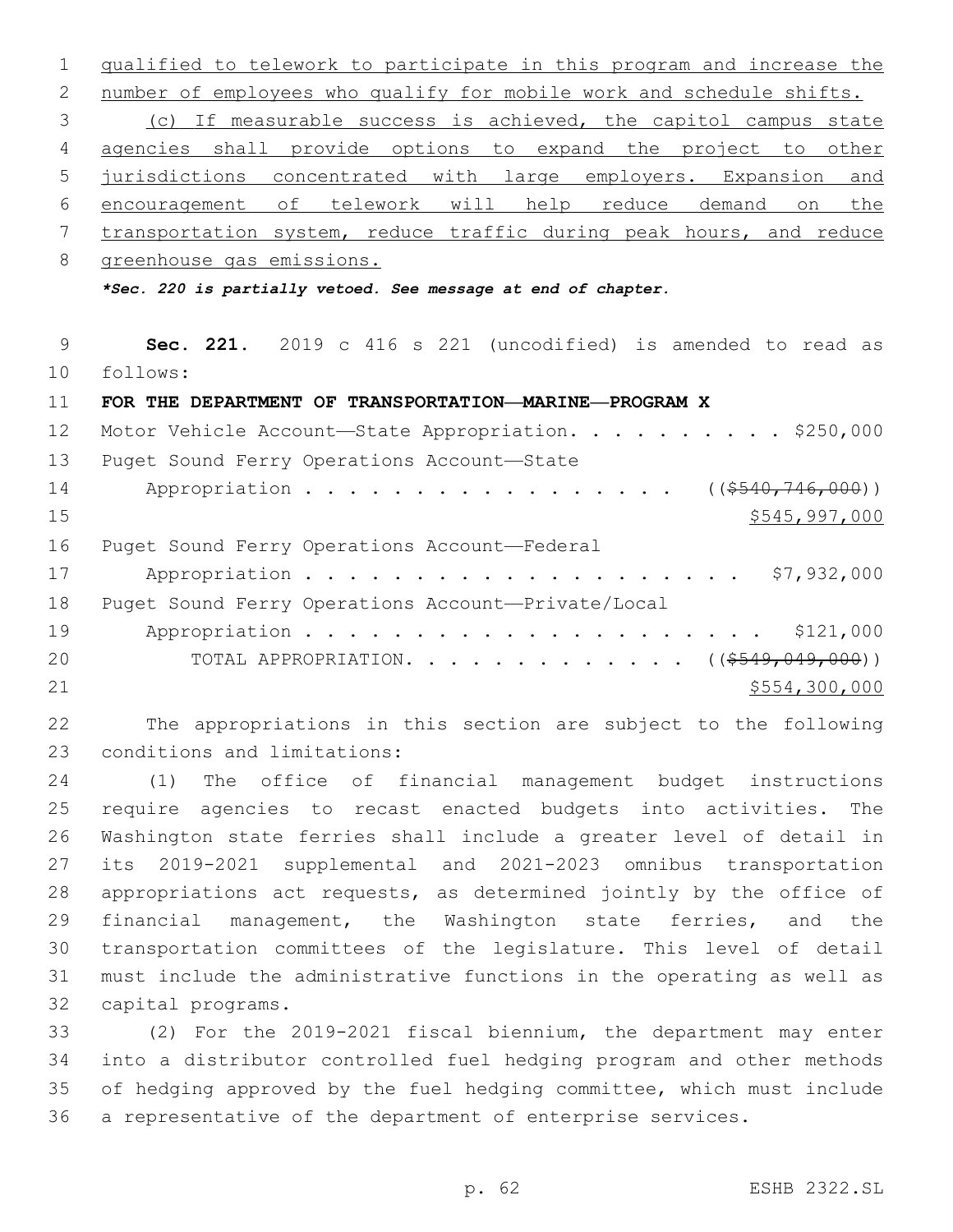1 (3) ((\$76,261,000)) \$73,161,000 of the Puget Sound ferry operations account—state appropriation is provided solely for auto ferry vessel operating fuel in the 2019-2021 fiscal biennium, which reflect cost savings from a reduced biodiesel fuel requirement and, 5 therefore, is contingent upon the enactment of section 703 ((of this act)), chapter 416, Laws of 2019. The amount provided in this subsection represents the fuel budget for the purposes of calculating any ferry fare fuel surcharge. The department shall review future use of alternative fuels and dual fuel configurations, including 10 hydrogen.

 (4) \$650,000 of the Puget sound ferry operations account—state appropriation is provided solely for increased staffing at Washington ferry terminals to meet increased workload and customer expectations. Within the amount provided in this subsection, the department shall contract with uniformed officers for additional traffic control assistance at the Kingston ferry terminal during peak ferry travel times, with a particular focus on Sundays and holiday weekends. Traffic control methods should include, but not be limited to, holding traffic on the shoulder at Lindvog Road until space opens for cars at the tollbooths and dock, and management of traffic on Highway 104 in order to ensure Kingston residents and business owners have 22 access to businesses, roads, and driveways.

 (5) \$254,000 of the Puget Sound ferry operations account—state appropriation is provided solely for a dedicated inventory logistics 25 manager on a one-time basis.

 (6) \$500,000 of the Puget Sound ferry operations account—state appropriation is provided solely for operating costs related to moving vessels for emergency capital repairs. Funds may only be spent after approval by the office of financial management.

 (7) By January 1, 2020, the ferries division must submit a workforce plan for reducing overtime due to shortages of staff available to fill vacant crew positions. The plan must include numbers of crew positions being filled by staff working overtime, strategies for filling these positions with straight time employees, progress toward implementing those strategies, and a forecast for when overtime expenditures will return to historical averages.

 (8) \$160,000 of the Puget Sound ferry operations account—state appropriation is provided solely for a ferry fleet baseline noise study, conducted by a consultant, for the purpose of establishing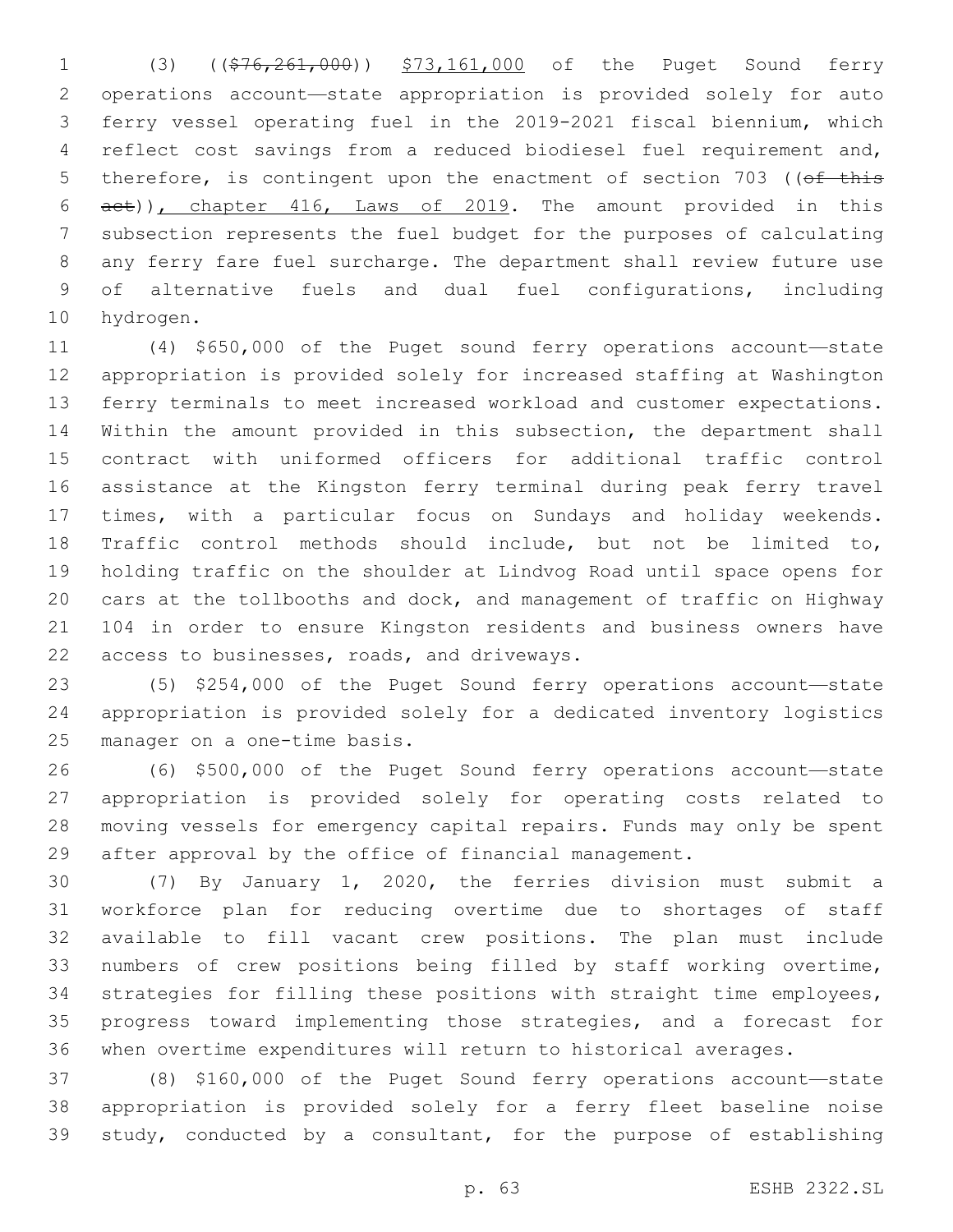plans and data-driven goals to reduce ferry noise when Southern resident orca whales are present. In addition, the study must establish prioritized strategies to address vessels serving routes with the greatest exposure to orca whale movements.

 (9)(a) \$250,000 of the motor vehicle account—state appropriation is provided solely for the department, in consultation with the Washington state transportation center, to develop a plan for service on the triangle route with a goal of providing maximum sailings moving the most passengers to all stops in the least travel time, including waits between sailings, within budget and resource 11 constraints.

 (b) The Washington state transportation center must use new traffic management models and scheduling tools to examine proposed improvements for the triangle route. The department shall report to the standing transportation committees of the legislature by January 16 15, 2021. The report must include:

 (i) Implementation and status of data collection, modeling, scheduling, capital investments, and procedural improvements to allow Washington state ferries to schedule more sailings to and from all stops on the triangle route with minimum time between sailings;

 (ii) Recommendations for emergency boat allocations, regular schedule policies, and emergency schedule policies based on all customers alternative travel options to ensure that any dock with no road access is prioritized in scheduling and scheduled service is provided based on population size, demographics, and local medical 26 services:

 (iii) Triangle route pilot economic analysis of Washington state ferries fare revenue and fuel cost impact of offering additional, 29 better spaced sailings;

 (iv) Results of an economic analysis of the return on investment of potentially acquiring and using traffic control infrastructure, technology, walk on loading bridges, and Good-to-Go and ORCA replacement of current fare sales, validation, collections, accounting, and all associated labor and benefits costs that can be 35 saved via those capital investments; and

 (v) Recommendation on policies, procedures, or agency interpretations of statute that may be adopted to mitigate any delays 38 or disruptions to scheduled sailings.

 (((c) If at least \$50,000,000 is not made available, by means of 40 transfer, deposit, appropriation, or other similar conveyance, to the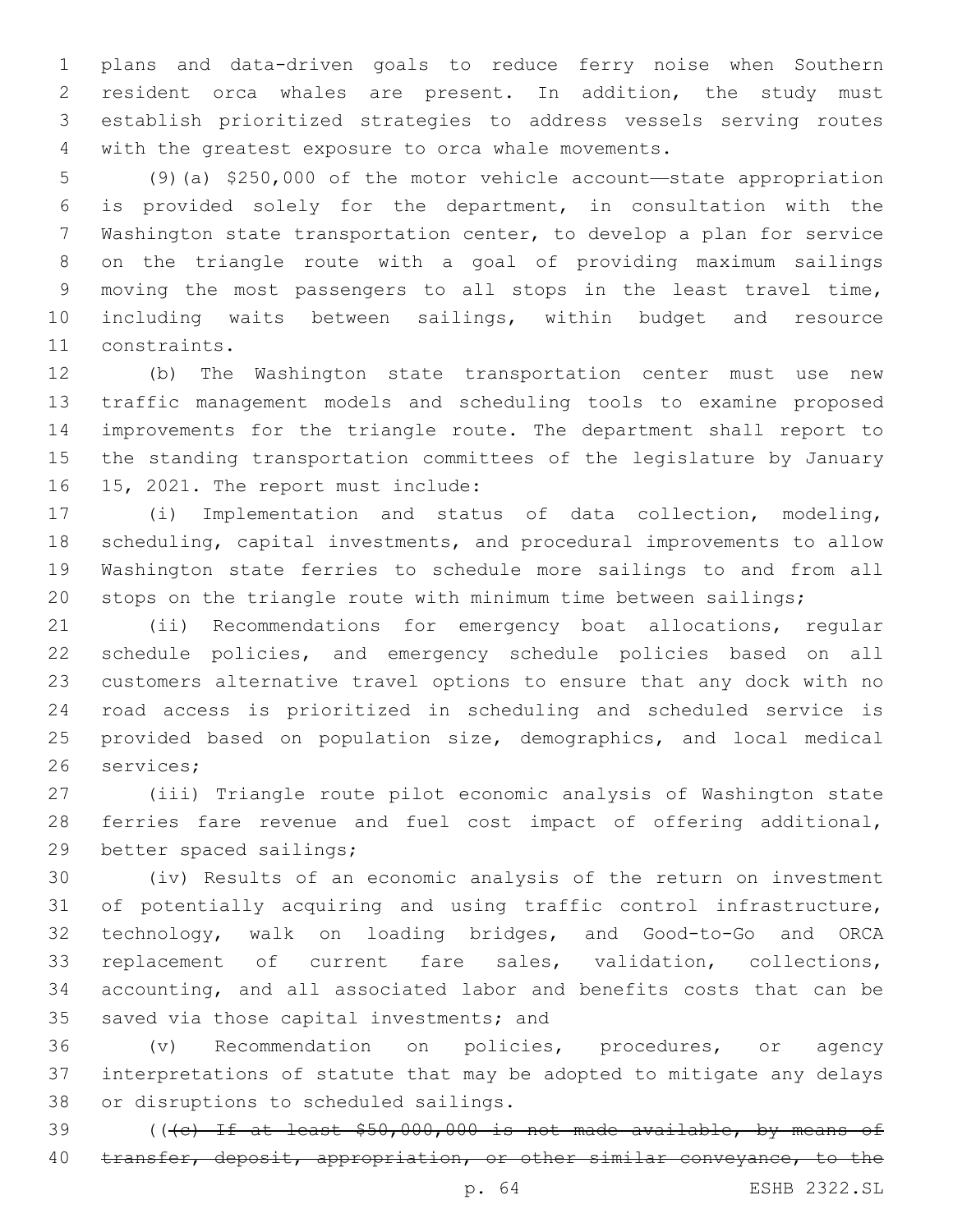motor vehicle account for stormwater-related activities through the 2 enactment of chapter 422 (Engrossed Substitute Senate Bill No. 5993), Laws of 2019 (model toxics control program reform) by June 30, 2019, 4 the amount provided in this subsection (9) lapses.)) (10) \$15,139,000 of the Puget Sound ferry operations account— state appropriation is provided solely for training. Of the amount provided in this subsection: (a) \$2,500,000 is for training for new employees. (b) \$160,000 is for electronic chart display and information system training. (c) \$379,000 is for marine evacuation slide training. (11) \$1,600,000 of the Puget Sound ferry operations account—state appropriation is provided solely for naval architecture staff support for the marine maintenance program. (12) \$336,000 of the Puget Sound ferry operations account—state appropriation is provided solely for inspections of fall restraint systems. (13) \$4,361,000 of the Puget Sound ferry operations account—state appropriation is provided solely for overtime expenses incurred by engine and deck crew members. (14) \$1,200,000 of the Puget Sound ferry operations account—state 22 appropriation is provided solely for familiarization for new 23 assignments of engine crew and terminal staff. (15) \$100,000 of the Puget Sound ferry operations account—state appropriation is provided solely to develop a plan for upgrading a second vessel to meet the international convention for the safety of life at sea standards. The plan must identify the option with the lowest impacts to sailing schedules. **Sec. 222.** 2019 c 416 s 222 (uncodified) is amended to read as follows: **FOR THE DEPARTMENT OF TRANSPORTATION—RAIL—PROGRAM Y—OPERATING** 32 Multimodal Transportation Account-State 33 Appropriation . . . . . . . . . . . . . . . . ((\$75,576,000)) \$70,244,000 35 Multimodal Transportation Account-Private/Local Appropriation . . . . . . . . . . . . . . . . . . . . . \$717,000 37 Multimodal Transportation Account-Federal Appropriation . . . . . . . . . . . . . . . . . . . . . \$500,000

p. 65 ESHB 2322.SL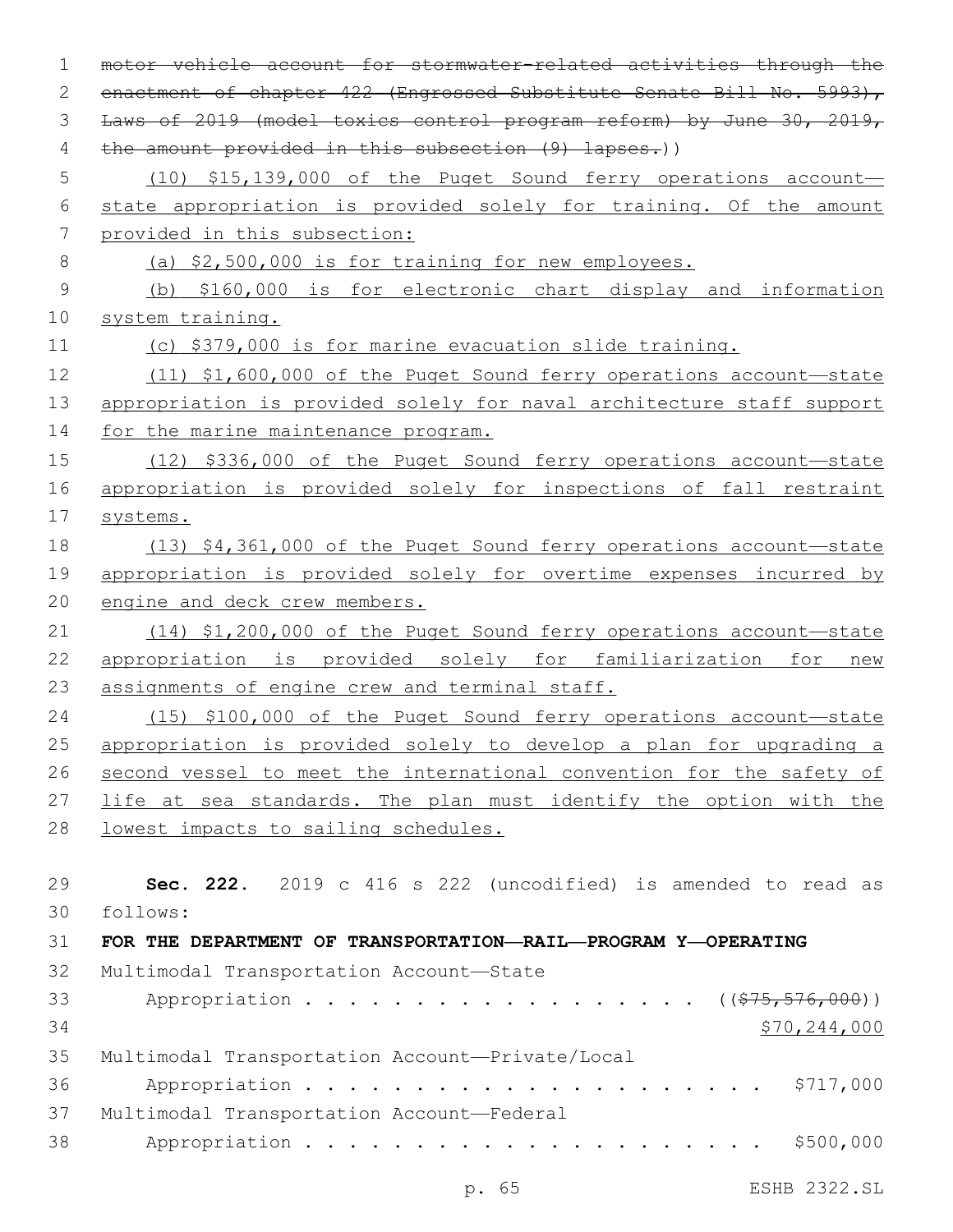1 TOTAL APPROPRIATION. . . . . . . . . . . . ((\$76,793,000)) 2  $\frac{$71,461,000}{ }$ 

 The appropriations in this section are subject to the following conditions and limitations:4

 (1)(a)(i) \$224,000 of the multimodal transportation account—state appropriation and \$671,000 of the multimodal transportation account— private/local appropriation are provided solely for continued analysis of the ultra high-speed ground transportation corridor in a new study, with participation from Washington, Oregon, and British Columbia. No funds may be expended until the department is in receipt of \$671,000 in private/local funding provided solely for this 12 purpose.

 (ii) The ultra high-speed ground transportation corridor advisory 14 group must include legislative membership.

 (iii) "Ultra high-speed" means a maximum testing speed of at 16 least two hundred fifty miles per hour.

17 (b) The study must consist of the following:

 (i) Development of proposed corridor governance, general powers, 19 operating structure, legal instruments, and contracting requirements, in the context of the roles of relevant jurisdictions, including federal, state, provincial, and local governments;

22 (ii) ((An assessment of current laws in state and provincial 23 jurisdictions and identification of any proposed changes to laws, 24 regulations, and/or agreements that are needed to proceed with development)) Development of a long-term funding and financing strategy for project initiation, development, construction, and program administration of the high-speed corridor, building on the funding and financing chapter of the 2019 business case analysis and 29 aligned with the recommendations of (b) (i) of this subsection; and

 (iii) Development of ((general recommendations for the authorization needed to advance the development of the corridor)) recommendations for a department-led ultra-high speed corridor engagement plan for policy leadership from elected officials.

 (c) This study must build on the results of the 2018 Washington state ultra high-speed ground transportation business case analysis and the 2019 Washington state ultra high-speed ground transportation study findings report. The department shall consult with the transportation committees of the legislature regarding all issues 39 related to proposed corridor governance.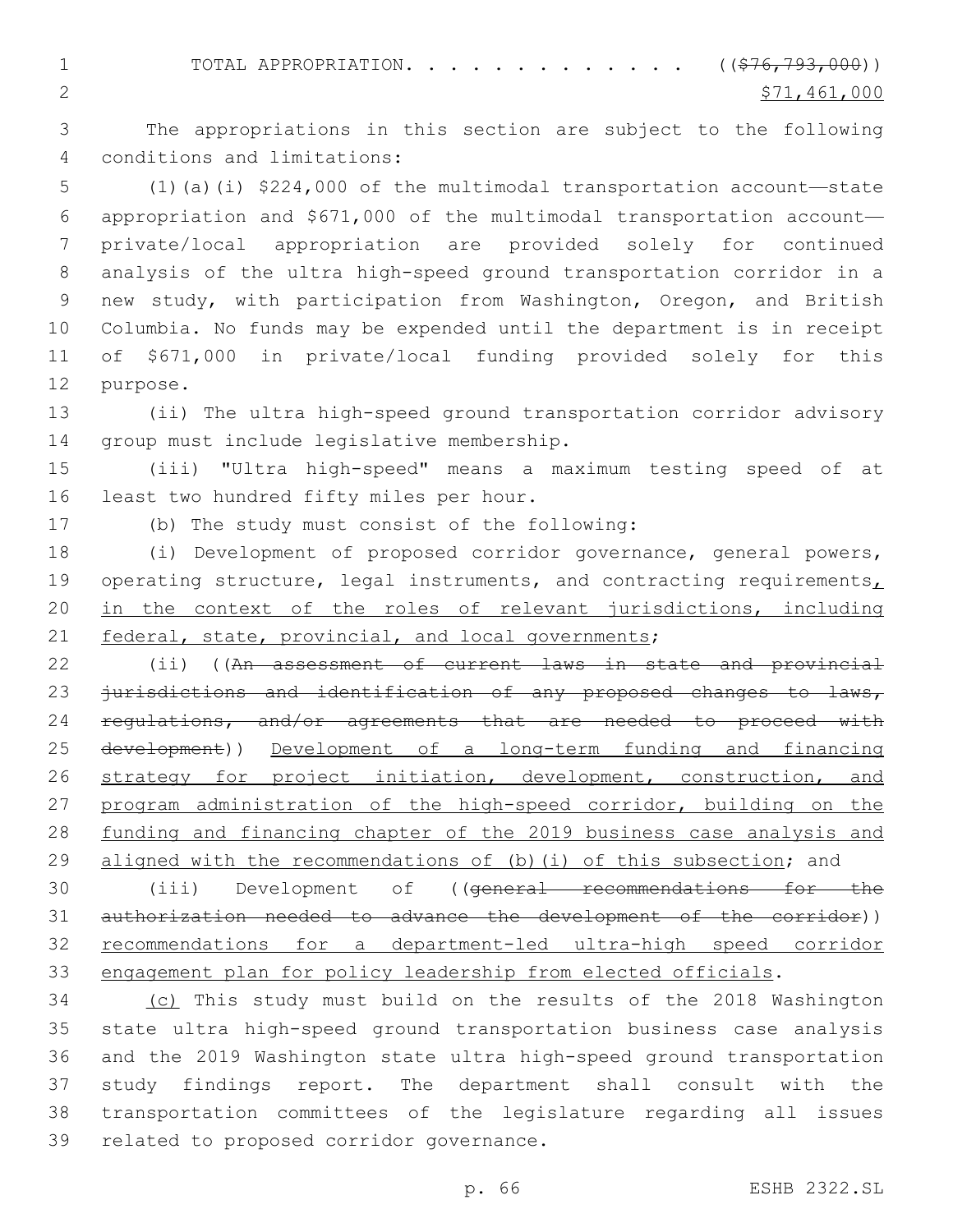(( $\left(\overline{e}\right)$ ) (d) The development work referenced in (b) of this subsection is intended to identify and make recommendations related to specific entities, including interjurisdictional entities, policies, and processes required for the purposes of furthering preliminary analysis efforts for the ultra high-speed ground transportation corridor. This development work is not intended to authorize one or more entities to assume decision making authority for the design, construction, or operation of an ultra high-speed 9 rail corridor.

10 (((d))) (e) By December 1, 2020, the department shall provide to the governor and the transportation committees of the legislature a report of the study's findings regarding the three elements noted in this subsection. As applicable, the report should also be sent to the executive and legislative branches of government in the state of Oregon and appropriate government bodies in the province of British 16 Columbia.

 (2) The department is directed to continue to pursue efforts to reduce costs, increase ridership, and review Amtrak Cascades fares and fare schedules. Within thirty days of each annual cost/revenue reconciliation under the Amtrak service contract, the department shall report annual credits to the office of financial management and the legislative transportation committees. Annual credits from Amtrak to the department including, but not limited to, credits due to higher ridership, reduced level of service, and fare or fare schedule adjustments, must be used to offset corresponding amounts of the multimodal transportation account—state appropriation, which must be 27 placed in reserve.

 **Sec. 223.** 2019 c 416 s 223 (uncodified) is amended to read as follows: **FOR THE DEPARTMENT OF TRANSPORTATION—LOCAL PROGRAMS—PROGRAM Z— OPERATING** 32 Motor Vehicle Account—State Appropriation . . . . . ((\$12,190,000)) 33 \$12,187,000 Motor Vehicle Account—Federal Appropriation . . . . . . . \$2,567,000 35 Multiuse Roadway Safety Account—State Appropriation . . ((\$132,000)) 37 Multimodal Transportation Account-State Appropriation . . . . . . . . . . . . . . . . . . . . . \$350,000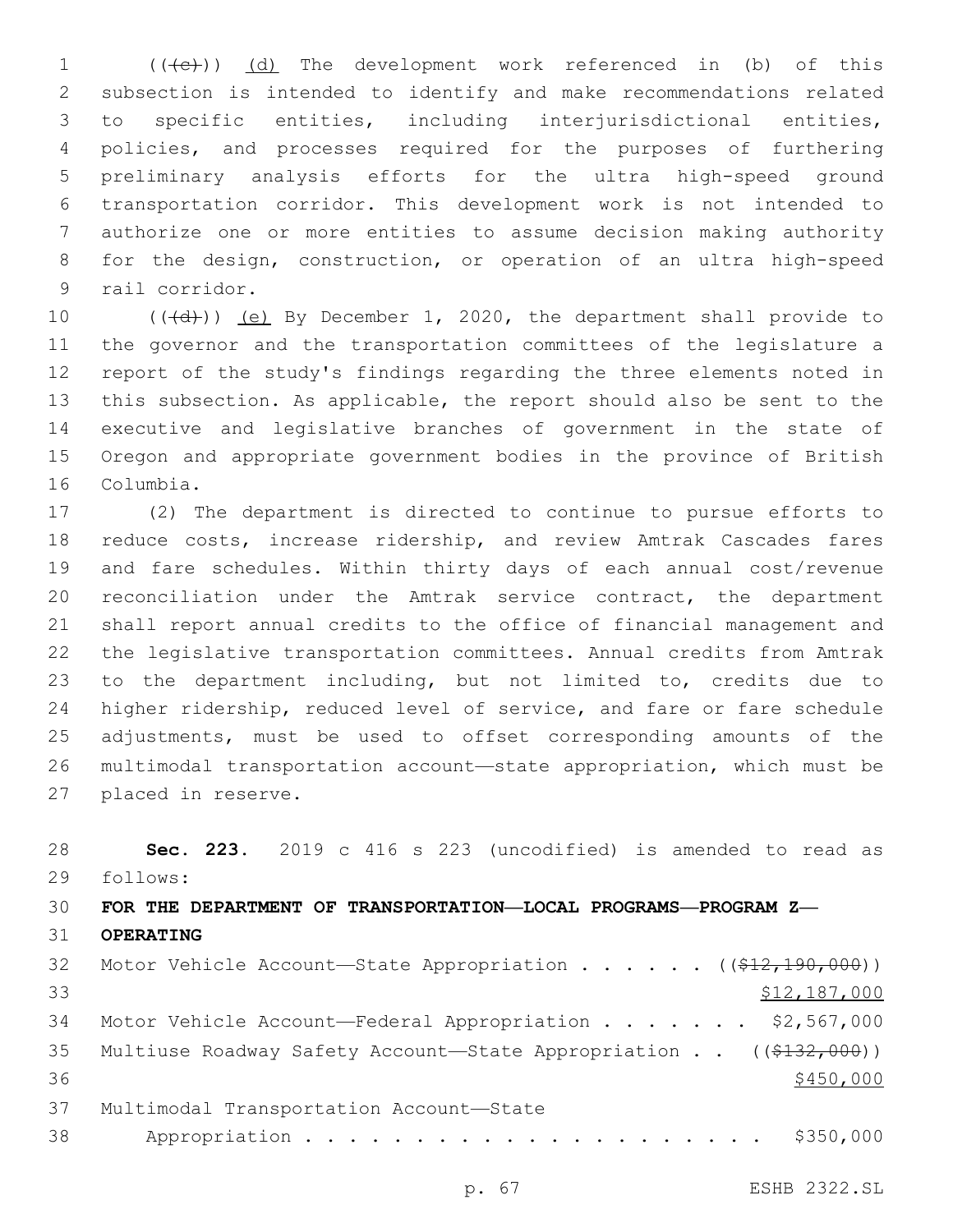1 TOTAL APPROPRIATION. . . . . . . . . . . . ((\$15,239,000)) 2  $\frac{$15,554,000}{ }$ 

 The appropriations in this section are subject to the following conditions and limitations:4

 (1) \$350,000 of the multimodal transportation account—state appropriation is provided solely for a study by the Puget Sound regional council of new passenger ferry service to better connect communities throughout the twelve county Puget Sound region. The study must assess potential new routes, identify future terminal locations, and provide recommendations to accelerate the electrification of the ferry fleet. The study must identify future passenger only demand throughout Western Washington, analyze 13 potential routes and terminal locations on Puget Sound, Lake Washington, and Lake Union with an emphasis on preserving waterfront opportunities in public ownership and opportunities for partnership. The study must determine whether and when the passenger ferry service achieves a net reduction in carbon emissions including an analysis of the emissions of modes that passengers would otherwise have used. The study must estimate capital and operating costs for routes and terminals. The study must include early and continuous outreach with all interested stakeholders and a report to the legislature and all 22 interested parties by January 31, 2021.

 (2) \$1,142,000 of the motor vehicle account—state appropriation 24 is provided solely for the department, from amounts set aside out of statewide fuel taxes distributed to counties according to RCW 46.68.120(3), to contract with the Washington state association of 27 counties to:

 (a) In coordination with stakeholders, identify county-owned fish passage barriers, with priority given to barriers that share the same stream system as state-owned fish passage barriers. The study must identify, map, and provide a preliminary assessment of county-owned barriers that need correction, and provide, where possible, preliminary costs estimates for each barrier correction. The study 34 must provide recommendations on:

 (i) How to prioritize county-owned barriers within the same stream system of state-owned barriers in the current six-year construction plan to maximize state investment; and

 (ii) How future state six-year construction plans should 39 incorporate county-owned barriers;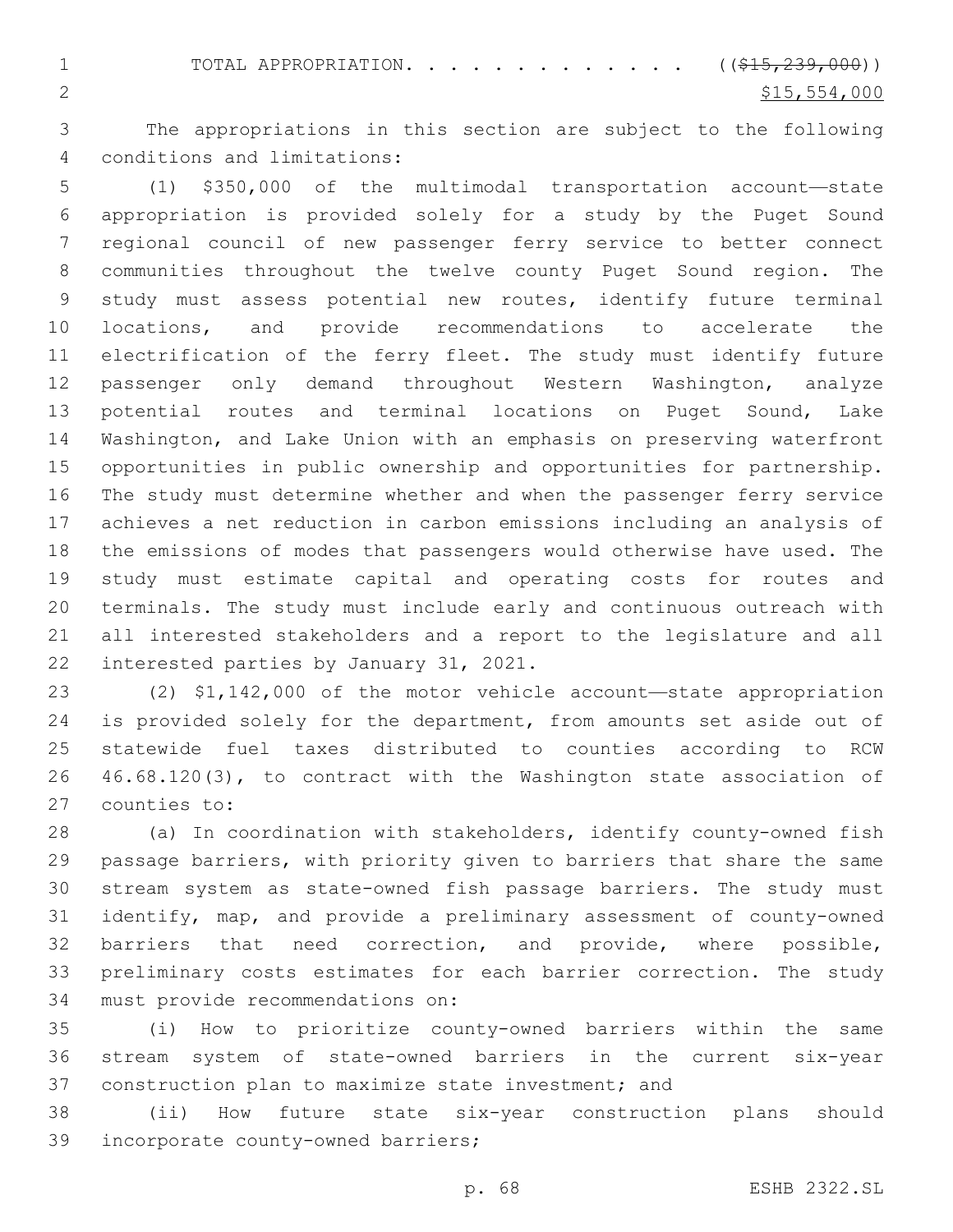(b) Update the local agency guidelines manual, including exploring alternatives within the local agency guidelines manual on 3 county priorities;

 (c) Study the current state of county transportation funding, identify emerging issues, and identify potential future alternative transportation fuel funding sources to meet current and future needs.

 (3) The entire multiuse roadway safety account—state appropriation is provided solely for grants under RCW 46.09.540, subject to the following limitations:

 (a) Twenty-five percent of the amounts provided are reserved for counties that each have a population of fifteen thousand persons or less;

 (b)(i) Seventy-five percent of the amounts provided are reserved for counties that each have a population exceeding fifteen thousand persons; and

16 (ii) No county that receives a grant or grants under (b) of this subsection may receive more than sixty thousand dollars in total grants.

### **TRANSPORTATION AGENCIES—CAPITAL**

 \***Sec. 301.** 2019 c 416 s 301 (uncodified) is amended to read as follows: **FOR THE FREIGHT MOBILITY STRATEGIC INVESTMENT BOARD** 23 Freight Mobility Investment Account-State 24 Appropriation . . . . . . . . . . . . . . . . (  $(\frac{218,094,000}{1})$ 25 \$23,015,000 26 Highway Safety Account—State Appropriation. . . . . . . . . \$81,000 27 Motor Vehicle Account-State Appropriation. . . . . . . . \$4,907,000 28 Freight Mobility Multimodal Account-State 29 Appropriation . . . . . . . . . . . . . . . . (  $(\frac{221,220,000)}{}$  $\frac{1}{2}4,992,000$ 31 Motor Vehicle Account—Federal Appropriation . . . .  $($   $(*2, 250, 000) )$  \$1,899,000 33 Freight Mobility Multimodal Account-Private/Local 34 Appropriation . . . . . . . . . . . . . . . . (  $(\frac{21}{320000})$ )  $\frac{$1,250,000}{2}$ 36 TOTAL APPROPRIATION. . . . . . . . . . . . . ((\$42,884,000)) \$36,144,000

p. 69 ESHB 2322.SL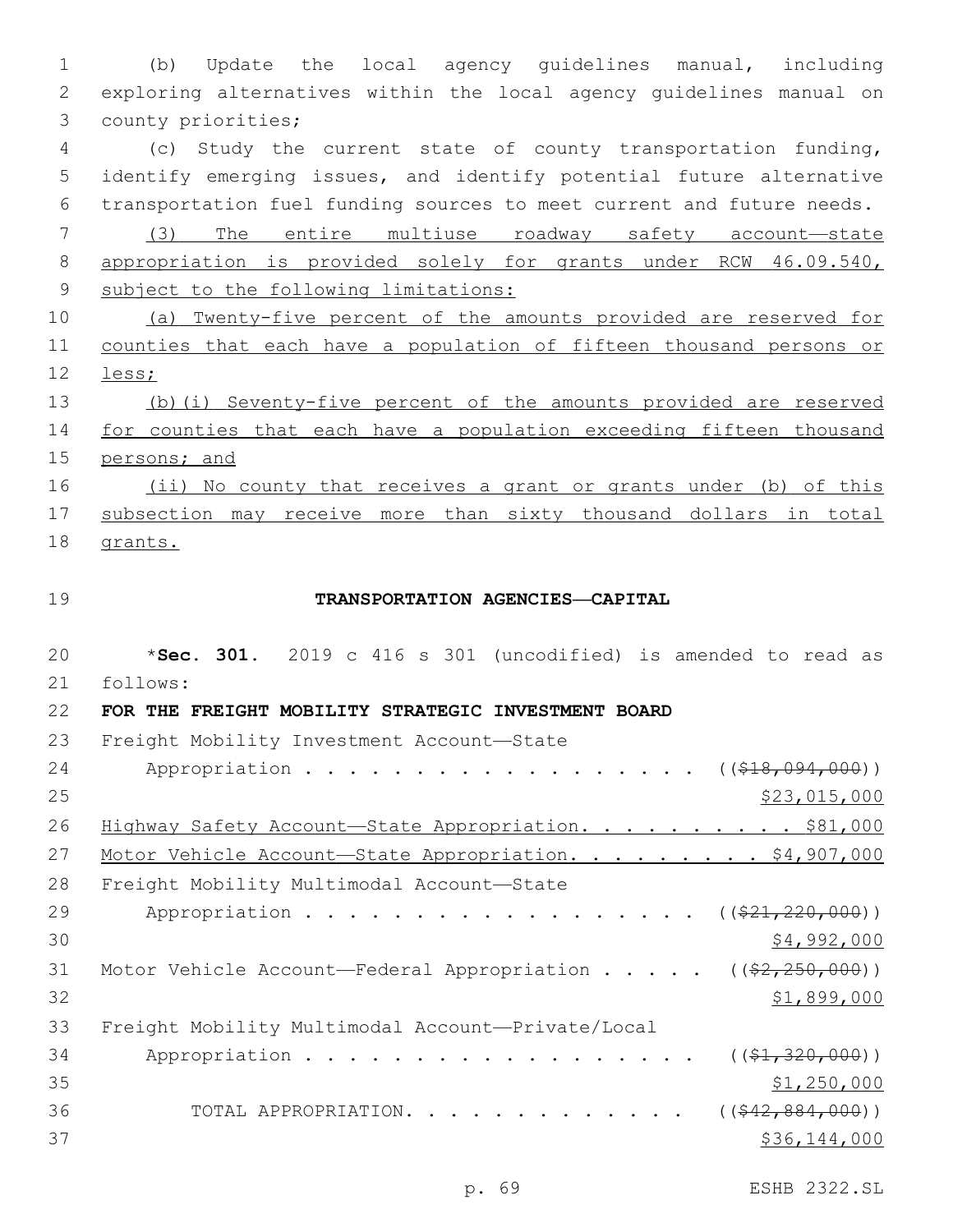The appropriations in this section are subject to the following 2 conditions and limitations:

 (1) Except as otherwise provided in this section, the entire appropriations in this section are provided solely for the projects 5 by amount, as listed in the LEAP Transportation Document ((2019-3 as 6 developed April  $27, 2019,$ ) 2020-3 as developed March 11, 2020, 7 Conference FMSIB Project List.

 (2) Until directed by the legislature, the board may not initiate a new call for projects. By January 1, 2020, the board must report to the legislature on alternative proposals to revise its project award and obligation process, which result in lower reappropriations.

 *(3) It is the intent of the legislature that no capital projects be eliminated or substantially delayed as a result of revenue reductions, but that as a short-term solution appropriation authority for the freight mobility strategic investment board's capital grant programs is reduced to reflect anticipated underruns in this program, based on historical reappropriation levels.*

 (4) It is the intent of the legislature to continue to make strategic investments in a statewide freight mobility transportation system with the help of the freight mobility strategic investment 21 board, including projects that mitigate the impact of freight movement on local communities.

*\*Sec. 301 is partially vetoed. See message at end of chapter.*

 \***Sec. 302.** 2019 c 416 s 303 (uncodified) is amended to read as follows: **FOR THE COUNTY ROAD ADMINISTRATION BOARD** 26 Rural Arterial Trust Account—State Appropriation . . ((\$65,996,000)) \$62,884,000 28 Motor Vehicle Account—State Appropriation . . . . . . . \$1,456,000 29 County Arterial Preservation Account-State Appropriation . . . . . . . . . . . . . . . . . . . . \$39,590,000 31 TOTAL APPROPRIATION. . . . . . . . . . . . . ((\$107,042,000)) \$103,930,000

 *The appropriations in this section are subject to the following conditions and limitations: It is the intent of the legislature that no capital projects be eliminated or substantially delayed as a result of revenue reductions, but that as a short-term solution appropriation authority for the county road administration board's*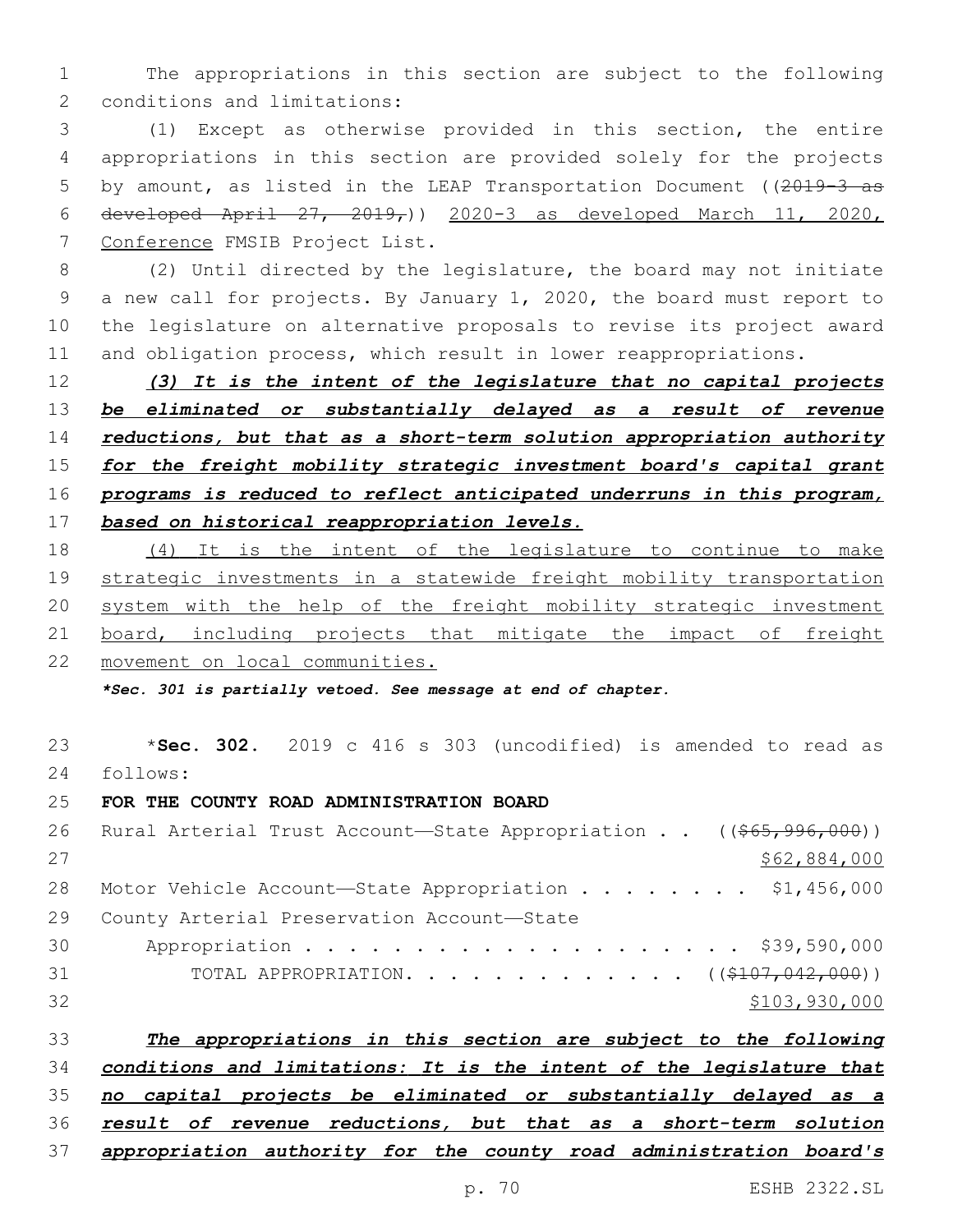| $\mathbf 1$ | capital grant programs is reduced to reflect anticipated underruns in |
|-------------|-----------------------------------------------------------------------|
| 2           | this program, based on historical reappropriation levels.             |
|             | *Sec. 302 is partially vetoed. See message at end of chapter.         |
|             |                                                                       |
| 3           | *Sec. 303. 2019 c 416 s 304 (uncodified) is amended to read as        |
| 4           | follows:                                                              |
| 5           | FOR THE TRANSPORTATION IMPROVEMENT BOARD                              |
| 6           | Small City Pavement and Sidewalk Account-State                        |
| 7           | \$5,890,000                                                           |
| 8           | Transportation Improvement Account-State                              |
| 9           | Appropriation<br>$((\$228, 510, 000))$                                |
| 10          | \$224,568,000                                                         |
| 11          | Complete Streets Grant Program Account-State                          |
| 12          | Appropriation<br>$((\$14, 670, 000))$                                 |
| 13          | \$10, 200, 000                                                        |
| 14          | ( ( \$249, 070, 000) )<br>TOTAL APPROPRIATION.                        |
| 15          | \$240,658,000                                                         |
| 16          | The appropriations in this section are subject to the following       |
| 17          | conditions and limitations:                                           |
| 18          | (1) \$9,315,000 of the transportation improvement account-state       |
| 19          | appropriation is provided solely for the Relight Washington Program.  |
| 20          | The transportation improvement board shall conduct a survey of all    |
| 21          | cities that are not currently eligible for the Relight Washington     |
| 22          | Program to determine demand for the program regardless of the current |
| 23          | eligibility criteria. The transportation improvement board<br>shall   |
| 24          | the results of the survey to the governor and<br>report<br><u>the</u> |
| 25          | transportation committees of the legislature by August 1, 2020.       |
| 26          | (2) It is the intent of the legislature that no capital projects      |
| 27          | be eliminated or substantially delayed as a result of revenue         |
| 28          | reductions, but that as a short-term solution appropriation authority |
| 29          | for the transportation improvement board's capital grant programs is  |
|             |                                                                       |

*reduced to reflect anticipated underruns in this program, based on*

*historical reappropriation levels.*

*\*Sec. 303 is partially vetoed. See message at end of chapter.*

 **Sec. 304.** 2019 c 416 s 305 (uncodified) is amended to read as follows:

**FOR THE DEPARTMENT OF TRANSPORTATION—FACILITIES—PROGRAM D—**

**(DEPARTMENT OF TRANSPORTATION-ONLY PROJECTS)—CAPITAL**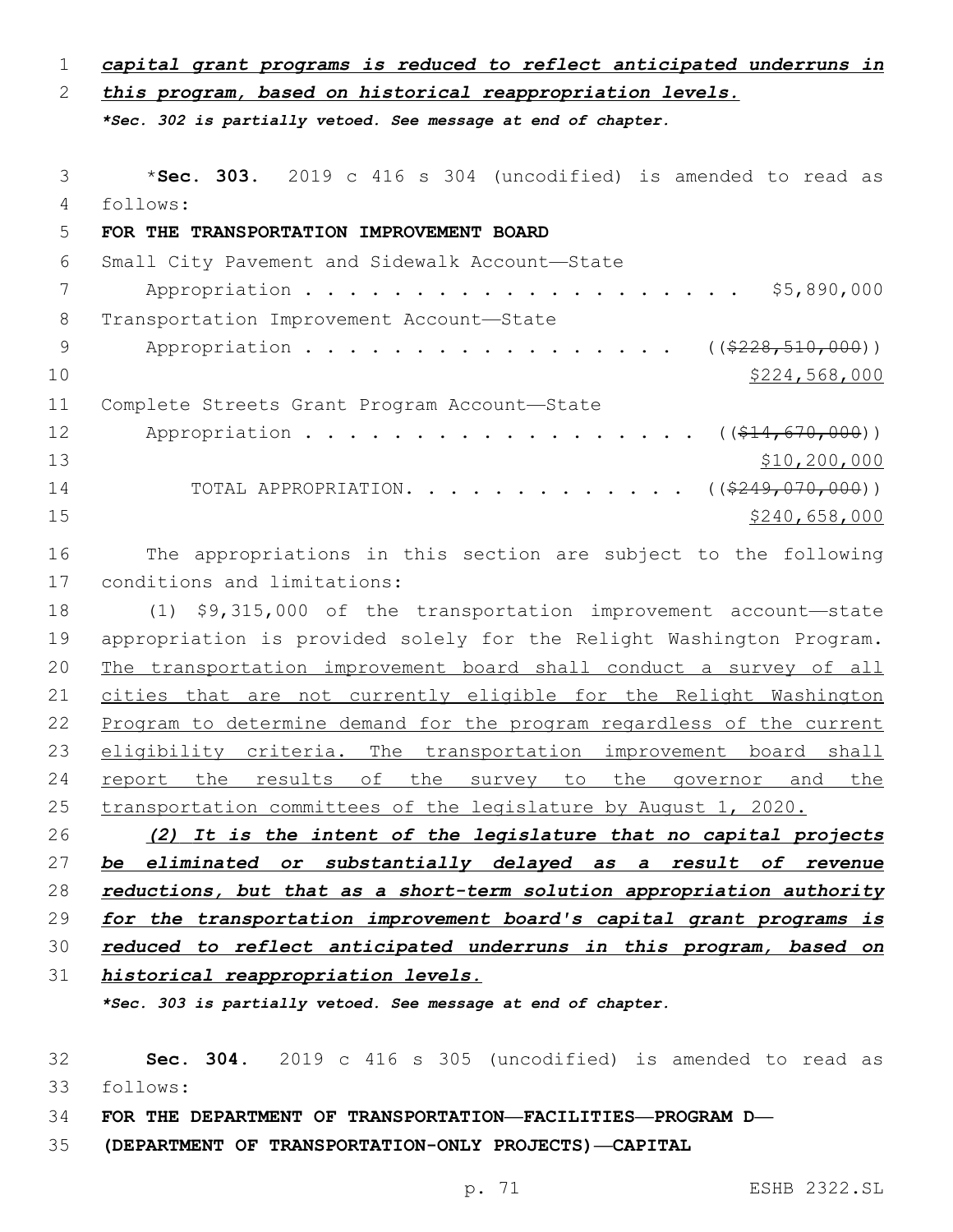1 Motor Vehicle Account—State Appropriation . . . . . . ((\$50,990,000)) \$51,187,000 3 Connecting Washington Account—State Appropriation . . ((\$42,497,000)) \$51,523,000 5 TOTAL APPROPRIATION. . . . . . . . . . . . . ((\$93,487,000)) \$102,710,000

 The appropriations in this section are subject to the following 8 conditions and limitations:

 (1) ((\$42,497,000)) \$51,523,000 of the connecting Washington account—state appropriation is provided solely for a new Olympic region maintenance and administration facility to be located on the department-owned site at the intersection of Marvin Road and 32nd 13 Avenue in Lacey, Washington.

14 (2)(a) ((\$43,100,000)) \$43,297,000 of the motor vehicle account- state appropriation is provided solely for the department facility located at 15700 Dayton Ave N in Shoreline. This appropriation is contingent upon the department of ecology signing a not less than twenty-year agreement to pay a share of any financing contract issued 19 pursuant to chapter 39.94 RCW.

 (b) Payments from the department of ecology as described in this subsection shall be deposited into the motor vehicle account.

(c) Total project costs are not to exceed \$46,500,000.

 (3) \$1,565,000 from the motor vehicle account—state appropriation is provided solely for furniture for the renovated Northwest Region Headquarters at Dayton Avenue. The department must efficiently 26 furnish the renovated building. ((The amount provided in this subsection is the maximum the department may spend on furniture for this facility.)

 \***Sec. 305.** 2019 c 416 s 306 (uncodified) is amended to read as follows:

```
31 FOR THE DEPARTMENT OF TRANSPORTATION—IMPROVEMENTS—PROGRAM I
```
((High Occupancy Toll Lanes Operations

33 Account State Appropriation. . . . . . . . . . . . \$7,000,000)) 34 Transportation Partnership Account-State 35 Appropriation . . . . . . . . . . . . . . . . ((\$325,275,000))  $$385,619,000$ 37 Motor Vehicle Account-State Appropriation . . . . . ((\$92,504,000)) \$102,543,000

p. 72 ESHB 2322.SL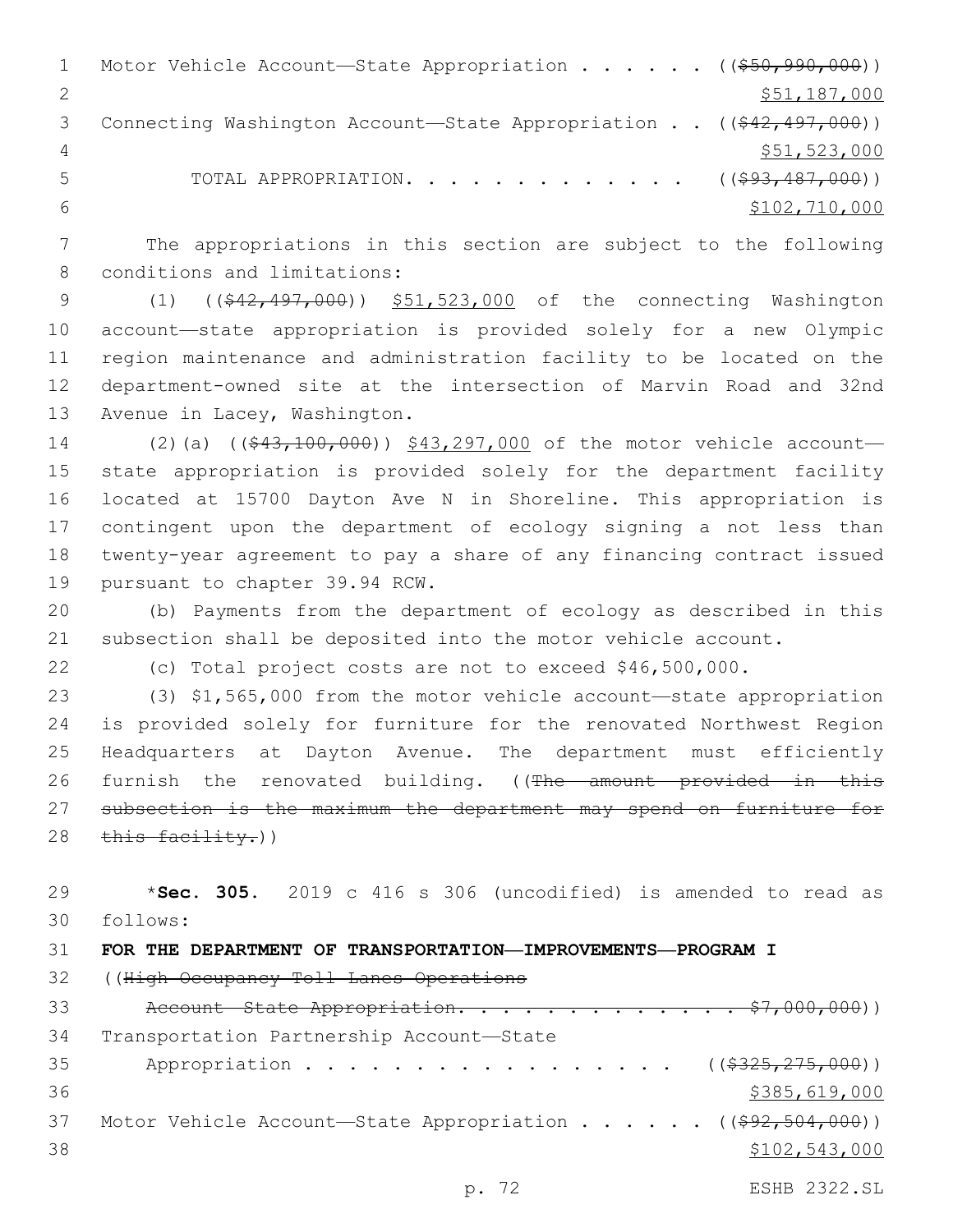1 Motor Vehicle Account—Federal Appropriation . . . ((\$154,337,000)) 2 \$151,857,000 3 Motor Vehicle Account—Private/Local Appropriation . . ((\$26,839,000)) 4 \$70,404,000 5 Connecting Washington Account-State 6 Appropriation . . . . . . . . . . . . . . .  $($  $($  $$\frac{27.137.381.000}{2})$$ 7 \$2,355,205,000 8 Special Category C Account—State Appropriation . . . ((\$81,000,000))  $9$  \$36,134,000 10 Multimodal Transportation Account-State 11 Appropriation . . . . . . . . . . . . . . . . ((\$5,408,000))  $12$  \$3,853,000 13 Alaskan Way Viaduct Replacement Project Account—State 14 Appropriation . . . . . . . . . . . . . . . . . . \$77,956,000 15 Transportation 2003 Account (Nickel Account)—State 16 Appropriation . . . . . . . . . . . . . . . . (  $(*21,819,000)$  ) 17 \$10,429,000 18 Interstate 405 and State Route Number 167 Express 19 Toll Lanes ((Operations)) Account—State 20 Appropriation . . . . . . . . . . . . . . . . (  $($  \$48,036,000)) 21 \$90,027,000 \$90,027,000 22 TOTAL APPROPRIATION. . . . . . . . . . . ((\$2,977,555,000))  $23$   $53,284,027,000$ 

24 The appropriations in this section are subject to the following 25 conditions and limitations:

26 (1) Except as provided otherwise in this section, the entire 27 connecting Washington account—state appropriation and the entire 28 transportation partnership account—state appropriation are provided 29 solely for the projects and activities as listed by fund, project, 30 and amount in LEAP Transportation Document ((2019-1)) 2020-1 as 31 developed ((April 27, 2019)) March 11, 2020, Program - Highway 32 Improvements Program (I). However, limited transfers of specific 33 line-item project appropriations may occur between projects for those 34 amounts listed subject to the conditions and limitations in section 35 601 of this act.

 (2) Except as provided otherwise in this section, the entire motor vehicle account—state appropriation and motor vehicle account— federal appropriation are provided solely for the projects and activities listed in LEAP Transportation Document ((2019-2)) 2020-2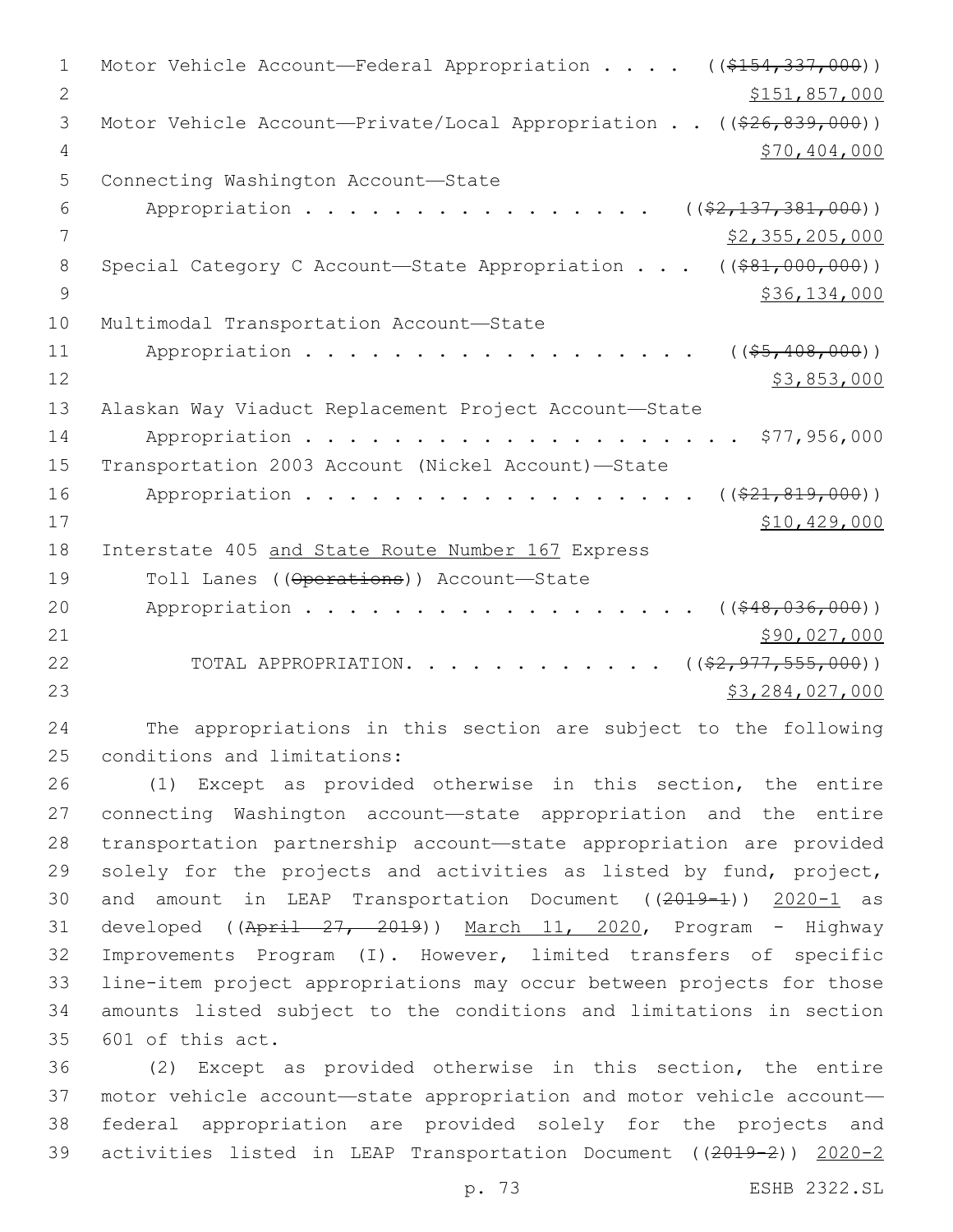ALL PROJECTS as developed ((April 27, 2019)) March 11, 2020, Program - Highway Improvements Program (I). Any federal funds gained through efficiencies, adjustments to the federal funds forecast, additional congressional action not related to a specific project or purpose, or the federal funds redistribution process must then be applied to highway and bridge preservation activities or fish passage barrier 7 corrections (0BI4001).

 (3) Within the motor vehicle account—state appropriation and motor vehicle account—federal appropriation, the department may 10 transfer funds between programs I and P, except for funds that are 11 otherwise restricted in this act. Ten days prior to any transfer, the department must submit its request to the office of financial management and the transportation committees of the legislature and consider any concerns raised. The department shall submit a report on fiscal year funds transferred in the prior fiscal year using this subsection as part of the department's annual budget submittal.

 (4) The connecting Washington account—state appropriation 18 includes up to ( $(\frac{1}{2}, \frac{519}{60}, \frac{899}{600})$ ) \$1,835,325,000 in proceeds from the 19 sale of bonds authorized in RCW 47.10.889.

 (5) The special category C account—state appropriation includes 21 up to ((\$75,274,000)) \$24,910,000 in proceeds from the sale of bonds 22 authorized in RCW ((47.10.861)) 47.10.812.

 (6) The transportation partnership account—state appropriation 24 includes up to ((\$150,232,000)) \$162,658,000 in proceeds from the 25 sale of bonds authorized in RCW ((47.10.812)) 47.10.873.

 (7) The Alaskan Way viaduct replacement project account—state appropriation includes up to \$77,956,000 in proceeds from the sale of 28 bonds authorized in RCW 47.10.873.

 (8) ((The multimodal transportation account—state appropriation includes up to \$5,408,000 in proceeds from the sale of bonds 31 authorized in RCW 47.10.867.

32 (9) \$90,464,000)) \$168,757,000 of the transportation partnership 33 account—state appropriation,  $((\$7,006,000))$   $\$19,790,000$  of the motor 34 vehicle account—private/local appropriation, ((\$3,383,000)) \$3,384,000 of the transportation 2003 account (nickel account)—state appropriation, \$77,956,000 of the Alaskan Way viaduct replacement project account—state appropriation, and \$1,838,000 of the multimodal transportation account—state appropriation are provided solely for the SR 99/Alaskan Way Viaduct Replacement project (809936Z). It is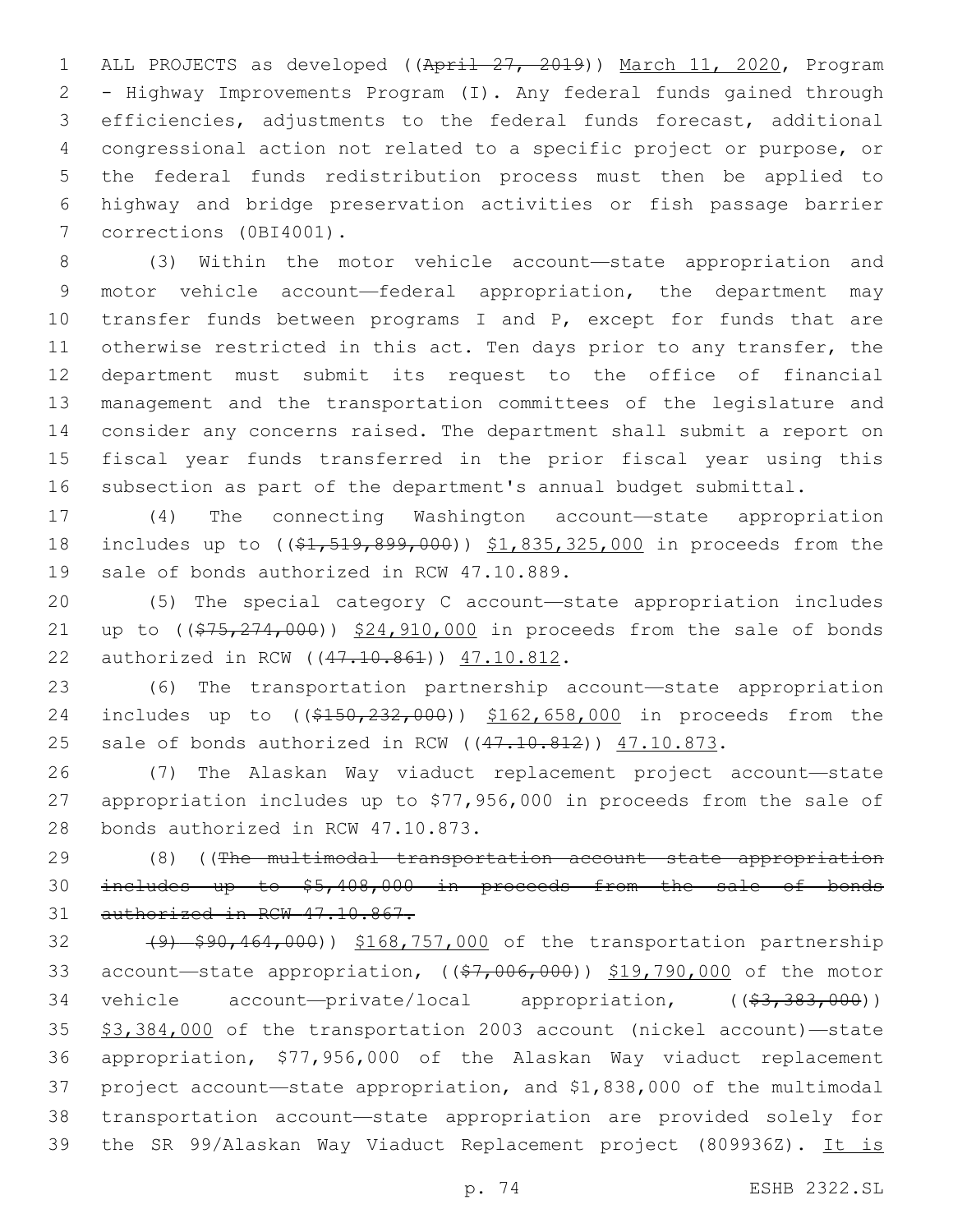1 the intent of the legislature that the \$25,000,000 increase in funding provided in the 2021-2023 fiscal biennium be covered by any legal damages paid to the state as a result of a lawsuit related to contractual provisions for construction and delivery of the Alaskan Way viaduct replacement project. The legislature intends that the \$25,000,000 of the transportation partnership account—state funds be 7 repaid when those damages are recovered.

 ( $(\overline{+10})$ ) (9) \$3,000,000 of the multimodal transportation account— state appropriation is provided solely for transit mitigation for the SR 99/Viaduct Project - Construction Mitigation project (809940B).

11 (( $(11)$   $$164,000,000)$ ) (10) \$168,655,000 of the connecting 12 Washington account—state appropriation ((is)), \$1,052,000 of the 13 special category C account-state appropriation, and \$738,000 of the motor vehicle account—private/local appropriation are provided solely for the US 395 North Spokane Corridor project (M00800R).

16 (((12)(a) \$22,195,000 of the transportation partnership account- state appropriation, \$12,805,000 of the transportation 2003 account (nickel account)—state appropriation, and \$48,000,000)) (11) \$82,991,000 of the Interstate 405 and state route number 167 express 20 toll lanes ((operations)) account—state appropriation ((are)) is provided solely for the I-405/SR 522 to I-5 Capacity Improvements project (L2000234) for activities related to adding capacity on Interstate 405 between state route number 522 and Interstate 5, with the goals of increasing vehicle throughput and aligning project completion with the implementation of bus rapid transit in the 26 vicinity of the project. ((The transportation partnership account- state appropriation and transportation 2003 account (nickel account)— state appropriation are a transfer or a reappropriation of a transfer from the I-405/Kirkland Vicinity Stage 2 - Widening project (8BI1002) due to savings and will fund right-of-way and construction for an additional phase of this I-405 project.

 (b) If sufficient bonding authority to complete this project is not provided within chapter 421 (Engrossed Substitute Senate Bill No. 5825), Laws of 2019 (addressing tolling) or chapter 421 (House Bill No. 2132), Laws of 2019 (addressing tolling), or within a bond 36 authorization act referencing chapter . . . (Engrossed Substitute 37 Senate Bill No. 5825), Laws of 2019 or chapter . . . (House Bill No. 2132), Laws of 2019, by June 30, 2019, \$21,000,000 of the Interstate 405 express toll lanes operations account—state appropriation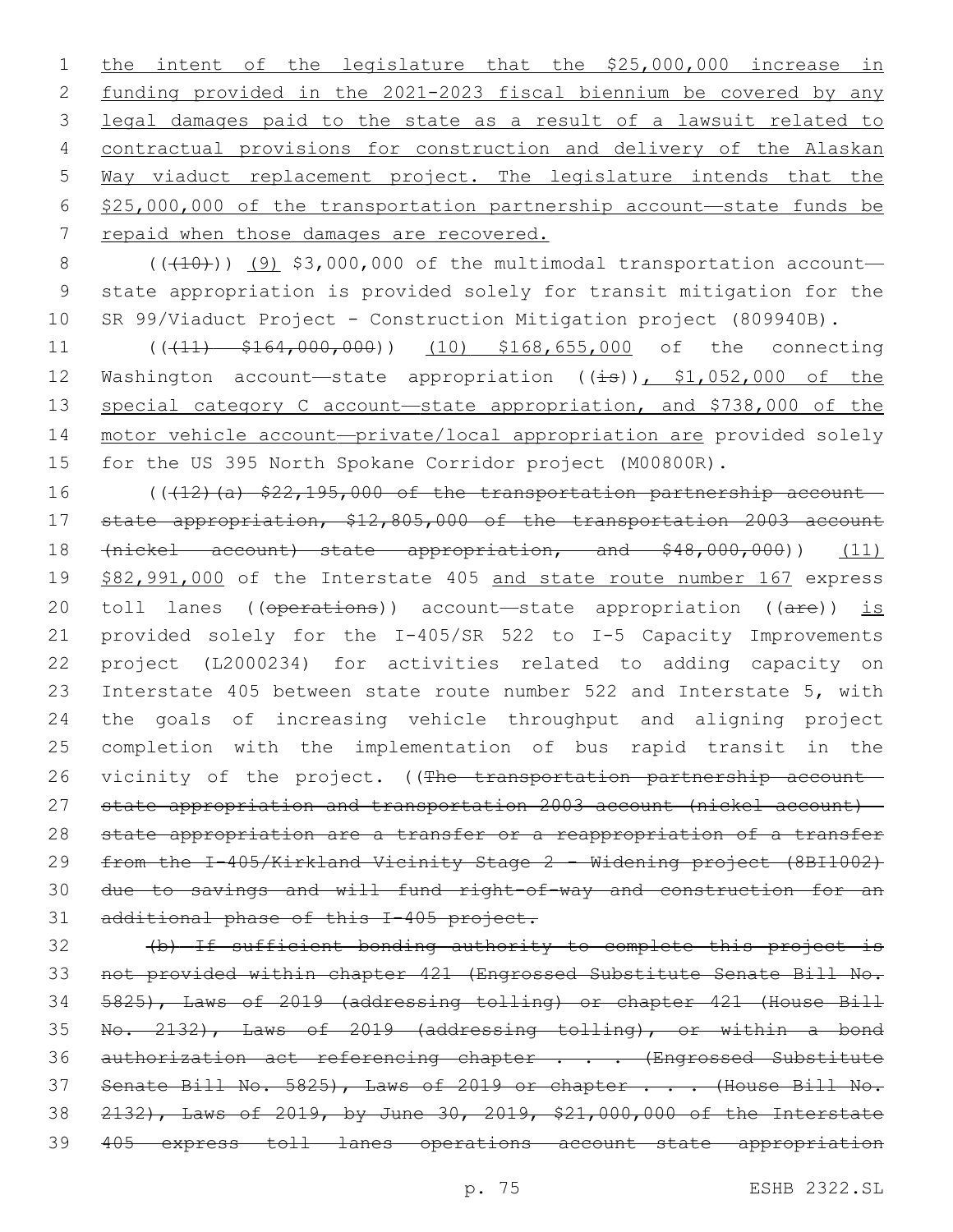provided in this subsection lapses, and it is the intent of the legislature to reduce the Interstate 405 express toll lanes operations account—state appropriation in the 2021-2023 biennium to \$5,000,000, and in the 2023-2025 biennium to \$0 on the list referenced in subsection (2) of this section.

 (13))) (12)(a) ((\$395,822,000)) \$422,099,000 of the connecting 7 Washington account—state appropriation((, \$60,000 of the motor 8 vehicle account—state appropriation,)) and  $($   $(*342,000)$   $)$   $*456,000$  of the motor vehicle account—private/local appropriation are provided solely for the SR 520 Seattle Corridor Improvements - West End project (M00400R).11

 (b) Recognizing that the department of transportation requires full possession of parcel number 1-23190 to complete the Montlake Phase of the West End project, the department is directed to:

 (i) Work with the operator of the Montlake boulevard market located on parcel number 1-23190 to negotiate a lease allowing 17 continued operations up to January 1, 2020. After that time, the department shall identify an area in the vicinity of the Montlake property for a temporary market or other food service to be provided during the period of project construction. Should the current operator elect not to participate in providing that temporary service, the department shall then develop an outreach plan with the 23 city to solicit community input on the food services provided, and 24 then advertise the opportunity to other potential vendors. Further, the department shall work with the city of Seattle and existing permit processes to facilitate vendor access to and use of the area 27 in the vicinity of the Montlake property.

 (ii) Upon completion of the Montlake Phase of the West End project (current anticipated contract completion of 2023), WSDOT shall sell that portion of the property not used for permanent transportation improvements and initiate a process to convey that 32 surplus property to a subsequent owner.

 (c) \$60,000 of the motor vehicle account—state appropriation is provided solely for grants to nonprofit organizations located in a city with a population exceeding six hundred thousand persons and that empower artists through equitable access to vital expertise, opportunities, and business services. Funds may be used only for the purpose of preserving, commemorating, and sharing the history of the city of Seattle's freeway protests and making the history of activism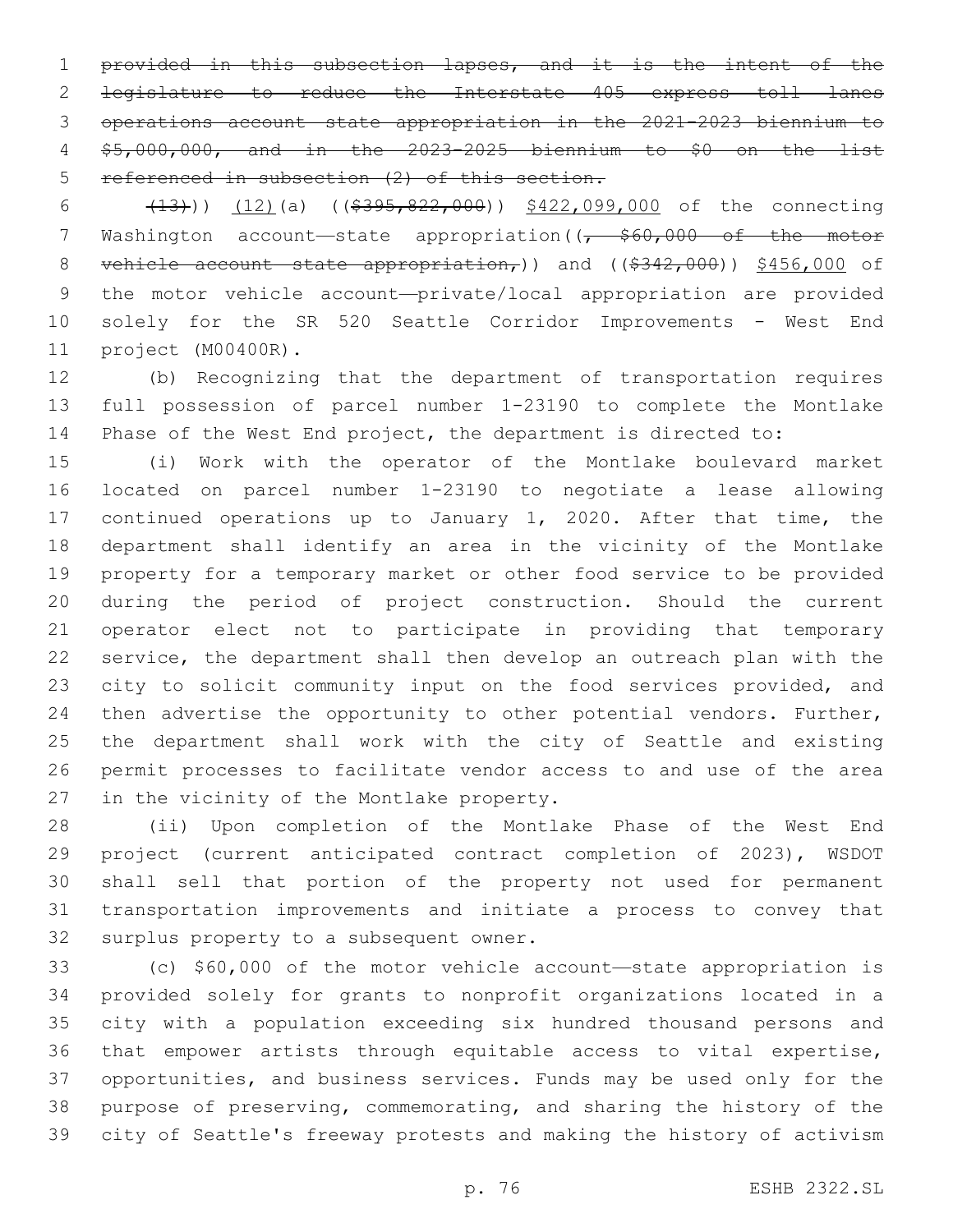around the promotion of more integrated transportation and land use planning accessible to current and future generations through the preservation of Bent 2 of the R. H. Thompson freeway ramp.

 (((14))) (13) It is the intent of the legislature that for the I-5 JBLM Corridor Improvements project (M00100R), the department shall actively pursue \$50,000,000 in federal funds to pay for this project to supplant state funds in the future. \$50,000,000 in connecting Washington account funding must be held in unallotted status during the 2021-2023 fiscal biennium. These funds may only be used after the department has provided notice to the office of financial management that it has exhausted all efforts to secure federal funds from the federal highway administration and the 13 department of defense.

14 (( $(15)$  \$265,100,000)) (14) \$310,469,000 of the connecting Washington account—state appropriation is provided solely for the SR 16 167/SR 509 Puget Sound Gateway project (M00600R).

 (a) Any savings on the project must stay on the Puget Sound 18 Gateway corridor until the project is complete.

 (b) Proceeds from the sale of any surplus real property acquired for the purpose of building the SR 167/SR 509 Puget Sound Gateway (M00600R) project must be deposited into the motor vehicle account 22 for the purpose of constructing the project.

 (c) In making budget allocations to the Puget Sound Gateway project, the department shall implement the project's construction as a single corridor investment. The department shall develop a coordinated corridor construction and implementation plan for state route number 167 and state route number 509 in collaboration with affected stakeholders. Specific funding allocations must be based on where and when specific project segments are ready for construction to move forward and investments can be best optimized for timely project completion. Emphasis must be placed on avoiding gaps in fund 32 expenditures for either project.

 (d) It is the legislature's intent that the department shall construct a full single-point urban interchange at the junction of state route number 161 (Meridian avenue) and state route number 167 and a full single-point urban interchange at the junction of state route number 509 and 188th Street. If the department receives additional funds from an outside source for this project after the base project is fully funded, the funds must first be applied toward the completion of these two full single-point urban interchanges.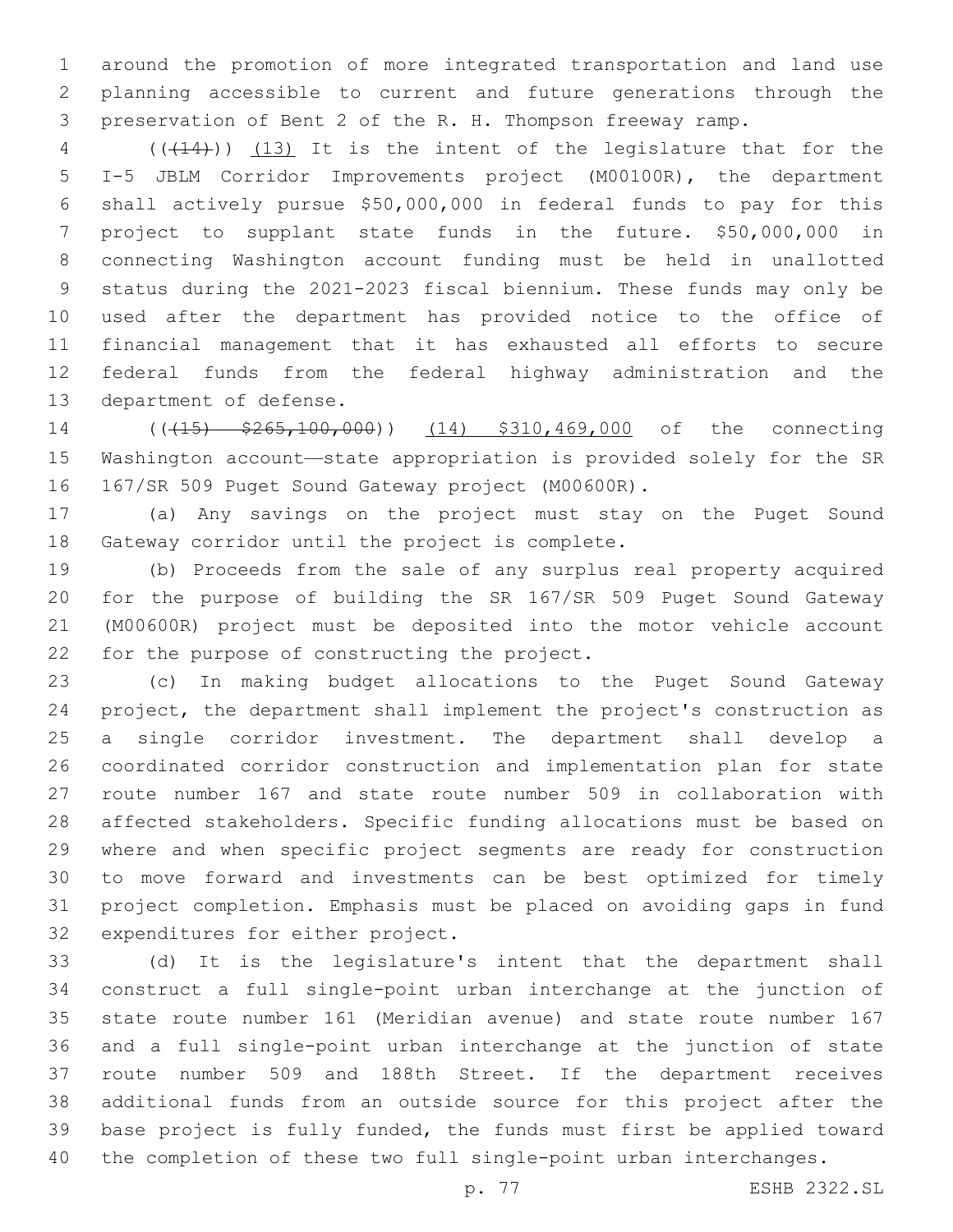(e) In designing the state route number 509/state route number 516 interchange component of the SR 167/SR 509 Puget Sound Gateway project (M00600R), the department shall make every effort to utilize 4 the preferred "4B" design.

 (f) The department shall explore the development of a multiuse trail for bicyclists, pedestrians, skateboarders, and similar users along the SR 167 right-of-way acquired for the project to connect a network of new and existing trails from Mount Rainier to Point 9 Defiance Park.

 (g) If sufficient bonding authority to complete this project is 11 not provided within chapter 421 ((4Engrossed Substitute Senate Bill  $\text{No. } 5825)$ )), Laws of 2019 (addressing tolling) (( $\text{or } \text{chapters } \ldots$  (House Bill No. 2132), Laws of 2019 (addressing tolling))), or within 14 a bond authorization act referencing chapter 421 (((Engrossed 15 Substitute Senate Bill No. 5825+)), Laws of 2019 ((or chapter . . . 16 (House Bill No. 2132), Laws of  $2019<sub>r</sub>$ ) by June 30, 2019, it is the intent of the legislature to return the Puget Sound Gateway project (M00600R) to its previously identified construction schedule by moving \$128,900,000 in connecting Washington account—state appropriation back to the 2027-2029 biennium from the 2023-2025 biennium on the list referenced in subsection (2) of this section. If sufficient bonding authority is provided, it is the intent of the legislature to advance the project to allow for earlier completion 24 and inflationary savings.

 $(16)$  ( $(16)$ )) (15) It is the intent of the legislature that, for the I-5/North Lewis County Interchange project (L2000204), the department develop and design the project with the objective of significantly improving access to the industrially zoned properties in north Lewis county. The design must consider the county's process of investigating alternatives to improve such access from Interstate 5 31 that began in March 2015.

32 ((418)  $\frac{1}{5}950,000$ ) (16) \$1,029,000 of the transportation partnership account—state appropriation is provided solely for the 34 U.S. 2 Trestle IJR project (L1000158).

 $(1, 19)$  (17) The department shall itemize all future requests for the construction of buildings on a project list and submit them through the transportation executive information system as part of the department's annual budget submittal. It is the intent of the legislature that new facility construction must be transparent and not appropriated within larger highway construction projects.

p. 78 ESHB 2322.SL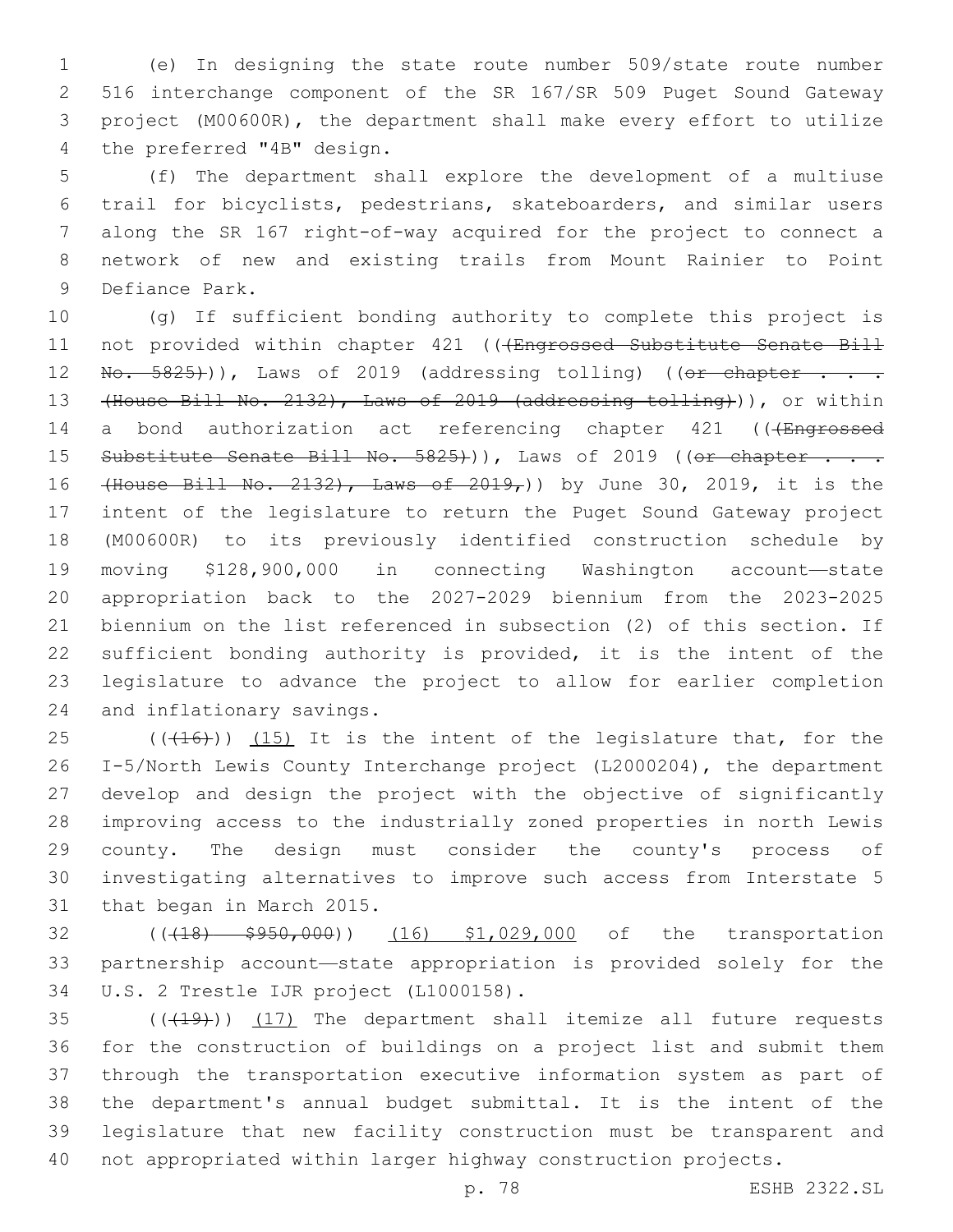1 (( $(20)$ )) (18) Any advisory group that the department convenes during the 2019-2021 fiscal biennium must consider the interests of 3 the entire state of Washington.

 (((21))) (19) The legislature finds that there are sixteen companies involved in wood preserving in the state that employ four hundred workers and have an annual payroll of fifteen million dollars. Before the department's switch to steel guardrails, ninety percent of the twenty-five hundred mile guardrail system was constructed of preserved wood and one hundred ten thousand wood guardrail posts were produced annually for state use. Moreover, the policy of using steel posts requires the state to use imported steel. Given these findings, where practicable, and until June 30, 2021, the department shall include the design option to use wood guardrail 14 posts, in addition to steel posts, in new quardrail installations. The selection of posts must be consistent with the agency design 16 manual policy that existed before December 2009.

 $((22))$   $(20)$  (a) ((For projects funded as part of the 2015 connecting Washington transportation package listed on the LEAP 19 transportation document identified in subsection (1) of this section, if the department expects to have substantial reappropriations for 21 the 2021-2023 fiscal biennium, the department may, on a pilot basis, 22 apply funding from a project in this section with an appropriation 23 that cannot be used for the current fiscal biennium to advance one or 24 more of the following projects:

 (i) I-82 Yakima - Union Gap Economic Development Improvements (T21100R);

27 (ii) I-5 Federal Way - Triangle Vicinity Improvements (T20400R);  $\Theta$  $\mathbf{r}$ 

 (iii) SR 522/Paradise Lk Rd Interchange & Widening on SR 522 (Design/Engineering) (NPARADI).

 (b) At least ten business days before advancing a project 32 pursuant to this subsection, the department must notify the office of financial management and the transportation committees of the legislature. The advancement of a project may not hinder the delivery 35 of the projects for which the reappropriations are necessary for the 2021-2023 fiscal biennium.

 $\left\{\frac{c}{c}\right\}$ ) For connecting Washington projects that have already begun and are eligible for the authority granted in section 601 of this act, the department shall prioritize advancing the following projects 40 if expected reappropriations become available: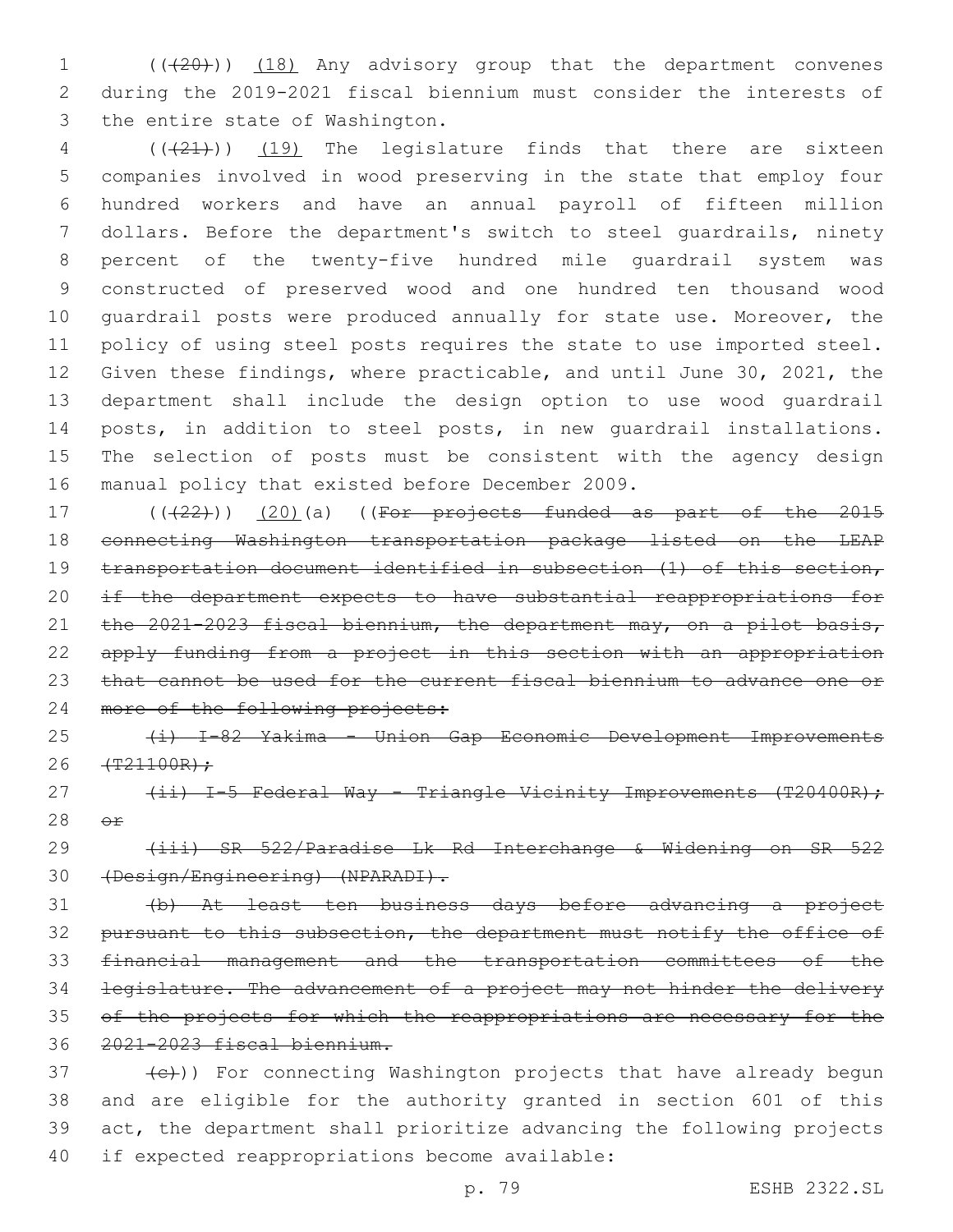(ii) SR 305 Construction - Safety Improvements (N30500R); 3 (iii) SR 14/Bingen Underpass (L2220062); (iv) I-405/NE 132nd Interchange - Totem Lake (L1000110); 5 (v) US Hwy 2 Safety (N00200R); (vi) US-12/Walla Walla Corridor Improvements (T20900R); (vii) I-5 JBLM Corridor Improvements (M00100R);

(i) SR 14/I-205 to SE 164th Ave - Auxiliary Lanes (L2000102);

8 (viii) I-5/Slater Road Interchange - Improvements (L1000099);

(ix) SR 510/Yelm Loop Phase 2 (T32700R); or9

 (x) SR 520/124th St Interchange (Design and Right of Way) 11 (L1000098).

 (( $\left(\frac{d}{d}\right)$ ) (b) To the extent practicable, the department shall use the flexibility and authority granted in this section and in section 601 of this act to minimize the amount of reappropriations needed 15 each biennium.

 (c) The advancement of a project may not hinder the delivery of 17 the projects for which the reappropriations are necessary for the 2021-2023 fiscal biennium.

 $((+23))$   $(21)$  The legislature continues to prioritize the replacement of the state's aging infrastructure and recognizes the importance of reusing and recycling construction aggregate and recycled concrete materials in our transportation system. To accomplish Washington state's sustainability goals in transportation and in accordance with RCW 70.95.805, the legislature reaffirms its determination that recycled concrete aggregate and other transportation building materials are natural resource construction materials that are too valuable to be wasted and landfilled, and are 28 a commodity as defined in WAC 173-350-100.

 Further, the legislature determines construction aggregate and recycled concrete materials substantially meet widely recognized international, national, and local standards and specifications referenced in American society for testing and materials, American concrete institute, Washington state department of transportation, Seattle department of transportation, American public works association, federal aviation administration, and federal highway administration specifications, and are described as necessary and desirable products for recycling and reuse by state and federal 38 agencies.

 As these recyclable materials have well established markets, are substantially a primary or secondary product of necessary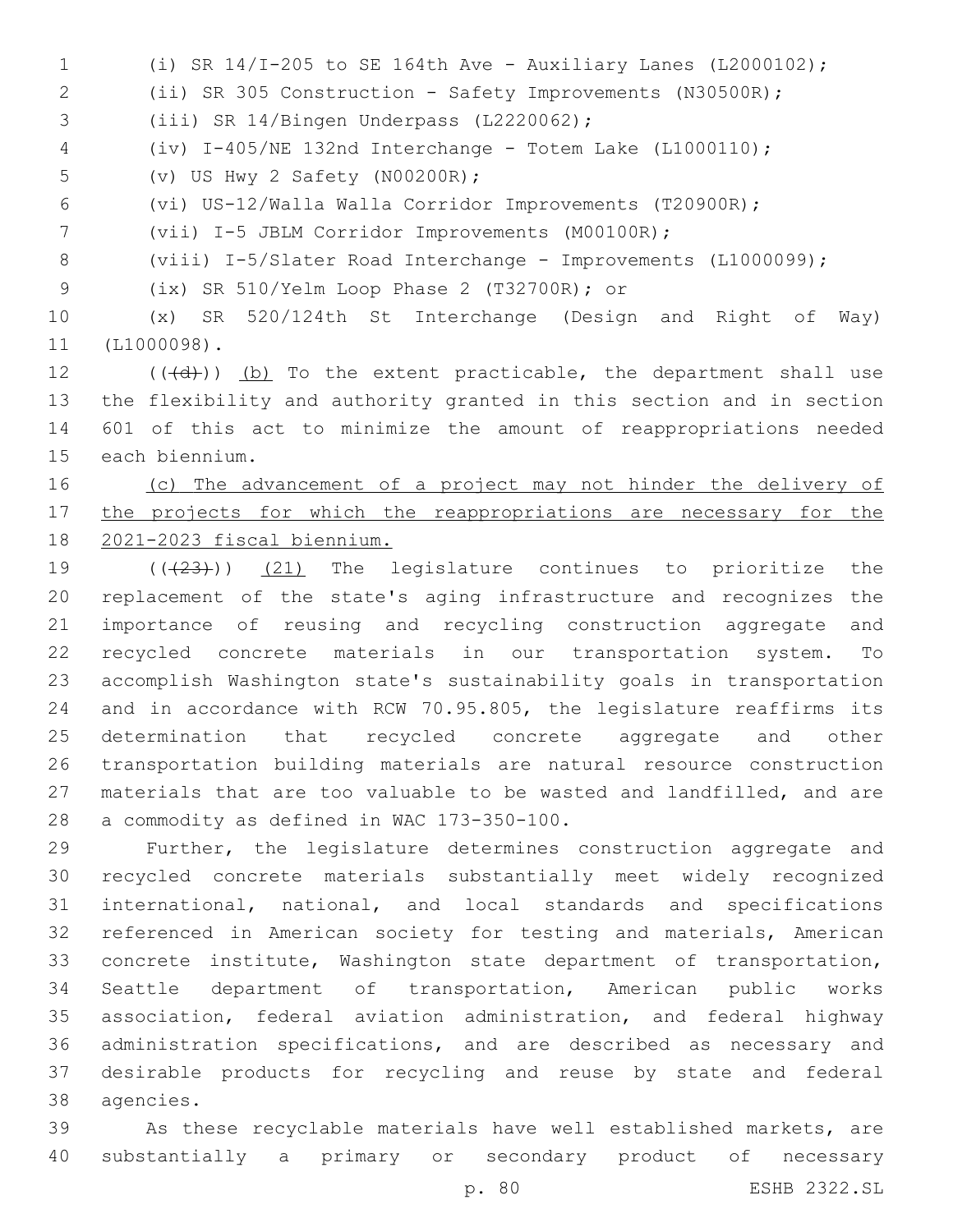construction processes and production, and are managed as an item of commercial value, construction aggregate and recycled concrete 3 materials are exempt from chapter 173-350 WAC.

 (((24))) (22)(a) \$17,500,000 of the motor vehicle account—state appropriation is provided solely for staffing of a project office to replace the Interstate 5 bridge across the Columbia river (G2000088). If at least a \$9,000,000 transfer is not authorized in section 8 406(29) ((of this act)), chapter 416, Laws of 2019, then \$9,000,000 of the motor vehicle account—state appropriation lapses.

 (b) Of the amount provided in this subsection, \$7,780,000 of the motor vehicle account—state appropriation must be placed in unallotted status by the office of financial management until the department develops a detailed plan for the work of this project office in consultation with the chairs and ranking members of the transportation committees of the legislature. The director of the office of financial management shall consult with the chairs and ranking members of the transportation committees of the legislature 18 prior to making a decision to allot these funds.

 (c) The work of this project office includes, but is not limited to, the reevaluation of the purpose and need identified for the project previously known as the Columbia river crossing, the reevaluation of permits and development of a finance plan, the reengagement of key stakeholders and the public, and the reevaluation of scope, schedule, and budget for a reinvigorated bistate effort for replacement of the Interstate 5 Columbia river bridge. When reevaluating the finance plan for the project, the department shall assume that some costs of the new facility may be covered by tolls. The project office must also study the possible different governance structures for a bridge authority that would provide for the joint administration of the bridges over the Columbia river between Oregon and Washington. As part of this study, the project office must examine the feasibility and necessity of an interstate compact in conjunction with the national center for interstate compacts.

 (d) Within the amount provided in this subsection, the department 35 must implement chapter 137 (((Engrossed Substitute House Bill No. 1994))), Laws of 2019 (projects of statewide significance).

37 (e) The department shall have as a goal to:

 (i) Reengage project stakeholders and reevaluate the purpose and 39 need and environmental permits by July 1, 2020;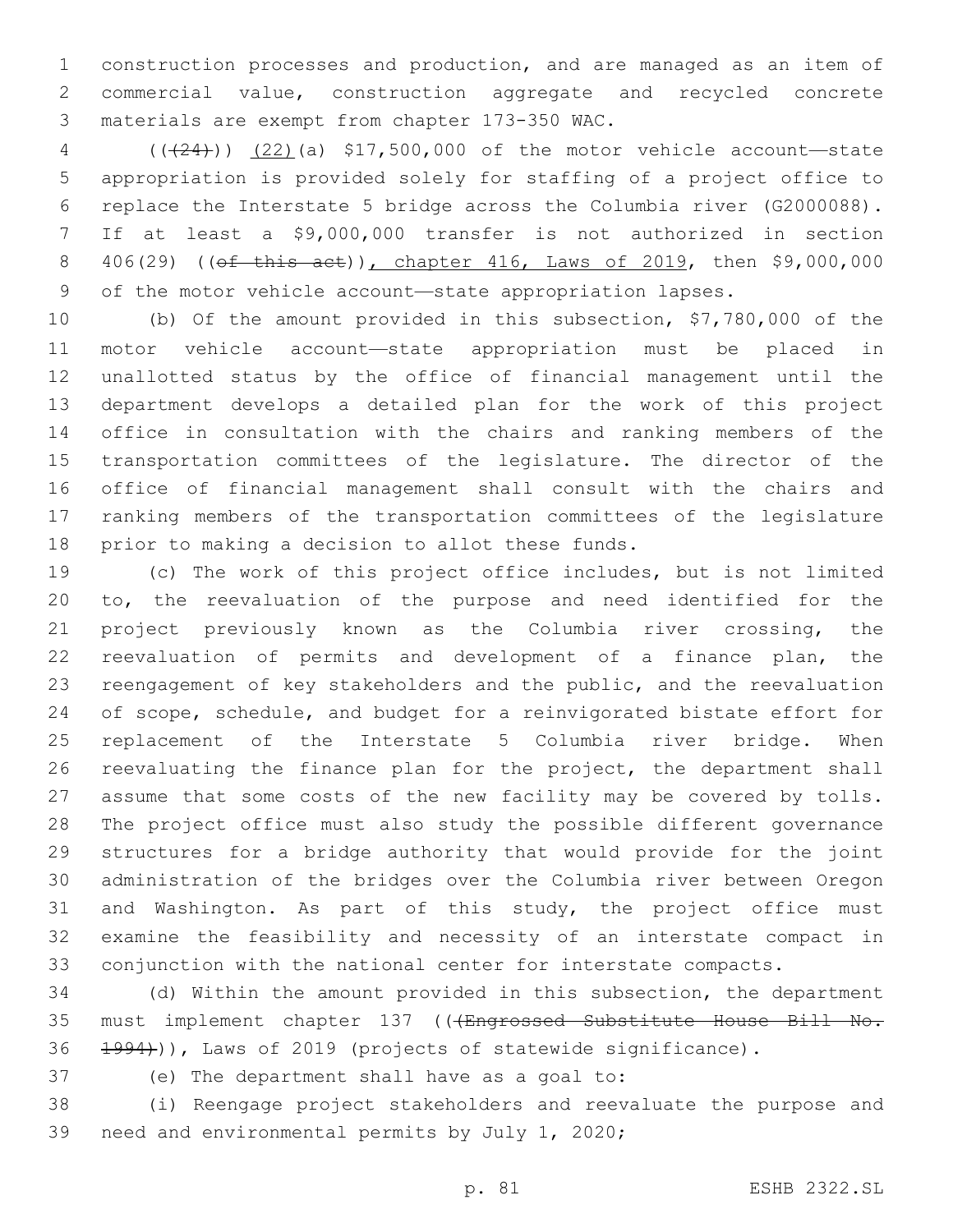(ii) Develop a finance plan by December 1, 2020; and

 (iii) Have made significant progress toward beginning the supplemental environmental impact statement process by June 30, 2021. The department shall aim to provide a progress report on these activities to the governor and the transportation committees of the legislature by December 1, 2019, and a final report to the governor and the transportation committees of the legislature by December 1, 2020.8

9 (( $(25)$ )) (23) \$17,500,000 of the motor vehicle account—state appropriation is provided solely to begin the pre-design phase on the 11 I-5/Columbia River Bridge project (G2000088) ((; however, if at least 12 \$50,000,000 is not made available, by means of transfer, deposit, 13 appropriation, or other similar conveyance, to the motor vehicle account for stormwater-related activities through the enactment of chapter 422 (Engrossed Substitute Senate Bill No. 5993), Laws of 2019 (model toxics control program reform) by June 30, 2019, the amount 17 provided in this subsection lapses)).

18 (((26))) (24)(a) ((\$36,500,000)) \$191,360,000 of the connecting 19 Washington account—state appropriation, ((\$44,961,000)) \$47,655,000 of the motor vehicle account—federal appropriation, \$11,179,000 of 21 the motor vehicle account-private/local appropriation, \$6,100,000 of 22 the motor vehicle account—state appropriation, and ((\$18,539,000)) 23 \$18,706,000 of the transportation partnership account-state appropriation are provided solely for the Fish Passage Barrier project (0BI4001) with the intent of fully complying with the court 26 injunction by 2030.

 (b) Of the amounts provided in this subsection, \$320,000 of the connecting Washington account—state appropriation is provided solely to remove the fish passage barrier on state route number 6 that interfaces with Boistfort Valley water utilities near milepost 46.6.

 (c) The department shall coordinate with the Brian Abbott fish passage barrier removal board to use a watershed approach to maximize habitat gain by replacing both state and local culverts. The department shall deliver high habitat value fish passage barrier corrections that it has identified, guided by the following factors: Opportunity to bundle projects, ability to leverage investments by others, presence of other barriers, project readiness, other transportation projects in the area, and transportation impacts.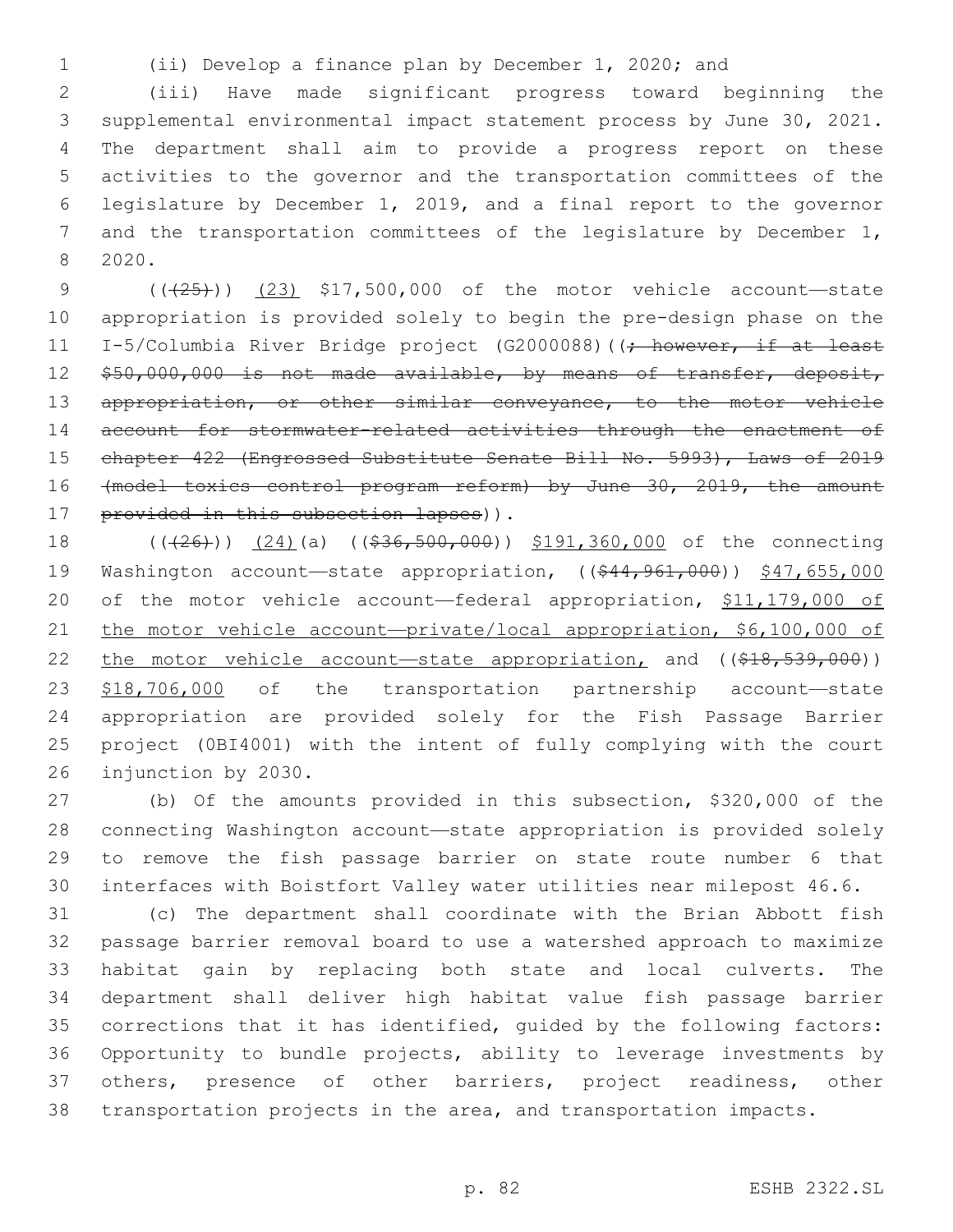(d) The department must keep track of, for each barrier removed: (i) The location; (ii) the amount of fish habitat gain; and (iii) the 3 amount spent to comply with the injunction.

 (e) It is the intent of the legislature that for the amount listed for the 2021-2023 biennium for the Fish Passage Barrier project (0BI4001) on the LEAP list referenced in subsection (1) of this section, that accrued practical design savings deposited in the transportation future funding program account be used to help fund the cost of fully complying with the court injunction by 2030.

10 (( $\left(\frac{27}{7}, \frac{214}{750}, \frac{000}{00}\right)$ ) (25)(a) The Washington state department of transportation is directed to pursue compliance with the *U.S. v. Washington* permanent injunction by delivering culvert corrections within the injunction area guided by the principle of providing the greatest fisheries habitat gain at the earliest time and considering the following factors: Opportunity to bundle projects, tribal 16 priorities, ability to leverage investments by others, presence of 17 other barriers, project readiness, culvert condition, other transportation projects in the area, and transportation impacts.

 (b) The department and Brian Abbott fish barrier removal board, while providing the opportunity for stakeholders, tribes, and government agencies to give input on a statewide culvert remediation plan, must provide updates on the development of the statewide 23 culvert remediation plan to the capital budget, ways and means, and transportation committees of the legislature by November 1, 2020, and March 15, 2021. The first update must include a project timeline and plan to ensure that all state agencies with culvert correction programs are involved in the creation of the comprehensive plan.

 (26) \$16,649,000 of the connecting Washington account—state appropriation, \$373,000 of the motor vehicle account—state appropriation, and \$6,000,000 of the motor vehicle account—private/ local appropriation are provided solely for the I-90/Barker to Harvard – Improve Interchanges & Local Roads project (L2000122). The connecting Washington account appropriation for the improvements that fall within the city of Liberty Lake may only be expended if the city of Liberty Lake agrees to cover any project costs within the city of Liberty Lake above the \$20,900,000 of state appropriation provided 37 for the total project in LEAP Transportation Document ((2019-1)) 2020-1 as developed ((April 27, 2019)) March 11, 2020, Program – 39 Highway Improvements (I).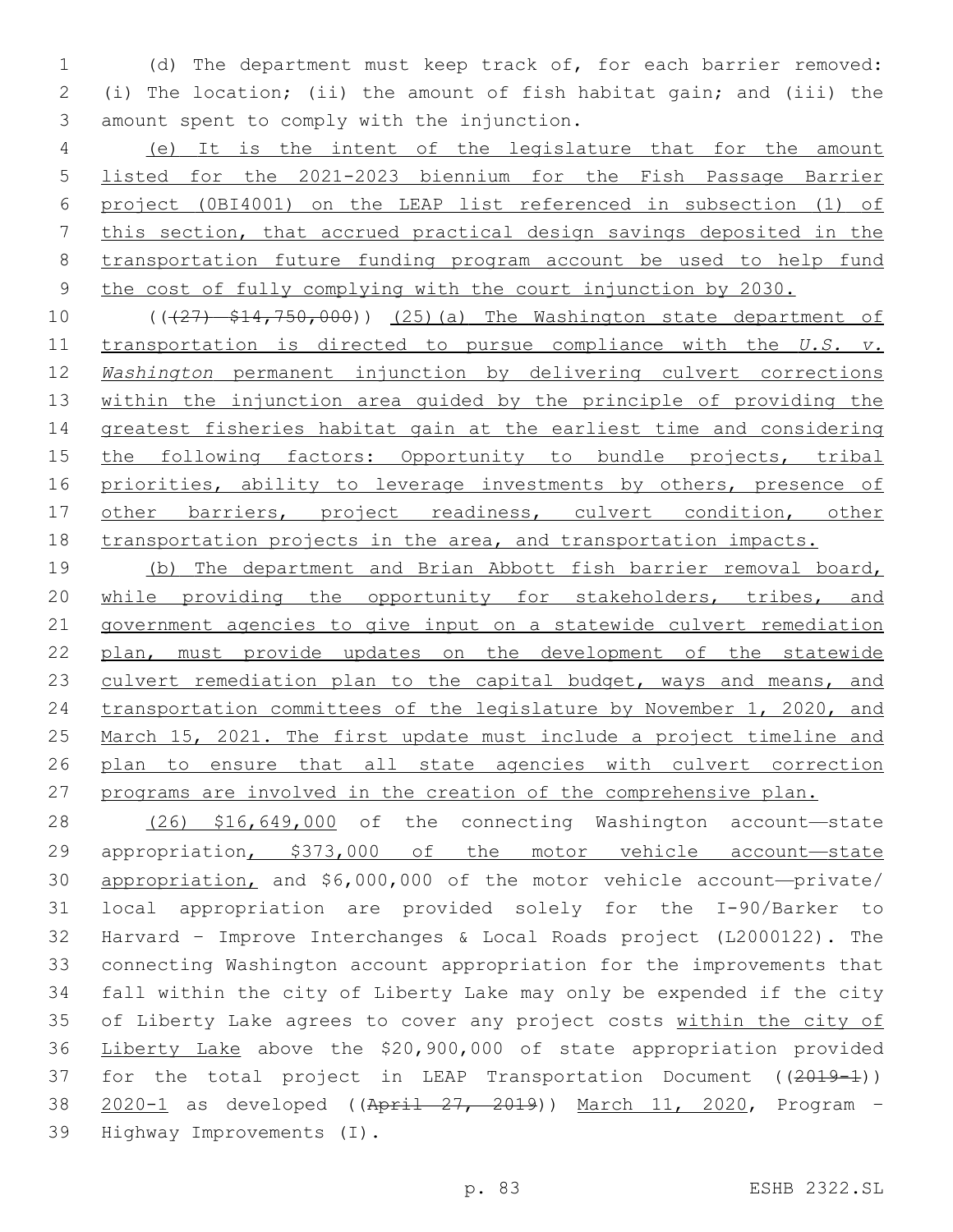1 (( $(28)$ )) (27)(a) ( $($ \$7,060,000)) \$6,799,000 of the motor vehicle 2 account—federal appropriation, ((\$72,000)) \$31,000 of the motor 3 vehicle account—state appropriation,  $((\frac{2}{3}, \frac{580}{600}))$  \$3,812,000 of the 4 transportation partnership account—state appropriation, and 5 \$7,000,000 of the ((high occupancy)) Interstate 405 and state route 6 number 167 express toll lanes ((operations)) account—state 7 appropriation are provided solely for the SR 167/SR 410 to SR 18 - 8 Congestion Management project (316706C).

9 (b) If sufficient bonding authority to complete this project is 10 not provided within chapter 421 (((Engrossed Substitute Senate Bill 11 No. 5825+)), Laws of 2019 (addressing tolling) ((or chapter . . . 12 (House Bill No. 2132), Laws of 2019 (addressing tolling))), or within 13 a bond authorization act referencing chapter 421 ((+Engrossed 14 Substitute Senate Bill No. 5825))), Laws of 2019 ((or chapter . . . 15 (House Bill No. 2132), Laws of 2019,)) by June 30, 2019, it is the 16 intent of the legislature to remove the \$100,000,000 in toll funding 17 from this project on the list referenced in subsection (2) of this 18 section.

19 (((29))) (28) For the I-405/North 8th Street Direct Access Ramp 20 in Renton project (L1000280), if sufficient bonding authority to 21 begin this project is not provided within chapter 421 ((+Engrossed 22 Substitute Senate Bill No. 5825+)), Laws of 2019 (addressing tolling) 23 ((or chapter . . . (House Bill No. 2132), Laws of 2019 (addressing 24 tolling)), or within a bond authorization act referencing chapter 25 421 ((<del>(Engrossed Substitute Senate Bill No. 5825)</del>)), Laws of 2019 26 ((or chapter . . . (House Bill No. 2132), Laws of 2019, by June 30, 27 2019)), it is the intent of the legislature to remove the project 28 from the list referenced in subsection (2) of this section.

29 ((430) \$7,900,000)) (29) \$7,985,000 of the Special Category C account—state appropriation and \$1,000,000 of the motor vehicle account—private/local appropriation are provided solely for the SR 18 Widening - Issaquah/Hobart Rd to Raging River project (L1000199) for improving and widening state route number 18 to four lanes from 34 Issaquah-Hobart Road to Raging River.

35 (((31)) (30) \$2,250,000 of the motor vehicle account-state appropriation is provided solely for the I-5 Corridor from Mounts Road to Tumwater project (L1000231) for completing a National and State Environmental Policy Act (NEPA/SEPA) analysis to identify mid-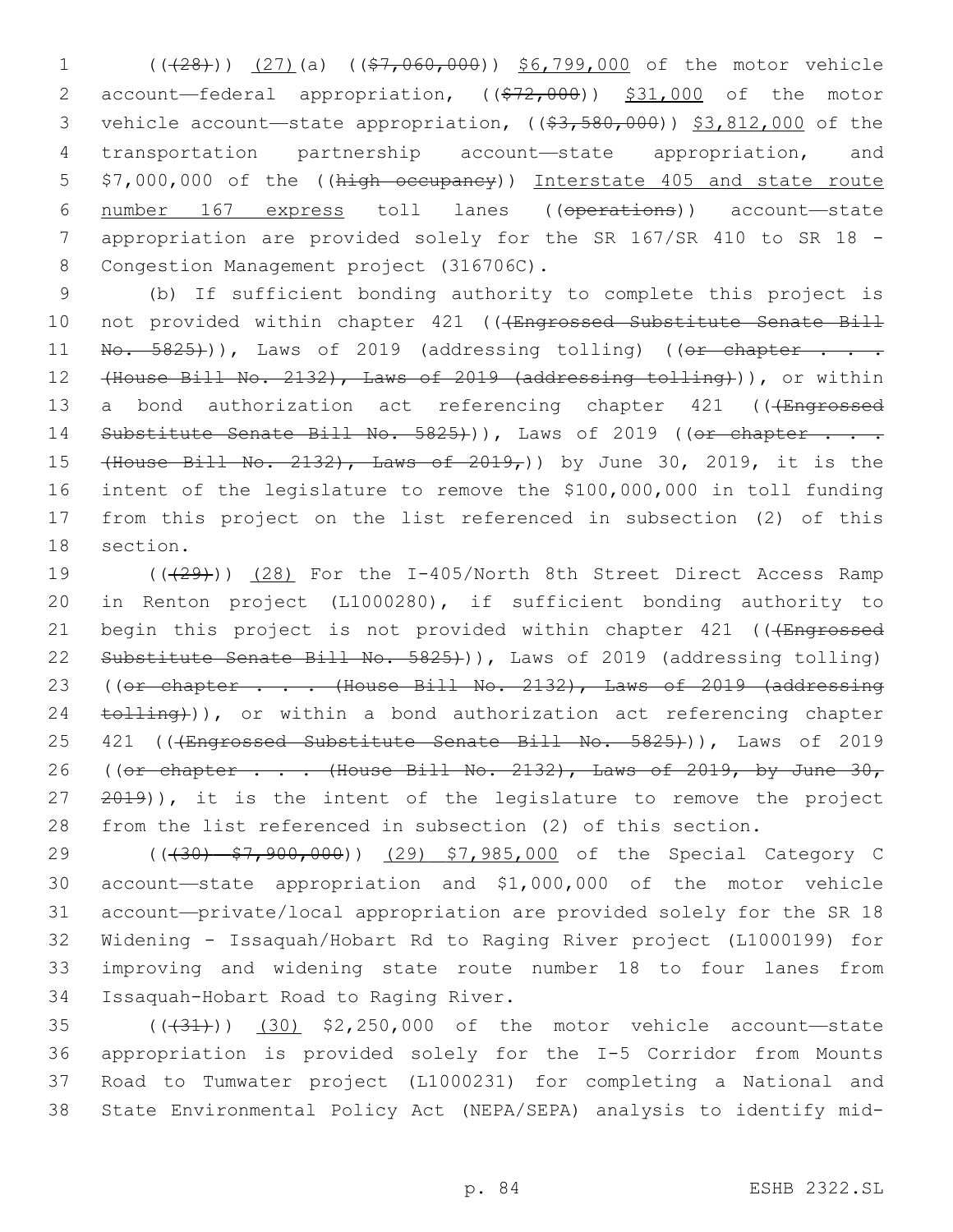1 and long-term environmental impacts associated with future 2 improvements along the I-5 corridor from Tumwater to DuPont.

3 (( $(32)$   $\frac{1}{290}$ ,  $\frac{000}{1}$ ) (31) \$622,000 of the motor vehicle account-4 state appropriation is provided solely for the US 101/East Sequim 5 Corridor Improvements project (L2000343)((; however, if at least 6  $$50,000,000$  is not made available, by means of transfer, deposit, 7 appropriation, or other similar conveyance, to the motor vehicle 8 account for stormwater-related activities through the enactment of 9 chapter 422 (Engrossed Substitute Senate Bill No. 5993), Laws of 2019 10 (model toxics control program reform) by June 30, 2019, the amount 11 provided in this subsection lapses)).

12 ((433) \$12,800,000)) (32) \$12,916,000 of the motor vehicle 13 account—state appropriation is provided solely for the SR 522/ 14 Paradise Lk Rd Interchange & Widening on SR 522 (Design/Engineering) 15 project (NPARADI)((; however, if at least \$50,000,000 is not made 16 available, by means of transfer, deposit, appropriation, or other 17 similar conveyance, to the motor vehicle account for stormwater-18 related activities through the enactment of chapter 422 (Engrossed 19 Substitute Senate Bill No. 5993), Laws of 2019 (model toxics control 20 program reform) by June 30, 2019, the amount provided in this 21 subsection lapses)).

22 ((+34))) (33) \$1,000,000 of the motor vehicle account—state 23 appropriation is provided solely for the US 101/Morse Creek Safety 24 Barrier project (L1000247)((; however, if at least \$50,000,000 is not 25 made available, by means of transfer, deposit, appropriation, or 26 other similar conveyance, to the motor vehicle account for 27 stormwater-related activities through the enactment of chapter 422 28 (Engrossed Substitute Senate Bill No. 5993), Laws of 2019 (model 29 toxics control program reform) by June 30, 2019, the amount provided 30 in this subsection lapses)).

31 (((435))) (34) \$1,000,000 of the motor vehicle account—state 32 appropriation is provided solely for the SR 162/410 Interchange 33 Design and Right of Way project (L1000276)((<del>; however, if at least</del> 34 \$50,000,000 is not made available, by means of transfer, deposit, 35 appropriation, or other similar conveyance, to the motor vehicle 36 account for stormwater-related activities through the enactment of 37 chapter 422 (Engrossed Substitute Senate Bill No. 5993), Laws of 2019 38 (model toxics control program reform) by June 30, 2019, the amount 39 provided in this subsection lapses)).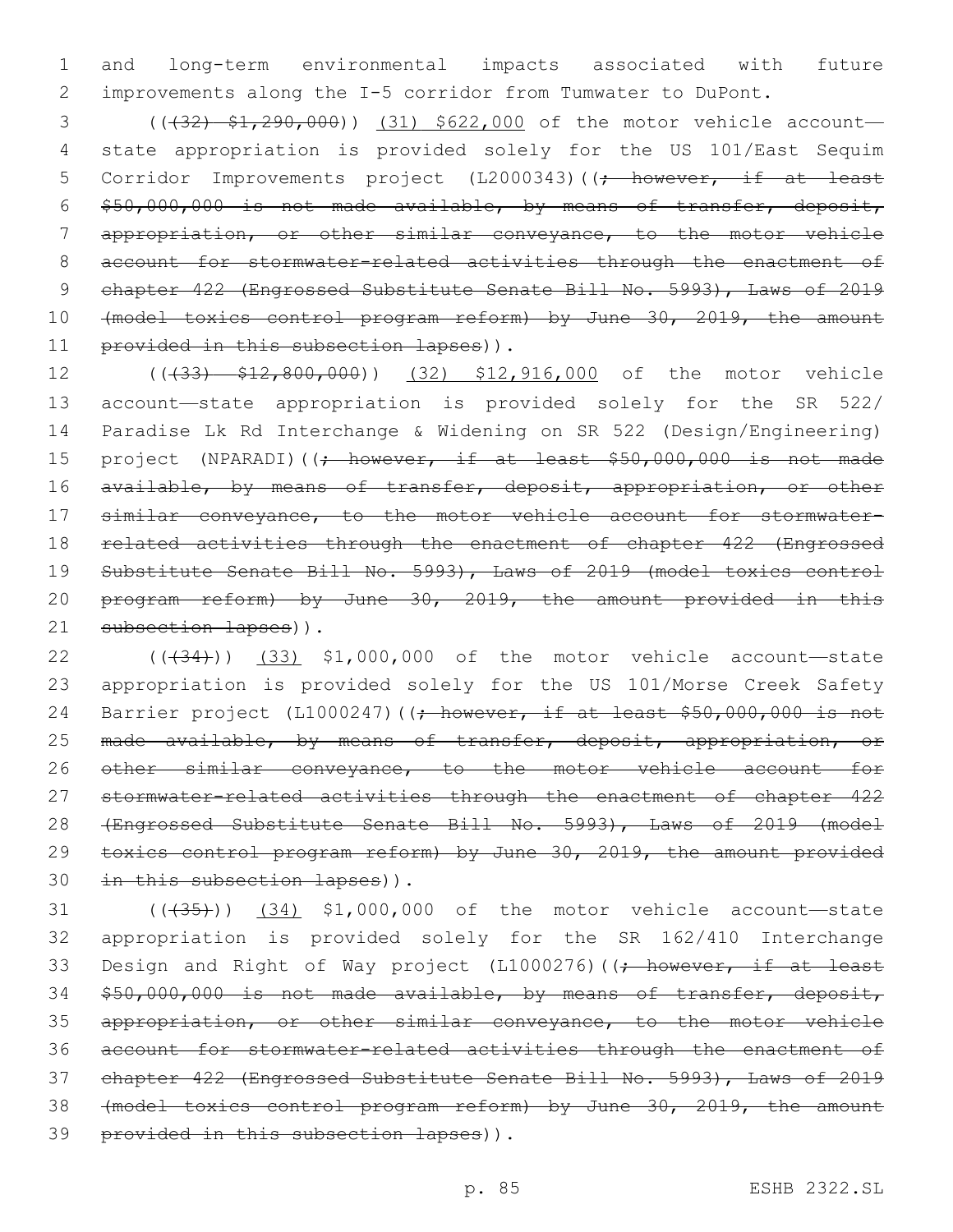(((36) \$1,000,000 of the motor vehicle account—state appropriation is provided solely for the I-5/Rush Road Interchange Improvements project (L1000223); however, if at least \$50,000,000 is not made available, by means of transfer, deposit, appropriation, or other similar conveyance, to the motor vehicle account for stormwater-related activities through the enactment of chapter 422 (Engrossed Substitute Senate Bill No. 5993), Laws of 2019 (model 8 toxics control program reform) by June 30, 2019, the amount provided 9 in this subsection lapses.))

 *(35) It is the intent of the legislature that no capital projects be eliminated or substantially delayed as a result of revenue reductions, but that as a short-term solution appropriation authority for this program is reduced to reflect anticipated underruns in this program, based on historical reappropriation levels.*

 (36) The appropriations in this section include savings due to 16 anticipated project underruns; however, it is unknown which projects will provide savings. The legislature intends to provide sufficient flexibility for the department to manage to this savings target. To provide this flexibility, the office of financial management may 20 authorize, through an allotment modification, reductions in the appropriated amounts that are provided solely for a particular purpose within this section subject to the following conditions and limitations:

 (a) The department must confirm that any modification requested under this subsection of amounts provided solely for a specific 26 purpose are not expected to be used for that purpose in this biennium;

 (b) Allotment modifications authorized under this subsection may not result in increased funding for any project beyond the amount provided for that project in the 2019-2021 fiscal biennium in LEAP Transportation Document 2020-2 ALL PROJECTS as developed March 11, 2020;

 (c) Allotment modifications authorized under this subsection apply only to amounts appropriated in this section from the following accounts: Multimodal transportation account—state, transportation partnership account—state, connecting Washington account—state, and special category C account—state; and

p. 86 ESHB 2322.SL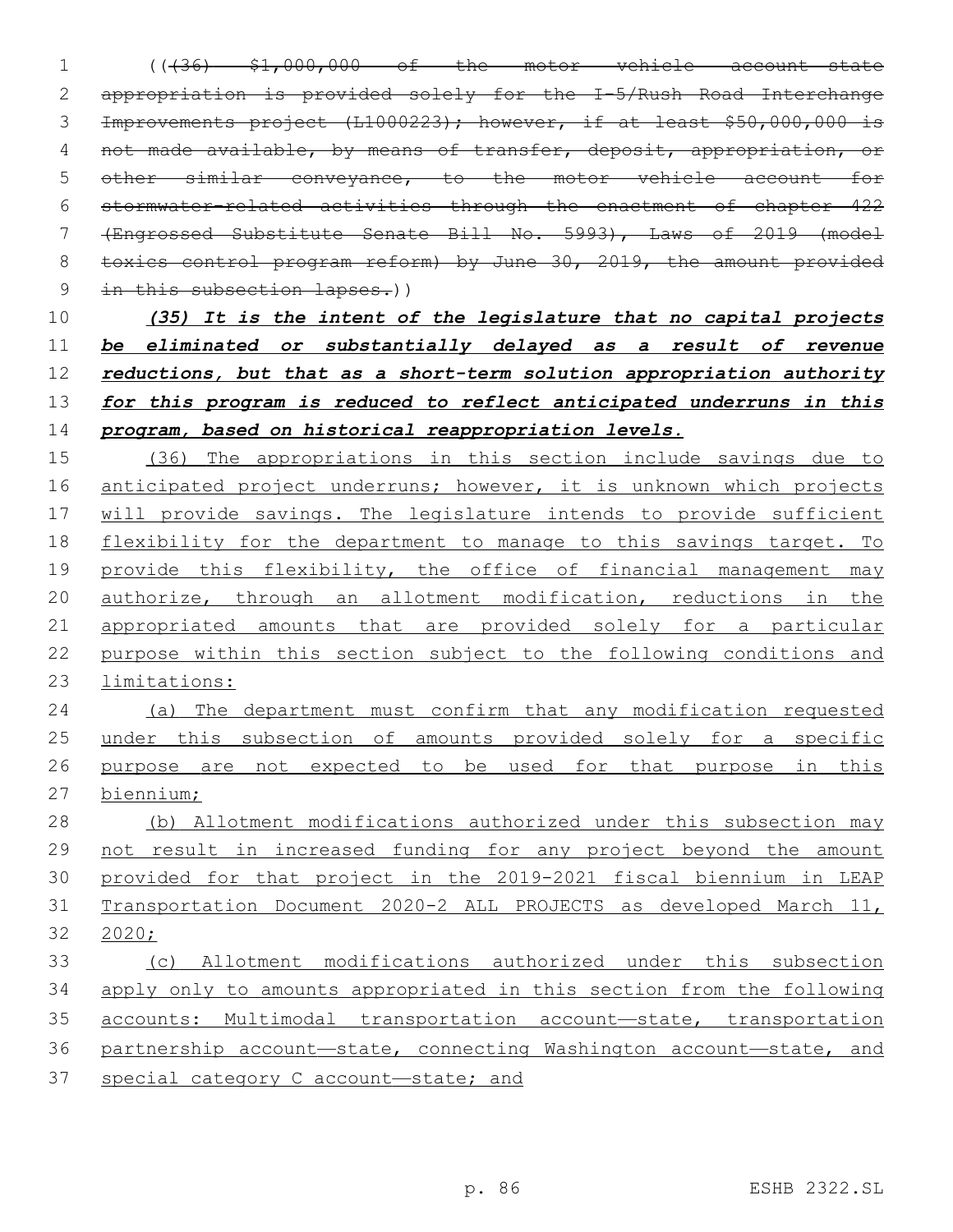| $\mathbf 1$  | (d) By December 1, 2020, the department must submit a report to                        |
|--------------|----------------------------------------------------------------------------------------|
| $\mathbf{2}$ | the transportation committees of the legislature regarding the                         |
| 3            | actions taken under this subsection.                                                   |
|              | *Sec. 305 is partially vetoed. See message at end of chapter.                          |
|              |                                                                                        |
| 4            | Sec. 306. 2019 c 416 s 307 (uncodified) is amended to read as                          |
| 5            | follows:                                                                               |
| 6            | FOR THE DEPARTMENT OF TRANSPORTATION-PRESERVATION-PROGRAM P                            |
| 7            | Recreational Vehicle Account—State Appropriation $((\frac{21}{744}, \frac{744}{600}))$ |
| $\,8\,$      | \$2,971,000                                                                            |
| $\mathsf 9$  | Transportation Partnership Account-State                                               |
| 10           | Appropriation<br>( ( \$23, 706, 000) )                                                 |
| 11           | \$20, 248, 000                                                                         |
| 12           | Motor Vehicle Account-State Appropriation ( $(\frac{274,885,000}{s})$ )                |
| 13           | \$82,447,000                                                                           |
| 14           | Motor Vehicle Account-Federal Appropriation $($ $($ $\frac{6454}{758}$ , 000))         |
| 15           | \$490,744,000                                                                          |
| 16           | Motor Vehicle Account-Private/Local                                                    |
| 17           | Appropriation<br>$((\$5,159,000))$                                                     |
| 18           | \$7,408,000                                                                            |
| 19           | State Route Number 520 Corridor Account-State                                          |
| 20           | ( ( \$544, 000) )<br>Appropriation                                                     |
| 21           | \$326,000                                                                              |
| 22           | $((\$189,771,000))$<br>Connecting Washington Account-State Appropriation .             |
| 23           | <u>\$204,630,000</u>                                                                   |
| 24           | Tacoma Narrows Toll Bridge Account-State                                               |
| 25           | Appropriation<br>$((\frac{27}{7}, \frac{906}{900})$                                    |
| 26           | \$8,350,000                                                                            |
| 27           | Alaskan Way Viaduct Replacement Project Account-State                                  |
| 28           | \$10,000                                                                               |
| 29           | Interstate 405 and State Route Number 167 Express                                      |
| 30           | Toll Lanes Account-State Appropriation. \$3,018,000                                    |
| 31           | Transportation 2003 Account (Nickel Account)-State                                     |
| 32           | Appropriation<br>$((\frac{159}{617},000))$                                             |
| 33           | \$17,892,000                                                                           |
| 34           | $((\$768,100,000))$<br>TOTAL APPROPRIATION.                                            |
| 35           | \$838,044,000                                                                          |
| 36           | The appropriations in this section are subject to the following                        |
| 37           | conditions and limitations:                                                            |

p. 87 ESHB 2322.SL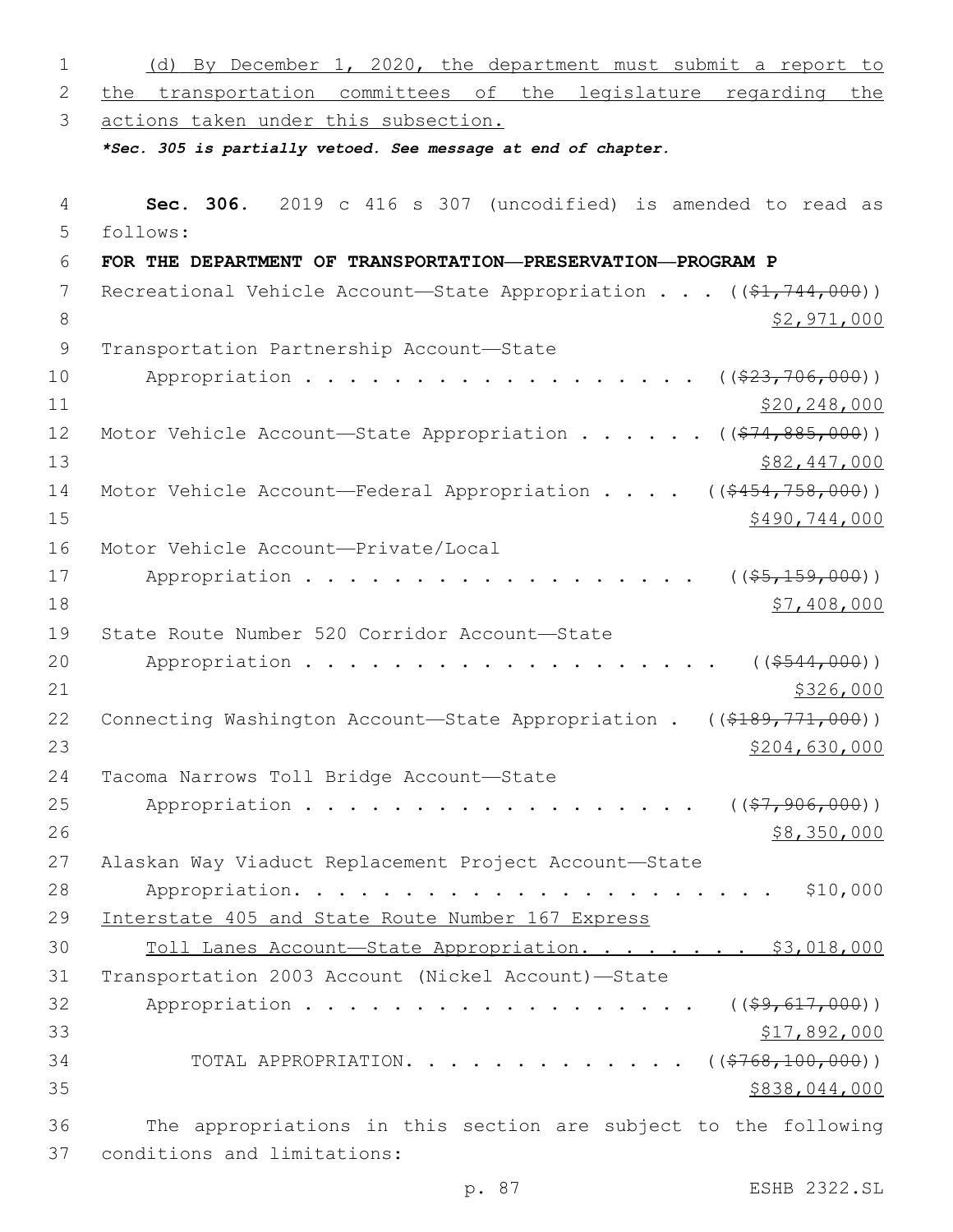(1) Except as provided otherwise in this section, the entire connecting Washington account—state appropriation and the entire transportation partnership account—state appropriation are provided solely for the projects and activities as listed by fund, project, 5 and amount in LEAP Transportation Document ((2019-1)) 2020-1 as 6 developed ( $(Apri1 27, 2019)$ ) March 11, 2020, Program - Highway Preservation Program (P). However, limited transfers of specific line-item project appropriations may occur between projects for those amounts listed subject to the conditions and limitations in section 10 601 of this act.

 (2) Except as provided otherwise in this section, the entire motor vehicle account—state appropriation and motor vehicle account— federal appropriation are provided solely for the projects and activities listed in LEAP Transportation Document ((2019-2)) 2020-2 15 ALL PROJECTS as developed ((April 27, 2019)) March 11, 2020, Program - Highway Preservation Program (P). Any federal funds gained through efficiencies, adjustments to the federal funds forecast, additional congressional action not related to a specific project or purpose, or the federal funds redistribution process must then be applied to highway and bridge preservation activities or fish passage barrier 21 corrections (0BI4001).

 (3) Within the motor vehicle account—state appropriation and 23 motor vehicle account—federal appropriation, the department may 24 transfer funds between programs I and P, except for funds that are otherwise restricted in this act. Ten days prior to any transfer, the department must submit its request to the office of financial management and the transportation committees of the legislature and consider any concerns raised. The department shall submit a report on fiscal year funds transferred in the prior fiscal year using this subsection as part of the department's annual budget submittal.

31 (4) ((\$25,036,000)) \$26,683,000 of the connecting Washington account—state appropriation is provided solely for the land mobile radio upgrade (G2000055) and is subject to the conditions, limitations, and review provided in section 701 of this act. The land mobile radio project is subject to technical oversight by the office of the chief information officer. The department, in collaboration 37 with the office of the chief information officer, shall identify where existing or proposed mobile radio technology investments should be consolidated, identify when existing or proposed mobile radio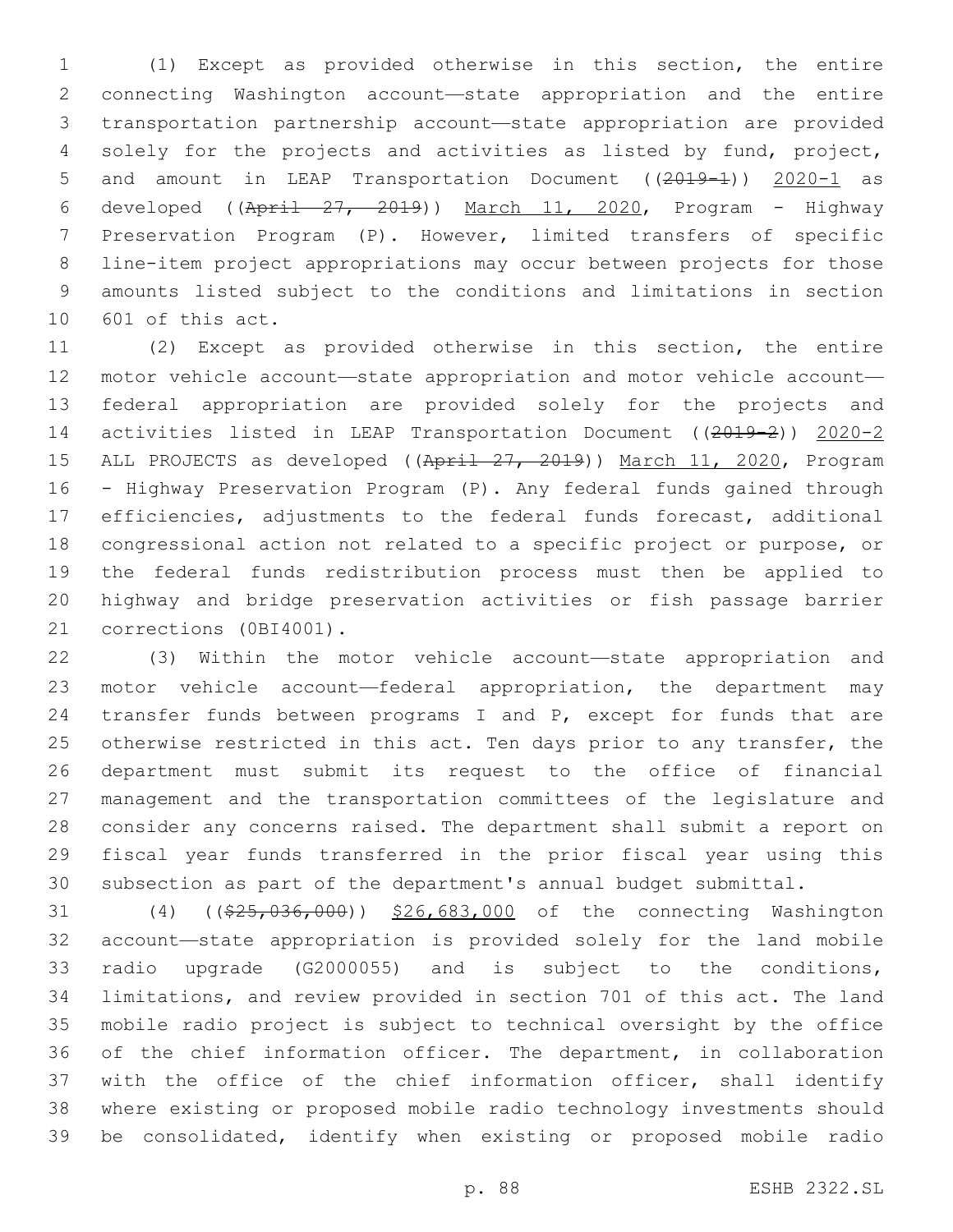technology investments can be reused or leveraged to meet multiagency needs, increase mobile radio interoperability between agencies, and identify how redundant investments can be reduced over time. The department shall also provide quarterly reports to the technology 5 services board on project progress.

 (5) ((\$2,500,000)) \$4,000,000 of the motor vehicle account—state appropriation is provided solely for extraordinary costs incurred from litigation awards, settlements, or dispute mitigation activities not eligible for funding from the self-insurance fund. The amount provided in this subsection must be held in unallotted status until the department submits a request to the office of financial management that includes documentation detailing litigation-related expenses. The office of financial management may release the funds only when it determines that all other funds designated for litigation awards, settlements, and dispute mitigation activities have been exhausted. No funds provided in this subsection may be expended on any legal fees related to the SR 99/Alaskan Way viaduct 18 replacement project (809936Z).

 (6) The appropriation in this section includes funding for starting planning, engineering, and construction of the Elwha River 21 bridge replacement. To the greatest extent practicable, the department shall maintain public access on the existing route.

23 (7) ((\$22,729,000)) \$21,289,000 of the motor vehicle account- federal appropriation and ((\$553,000)) \$840,000 of the motor vehicle account—state appropriation are provided solely for the preservation of structurally deficient bridges or bridges that are at risk of becoming structurally deficient (L1000068). These funds must be used widely around the state of Washington. When practicable, the department shall pursue design-build contracts for these bridge projects to expedite delivery. The department shall provide a report that identifies the progress of each project funded in this subsection as part of its annual agency budget request.

 (8) The department must consult with the Washington state patrol and the office of financial management during the design phase of any improvement or preservation project that could impact Washington state patrol weigh station operations. During the design phase of any such project, the department must estimate the cost of designing around the affected weigh station's current operations, as well as 39 the cost of moving the affected weigh station.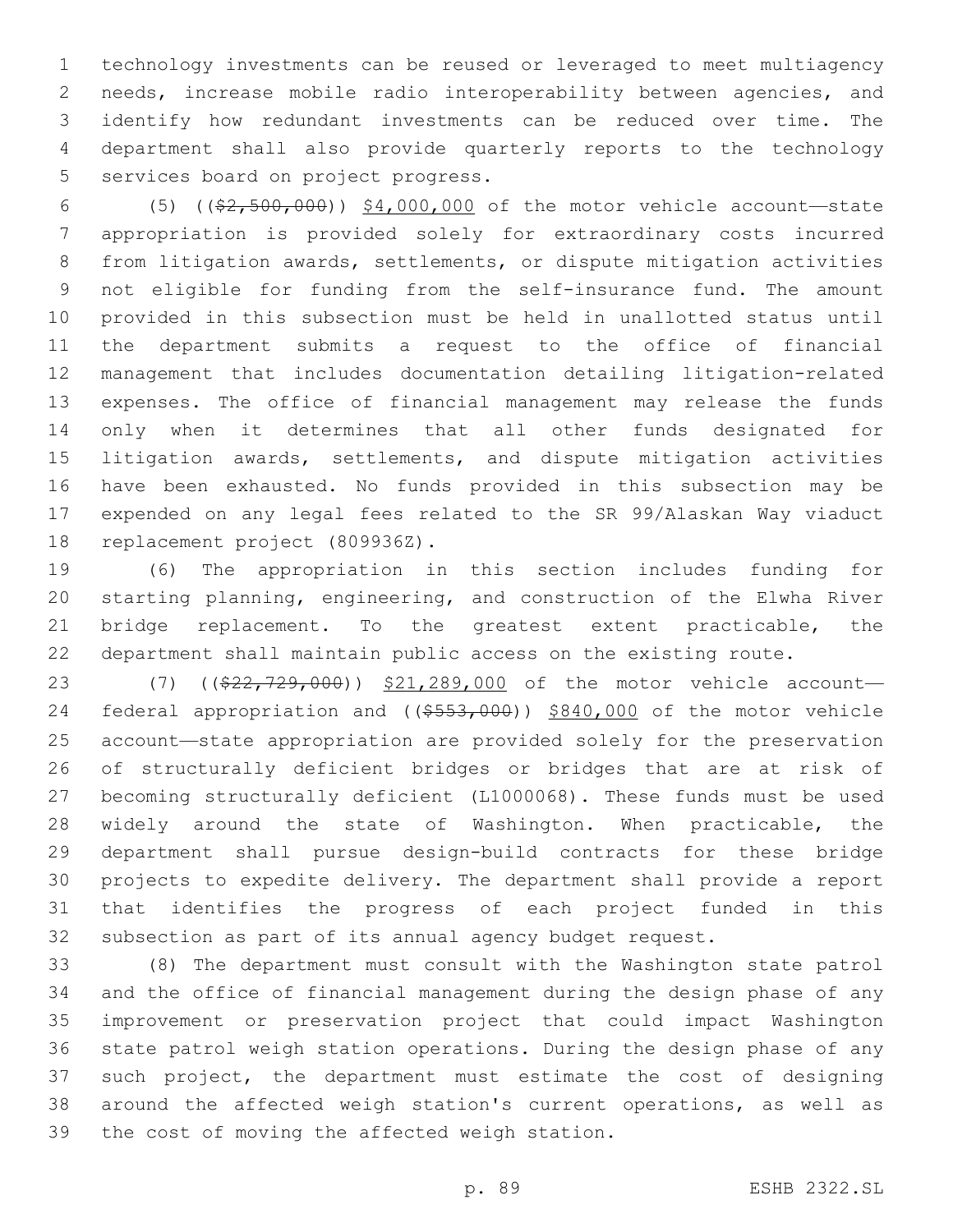(9) During the course of any planned resurfacing or other preservation activity on state route number 26 between Colfax and Othello in the 2019-2021 fiscal biennium, the department must add dug-in reflectors.4

 (10)(((a) For projects funded as part of the 2015 connecting Washington transportation package listed on the LEAP transportation document identified in subsection (1) of this section, if the department expects to have substantial reappropriations for the 2021-2023 fiscal biennium, the department may, on a pilot basis, 10 apply funding from a project in this section with an appropriation 11 that cannot be used for the current fiscal biennium to advance the SR 12 4/Abernathy Creek Br - Replace Bridge project (400411A).

 (b) At least ten business days before advancing the project 14 pursuant to this subsection, the department must notify the office of financial management and the transportation committees of the 16 <del>legislature. The advancement of the project may not hinder the</del> 17 delivery of the projects for which the reappropriations are necessary 18 for the 2021-2023 fiscal biennium.

 (c) To the extent practicable, the department shall use the flexibility and authority granted in this section and in section 601 21 of this act to minimize the amount of reappropriations needed each biennium.

23 (11)) Within the connecting Washington account—state appropriation, the department may transfer funds from Highway System Preservation (L1100071) to other preservation projects listed in the LEAP transportation document identified in subsection (1) of this section, if it is determined necessary for completion of these high priority preservation projects. The department's next budget submittal after using this subsection must appropriately reflect the 30 transfer.

 \***Sec. 307.** 2019 c 416 s 308 (uncodified) is amended to read as follows: **FOR THE DEPARTMENT OF TRANSPORTATION—TRAFFIC OPERATIONS—PROGRAM Q— CAPITAL** 35 Motor Vehicle Account—State Appropriation . . . . .  $($   $($ \$7,311,000))  $$7,746,000$ 37 Motor Vehicle Account—Federal Appropriation . . . . ((\$5,331,000))  $\frac{$6,137,000}{ }$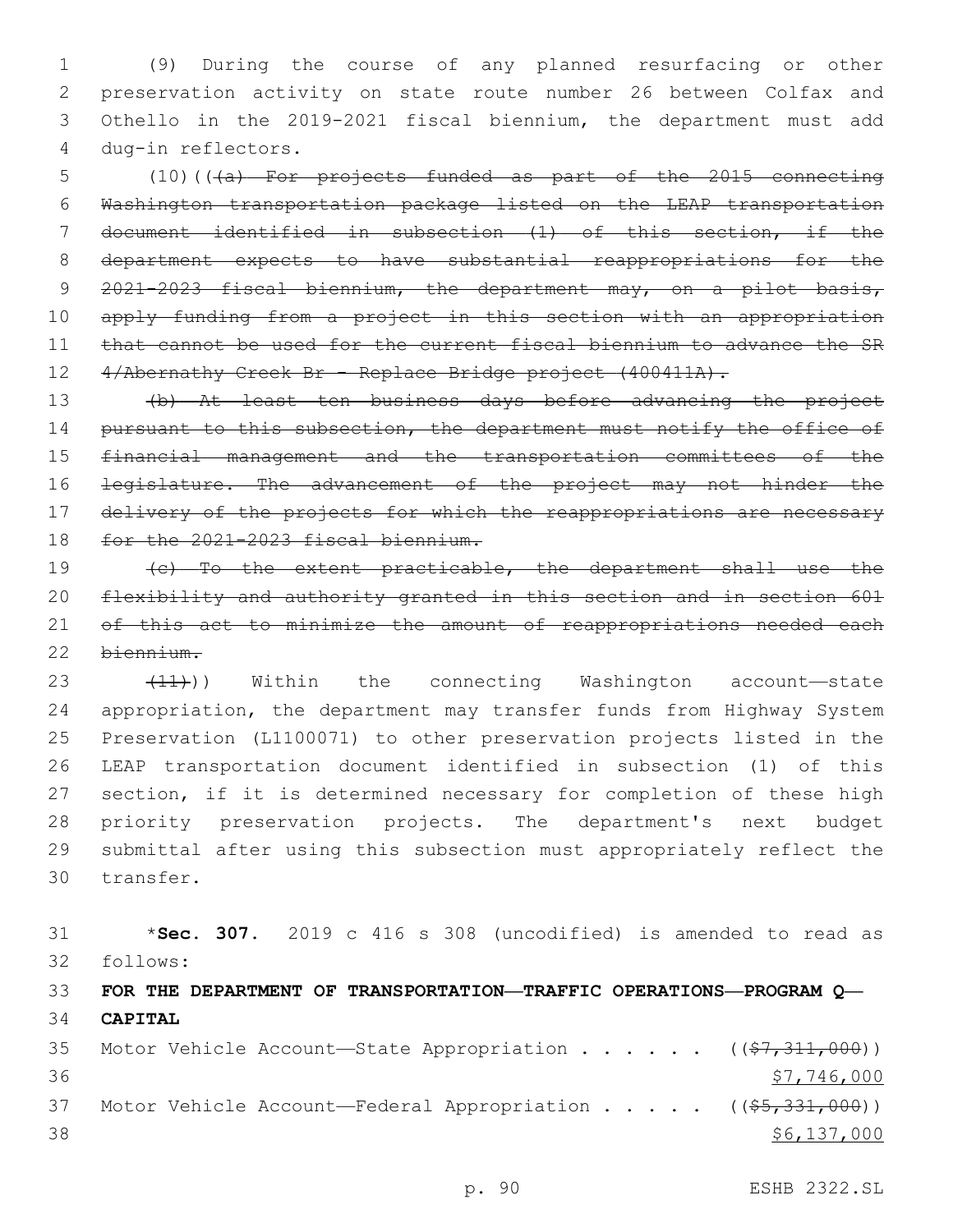1 Motor Vehicle Account—Private/Local Appropriation . . . ((\$500,000)) 2  $\frac{$579,000}{ }$ 

3 Interstate 405 and State Route Number 167 Express

| $\overline{4}$ | Toll Lanes Account-State Appropriation. \$100,000            |              |
|----------------|--------------------------------------------------------------|--------------|
| $5 \sim 5$     | TOTAL APPROPRIATION. ( $(\frac{\xi}{43}, \frac{142}{100})$ ) |              |
| - 6 -          |                                                              | \$14,562,000 |

7 The appropriations in this section are subject to the following 8 conditions and limitations:

9 (1) \$700,000 of the motor vehicle account—state appropriation is 10 provided solely for the SR 99 Aurora Bridge ITS project (L2000338) ( $\left(\frac{1}{t}\right)$ 11 however, if at least \$50,000,000 is not made available, by means of 12 transfer, deposit, appropriation, or other similar conveyance, to the 13 motor vehicle account for stormwater-related activities through the 14 enactment of chapter 422 (Engrossed Substitute Senate Bill No. 5993), 15 Laws of 2019 (model toxics control program reform) by June 30, 2019, 16 the amount provided in this subsection lapses)).

 *(2) It is the intent of the legislature that no capital projects be eliminated or substantially delayed as a result of revenue reductions, but that as a short-term solution appropriation authority for this program is reduced to reflect anticipated underruns in this program, based on historical reappropriation levels.*

*\*Sec. 307 is partially vetoed. See message at end of chapter.*

22 \***Sec. 308.** 2019 c 416 s 309 (uncodified) is amended to read as 23 follows: 24 **FOR THE DEPARTMENT OF TRANSPORTATION—WASHINGTON STATE FERRIES** 25 **CONSTRUCTION—PROGRAM W** 26 Puget Sound Capital Construction Account-State 27 Appropriation . . . . . . . . . . . . . . . (  $(\frac{111}{10000})$ 28 \$116,253,000 29 Puget Sound Capital Construction Account-Federal 30 Appropriation . . . . . . . . . . . . . . . (  $(\frac{1441, 750, 000}{1})$  $31$  \$198,688,000 32 Puget Sound Capital Construction Account—Private/Local 33 Appropriation . . . . . . . . . . . . . . . . . . ((\$350,000))  $34$   $$4,779,000$ 35 Transportation Partnership Account-State 36 Appropriation . . . . . . . . . . . . . . . . (  $(\frac{64,936,000}{2})$  $37$  \$6,582,000

p. 91 ESHB 2322.SL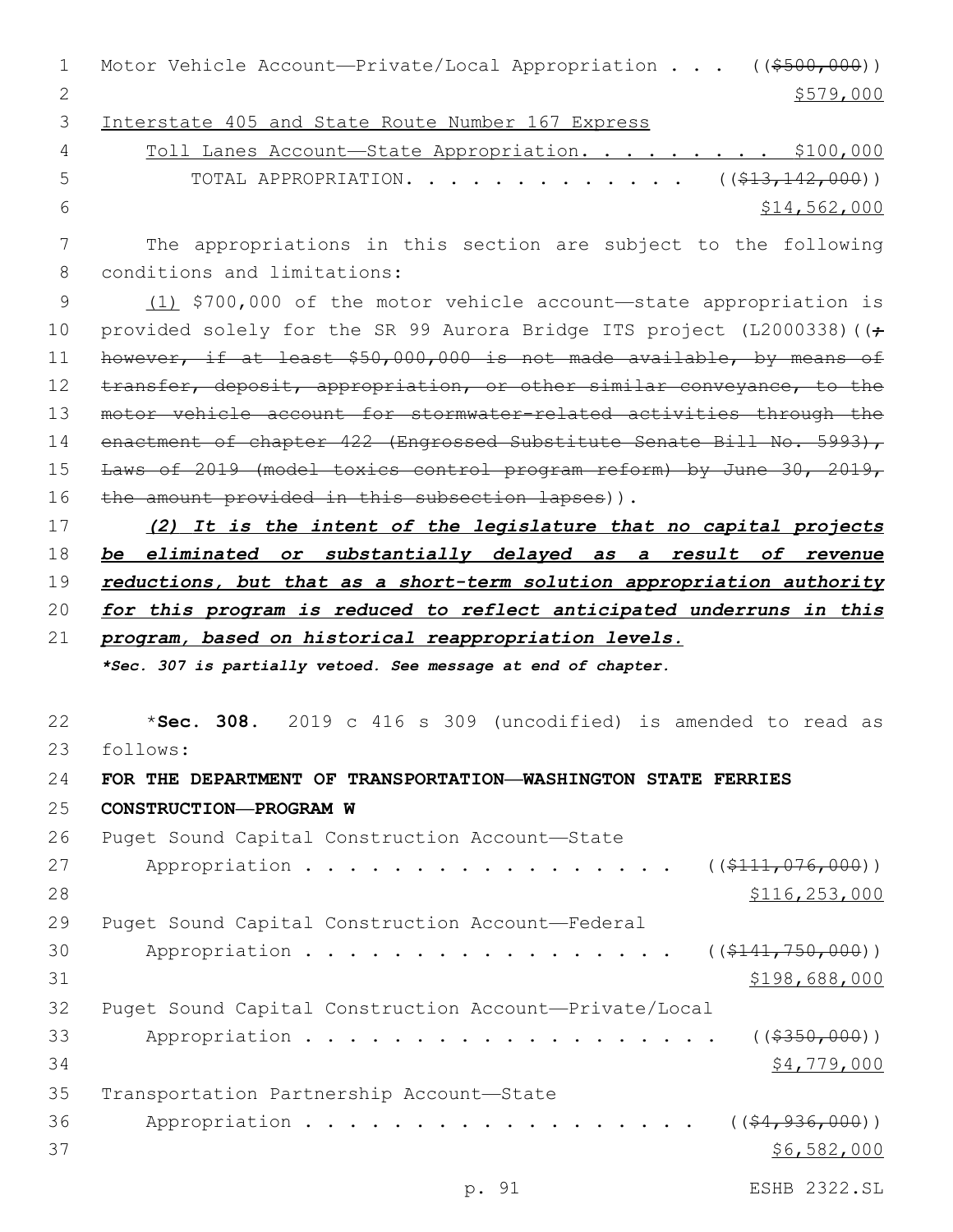1 Connecting Washington Account—State Appropriation . . ((\$92,766,000)) 2 \$112,426,000 3 Capital Vessel Replacement Account-State 4 Appropriation. . . . . . . . . . . . . . . . . (  $(\frac{299}{100}, 000, 000)$  ) 5  $\frac{1}{2}$  \$96,030,000 6 Transportation 2003 Account (Nickel Account)—State 7 Appropriation. . . . . . . . . . . . . . . . . . . . . . \$986,000 8 TOTAL APPROPRIATION. . . . . . . . . . . . . ((\$449,878,000)) 9 \$535,744,000

10 The appropriations in this section are subject to the following 11 conditions and limitations:

 (1) Except as provided otherwise in this section, the entire appropriations in this section are provided solely for the projects 14 and activities as listed in LEAP Transportation Document ((2019-2)) 2020-2 ALL PROJECTS as developed ((April 27, 2019)) March 11, 2020, Program - Washington State Ferries Capital Program (W).

17 (2) ((\$1,461,000)) \$2,857,000 of the Puget Sound capital 18 construction account—state appropriation, ((\$59,650,000)) \$17,832,000 of the Puget Sound capital construction account—federal appropriation, and \$63,789,000 of the connecting Washington account— state appropriation, are provided solely for the Mukilteo ferry terminal (952515P). To the extent practicable, the department shall avoid the closure of, or disruption to, any existing public access walkways in the vicinity of the terminal project during construction.

25 (3) ((\$73,089,000)) \$102,641,000 of the Puget Sound capital 26 construction account—federal appropriation, ((\$33,089,000)) 27 \$47,819,000 of the connecting Washington account—state appropriation, 28 and ((\$8,778,000)) \$4,355,000 of the Puget Sound capital construction 29 account—((state)) local appropriation are provided solely for the Seattle Terminal Replacement project (900010L).

31 (4) ((\$5,000,000)) \$5,357,000 of the Puget Sound capital construction account—state appropriation is provided solely for emergency capital repair costs (999910K). Funds may only be spent after approval by the office of financial management.

 (5) \$2,300,000 of the Puget Sound capital construction account— state appropriation is provided solely for the ORCA acceptance project (L2000300). The ferry system shall work with Washington technology solutions and the tolling division on the development of a 39 new, interoperable ticketing system.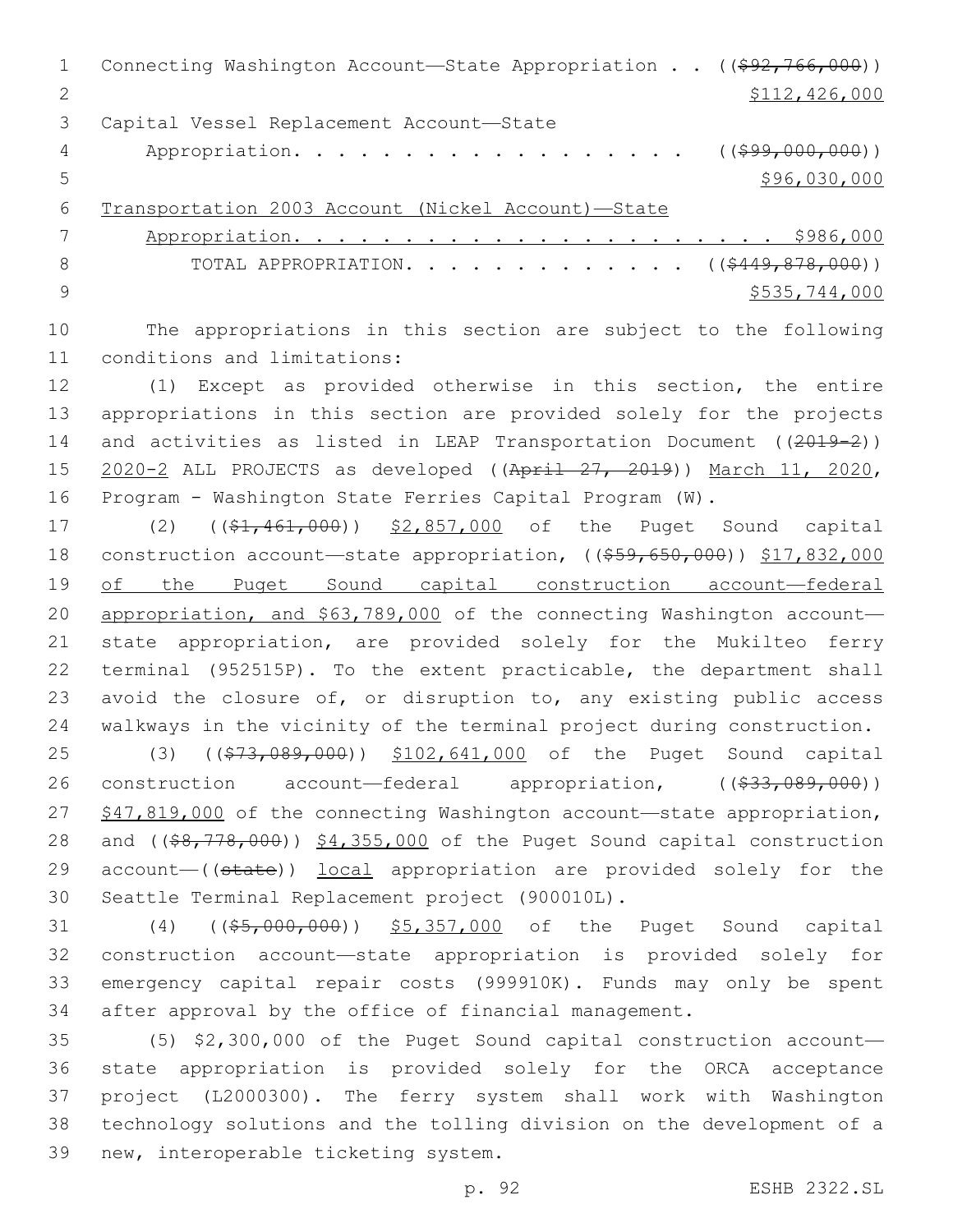(6) \$495,000 of the Puget Sound capital construction account— state appropriation is provided solely for an electric ferry planning team (G2000087) to develop ten-year and twenty-year implementation plans to efficiently deploy hybrid-electric vessels, including a cost-benefit analysis of construction and operation of hybrid- electric vessels with and without charging infrastructure. The plan includes, but is not limited to, vessel technology and feasibility, vessel and terminal deployment schedules, project financing, and workforce requirements. The plan shall be submitted to the office of financial management and the transportation committees of the 11 legislature by June 30, 2020.

 (7) \$35,000,000 of the Puget Sound capital construction account— 13 state appropriation and ((\$6,500,000)) \$8,000,000 of the Puget Sound capital construction account—federal appropriation are provided solely for the conversion of up to two Jumbo Mark II vessels to electric hybrid propulsion (G2000084). The department shall seek additional funds for the purposes of this subsection. The department may spend from the Puget Sound capital construction account—state appropriation in this section only as much as the department receives in Volkswagen settlement funds for the purposes of this subsection.

 (8) \$400,000 of the Puget Sound capital construction account— state appropriation is provided solely for a request for proposals for a new maintenance management system (project L2000301) and is subject to the conditions, limitations, and review provided in 25 section 701 of this act.

26 (9) ((\$99,000,000)) \$96,030,000 of the capital vessel replacement account—state appropriation is provided solely for the acquisition of a 144-car hybrid-electric vessel. The vendor must present to the joint transportation committee and the office of financial management, by September 15, 2019, a list of options that will result in significant cost savings changes in terms of construction or the long-term maintenance and operations of the vessel. The vendor must allow for exercising the options without a penalty. It is the intent of the legislature to provide an additional \$88,000,000 in funding in 35 the 2021-23 biennium. ((Unless (a) chapter 431 (Engrossed Substitute House Bill No. 2161), Laws of 2019 (capital surcharge) or 37 chapter . . . (Substitute Senate Bill No. 5992), Laws of 2019 (capital surcharge) is enacted by June 30, 2019, and (b) chapter 417 (Engrossed House Bill No. 1789), Laws of 2019 (service fees) or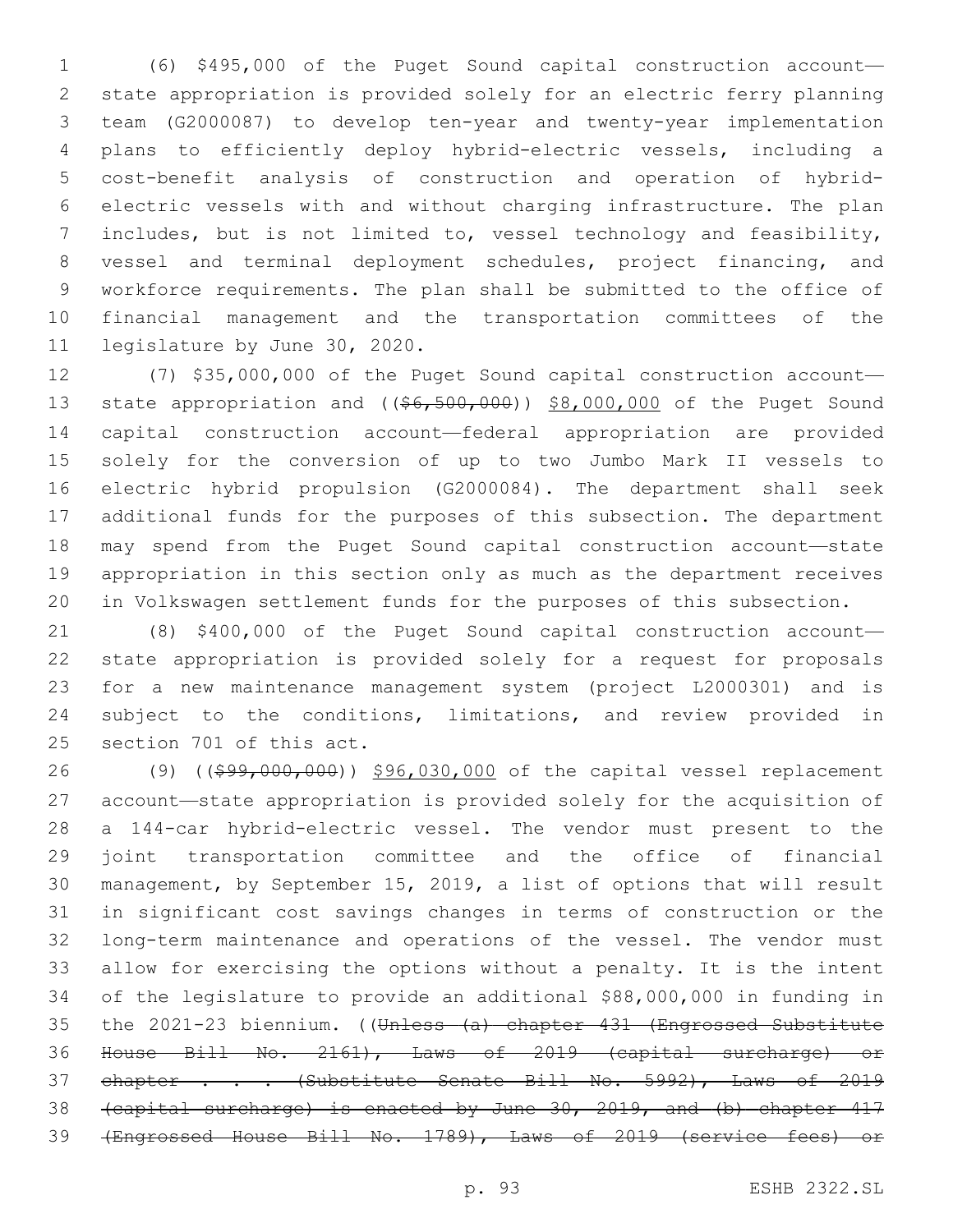1 chapter . . . (Substitute Senate Bill No. 5419), Laws of 2019 (service fees) is enacted by June 30, 2019, the amount provided in this subsection lapses.)) The reduction provided in this subsection is an assumed underrun pursuant to subsection (11) of this section. The commencement of construction of new vessels for the ferry system is important not only for safety reasons, but also to keep skilled marine construction jobs in the Puget Sound region and to sustain the 8 capacity of the region to meet the ongoing construction and 9 preservation needs of the ferry system fleet of vessels. The legislature has determined that the current vessel procurement process must move forward with all due speed, balancing the interests of both the taxpayers and shipyards. To accomplish construction of 13 vessels in accordance with RCW 47.60.810, the prevailing shipbuilder, 14 for vessels initially funded after July 1, 2020, is encouraged to follow the historical practice of subcontracting the construction of ferry superstructures to a separate nonaffiliated contractor located within the Puget Sound region, that is qualified in accordance with RCW 47.60.690.

 (10) The capital vessel replacement account—state appropriation 20 includes up to ((\$99,000,000)) \$96,030,000 in proceeds from the sale 21 of bonds authorized in RCW 47.10.873.

 *(11) It is the intent of the legislature that no capital projects be eliminated or substantially delayed as a result of revenue reductions, but that as a short-term solution appropriation authority for this program is reduced to reflect anticipated underruns in this program, based on historical reappropriation levels.*

 (12) The appropriations in this section include savings due to 28 anticipated project underruns; however, it is unknown which projects will provide savings. The legislature intends to provide sufficient flexibility for the department to manage to this savings target. To provide this flexibility, the office of financial management may authorize, through an allotment modification, reductions in the appropriated amounts that are provided solely for a particular purpose within this section subject to the following conditions and limitations:

 (a) The department must confirm that any modification requested 37 under this subsection of amounts provided solely for a specific purpose are not expected to be used for that purpose in this biennium;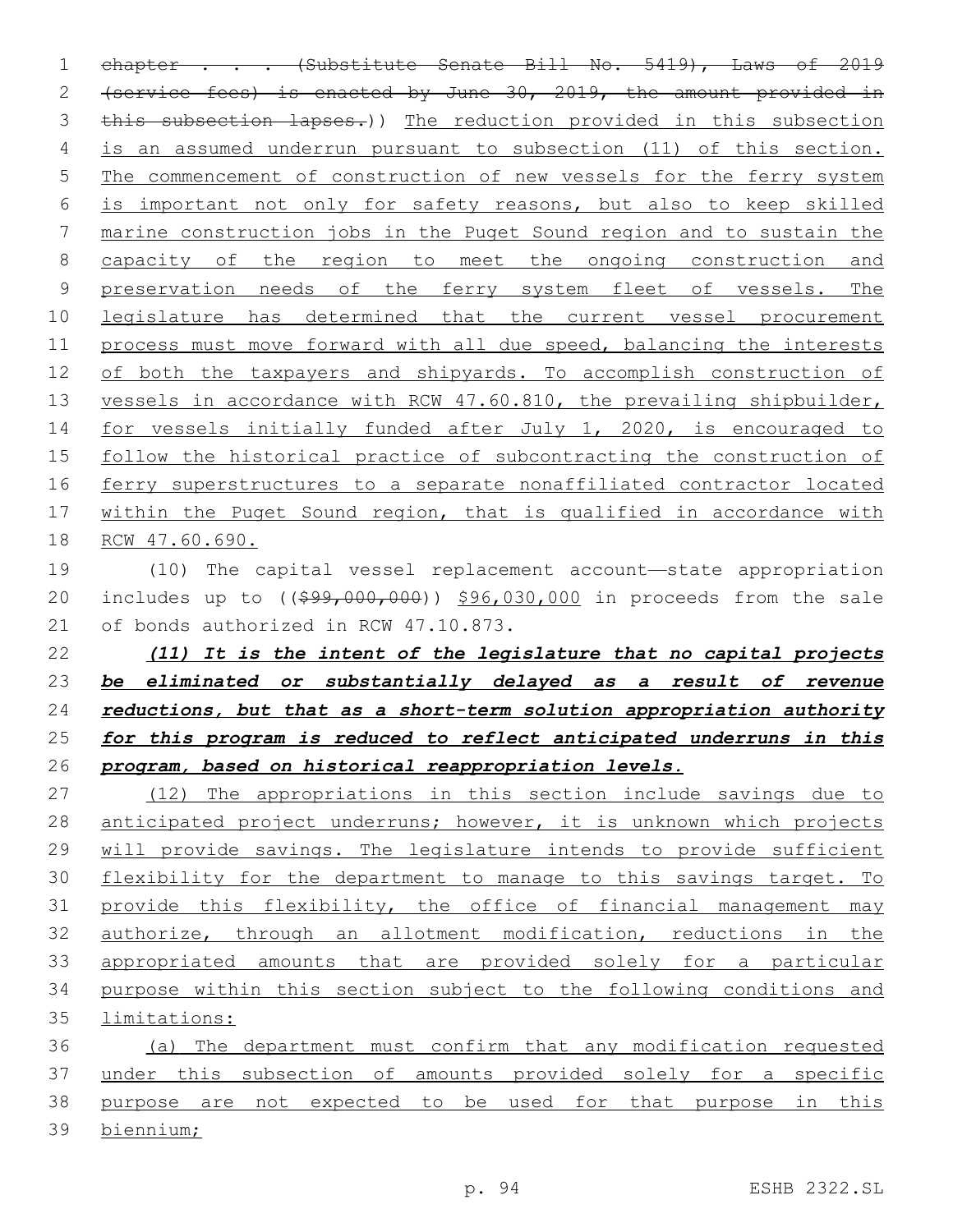(b) Allotment modifications authorized under this subsection may not result in increased funding for any project beyond the amount provided for that project in the 2019-2021 fiscal biennium in LEAP Transportation Document 2020-2 ALL PROJECTS as developed March 11, 2020; (c) Allotment modifications authorized under this subsection apply only to amounts appropriated in this section from the following accounts: Puget Sound capital construction account—state, transportation partnership account—state, and capital vessel 10 replacement account-state; and (d) By December 1, 2020, the department must submit a report to the transportation committees of the legislature regarding the actions taken under this subsection. *\*Sec. 308 is partially vetoed. See message at end of chapter.* \***Sec. 309.** 2019 c 416 s 310 (uncodified) is amended to read as follows: **FOR THE DEPARTMENT OF TRANSPORTATION—RAIL—PROGRAM Y—CAPITAL** 17 Motor Vehicle Account—State Appropriation. . . . . . ((\$1,750,000))  $\frac{1}{2}3,300,000$ 19 Essential Rail Assistance Account—State Appropriation . ((\$500,000))  $20 \frac{\$851,000}{}$ 21 Transportation Infrastructure Account-State Appropriation . . . . . . . . . . . . . . . . . . . . \$7,554,000 23 Multimodal Transportation Account-State 24 Appropriation . . . . . . . . . . . . . . . . (  $(\frac{285,441,000}{s})$   $\frac{1}{274,876,000}$ 26 Multimodal Transportation Account-Federal 27 Appropriation . . . . . . . . . . . . . . . . (  $(\frac{28}{30200})$  ) \$8,601,000 29 Multimodal Transportation Account-Local Appropriation . . . . . . . . . . . . . . . . . . . . . \$336,000 31 TOTAL APPROPRIATION. . . . . . . . . . . . . ((\$103,883,000)) \$95,518,000 The appropriations in this section are subject to the following 34 conditions and limitations: (1) Except as provided otherwise in this section, the entire appropriations in this section are provided solely for the projects

and activities as listed by project and amount in LEAP Transportation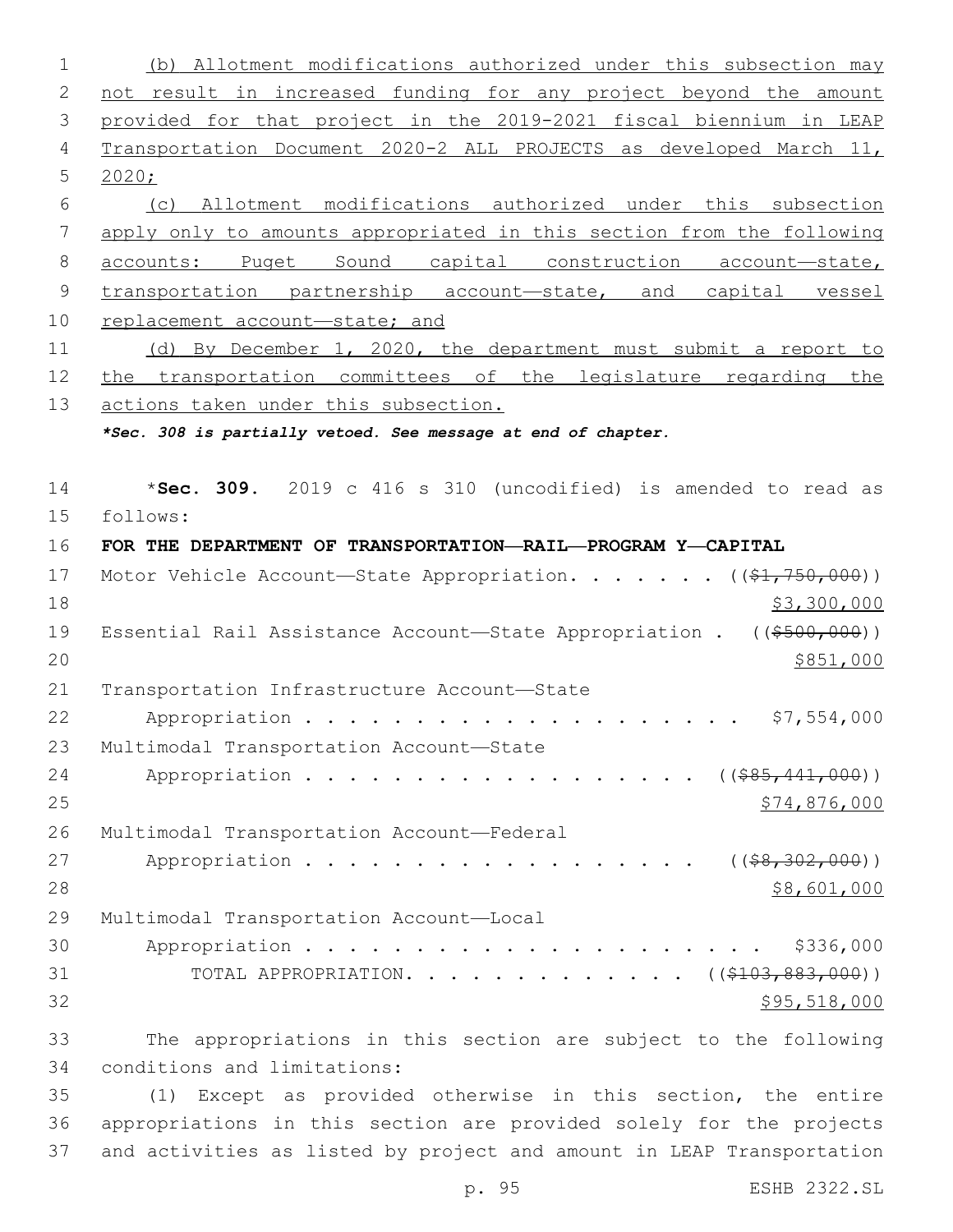1 Document ((2019-2)) 2020-2 ALL PROJECTS as developed ((April 27, 2 2019)) March 11, 2020, Program - Rail Program (Y).

 (2) \$7,136,000 of the transportation infrastructure account—state appropriation is provided solely for new low-interest loans approved by the department through the freight rail investment bank (FRIB) program. The department shall issue FRIB program loans with a repayment period of no more than ten years, and charge only so much interest as is necessary to recoup the department's costs to administer the loans. The department shall report annually to the transportation committees of the legislature and the office of 11 financial management on all FRIB loans issued.

12 (3) ((\$8,112,000)) \$7,782,000 of the multimodal transportation account—state appropriation, \$51,000 of the transportation infrastructure account—state appropriation, and \$135,000 of the essential rail assistance account—state appropriation are provided solely for new statewide emergent freight rail assistance projects identified in the LEAP transportation document referenced in 18 subsection (1) of this section.

 (4) \$367,000 of the transportation infrastructure account—state appropriation and \$1,100,000 of the multimodal transportation account —state appropriation are provided solely to reimburse Highline Grain, LLC for approved work completed on Palouse River and Coulee City (PCC) railroad track in Spokane county between the BNSF Railway Interchange at Cheney and Geiger Junction and must be administered in a manner consistent with freight rail assistance program projects. The value of the public benefit of this project is expected to meet 27 or exceed the cost of this project in: Shipper savings on transportation costs; jobs saved in rail-dependent industries; and/or reduced future costs to repair wear and tear on state and local highways due to fewer annual truck trips (reduced vehicle miles traveled). The amounts provided in this subsection are not a commitment for future legislatures, but it is the legislature's intent that future legislatures will work to approve biennial appropriations until the full \$7,337,000 cost of this project is 35 reimbursed.

36 (5)(a) ((\$365,000)) \$716,000 of the essential rail assistance 37 account—state appropriation  $((\frac{1}{15}))$  and \$82,000 of the multimodal transportation account—state appropriation are provided solely for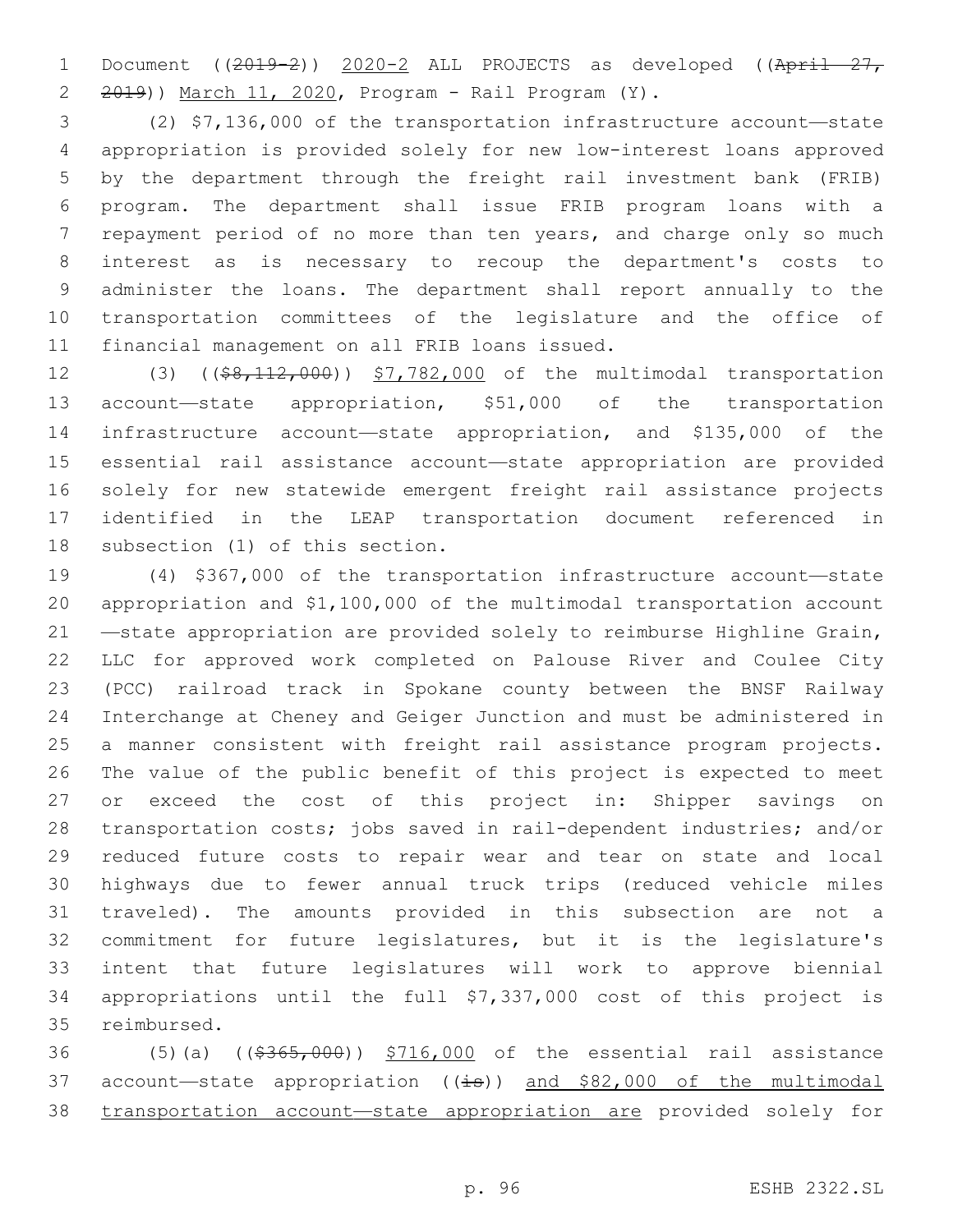the purpose of the rehabilitation and maintenance of the Palouse 2 river and Coulee City railroad line (F01111B).

 (b) Expenditures from the essential rail assistance account—state in this subsection may not exceed the combined total of:

 (i) Revenues and transfers deposited into the essential rail assistance account from leases and sale of property relating to the 7 Palouse river and Coulee City railroad;

 (ii) Revenues from trackage rights agreement fees paid by 9 shippers; and

 (iii) Revenues and transfers transferred from the miscellaneous program account to the essential rail assistance account, pursuant to RCW 47.76.360, for the purpose of sustaining the grain train program by maintaining the Palouse river and Coulee City railroad.

 (6) The department shall issue a call for projects for the freight rail assistance program, and shall evaluate the applications in a manner consistent with past practices as specified in section 309, chapter 367, Laws of 2011. By November 15, 2020, the department shall submit a prioritized list of recommended projects to the office of financial management and the transportation committees of the 20 legislature.

 (7) \$10,000,000 of the multimodal transportation account—state appropriation is provided solely as expenditure authority for any insurance proceeds received by the state for Passenger Rail Equipment Replacement (project 700010C.) The department must use this 25 expenditure authority only to purchase ((new train sets)) replacement 26 equipment that ((have)) has been competitively procured and for service recovery needs and corrective actions related to the December 28 2017 derailment.

29 (8) ((\$600,000)) \$898,000 of the multimodal transportation 30 account—federal appropriation and ((\$6,000)) \$8,000 of the multimodal transportation account—state appropriation are provided solely for the Ridgefield Rail Overpass (project 725910A). Total costs for this project may not exceed \$909,000 across fiscal biennia.

 (9)(a) For projects funded as part of the 2015 connecting Washington transportation package listed on the LEAP transportation document identified in subsection (1) of this section, if the department expects to have substantial reappropriations for the 2021-2023 fiscal biennium, the department may, on a pilot basis, apply funding from a project in this section with an appropriation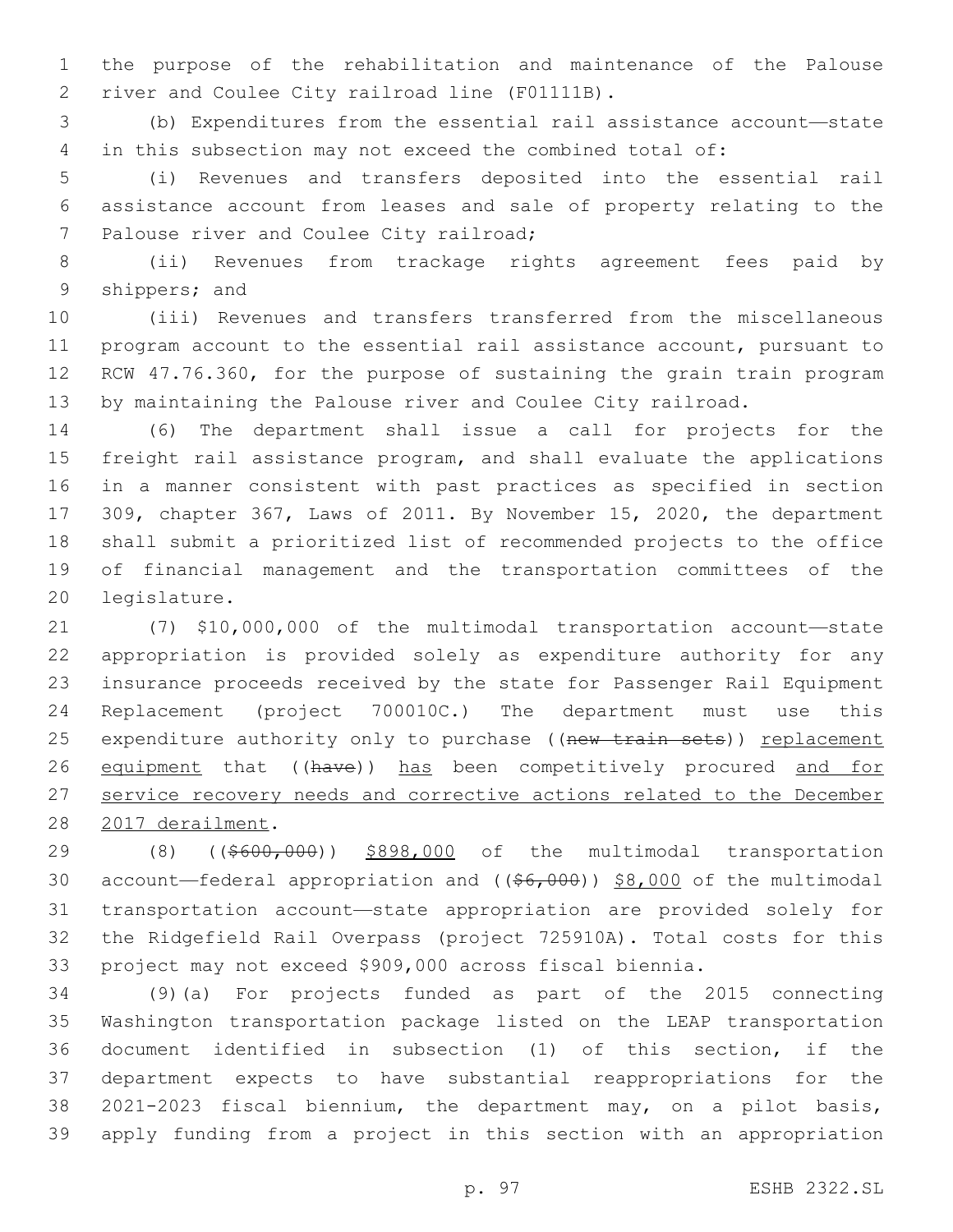that cannot be used for the current fiscal biennium to advance the 2 South Kelso Railroad Crossing project (L1000147).

 (b) At least ten business days before advancing the project pursuant to this subsection, the department must notify the office of financial management and the transportation committees of the legislature. The advancement of the project may not hinder the delivery of the projects for which the reappropriations are necessary 8 for the 2021-2023 fiscal biennium.

 (c) To the extent practicable, the department shall use the flexibility and authority granted in this section to minimize the 11 amount of reappropriations needed each biennium.

 (10) The multimodal transportation account—state appropriation 13 includes up to ((\$19,592,000)) \$25,000,000 in proceeds from the sale 14 of bonds authorized in RCW 47.10.867.

 (11) The department must report to the joint transportation committee on the progress made on freight rail investment bank projects and freight rail assistance projects funded during this 18 biennium by January 1, 2020.

 (12) \$1,500,000 of the multimodal transportation account—state appropriation is provided solely for the Chelatchie Prairie railroad 21 roadbed rehabilitation project (L1000233).

 (13) \$250,000 of the multimodal transportation account—state appropriation is provided solely for the Port of Moses Lake Northern Columbia Basin railroad feasibility study (L1000235).

 (14) \$500,000 of the multimodal transportation account—state appropriation is provided solely for the Spokane airport transload 27 facility project (L1000242).

 (15) \$1,000,000 of the motor vehicle account—state appropriation is provided solely for the grade separation at Bell road project 30 (L1000239)(( $\div$  however, if at least \$50,000,000 is not made available, 31 by means of transfer, deposit, appropriation, or other similar conveyance, to the motor vehicle account for stormwater-related activities through the enactment of chapter 422 (Engrossed Substitute Senate Bill No. 5993), Laws of 2019 (model toxics control program reform) by June 30, 2019, the amount provided in this subsection  $\pm$ apses)).

 (16) \$750,000 of the motor vehicle account—state appropriation 38 ( $(i\text{--}s)$ ) and \$399,000 of the multimodal transportation account—state appropriation are provided solely for the rail crossing improvements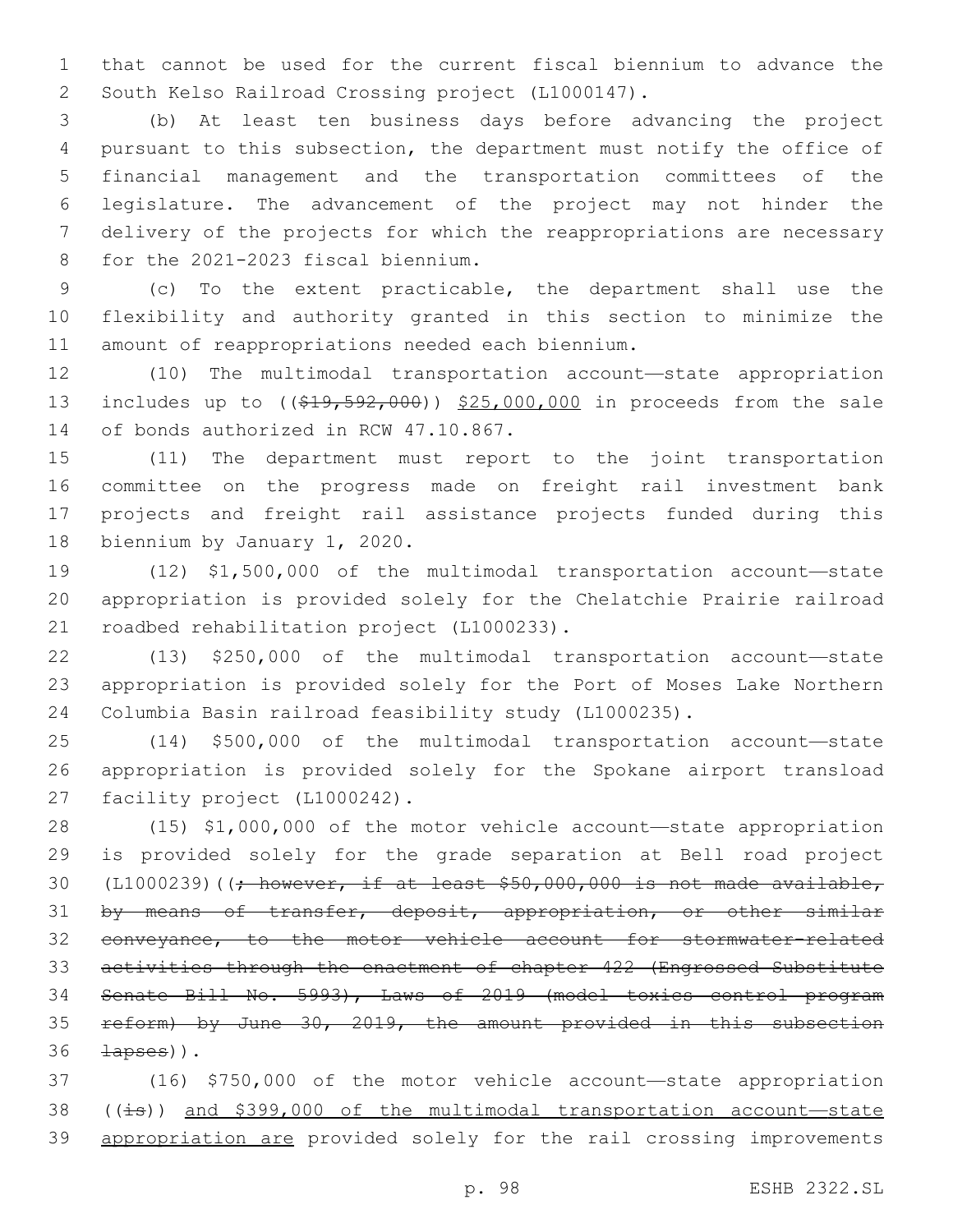1 at 6th Ave. and South 19th St. project (L2000289) ((; however, if at least \$50,000,000 is not made available, by means of transfer, 3 deposit, appropriation, or other similar conveyance, to the motor vehicle account for stormwater-related activities through the 5 enactment of chapter 422 (Engrossed Substitute Senate Bill No. 5993), Laws of 2019 (model toxics control program reform) by June 30, 2019, 7 the amount provided in this subsection lapses)).

 *(17) It is the intent of the legislature that no capital projects be eliminated or substantially delayed as a result of revenue reductions, but that as a short-term solution appropriation authority for this program is reduced to reflect anticipated underruns in this program, based on historical reappropriation levels.*

 (18) The appropriations in this section include savings due to 14 anticipated project underruns; however, it is unknown which projects will provide savings. The legislature intends to provide sufficient 16 flexibility for the department to manage to this savings target. To 17 provide this flexibility, the office of financial management may authorize, through an allotment modification, reductions in the appropriated amounts that are provided solely for a particular purpose within this section subject to the following conditions and limitations:

 (a) The department must confirm that any modification requested 23 under this subsection of amounts provided solely for a specific purpose are not expected to be used for that purpose in this biennium;

 (b) Allotment modifications authorized under this subsection may 27 not result in increased funding for any project beyond the amount provided for that project in the 2019-2021 fiscal biennium in LEAP Transportation Document 2020-2 ALL PROJECTS as developed March 11, 2020;

 (c) Allotment modifications authorized under this subsection apply only to amounts appropriated in this section from the multimodal transportation account—state; and

 (d) By December 1, 2020, the department must submit a report to 35 the transportation committees of the legislature regarding the actions taken under this subsection.

*\*Sec. 309 is partially vetoed. See message at end of chapter.*

 \***Sec. 310.** 2019 c 416 s 311 (uncodified) is amended to read as follows: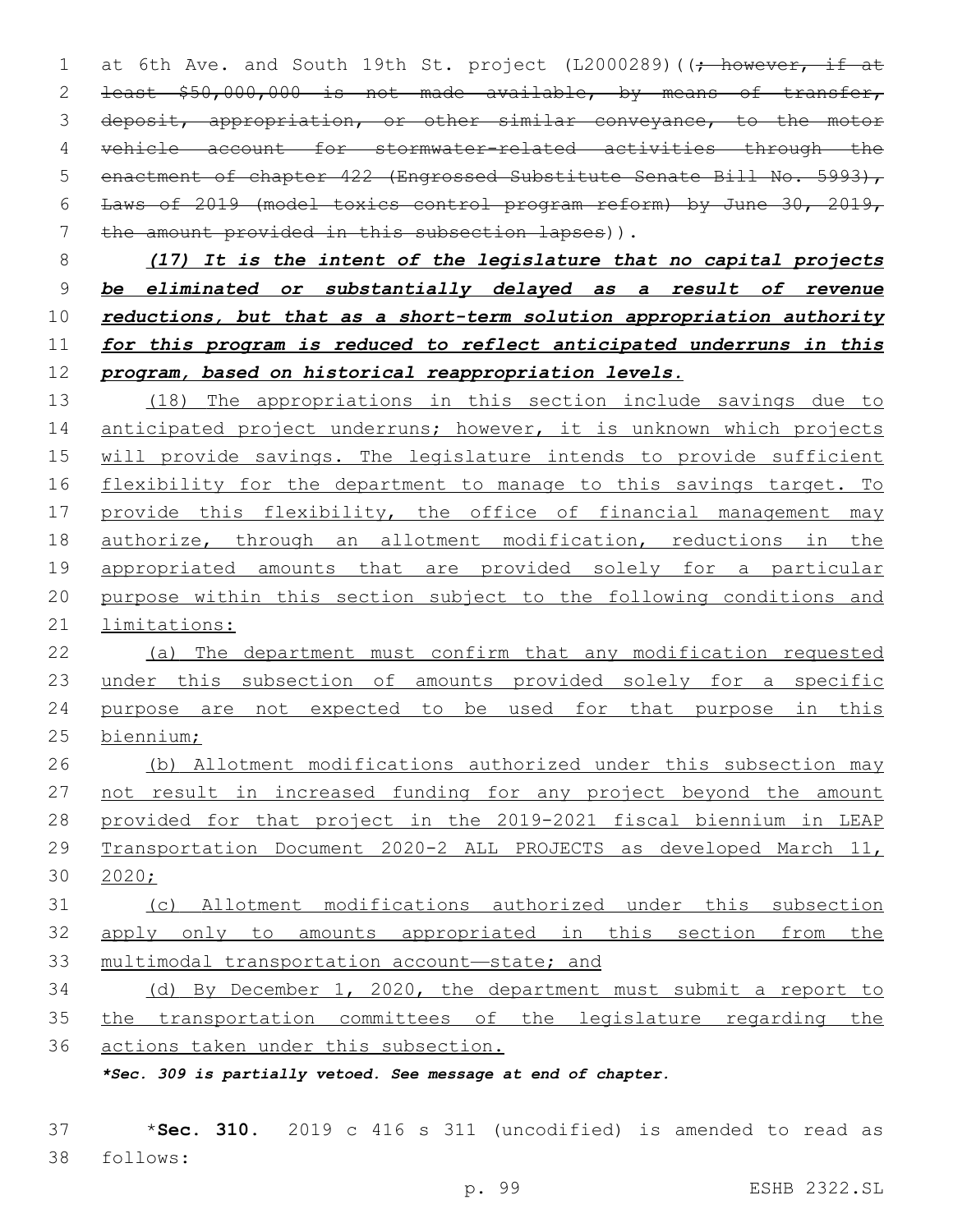| $\mathbf{1}$  | FOR THE DEPARTMENT OF TRANSPORTATION-LOCAL PROGRAMS-PROGRAM Z-                     |
|---------------|------------------------------------------------------------------------------------|
| $\mathcal{L}$ | <b>CAPITAL</b>                                                                     |
| 3             | Highway Infrastructure Account—State Appropriation $($ $($ \$793,000) $)$          |
| 4             | \$1,276,000                                                                        |
| 5             | Highway Infrastructure Account-Federal Appropriation ((\$981,000))                 |
| 6             | \$1,337,000                                                                        |
| 7             | Transportation Partnership Account-State                                           |
| 8             | Appropriation<br>( ( \$750,000) )                                                  |
| 9             | \$2,380,000                                                                        |
| 10            | ( ( \$800, 000) )<br>Highway Safety Account-State Appropriation                    |
| 11            | \$1,314,000                                                                        |
| 12            | Motor Vehicle Account-State Appropriation ( $(\frac{230}{830}, \frac{878}{800})$ ) |
| 13            | \$35,607,000                                                                       |
| 14            | Motor Vehicle Account—Federal Appropriation $($ $($ $\frac{233}{131}$ , 000))      |
| 15            | \$41, 420, 000                                                                     |
| 16            | Motor Vehicle Account-Private/Local Appropriation $((\$21, 500, 000))$             |
| 17            | \$24,600,000                                                                       |
| 18            | Connecting Washington Account-State Appropriation .<br>$((\$172,454,000))$         |
| 19            | \$155,550,000                                                                      |
| 20            | Multimodal Transportation Account-State                                            |
| 21            | Appropriation<br>$($ (\$72,269,000))                                               |
| 22            | \$77,469,000                                                                       |
| 23            | ( ( \$334, 238, 000) )<br>TOTAL APPROPRIATION.                                     |
| 24            | \$340,953,000                                                                      |

 The appropriations in this section are subject to the following 26 conditions and limitations:

 (1) Except as provided otherwise in this section, the entire appropriations in this section are provided solely for the projects and activities as listed by project and amount in LEAP Transportation Document ((2019-2)) 2020-2 ALL PROJECTS as developed ((April 27, 31 2019)) March 11, 2020, Program - Local Programs Program (Z).

 (2) The amounts identified in the LEAP transportation document referenced under subsection (1) of this section for pedestrian 34 safety/safe routes to school are as follows:

 (a) \$18,380,000 of the multimodal transportation account—state appropriation is provided solely for newly selected pedestrian and 37 bicycle safety program projects. ((\$5,940,000)) \$18,577,000 of the multimodal transportation account—state appropriation and 39 ((\$750,000)) \$1,380,000 of the transportation partnership account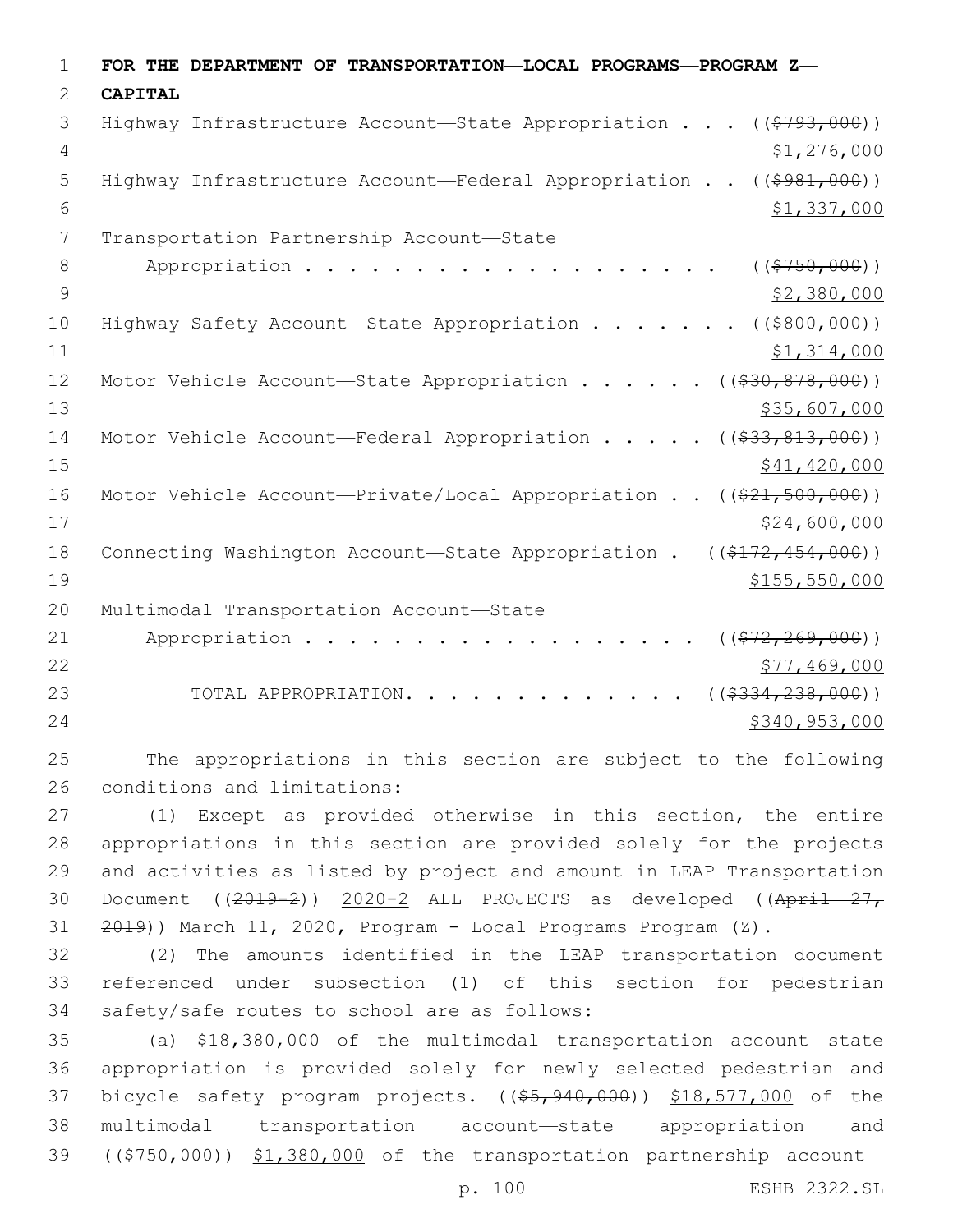state appropriation are reappropriated for pedestrian and bicycle safety program projects selected in the previous biennia (L2000188).

 (b) \$11,400,000 of the motor vehicle account—federal appropriation and \$7,750,000 of the multimodal transportation account —state appropriation are provided solely for newly selected safe routes to school projects. ((\$6,690,000)) \$11,354,000 of the motor 7 vehicle account—federal appropriation, ((\$2,320,000)) \$4,640,000 of the multimodal transportation account—state appropriation, and 9 ((\$800,000)) \$1,314,000 of the highway safety account-state appropriation are reappropriated for safe routes to school projects selected in the previous biennia (L2000189). The department may consider the special situations facing high-need areas, as defined by schools or project areas in which the percentage of the children eligible to receive free and reduced-price meals under the national school lunch program is equal to, or greater than, the state average 16 as determined by the department, when evaluating project proposals against established funding criteria while ensuring continued 18 compliance with federal eligibility requirements.

 (3) The department shall submit a report to the transportation committees of the legislature by December 1, 2019, and December 1, 2020, on the status of projects funded as part of the pedestrian safety/safe routes to school grant program. The report must include, but is not limited to, a list of projects selected and a brief 24 description of each project's status.

25 (4) ((\$28,319,000)) \$37,537,000 of the multimodal transportation account—state appropriation is provided solely for bicycle and pedestrian projects listed in the LEAP transportation document 28 referenced in subsection (1) of this section.

29 (5) ((\$19,160,000)) \$23,926,000 of the connecting Washington account—state appropriation is provided solely for the Covington Connector (L2000104). The amounts described in the LEAP transportation document referenced in subsection (1) of this section are not a commitment by future legislatures, but it is the legislature's intent that future legislatures will work to approve appropriations in the 2019-2021 fiscal biennium to reimburse the city of Covington for approved work completed on the project up to the 37 full \$24,000,000 cost of this project.

 (6)(a) For projects funded as part of the 2015 connecting Washington transportation package listed on the LEAP transportation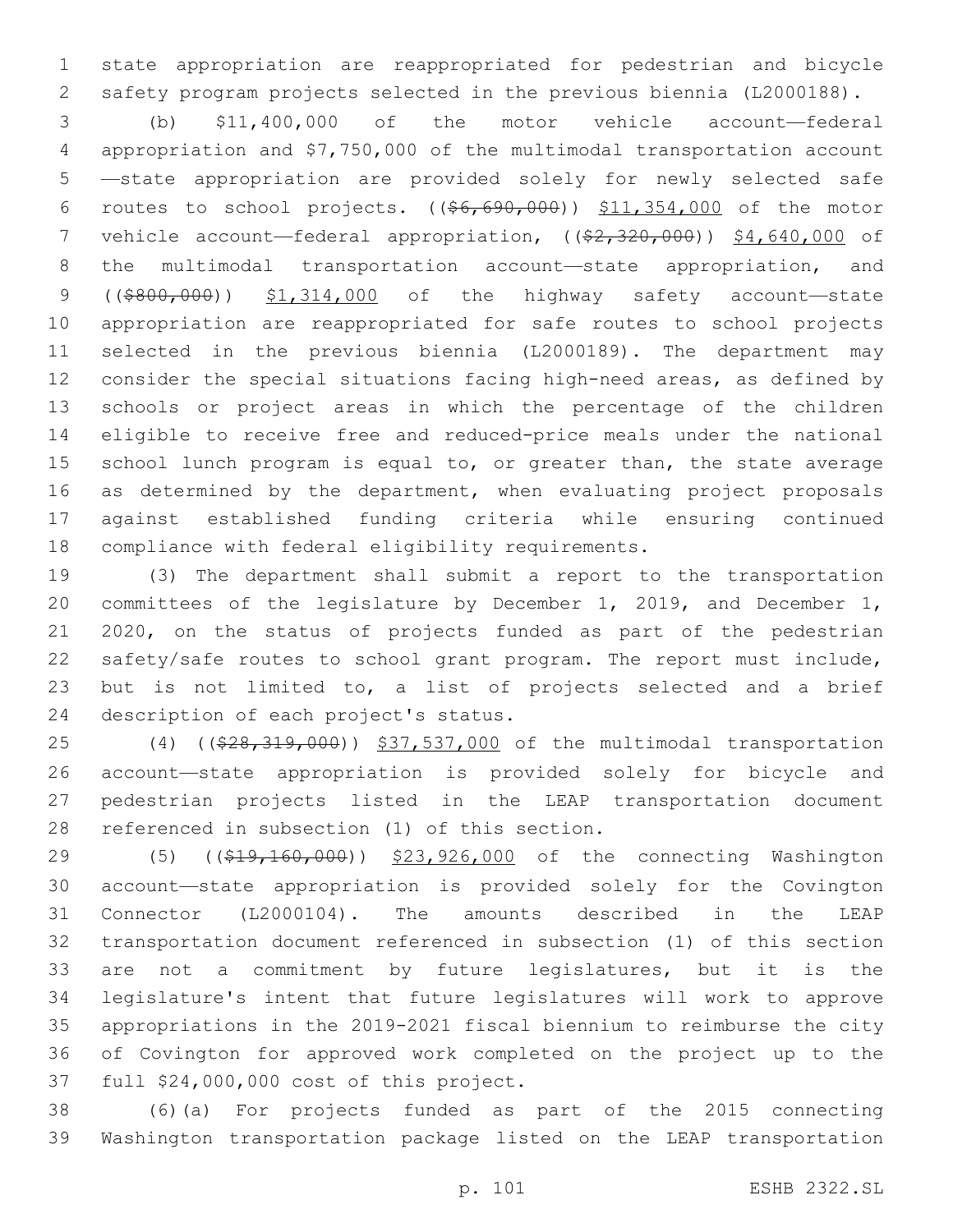document identified in subsection (1) of this section, if the department expects to have substantial reappropriations for the 2021-2023 fiscal biennium, the department may, on a pilot basis, apply funding from a project in this section with an appropriation that cannot be used for the current fiscal biennium to advance one or 6 more of the following projects:

(i) ((East-West Corridor Overpass and Bridge (L2000067);

8 (ii) 41st Street Rucker Avenue Freight Corridor Phase 2  $9 + \frac{12000134}{r}$ 

10 (iii) Mottman Rd Pedestrian & Street Improvements (L1000089);

11  $(iv)$ ) I-5/Port of Tacoma Road Interchange (L1000087);

12 (((v) Complete SR 522 Improvements-Kenmore (T10600R);

13 (vi))) (ii) SR 99 Revitalization in Edmonds (NEDMOND); or

14 ((( $\overline{v}$ iii) SR 523 145th Street (L1000148);

 (b) At least ten business days before advancing a project pursuant to this subsection, the department must notify the office of financial management and the transportation committees of the legislature. The advancement of a project may not hinder the delivery of the projects for which the reappropriations are necessary for the 2021-2023 fiscal biennium.20

 (c) To the extent practicable, the department shall use the flexibility and authority granted in this section to minimize the 23 amount of reappropriations needed each biennium.

 (7) It is the expectation of the legislature that the department will be administering a local railroad crossing safety grant program for \$7,000,000 in federal funds during the 2019-2021 fiscal biennium.

 (8)(a) \$15,213,000 of the motor vehicle account—federal appropriation is provided solely for national highway freight network projects identified on the project list submitted in accordance with section 218(4)(b), chapter 14, Laws of 2016 on October 31, 2016.

31 (b) ((<del>In advance of the expiration of the fixing America's</del> surface transportation (FAST) act in 2020, the department must work with the Washington state freight advisory committee to agree on a framework for allocation of any new national highway freight funding that may be approved in a new federal surface transportation reauthorization act. The department and representatives of the advisory committee must report to the joint transportation committee 38 by October 1, 2020, on the status of planning for allocating new funds for this program.)) The department shall convene a stakeholder group for the purpose of developing a recommendation for a Washington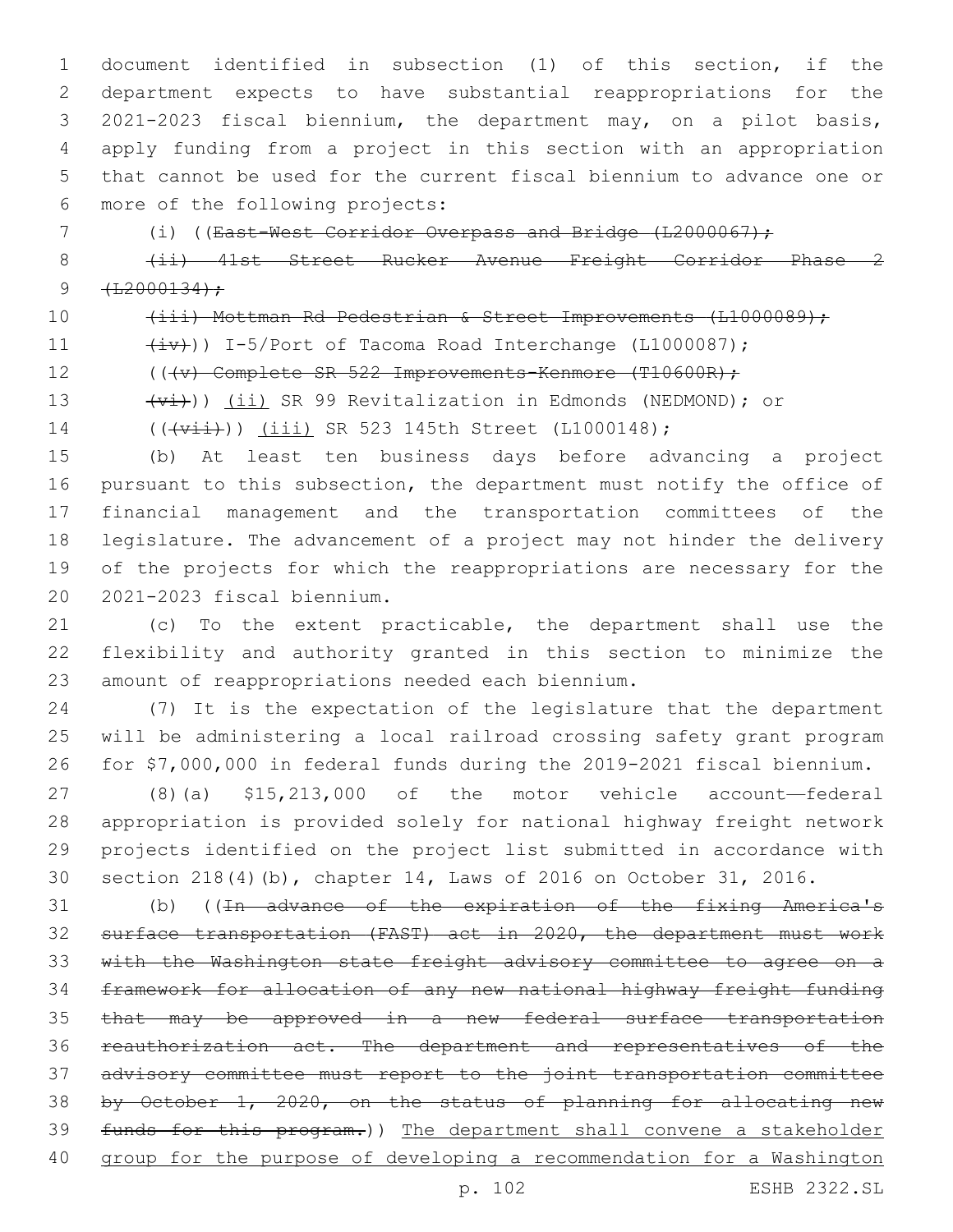1 freight advisory committee. The recommendations must include, but are 2 not limited to, defining the committee's purpose and goals, roles and 3 responsibilities, reporting structure, and proposed activities. 4 Stakeholders must include representation from, but not limited to, 5 the trucking industry, the maritime industry, the rail industry, 6 cities, tribal governments, counties, ports, and representatives from 7 key industrial associations important to the state's economic 8 vitality and other relevant public and private interests. In 9 developing the recommendation, the stakeholder group must review 10 practices used by other states. The proposed committee must conform 11 with requirements of the fixing America's surface transportation act 12 and other relevant federal legislation. The recommendations must 13 include how the committee can address improving freight mobility 14 including, but not limited to, addressing insufficient truck parking 15 in Washington state, examining the link between preservation 16 investments and freight mobility, and enhancing freight logistics 17 through the application of technology. The stakeholder group shall 18 make recommendations to the governor and the transportation 19 committees of the legislature by December 1, 2020.

20 (9) \$1,000,000 of the motor vehicle account—state appropriation 21 is provided solely for the Beech Street Extension project (L1000222) 22 ((; however, if at least \$50,000,000 is not made available, by means 23 of transfer, deposit, appropriation, or other similar conveyance, to 24 the motor vehicle account for stormwater-related activities through 25 the enactment of chapter 422 (Engrossed Substitute Senate Bill No. 26 5993), Laws of 2019 (model toxics control program reform) by June 30, 27 2019, the amount provided in this subsection lapses)).

 (10) \$3,900,000 of the motor vehicle account—state appropriation is provided solely for the Dupont-Steilacoom road improvements 30 project (L1000224)( $\frac{1}{2}$  however, if at least \$50,000,000 is not made 31 available, by means of transfer, deposit, appropriation, or other similar conveyance, to the motor vehicle account for stormwater- related activities through the enactment of chapter 422 (Engrossed Substitute Senate Bill No. 5993), Laws of 2019 (model toxics control program reform) by June 30, 2019, the amount provided in this 36 subsection lapses)).

37 (11) \$650,000 of the motor vehicle account—state appropriation is 38 provided solely for the SR 104/40th place northeast roundabout 39 project (L1000244)((; however, if at least \$50,000,000 is not made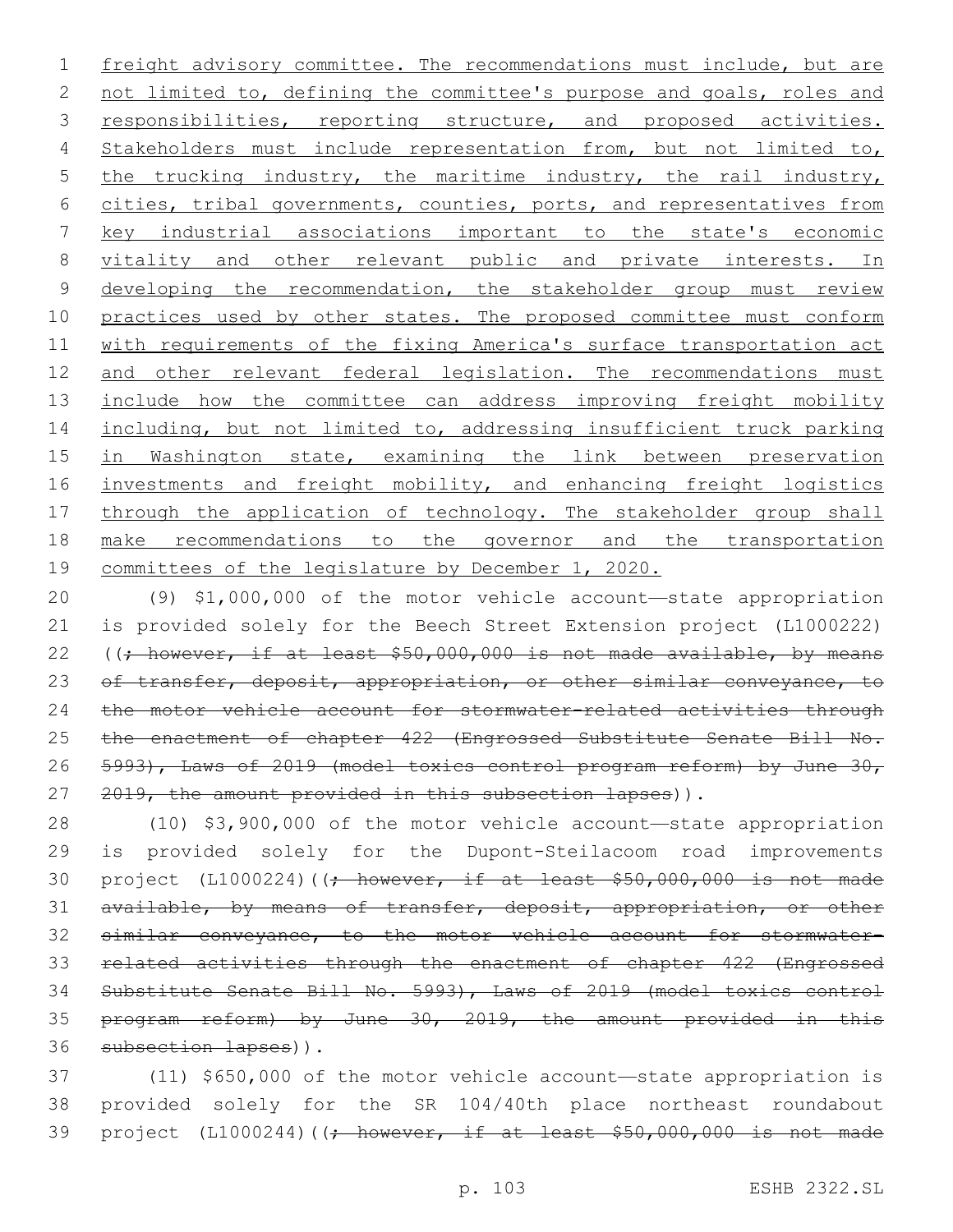available, by means of transfer, deposit, appropriation, or other similar conveyance, to the motor vehicle account for stormwater- related activities through the enactment of chapter 422 (Engrossed Substitute Senate Bill No. 5993), Laws of 2019 (model toxics control program reform) by June 30, 2019, the amount provided in this 6 subsection lapses)).

7 (12) \$860,000 of the multimodal transportation account—state 8 appropriation is provided solely for the Clinton to Ken's corner 9 trail project (L1000249).

10 (13) \$210,000 of the motor vehicle account—state appropriation is 11 provided solely for the I-405/44th gateway signage and green-scaping 12 improvements project (L1000250)((; however, if at least \$50,000,000 13 is not made available, by means of transfer, deposit, appropriation, 14 or other similar conveyance, to the motor vehicle account for 15 stormwater-related activities through the enactment of chapter 422 16 (Engrossed Substitute Senate Bill No. 5993), Laws of 2019 (model 17 toxics control program reform) by June 30, 2019, the amount provided 18 in this subsection lapses)).

19 (14) ((\$750,000 of the multimodal transportation account—state 20 appropriation is provided solely for the Edmonds waterfront connector 21 project (L1000252).

22 (15)) \$650,000 of the motor vehicle account—state appropriation 23 is provided solely for the Wallace Kneeland and Shelton springs road 24 intersection improvements project (L1000260) ((; however, if at least 25 \$50,000,000 is not made available, by means of transfer, deposit, 26 appropriation, or other similar conveyance, to the motor vehicle 27 account for stormwater-related activities through the enactment of 28 chapter 422 (Engrossed Substitute Senate Bill No. 5993), Laws of 2019 29 (model toxics control program reform) by June 30, 2019, the amount 30 provided in this subsection lapses)).

31 (((16)) (15) \$1,000,000 of the motor vehicle account—state appropriation and \$500,000 of the multimodal transportation account— state appropriation are provided solely for the complete 224th Phase 34 two project (L1000270)( $\left(-\right)$  however, if at least \$50,000,000 is not 35 made available, by means of transfer, deposit, appropriation, or other similar conveyance, to the motor vehicle account for stormwater-related activities through the enactment of chapter 422 (Engrossed Substitute Senate Bill No. 5993), Laws of 2019 (model toxics control program reform) by June 30, 2019, the amount in this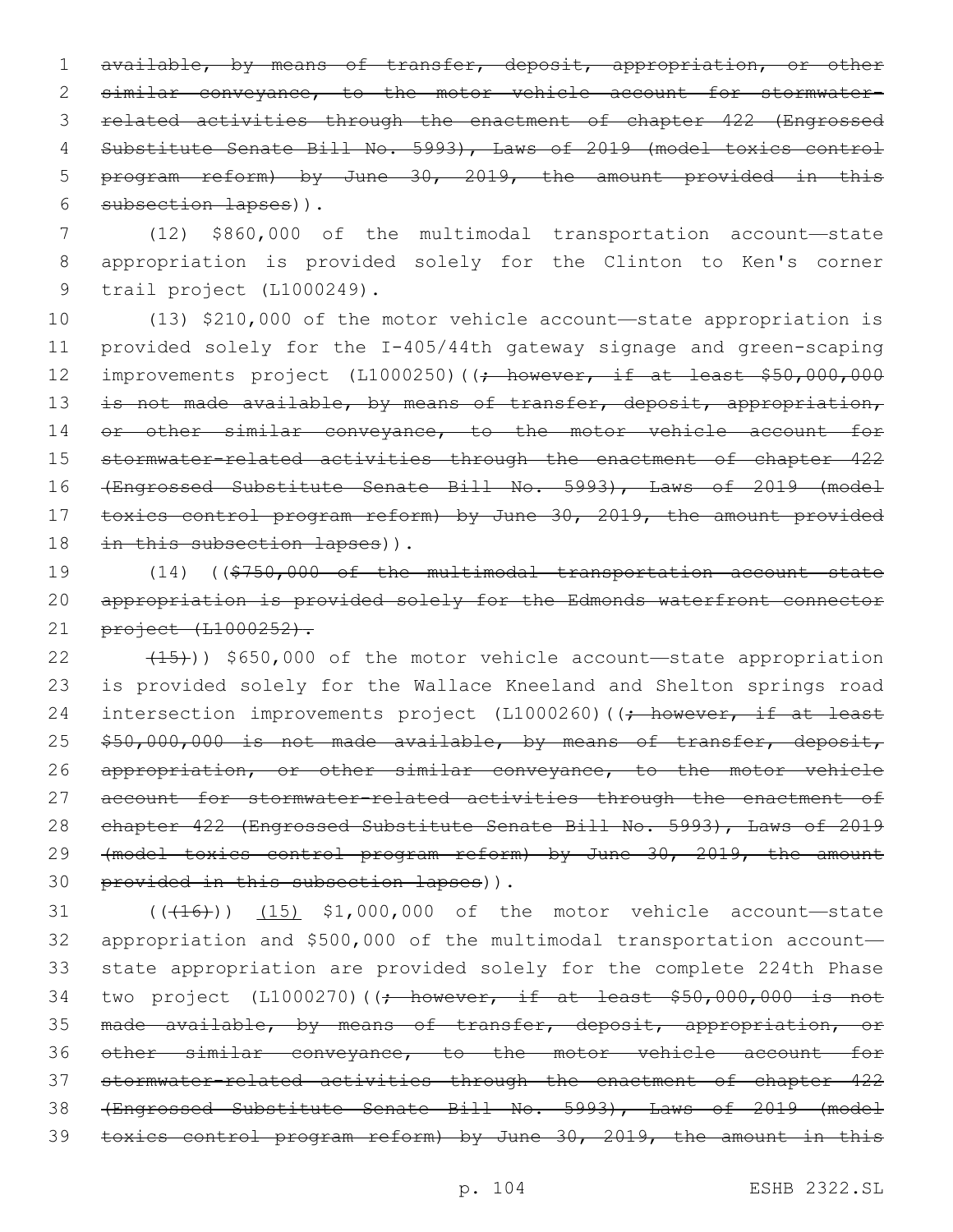subsection provided from the motor vehicle account—state 2 appropriation lapses)).

 $(1)$   $(1)$   $(16)$  \$60,000 of the multimodal transportation account— state appropriation is provided solely for the installation of an updated meteorological station at the Colville airport (L1000279).

 (((18))) (17)(a) \$700,000 of the motor vehicle account—state appropriation is provided solely for the Ballard-Interbay Regional 8 Transportation system plan project (L1000281)((; however, if at least 9 \$50,000,000 is not made available, by means of transfer, deposit, 10 appropriation, or other similar conveyance, to the motor vehicle 11 account for stormwater-related activities through the enactment of 12 chapter 422 (Engrossed Substitute Senate Bill No. 5993), Laws of 2019 (model toxics control program reform) by June 30, 2019, the amount 14 provided in this subsection lapses)).

 (b) Funding in this subsection is provided solely for the city of Seattle to develop a plan and report for the Ballard-Interbay Regional Transportation System project to improve mobility for people and freight. The plan must be developed in coordination and partnership with entities including but not limited to the city of Seattle, King county, the Port of Seattle, Sound Transit, the Washington state military department for the Seattle armory, and the Washington state department of transportation. The plan must examine replacement of the Ballard bridge and the Magnolia bridge, which was damaged in the 2001 Nisqually earthquake. The city must provide a report on the plan that includes recommendations to the Seattle city 26 council, King county council, and the transportation committees of the legislature by November 1, 2020. The report must include recommendations on how to maintain the current and future capacities of the Magnolia and Ballard bridges, an overview and analysis of all plans between 2010 and 2020 that examine how to replace the Magnolia bridge, and recommendations on a timeline for constructing new 32 Magnolia and Ballard bridges.

33 (((419)) (18) \$750,000 of the motor vehicle account-state appropriation is provided solely for the Mickelson Parkway project 35 (L1000282)( $\rightarrow$  however, if at least \$50,000,000 is not made available, by means of transfer, deposit, appropriation, or other similar conveyance, to the motor vehicle account for stormwater-related activities through the enactment of chapter 422 (Engrossed Substitute Senate Bill No. 5993), Laws of 2019 (model toxics control program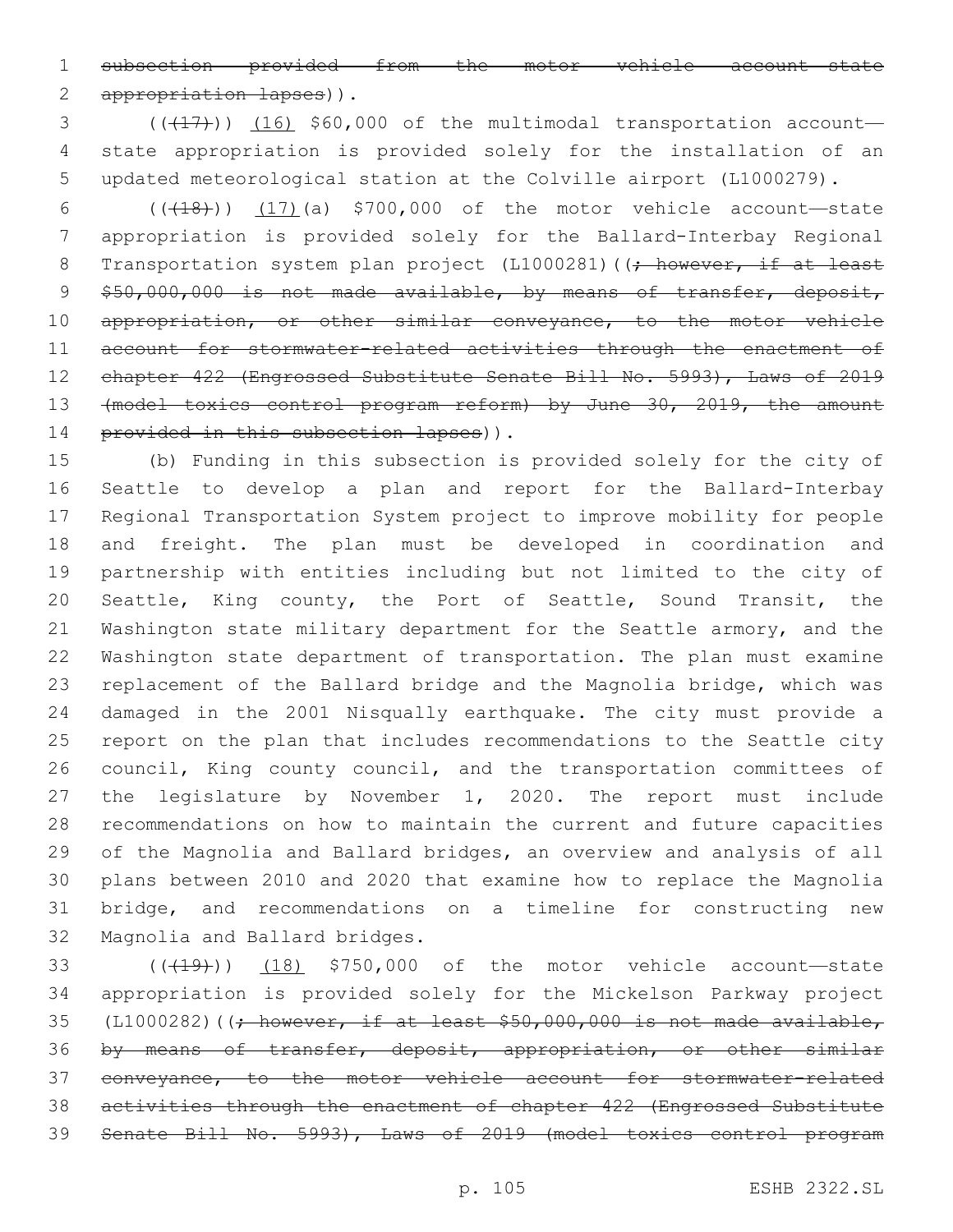1 reform) by June 30, 2019, the amount provided in this subsection 2  $\pm$ apses)).

3 (( $(20)$ ) (19) \$300,000 of the motor vehicle account—state 4 appropriation is provided solely for the South 314th Street 5 Improvements project (L1000283)((; however, if at least \$50,000,000 6 is not made available, by means of transfer, deposit, appropriation, 7 or other similar conveyance, to the motor vehicle account for 8 stormwater-related activities through the enactment of chapter 422 9 (Engrossed Substitute Senate Bill No. 5993), Laws of 2019 (model 10 toxics control program reform) by June 30, 2019, the amount provided 11 in this subsection lapses)).

 $12$  ( $(\frac{21}{21})$ ) (20) \$250,000 of the motor vehicle account—state 13 appropriation is provided solely for the Ridgefield South I-5 Access 14 Planning project (L1000284)((; however, if at least \$50,000,000 is 15 not made available, by means of transfer, deposit, appropriation, or 16 other similar conveyance, to the motor vehicle account for 17 stormwater-related activities through the enactment of chapter 422 18 (Engrossed Substitute Senate Bill No. 5993), Laws of 2019 (model 19 toxics control program reform) by June 30, 2019, the amount provided 20 in this subsection lapses)).

 $(1)$  (( $(22)$ )) (21) \$300,000 of the motor vehicle account—state 22 appropriation is provided solely for the Washougal 32nd Street 23 Underpass Design and Permitting project (L1000285) ((; however, if at 24 least \$50,000,000 is not made available, by means of transfer, 25 deposit, appropriation, or other similar conveyance, to the motor 26 vehicle account for stormwater-related activities through the 27 enactment of chapter 422 (Engrossed Substitute Senate Bill No. 5993), 28 Laws of 2019 (model toxics control program reform) by June 30, 2019, 29 the amount provided in this subsection lapses)).

30 (( $(23)$ )) (22) \$600,000 of the connecting Washington account-state 31 appropriation, \$150,000 of the motor vehicle account—state 32 appropriation<sub>L</sub> and  $((\$50,000))$   $\$267,000$  of the multimodal 33 transportation account—state appropriation are provided solely for 34 the Bingen Walnut Creek and Maple Railroad Crossing (L2000328) ( $\leftrightarrow$ 35 however, if at least \$50,000,000 is not made available, by means of 36 transfer, deposit, appropriation, or other similar conveyance, to the 37 motor vehicle account for stormwater-related activities through the 38 enactment of chapter 422 (Engrossed Substitute Senate Bill No. 5993), 39 Laws of 2019 (model toxics control program reform) by June 30, 2019,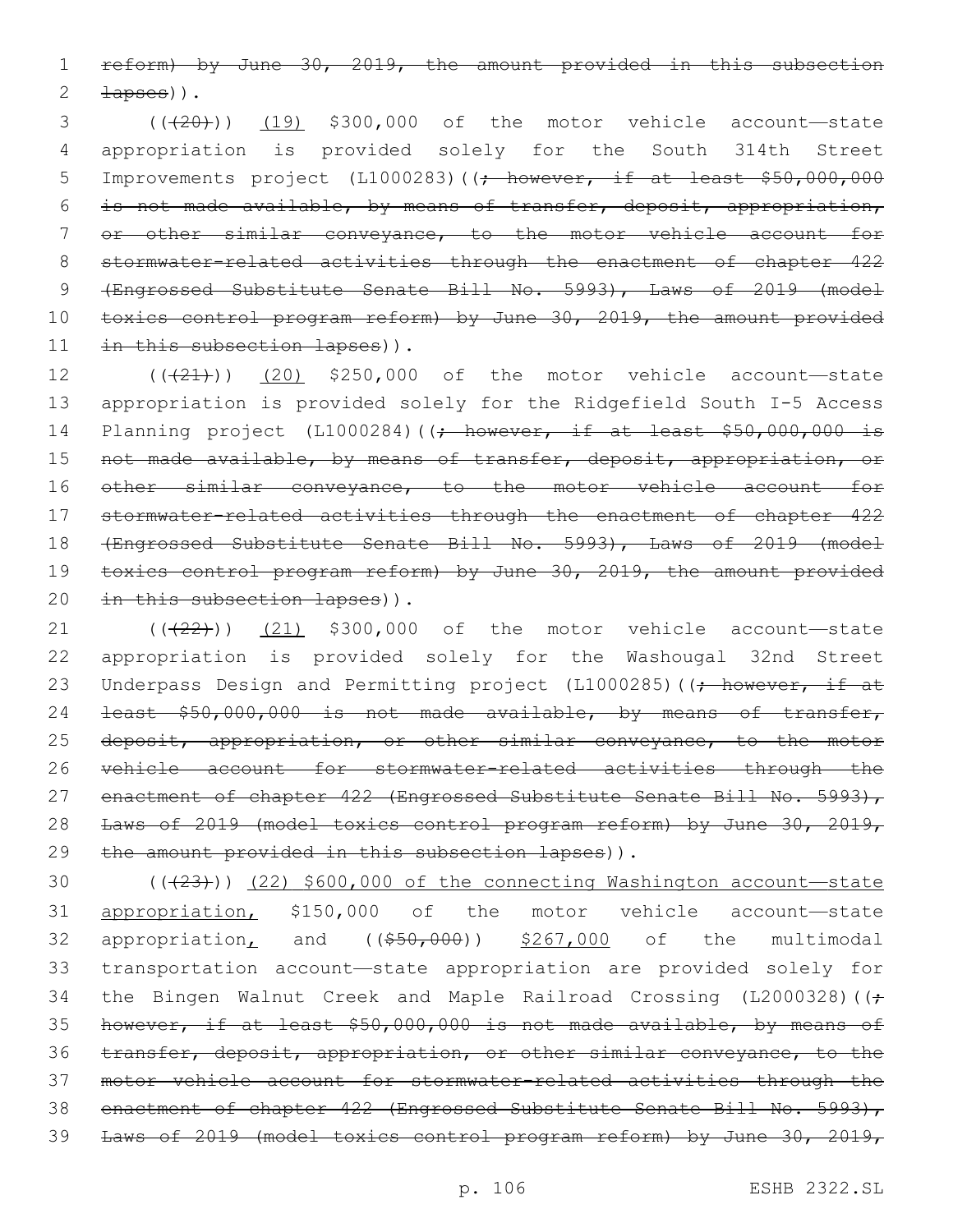1 the amount in this subsection provided from the motor vehicle account 2 - state appropriation lapses)).

 $(3$  ( $(\frac{24}{2})$ ) (23) \$1,500,000 of the motor vehicle account—state 4 appropriation is provided solely for the SR 303 Warren Avenue Bridge 5 Pedestrian Improvements project (L2000339)((<del>; however, if at least</del> 6 \$50,000,000 is not made available, by means of transfer, deposit, 7 appropriation, or other similar conveyance, to the motor vehicle 8 account for stormwater-related activities through the enactment of 9 chapter 422 (Engrossed Substitute Senate Bill No. 5993), Laws of 2019 10 (model toxics control program reform) by June 30, 2019, the amount 11 provided in this subsection lapses)).

12 (( $(25)$ )) (24) \$1,000,000 of the motor vehicle account—state 13 appropriation is provided solely for the 72nd/Washington Improvements 14 in Yakima project (L2000341)((; however, if at least \$50,000,000 is 15 not made available, by means of transfer, deposit, appropriation, or 16 other similar conveyance, to the motor vehicle account for 17 stormwater-related activities through the enactment of chapter 422 18 (Engrossed Substitute Senate Bill No. 5993), Laws of 2019 (model 19 toxics control program reform) by June 30, 2019, the amount provided 20 in this subsection lapses)).

21  $((+26))$   $(25)$  \$650,000 of the motor vehicle account—state 22 appropriation is provided solely for the 48th/Washington Improvements 23 in Yakima project (L2000342)((; however, if at least \$50,000,000 is 24 not made available, by means of transfer, deposit, appropriation, or 25 other similar conveyance, to the motor vehicle account for 26 stormwater-related activities through the enactment of chapter 422 27 (Engrossed Substitute Senate Bill No. 5993), Laws of 2019 (model 28 toxics control program reform) by June 30, 2019, the amount provided 29 in this subsection lapses)).

 *(26) It is the intent of the legislature that no capital projects will be eliminated or substantially delayed as a result of revenue reductions, but that as a short-term solution appropriation authority for this program is reduced to reflect anticipated underruns in this program, based on historical reappropriation levels.*

35 (27) The appropriations in this section include savings due to 36 anticipated project underruns; however, it is unknown which projects 37 will provide savings. The legislature intends to provide sufficient 38 flexibility for the department to manage to this savings target. To 39 provide this flexibility, the office of financial management may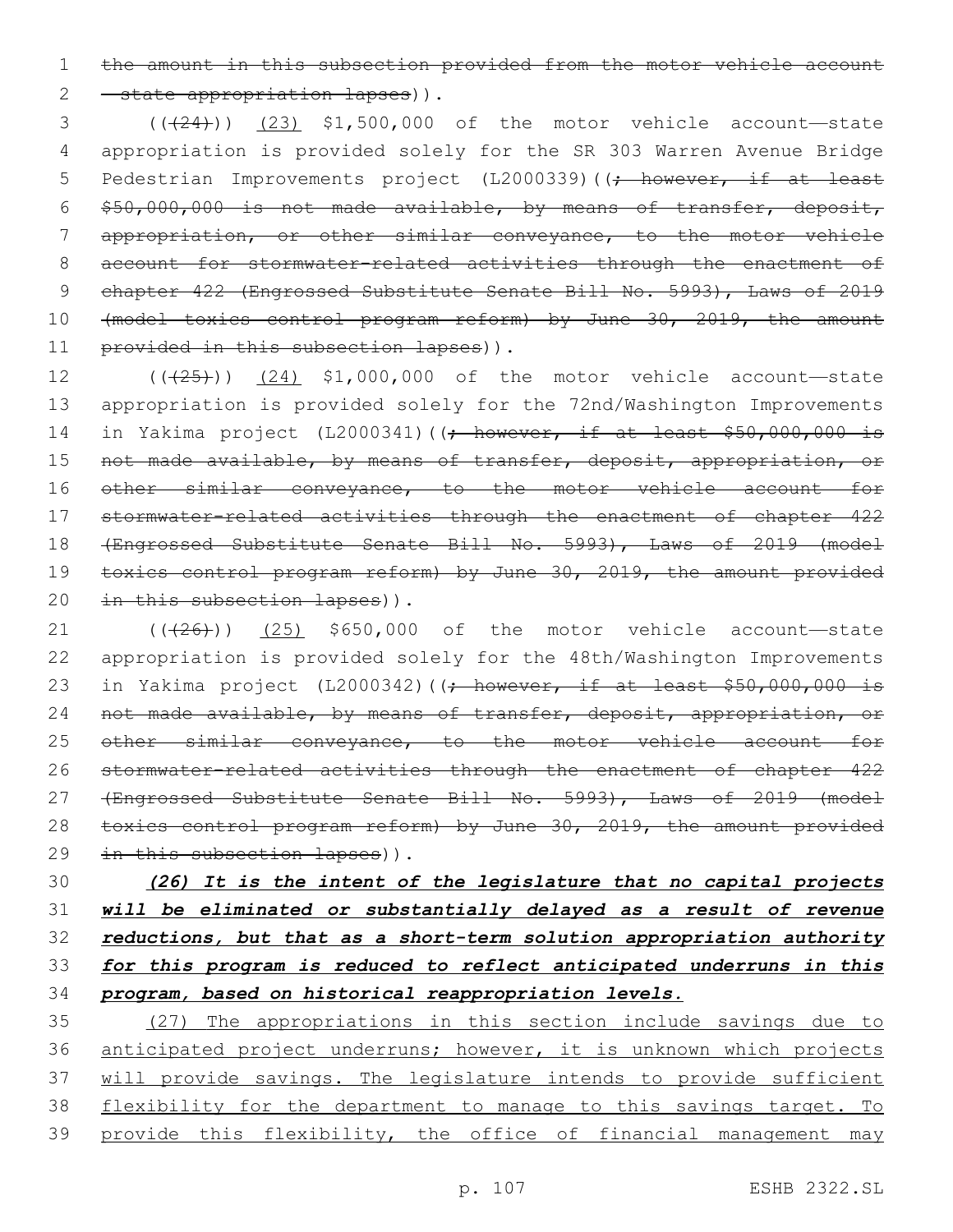authorize, through an allotment modification, reductions in the appropriated amounts that are provided solely for a particular purpose within this section subject to the following conditions and limitations:4 (a) The department must confirm that any modification requested under this subsection of amounts provided solely for a specific purpose are not expected to be used for that purpose in this biennium; (b) Allotment modifications authorized under this subsection may not result in increased funding for any project beyond the amount provided for that project in the 2019-2021 fiscal biennium in LEAP Transportation Document 2020-2 ALL PROJECTS as developed March 11, 2020; (c) Allotment modifications authorized under this subsection apply only to amounts appropriated in this section from the following accounts: Connecting Washington account—state and multimodal transportation account—state; and (d) By December 1, 2020, the department must submit a report to the transportation committees of the legislature regarding the actions taken under this subsection. *\*Sec. 310 is partially vetoed. See message at end of chapter.* **Sec. 311.** 2019 c 416 s 313 (uncodified) is amended to read as follows: **QUARTERLY REPORTING REQUIREMENTS FOR CAPITAL PROGRAM** On a quarterly basis, the department of transportation shall provide to the office of financial management and the legislative transportation committees the following reports for all capital 27 programs: (1) For active projects, the report must include: (a) A TEIS version containing actual capital expenditures for all projects consistent with the structure of the most recently enacted 31 budget; (b) Anticipated cost savings, cost increases, reappropriations, and schedule adjustments for all projects consistent with the 34 structure of the most recently enacted budget; (c) The award amount, the engineer's estimate, and the number of bidders for all active projects consistent with the structure of the 37 most recently enacted budget;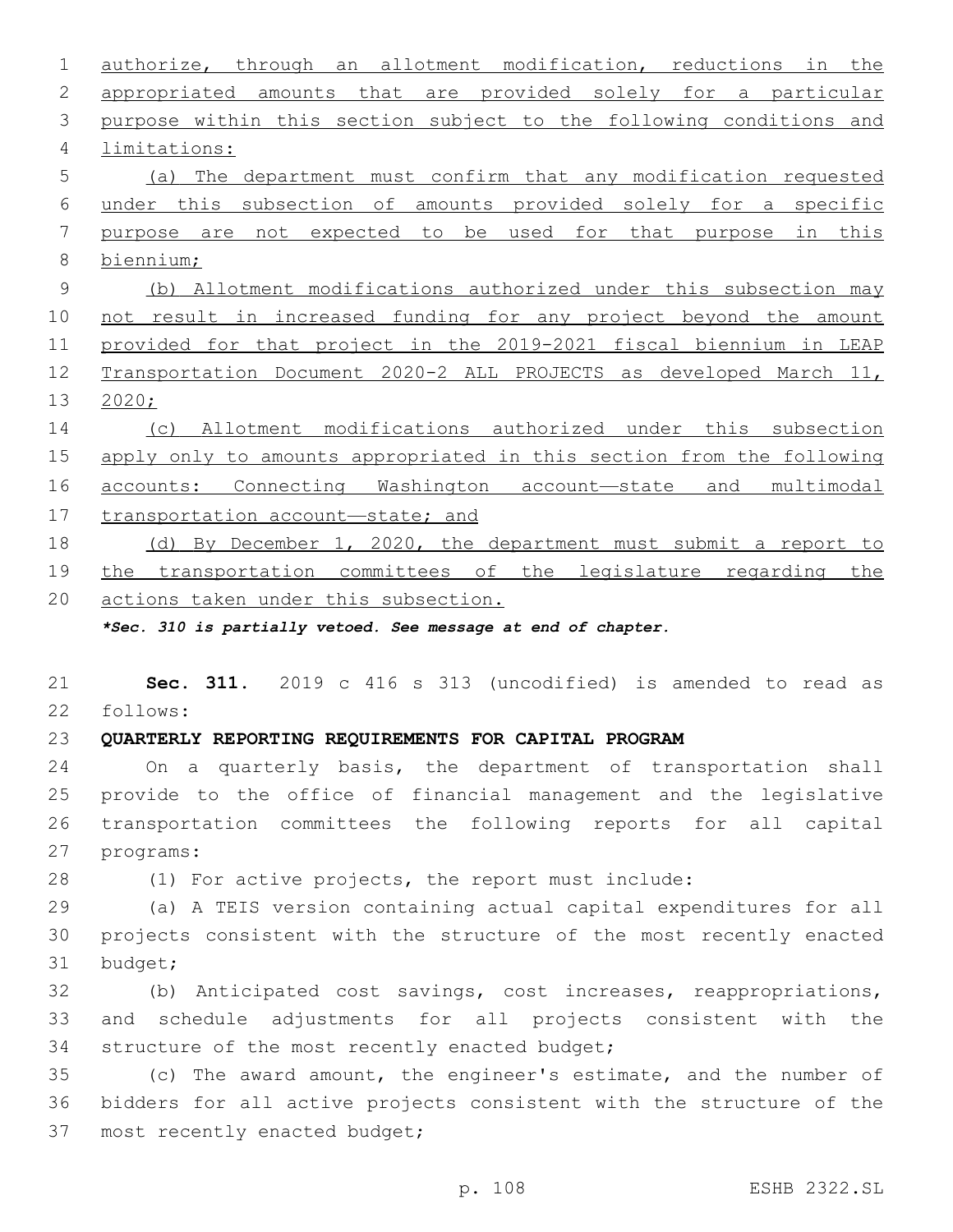(d) Projected costs and schedule for individual projects that are funded at a programmatic level for projects relating to bridge rail, guard rail, fish passage barrier removal, roadside safety projects, and seismic bridges. Projects within this programmatic level funding must be completed on a priority basis and scoped to be completed 6 within the current programmatic budget;

 (e) Highway projects that may be reduced in scope and still 8 achieve a functional benefit;

 (f) Highway projects that have experienced scope increases and 10 that can be reduced in scope;

 (g) Highway projects that have lost significant local or regional 12 contributions that were essential to completing the project; and

 (h) Contingency amounts for all projects consistent with the 14 structure of the most recently enacted budget.

15 (2) For completed projects, the report must:

 (a) Compare the costs and operationally complete date for projects with budgets of twenty million dollars or more that are funded with preexisting funds to the original project cost estimates 19 and schedule; and

20 (b) Provide a list of nickel ((and)), TPA, and connecting Washington projects charging to the nickel/TPA/CWA environmental mitigation reserve (OBI4ENV) and the amount each project is charging.

(3) For prospective projects, the report must:

 (a) Identify the estimated advertisement date for all projects consistent with the structure of the most recently enacted transportation budget that are going to advertisement during the 27 current fiscal biennium;

 (b) Identify the anticipated operationally complete date for all projects consistent with the structure of the most recently enacted transportation budget that are going to advertisement during the 31 current fiscal biennium; and

 (c) Identify the estimated cost of completion for all projects consistent with the structure of the most recently enacted transportation budget that are going to advertisement during the current fiscal biennium.35

#### **TRANSFERS AND DISTRIBUTIONS**

 **Sec. 401.** 2019 c 416 s 401 (uncodified) is amended to read as follows: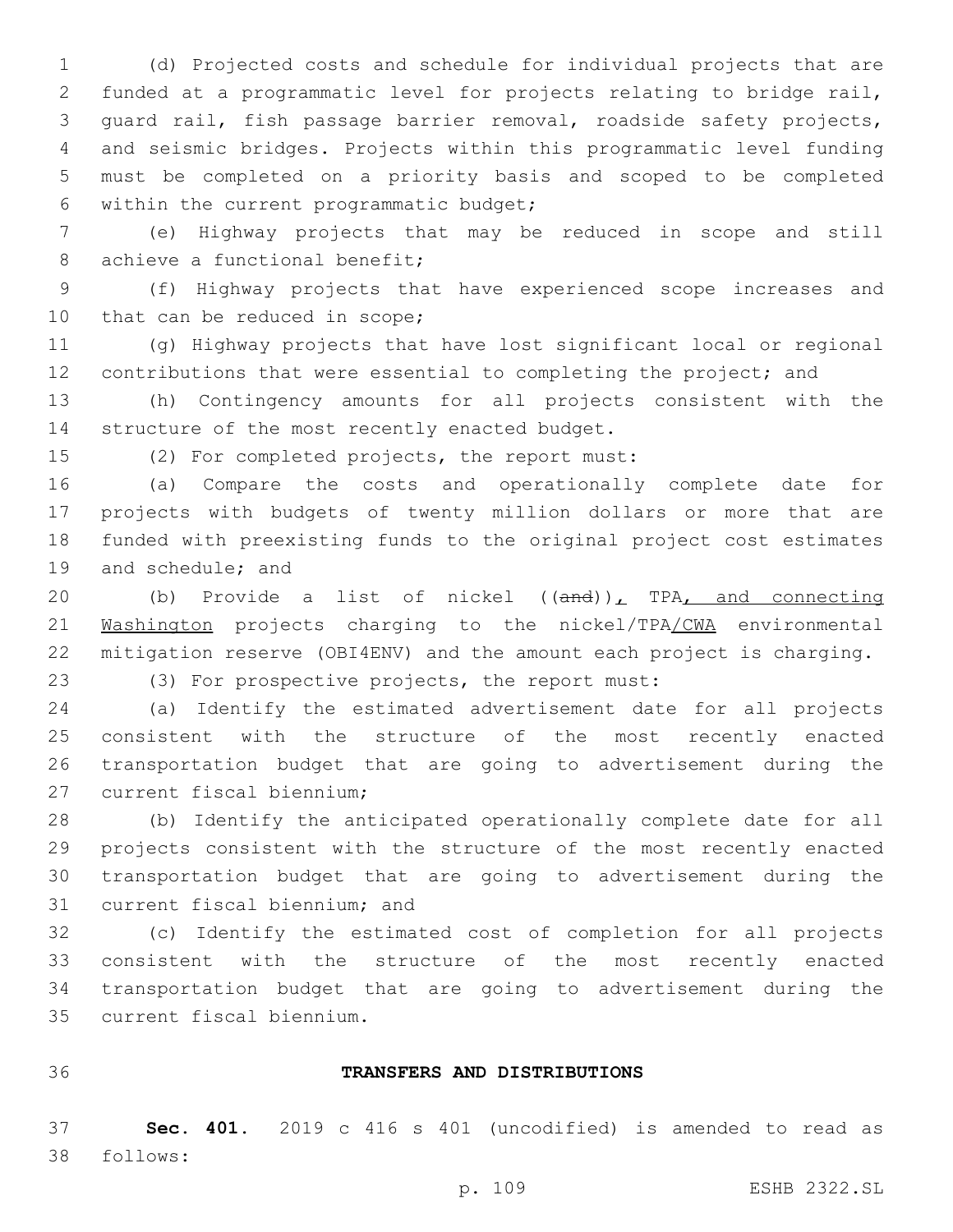1 **FOR THE STATE TREASURER—BOND RETIREMENT AND INTEREST, AND ONGOING** 2 **BOND REGISTRATION AND TRANSFER CHARGES: FOR BOND SALES DISCOUNTS AND** 3 **DEBT TO BE PAID BY MOTOR VEHICLE ACCOUNT AND TRANSPORTATION FUND** 4 **REVENUE** 5 Special Category C Account—State Appropriation. . . . . ((\$376,000))  $\frac{$105,000}{ }$ 7 Multimodal Transportation Account—State Appropriation. . . . \$125,000 8 Transportation Partnership Account—State Appropriation ((\$1,636,000)) 9  $\frac{1}{2}$   $\frac{1}{407}$ ,000 10 Connecting Washington Account—State Appropriation. . . ((\$7,599,000)) 11 \$7,723,000 12 Highway Bond Retirement Account-State 13 Appropriation. . . . . . . . . . . . . . . . ((\$1,327,766,000)) 14 \$1,378,835,000 15 Ferry Bond Retirement Account—State Appropriation. . ((\$25,077,000)) 16 \$25,078,000 17 Transportation Improvement Board Bond Retirement 18 Account—State Appropriation. . . . . . . . . . ((\$12,684,000)) 19 \$12,452,000 20 Nondebt-Limit Reimbursable Bond Retirement 21 Account—State Appropriation. . . . . . . . . . ((\$29,594,000)) 22 \$31,253,000 23 Toll Facility Bond Retirement Account-State 24 Appropriation. . . . . . . . . . . . . . . . ((\$86,493,000))  $25$   $\frac{$86,483,000}{ }$ 26 TOTAL APPROPRIATION. . . . . . . . . . . ((\$1,491,340,000))  $27$   $51,543,461,000$ 28 **Sec. 402.** 2019 c 416 s 402 (uncodified) is amended to read as 29 follows: 30 **FOR THE STATE TREASURER—BOND RETIREMENT AND INTEREST, AND ONGOING** 31 **BOND REGISTRATION AND TRANSFER CHARGES: FOR BOND SALE EXPENSES AND** 32 **FISCAL AGENT CHARGES** 33 Multimodal Transportation Account—State Appropriation. . . . \$25,000 34 Transportation Partnership Account-State 35 Appropriation. . . . . . . . . . . . . . . . . . ( (\$327,000))  $36$   $\frac{$281,000}{2}$ 37 Connecting Washington Account-State Appropriation. . . ((\$1,520,000)) p. 110 ESHB 2322.SL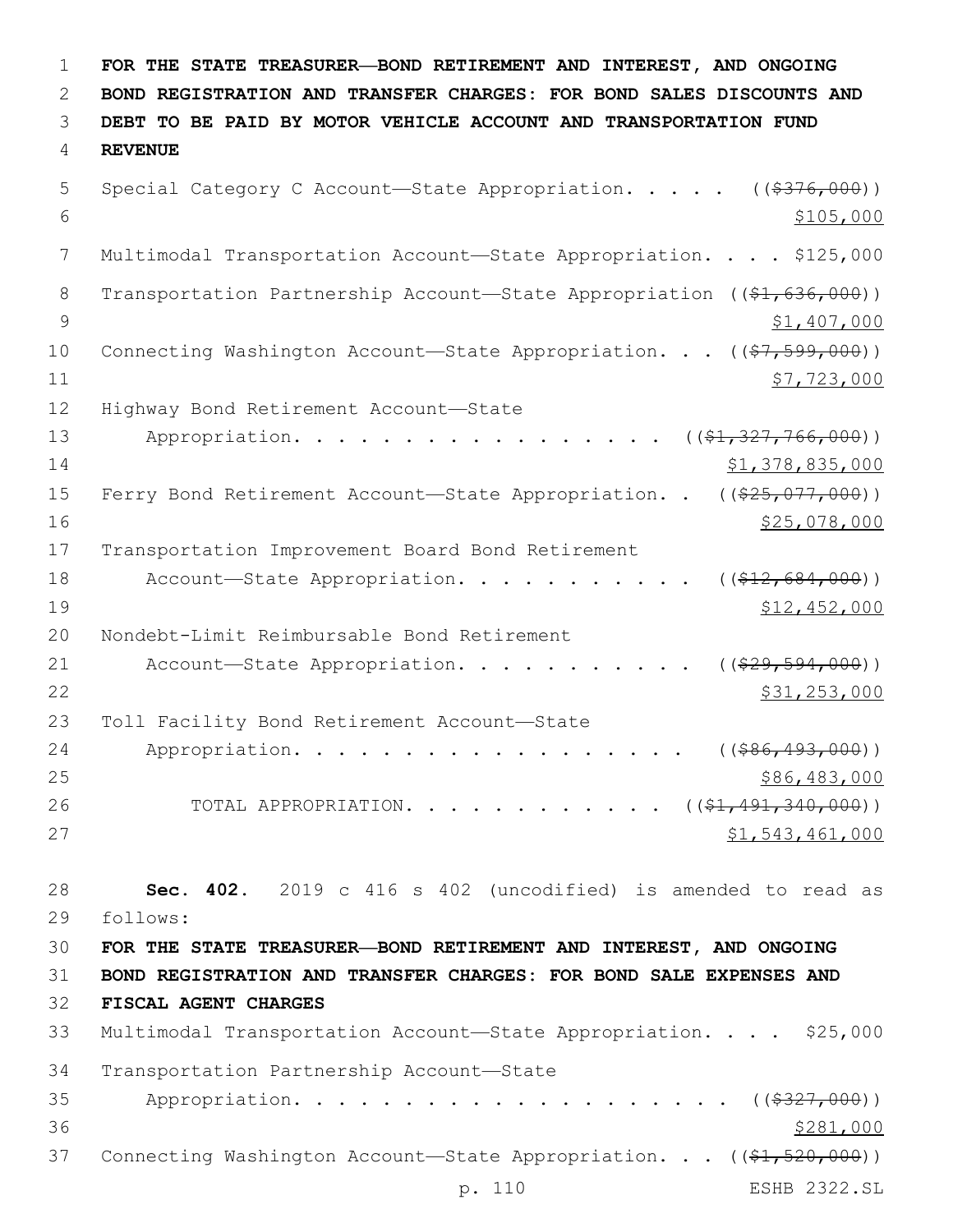```
1 \frac{$1,599,000}{ }2 Special Category C Account—State Appropriation. . . . . (($75,000))
\frac{$21,000}{ }4 TOTAL APPROPRIATION. . . . . . . . . . . . . (($1,947,000))
5 $1,926,000
6 Sec. 403. 2019 c 416 s 403 (uncodified) is amended to read as
7 follows: 
8 FOR THE STATE TREASURER—STATE REVENUES FOR DISTRIBUTION
9 Motor Vehicle Account-State Appropriation:
10 For motor vehicle fuel tax distributions to
11 cities and counties. . . . . . . . . . . . . . ( ($518,198,000))
12 $508,276,000
13 Sec. 404. 2019 c 416 s 404 (uncodified) is amended to read as
14 follows: 
15 FOR THE STATE TREASURER—TRANSFERS
16 Motor Vehicle Account-State Appropriation:
17 For motor vehicle fuel tax refunds and
18 statutory transfers. . . . . . . . . . . . . ((\frac{2}{7} + \frac{188}{945}, \frac{945}{900}))
19 $2,146,790,000
20 Sec. 405. 2019 c 416 s 405 (uncodified) is amended to read as
21 follows: 
22 FOR THE DEPARTMENT OF LICENSING—TRANSFERS
23 Motor Vehicle Account-State Appropriation:
24 For motor vehicle fuel tax refunds and
25 transfers. . . . . . . . . . . . . . . . . . ( (\frac{2220, 426, 000)}{2}26 $235,788,00027 Sec. 406. 2019 c 416 s 406 (uncodified) is amended to read as
28 follows: 
29 FOR THE STATE TREASURER—ADMINISTRATIVE TRANSFERS
30 (1) Highway Safety Account—State Appropriation:
31 For transfer to the Multimodal Transportation
32 Account—State. . . . . . . . . . . . . . . . . . . . (($10,000,000))
33 $54,000,000 $54,000,000 $54,000 $54,000 $54,000 $54,000 $54,000 $54,000 $54,000 $54,000 $54,000 $554,000 $
(2) Transportation Partnership Account—State34
```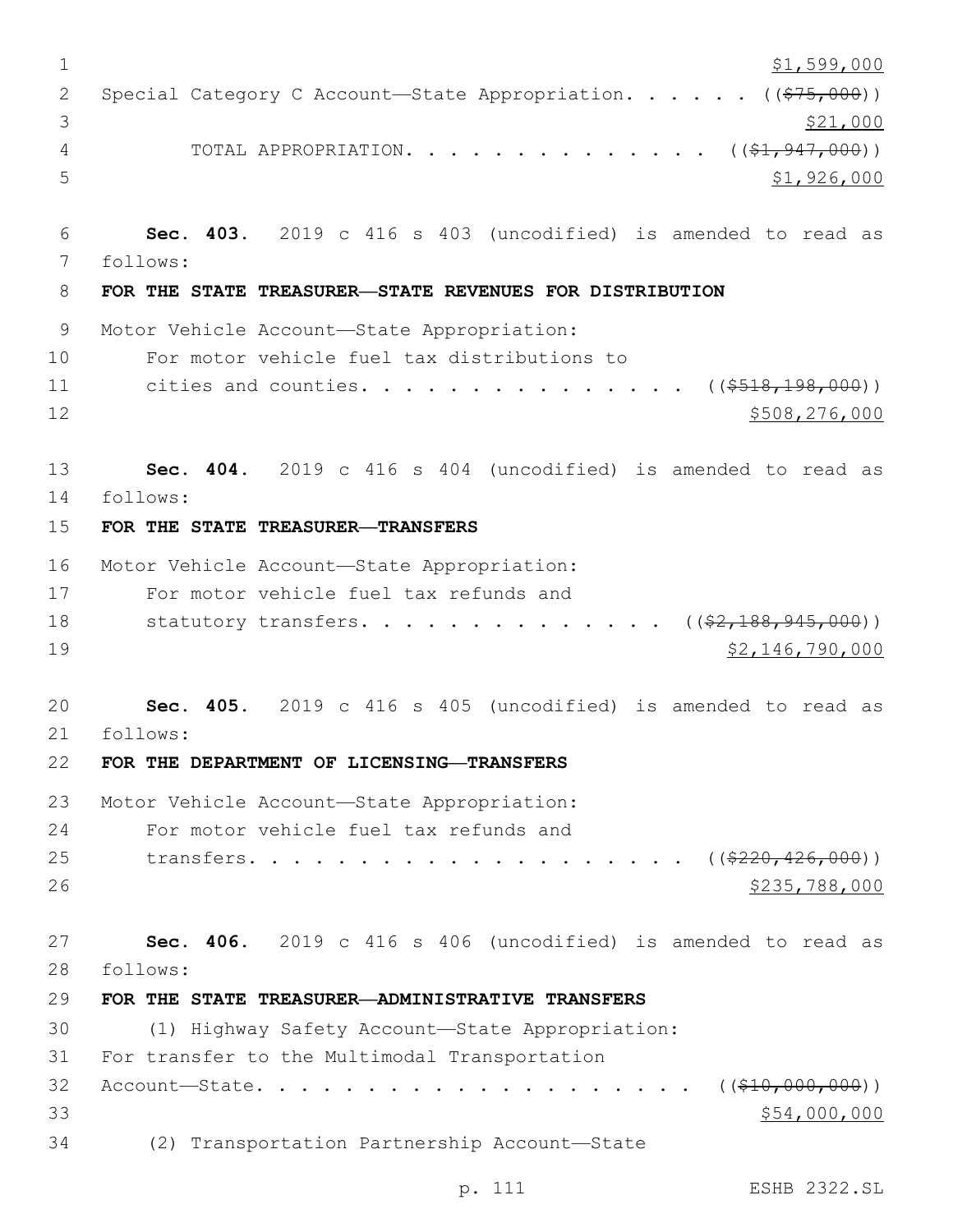```
1 Appropriation: For transfer to the Motor Vehicle
2 Account—State. . . . . . . . . . . . . . . . . . . . (($50,000,000))
 3 \times 45,000,000(3) Motor Vehicle Account—State Appropriation:4
 5 For transfer to the State Patrol Highway
 6 Account—State. . . . . . . . . . . . . . . . . . . . . (($7,000,000))
7 857,000,000(4) Motor Vehicle Account—State Appropriation:8
9 For transfer to the Freight Mobility Investment
10 Account—State. . . . . . . . . . . . . . . . . . . . . (($8,511,000))
11 $8,070,000
12 (5) Motor Vehicle Account—State Appropriation:
13 For transfer to the Rural Arterial Trust
14 Account—State. . . . . . . . . . . . . . . . . . . . . (($4,844,000))
15 $1,732,000
16 (6) Motor Vehicle Account—State Appropriation:
17 For transfer to the Transportation Improvement
18 Account—State. . . . . . . . . . . . . . . . . . . . . (($9,688,000))
19 $5,067,000
20 (7) ((Highway Safety Account—State Appropriation:
21 For transfer to the State Patrol Highway
22 Account—State. . . . . . . . . . . . . . . . . . . . . . $44,000,000
23 (8))) Motor Vehicle Account—State Appropriation: For transfer to
24 the Puget Sound Capital Construction Account-State. . . . $52,000,000
25 (8) Motor Vehicle Account—State Appropriation: For transfer to
26 the Puget Sound Ferry Operations Account—State. . . . . $55,000,000
27 (9) Rural Mobility Grant Program Account—State
28 Appropriation: For transfer to the Multimodal
29 Transportation Account-State. . . . . . . . . . . . . . $3,000,000
(1) (10) State Route Number 520 Civil Penalties
31 Account-State Appropriation: For transfer to
32 the State Route Number 520 Corridor
33 Account—State. . . . . . . . . . . . . . . . . . . . . . . $1,434,000
34 ((+10)) (11) Capital Vessel Replacement Account-State
35 Appropriation: For transfer to the Connecting
36 Washington Account-State. . . . . . . . . . . . . . (($50,000,000))
37 $60,000,000 $60,000,000 $60,000 $60,000 $60,000 $60,000 $60,000 $60,000 $60,000 $60,000 $60,000 $60,000 $60,000 $60,000 $60,000 $60,000 $60,000 $60,000 $60,000 $60,000 $60,000 $60,000 $60,000 $60,000 $60,000 $60,000 
38 (((11) Multimodal Transportation Account—State
39 Appropriation: For transfer to the Freight
```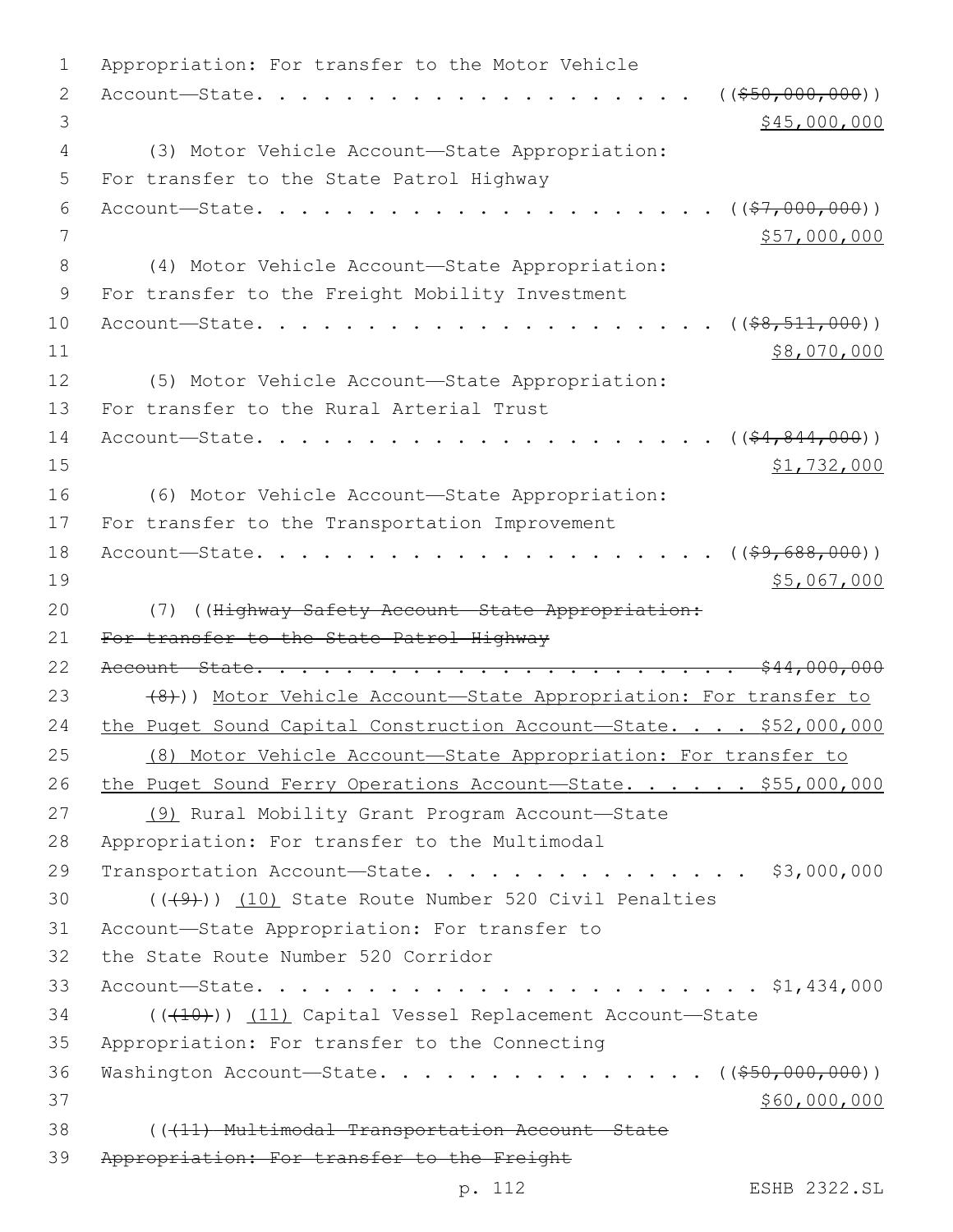1 Mobility Multimodal Account State. . . . . . . . . . . \$8,511,000)) 2 (12) ((Multimodal Transportation Account—State 3 Appropriation: For transfer to the Puget Sound 4 Capital Construction Account State. . . . . . . . . . . . \$15,000,000 5 (13) Multimodal Transportation Account—State 6 Appropriation: For transfer to the Puget Sound 7 Ferry Operations Account-State. . . . . . . . . . . . . . \$45,000,000 8 (14))) Multimodal Transportation Account—State 9 Appropriation: For transfer to the Regional 10 Mobility Grant Program Account—State. . . . . . . . ((\$27,679,000))  $11$  \$11,215,000 12 (( $(15)$ )) (13) Multimodal Transportation Account—State 13 Appropriation: For transfer to the Rural 14 Mobility Grant Program Account—State. . . . . . . . . . \$15,223,000 15 (((16)) (14) Transportation 2003 Account (Nickel Account) -16 State Appropriation: For transfer to the Puget 17 Sound Capital Construction Account—State. . . . . . ((\$20,000,000))  $18$  \$15,000,000 \$15,000,000 \$15,000,000 \$15,000,000 \$15,000,000 \$15,000 \$15,000 \$15,000 \$15,000 \$15,000 \$15,000 \$15,000 \$15,000 \$15,000 \$15,000 \$15,000 \$15,000 \$15,000 \$15,000 \$15,000 \$15,000 \$15,000 \$15,000 \$15,000 \$15, 19 ((+17)) (15)(a) Alaskan Way Viaduct Replacement Project 20 Account—State Appropriation: For transfer to the 21 Motor Vehicle Account—State. . . . . . . . . . . . . . . . \$9,992,000 22 (b) The transfer identified in this subsection is provided solely 23 to repay in full the motor vehicle account—state appropriation loan 24 from section 1005(21) ((of this act)), chapter 416, Laws of 2019.  $(16)(18)$  (( $16)(a)$  Transportation Partnership Account—State 26 Appropriation: For transfer to the Alaskan Way Viaduct 27 Replacement Project Account—State. . . . . . . . . ((\$77,951,000))  $28$   $577,956,000$ 29 (b) The amount transferred in this subsection represents that 30 portion of the up to \$200,000,000 in proceeds from the sale of bonds 31 authorized in RCW 47.10.873, intended to be sold through the 32 2021-2023 fiscal biennium, used only for construction of the SR 99/ 33 Alaskan Way Viaduct Replacement project (809936Z), and that must be 34 repaid from the Alaskan Way viaduct replacement project account 35 consistent with RCW 47.56.864. 36 (((19))) (17) Motor Vehicle Account—State Appropriation: 37 For transfer to the County Arterial Preservation 38 Account—State. . . . . . . . . . . . . . . . . . . . . ((\$4,844,000))  $39$   $$4,829,000$ 

p. 113 ESHB 2322.SL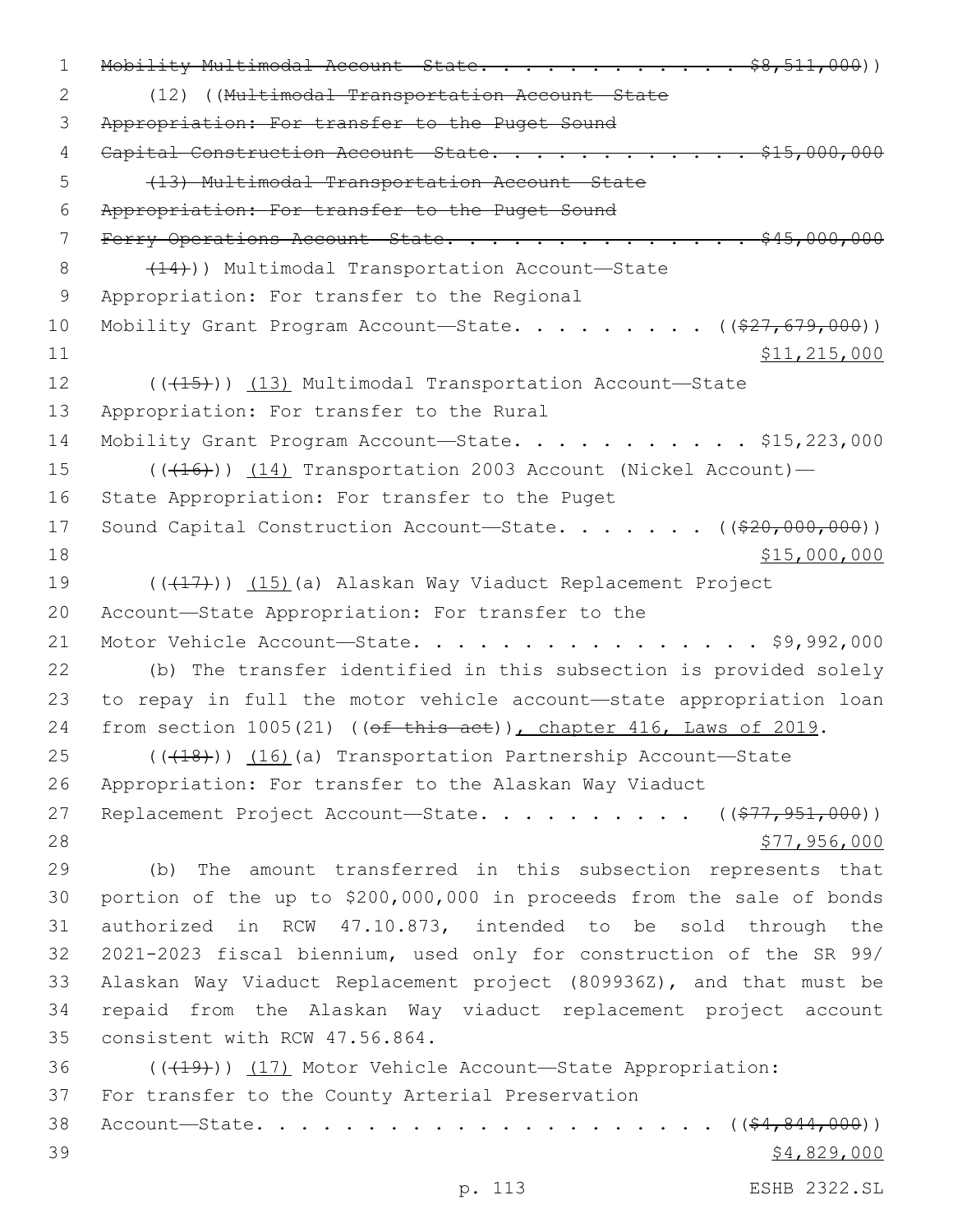1 (((20))) (18)(a) General Fund Account—State Appropriation: 2 For transfer to the State Patrol Highway 3 Account—State. . . . . . . . . . . . . . . . . . . . . . . . \$625,000 4 (b) The state treasurer shall transfer the funds only after 5 receiving notification from the Washington state patrol under section 6 207(7) ( $(\overline{ef} \overline{this} \overline{act})$ ), chapter 416, Laws of 2019. 7 (( $(21)$ )) (19) Capital Vessel Replacement Account-State 8 Appropriation: For transfer to the Transportation 9 Partnership Account—State. . . . . . . . . . . . . . . ((\$3,293,000))  $\frac{10}{2}$   $\frac{12}{312}$ ,000 11 ((+22))) (20)(a) Alaskan Way Viaduct Replacement Project 12 Account-State Appropriation: For transfer to the 13 Transportation Partnership Account—State. . . . . . ((\$19,262,000)) 14 \$15,858,000 15 (b) The amount transferred in this subsection represents 16 repayment of debt service incurred for the construction of the SR 99/ 17 Alaskan Way Viaduct Replacement project (809936Z). 18 (( $(23)$ )) (21) Tacoma Narrows Toll Bridge Account—State 19 Appropriation: For transfer to the Motor 20 Vehicle Account—State. . . . . . . . . . . . . . . . . . . . \$950,000  $(1 - 21)$  (( $(24)$ )) (22)(a) Tacoma Narrows Toll Bridge Account—State Appropriation:22 23 For transfer to the Motor Vehicle 24 Account—State. . . . . . . . . . . . . . . . . . . . . . . \$5,000,000 25 (b) A transfer in the amount of \$5,000,000 was made from the 26 Motor Vehicle Account to the Tacoma Narrows Toll Bridge Account in 27 April 2019. It is the intent of the legislature that this transfer 28 was to be temporary, for the purpose of minimizing the impact of toll 29 increases, and this is an equivalent reimbursing transfer to occur in 30 November 2019. 31 (( $(23)$  (a) Transportation 2003 Account (Nickel Account) 32 -State Appropriation: For transfer to the Tacoma 33 Narrows Toll Bridge Account—State. . . . . . . . . . . . \$12,543,000 34 (b) It is the intent of the legislature that this transfer is 35 temporary, for the purpose of minimizing the impact of toll 36 increases, and an equivalent reimbursing transfer is to occur after 37 the debt service and deferred sales tax on the Tacoma Narrows bridge 38 construction costs are fully repaid in accordance with chapter 195, 39 Laws of 2018.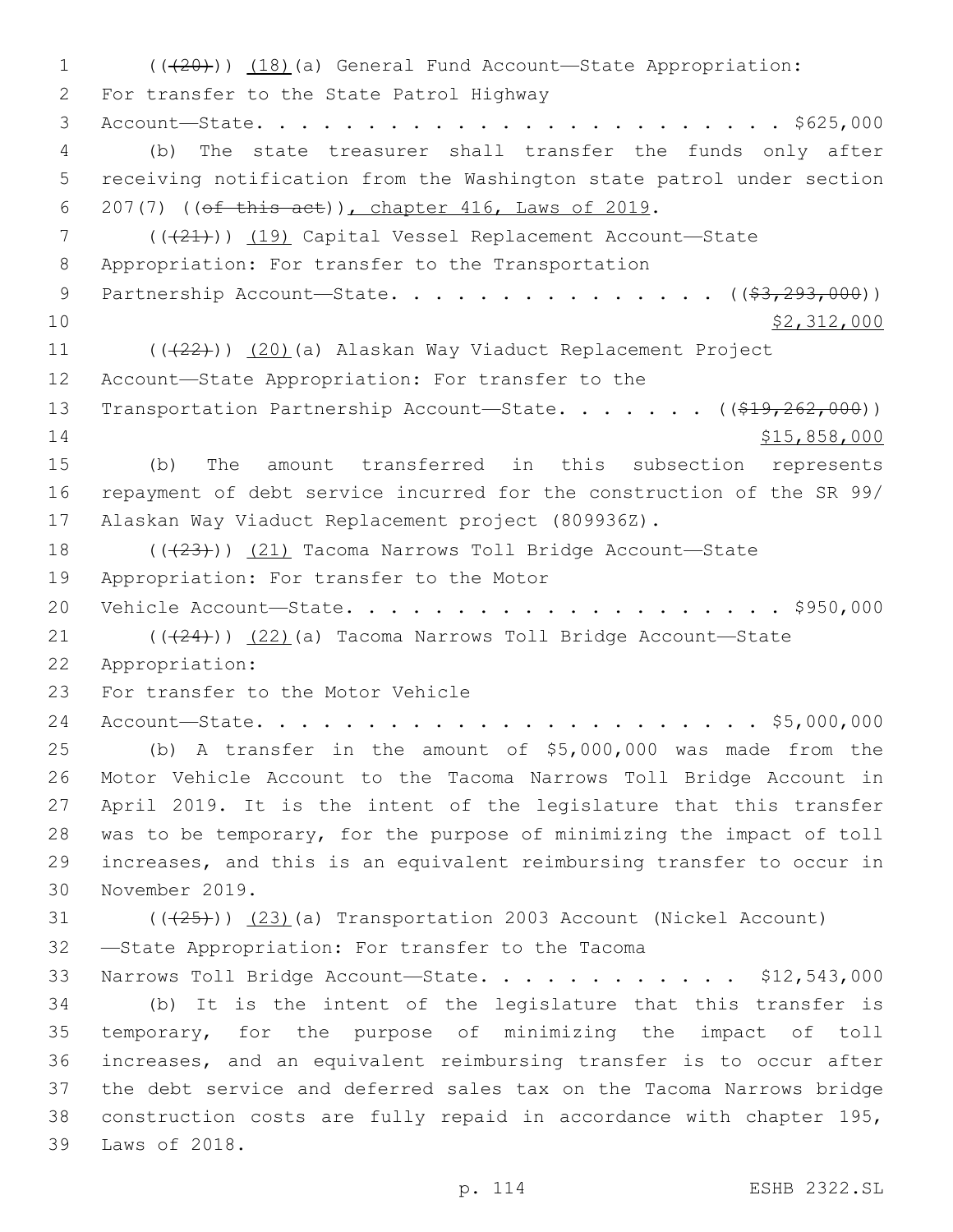1 (((26))) (24) Transportation Infrastructure Account—State 2 Appropriation: For transfer to the multimodal 3 Transportation Account—State. . . . . . . . . . . . . . . \$9,000,000 4 (( $(27)$ )) (25) Multimodal Transportation Account-State 5 Appropriation: For transfer to the Pilotage 6 Account—State. . . . . . . . . . . . . . . . . . . . . . . \$2,500,000  $($  ( $($  $($  $+28$  $)$ ))  $($  $26)$  $($ a) Motor Vehicle Account-State 8 Appropriation: For transfer to the County Road 9 Administration Board Emergency Loan Account-State. . . . . \$1,000,000 10 (b) If chapter 157 (((Senate Bill No. 5923))), Laws of 2019 is 11 not enacted by June 30, 2019, the amount provided in this subsection 12 lapses. 13 (((29))) (27)(a) Advanced Environmental Mitigation 14 Revolving Account—State Appropriation: For transfer 15 to the Motor Vehicle Account—State. . . . . . . . . . . . \$9,000,000 16 (b) The amount transferred in this subsection is contingent on at 17 least a \$9,000,000 transfer to the advanced environmental mitigation 18 revolving account authorized by June 30, 2019, in the omnibus capital 19 appropriations act. 20 ((430) Motor Vehicle account-State Appropriation: 21 For transfer to the Electric Vehicle Charging 22 <del>Infrastructure Account State. . . . . . . . . . . . . . \$12,255,000</del> 23 (31)) (28) Multimodal Transportation Account-State 24 Appropriation: For transfer to the Electric Vehicle 25 Charging Infrastructure Account—State. . . . . . . . ((\$8,000,000))  $26$  \$1,000,000 27 (((32))) (29) Multimodal Transportation Account-State 28 Appropriation: For transfer to the Complete Streets 29 Grant Program Account-State. . . . . . . . . . . . ((\$14,670,000))  $30 \hspace{2.5cm} \text{$} 10,200,000$ 31 (((433))) (30)(a) Transportation Partnership 32 Account—State Appropriation: For transfer to the Capital Vessel 33 Replacement Account—State. . . . . . . . . . . . . . ((\$99,000,000)) 34 \$96,030,000 35 (b) The amount transferred in this subsection represents proceeds 36 from the sale of bonds authorized in RCW 47.10.873. 37 (31) Freight Mobility Multimodal Account—State 38 Appropriation: For transfer to the Multimodal Transportation 39 Account—State. . . . . . . . . . . . . . . . . . . . . . . \$7,296,000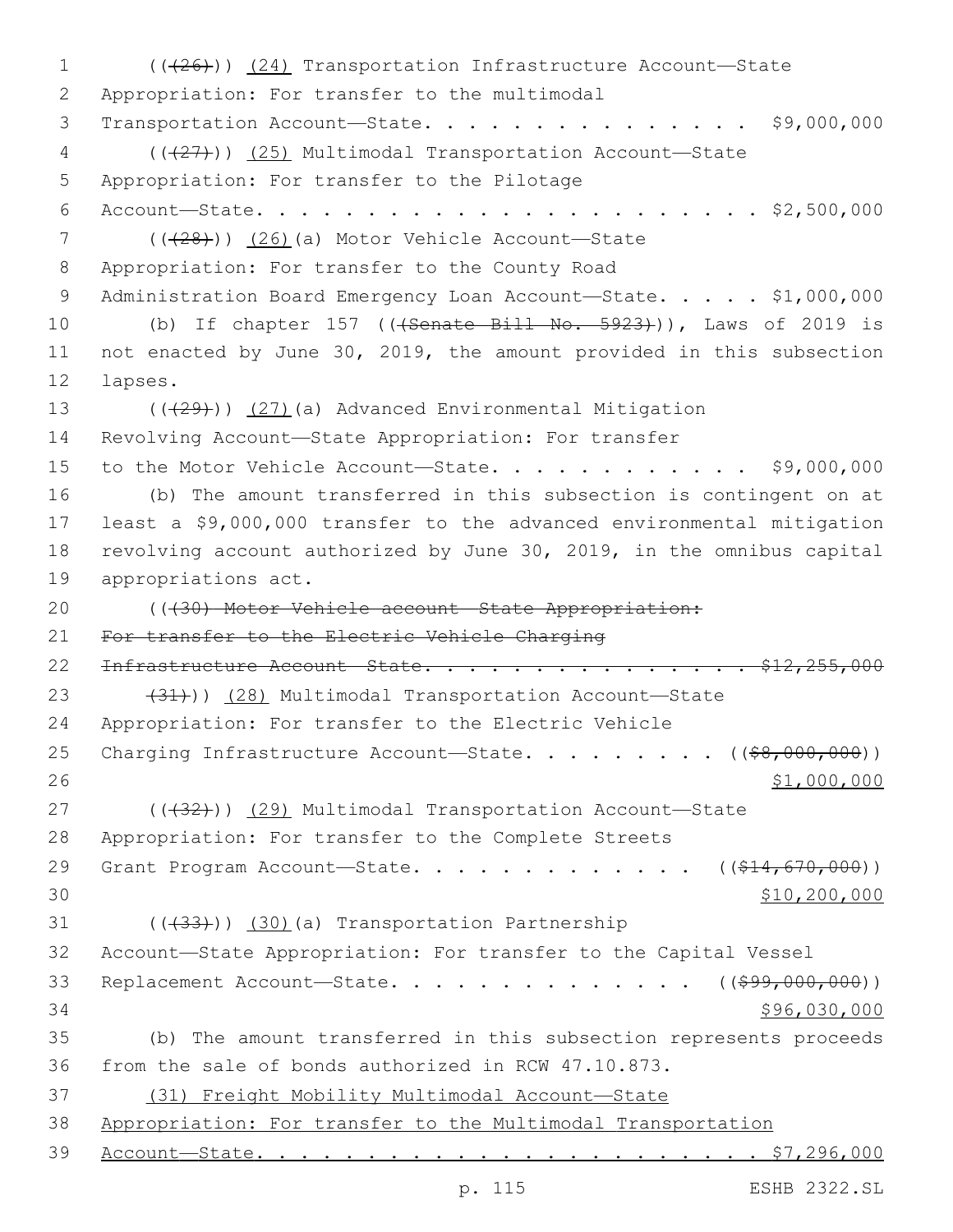| $\mathbf 1$     | (32) Connecting Washington Account-State                          |
|-----------------|-------------------------------------------------------------------|
| 2               | Appropriation: For transfer to the Motor Vehicle                  |
| 3               |                                                                   |
|                 |                                                                   |
| 4               | Sec. 407. 2019 c 416 s 407 (uncodified) is amended to read as     |
| 5               | follows:                                                          |
| 6               | FOR THE STATE TREASURER-STATE REVENUES FOR DISTRIBUTION           |
| $7\phantom{.0}$ | Multimodal Transportation Account-State                           |
| 8               | Appropriation: For distribution to cities and                     |
| $\mathsf 9$     | \$26,786,000                                                      |
| 10              | Motor Vehicle Account-State Appropriation: For                    |
| 11              | distribution to cities and counties. \$23,438,000                 |
| 12              | \$50, 224, 000<br>TOTAL APPROPRIATION.                            |
| 13              | Sec. 408. 2019 c 416 s 408 (uncodified) is amended to read as     |
| 14              | follows:                                                          |
| 15              | FOR THE STATE TREASURER-BOND RETIREMENT AND INTEREST, AND ONGOING |
| 16              | BOND REGISTRATION AND TRANSFER CHARGES: FOR DEBT TO BE PAID BY    |
| 17              | STATUTORILY PRESCRIBED REVENUE                                    |
| 18              | Toll Facility Bond Retirement Account-Federal                     |
| 19              | Appropriation \$199,522,000                                       |
| 20              | Toll Facility Bond Retirement Account-State                       |
| 21              |                                                                   |
| 22              | TOTAL APPROPRIATION. ( $(\frac{2225}{273},000)$ )                 |
| 23              | \$224,894,000                                                     |
|                 |                                                                   |
| 24              | <b>COMPENSATION</b>                                               |

 NEW SECTION. **Sec. 501.** A new section is added to 2019 c 416 (uncodified) to read as follows:

**COLLECTIVE BARGAINING AGREEMENTS**

 Sections 502 and 503 of this act represent the results of the negotiations for fiscal year 2021 collective bargaining agreement changes, permitted under chapter 47.64 RCW. Provisions of the collective bargaining agreements contained in sections 502 and 503 of this act are described in general terms. Only major economic terms are included in the descriptions. These descriptions do not contain the complete contents of the agreements. The collective bargaining agreements contained in sections 502 and 503 of this act may also be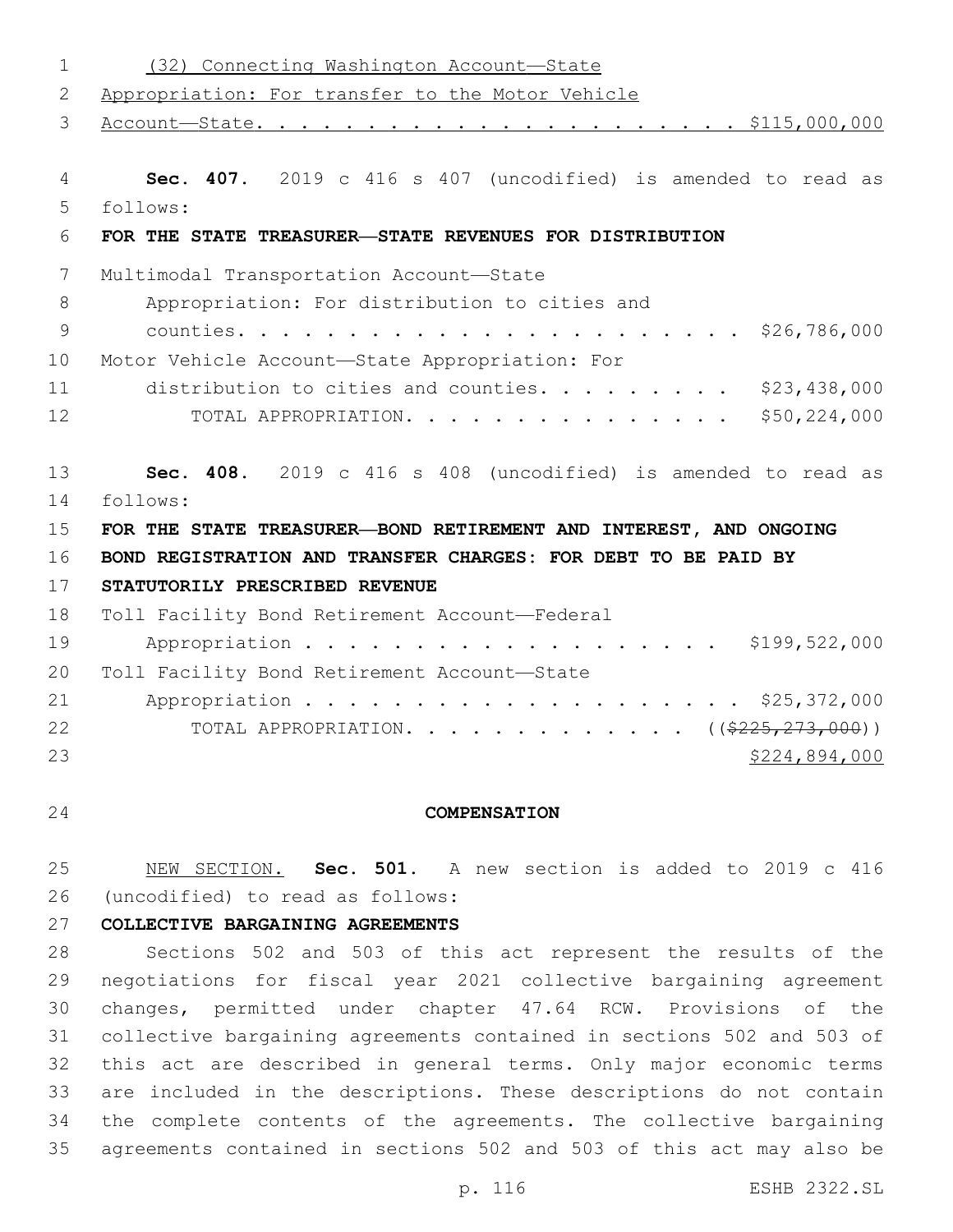funded by expenditures from nonappropriated accounts. If positions are funded with lidded grants or dedicated fund sources with insufficient revenue, additional funding from other sources is not provided.4

# NEW SECTION. **Sec. 502.** A new section is added to 2019 c 416 (uncodified) to read as follows:

### **DEPARTMENT OF TRANSPORTATION MARINE DIVISION COLLECTIVE BARGAINING**

### **AGREEMENTS—MEBA-UL**

 An agreement has been reached between the governor and the marine engineers' beneficial association unlicensed engine room employees pursuant to chapter 47.64 RCW for the 2021 fiscal year. Funding is provided to ensure training opportunities are available to all 13 bargaining unit employees.

 NEW SECTION. **Sec. 503.** A new section is added to 2019 c 416 (uncodified) to read as follows:

# **DEPARTMENT OF TRANSPORTATION MARINE DIVISION COLLECTIVE BARGAINING AGREEMENTS—MEBA-L**

 An agreement has been reached between the governor and the marine engineers' beneficial association licensed engineer officers pursuant to chapter 47.64 RCW for the 2021 fiscal year. Funding is provided to ensure training opportunities are available to all bargaining unit 22 employees.

 NEW SECTION. **Sec. 504.** A new section is added to 2019 c 416 (uncodified) to read as follows:

# **GENERAL STATE EMPLOYEE COMPENSATION ADJUSTMENTS**

 Except as otherwise provided in sections 501 through 503 of this act, state employee compensation adjustments will be provided in accordance with funding adjustments provided in the 2020 supplemental 29 omnibus appropriations act.

#### **IMPLEMENTING PROVISIONS**

 **Sec. 601.** 2019 c 416 s 601 (uncodified) is amended to read as follows:

#### **FUND TRANSFERS**

 (1) The 2005 transportation partnership projects or improvements and 2015 connecting Washington projects or improvements are listed in

p. 117 ESHB 2322.SL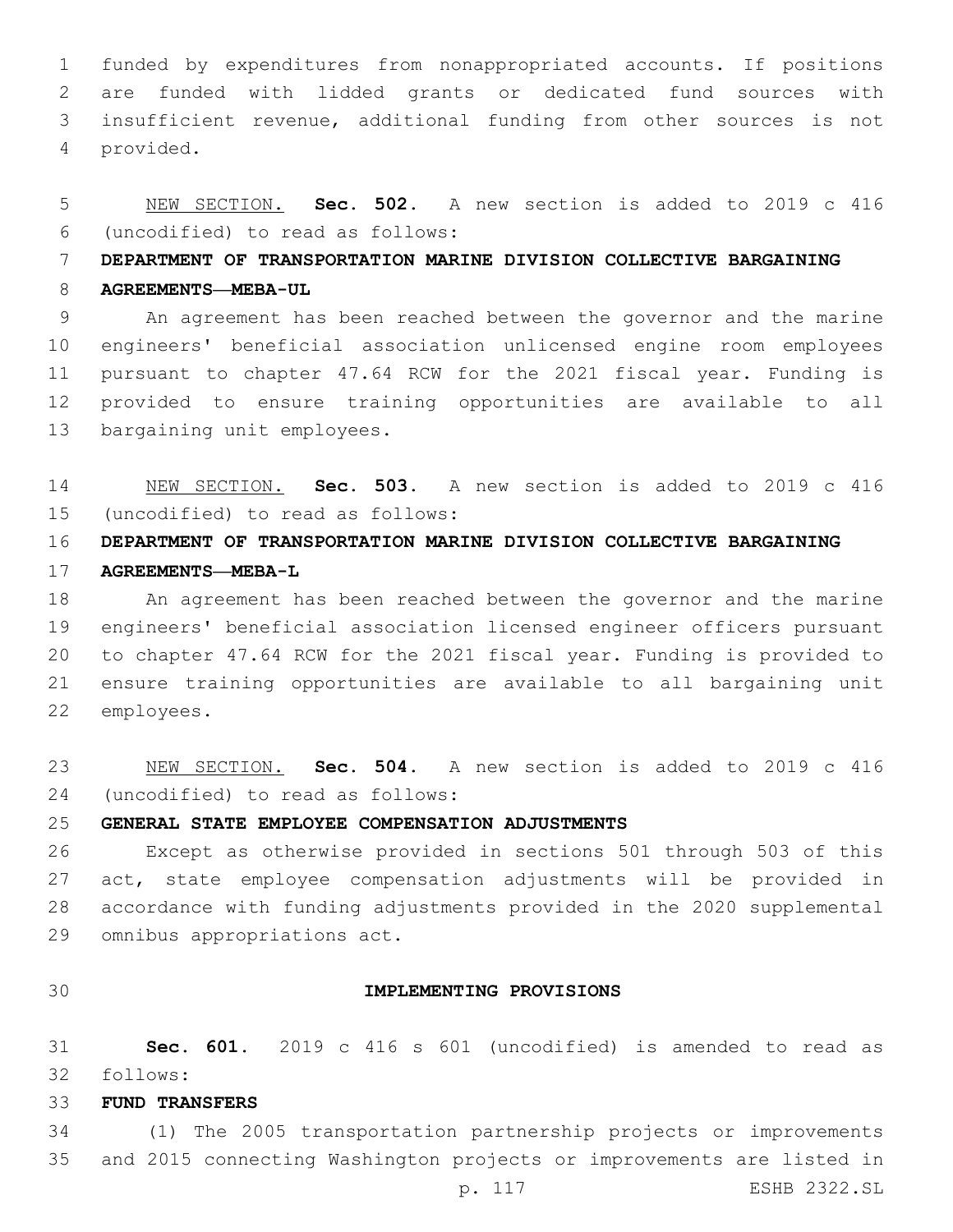1 the LEAP Transportation Document ((2019-1)) 2020-1 as developed ((April 27, 2019)) March 11, 2020, which consists of a list of specific projects by fund source and amount over a sixteen-year period. Current fiscal biennium funding for each project is a line- item appropriation, while the outer year funding allocations represent a sixteen-year plan. The department of transportation is expected to use the flexibility provided in this section to assist in the delivery and completion of all transportation partnership account and connecting Washington account projects on the LEAP transportation document referenced in this subsection. For the 2019-2021 project appropriations, unless otherwise provided in this act, the director of the office of financial management may provide written authorization for a transfer of appropriation authority between projects funded with transportation partnership account appropriations or connecting Washington account appropriations to manage project spending and efficiently deliver all projects in the respective program under the following conditions and limitations:

 (a) Transfers may only be made within each specific fund source 19 referenced on the respective project list;

 (b) Transfers from a project may not be made as a result of the reduction of the scope of a project or be made to support increases 22 in the scope of a project;

 (c) Transfers from a project may be made if the funds appropriated to the project are in excess of the amount needed in the 25 current fiscal biennium;

 (d) Transfers may not occur for projects not identified on the 27 applicable project list;

 (e) Transfers may not be made while the legislature is in 29 session;

 (f) Transfers to a project may not be made with funds designated as attributable to practical design savings as described in RCW 47.01.480;32

 (g) Each transfer between projects may only occur if the director of the office of financial management finds that any resulting change will not hinder the completion of the projects as approved by the legislature. Until the legislature reconvenes to consider the 2020 supplemental omnibus transportation appropriations act, any unexpended 2017-2019 appropriation balance as approved by the office of financial management, in consultation with the chairs and ranking members of the house of representatives and senate transportation

p. 118 ESHB 2322.SL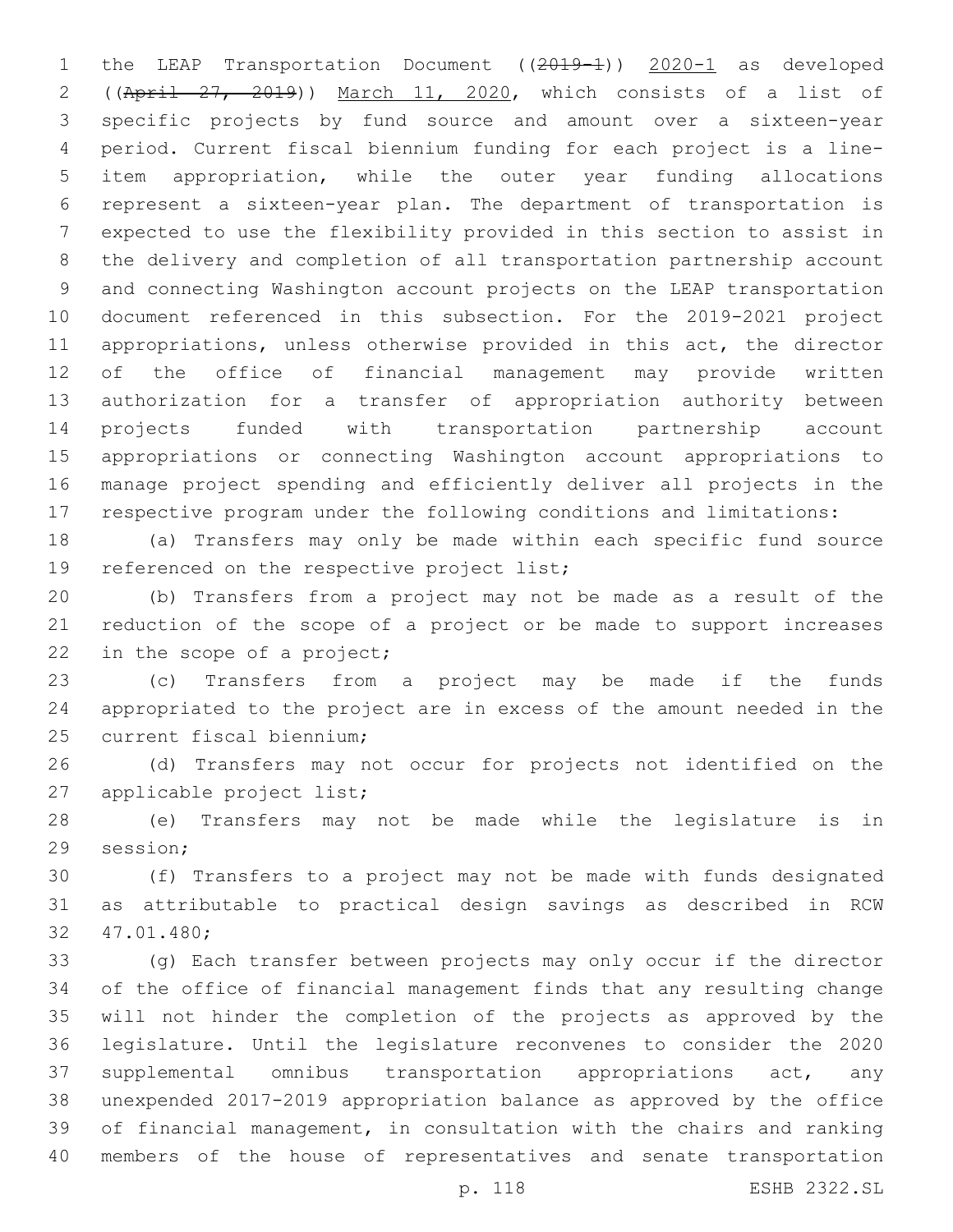committees, may be considered when transferring funds between 2 projects; and

 (h) Transfers between projects may be made by the department of transportation without the formal written approval provided under this subsection (1), provided that the transfer amount does not exceed two hundred fifty thousand dollars or ten percent of the total project, whichever is less. These transfers must be reported quarterly to the director of the office of financial management and the chairs of the house of representatives and senate transportation 10 committees.

 (2) The department of transportation must submit quarterly all transfers authorized under this section in the transportation executive information system. The office of financial management must maintain a legislative baseline project list identified in the LEAP 15 transportation documents referenced in this act, and update that project list with all authorized transfers under this section.

 (3) At the time the department submits a request to transfer funds under this section, a copy of the request must be submitted to the chairs and ranking members of the transportation committees of 20 the legislature.

 (4) Before approval, the office of financial management shall work with legislative staff of the house of representatives and senate transportation committees to review the requested transfers in a timely manner and consider any concerns raised by the chairs and 25 ranking members of the transportation committees.

 (5) No fewer than ten days after the receipt of a project transfer request, the director of the office of financial management must provide written notification to the department of any decision regarding project transfers, with copies submitted to the 30 transportation committees of the legislature.

 (6) The department must submit annually as part of its budget submittal a report detailing all transfers made pursuant to this 33 section.

 **Sec. 602.** 2019 c 416 s 606 (uncodified) is amended to read as follows:

**TRANSIT, BICYCLE, AND PEDESTRIAN ELEMENTS REPORTING**

 (1) By November 15th of each year, the department of transportation must report on amounts expended to benefit transit, bicycle, or pedestrian elements within all connecting Washington

p. 119 ESHB 2322.SL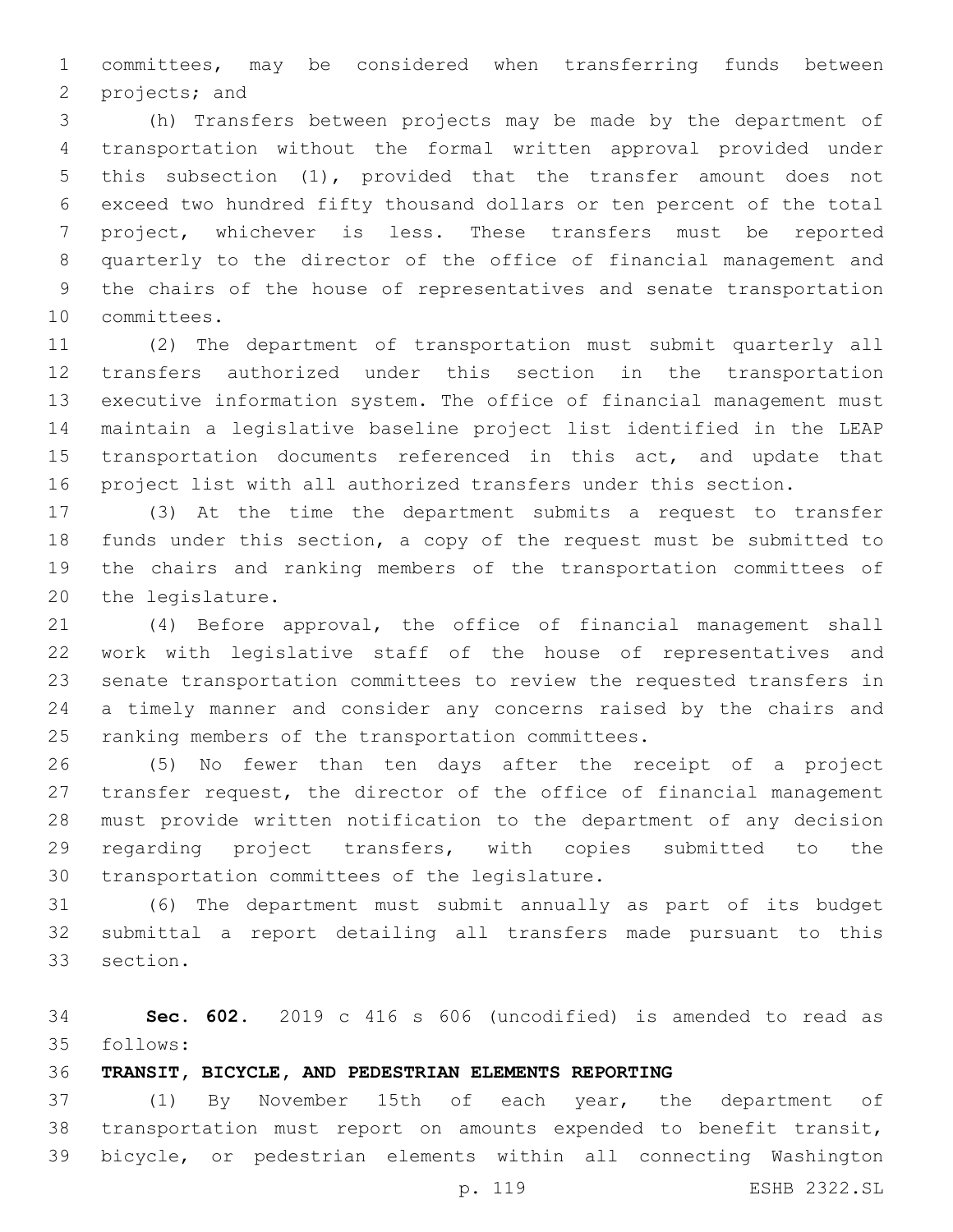projects in programs I, P, and Z identified in LEAP Transportation 2 Document ((2019-2)) 2020-2 ALL PROJECTS as developed ((April 27, 3 2019)) March 11, 2020. The report must address each modal category separately and identify if eighteenth amendment protected funds have 5 been used and, if not, the source of funding.

 (2) To facilitate the report in subsection (1) of this section, the department of transportation must require that all bids on connecting Washington projects include an estimate on the cost to implement any transit, bicycle, or pedestrian project elements.

## **MISCELLANEOUS 2019-2021 FISCAL BIENNIUM**

 **Sec. 701.** 2019 c 416 s 701 (uncodified) is amended to read as 12 follows:

#### **INFORMATION TECHNOLOGY OVERSIGHT**

14 (1) Agencies must apply to the office of financial management and the office of the state chief information officer for approval before beginning a project or proceeding with each discreet stage of a project subject to this section. At each stage, the office of the state chief information officer must certify that the project has an approved technology budget and investment plan, complies with state information technology and security requirements, and other policies 21 defined by the office of the state chief information officer. The office of financial management must notify the fiscal committees of 23 the legislature of the receipt of each application and may not approve a funding request for ten business days from the date of notification.

 (2)(a) Each project must have a technology budget. The technology budget must use a method similar to the state capital budget, identifying project costs, each fund source, and anticipated deliverables through each stage of the entire project investment and across fiscal periods and biennia from project onset through 31 implementation and close out.

 (b) As part of the development of a technology budget and at each request for funding, the agency shall submit detailed financial information to the office of financial management and the office of the state chief information officer. The technology budget must describe the total cost of the project by fiscal month to include and identify:37

38 (i) Fund sources;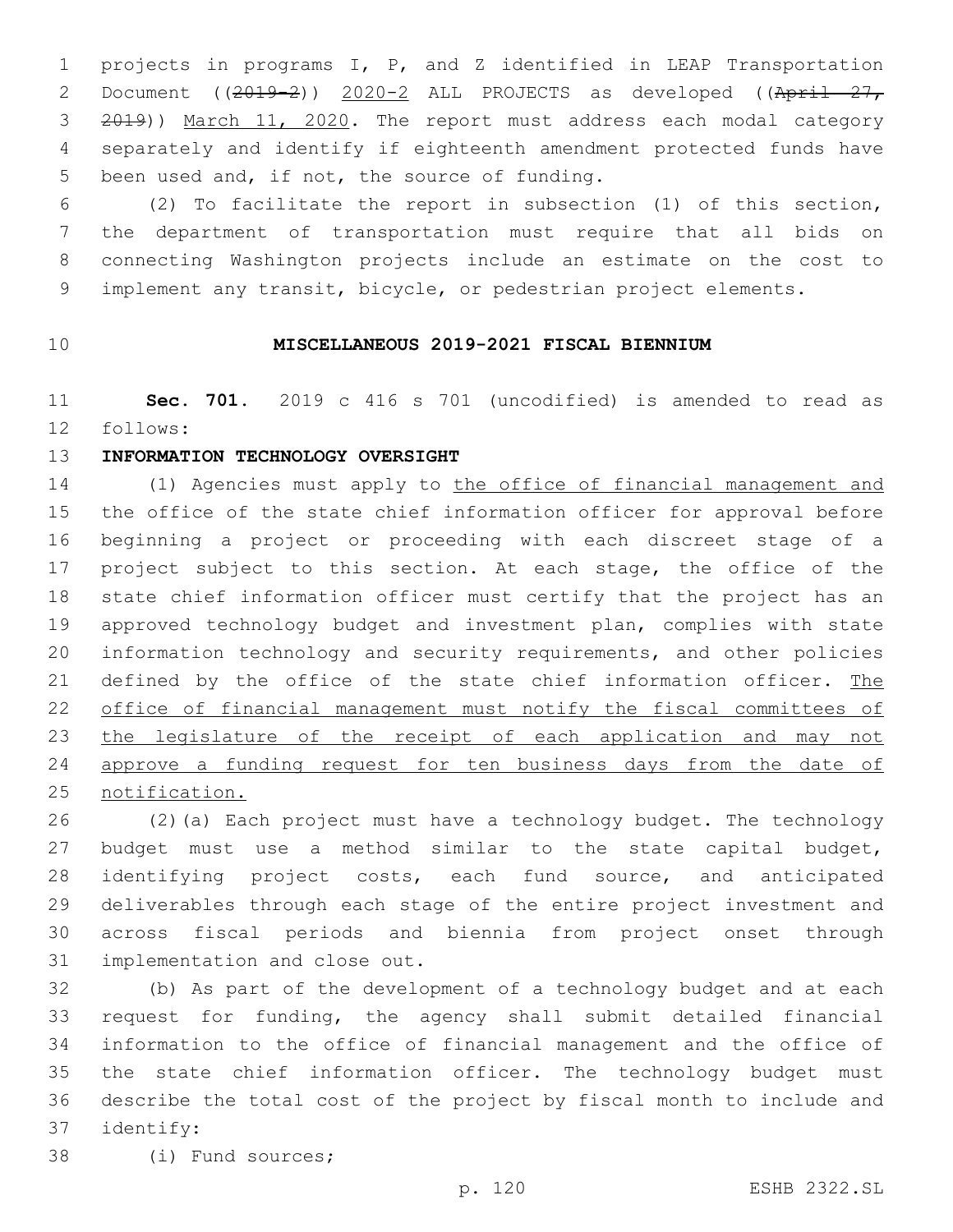(ii) Full-time equivalent staffing level to include job 2 classification assumptions;

(iii) A discreet appropriation index and program index;

(iv) Object and subobject codes of expenditures; and

5 (v) Anticipated deliverables.

 (c) If a project technology budget changes and a revised technology budget is completed, a comparison of the revised technology budget to the last approved technology budget must be 9 posted to the dashboard, to include a narrative rationale on what 10 changed, why, and how that impacts the project in scope, budget, and schedule.

(3)(a) Each project must have an investment plan that includes:

 (i) An organizational chart of the project management team that identifies team members and their roles and responsibilities;

 (ii) The office of the state chief information officer staff 16 assigned to the project;

 (iii) An implementation schedule covering activities, critical milestones, and deliverables at each stage of the project for the 19 life of the project at each agency affected by the project;

 (iv) Performance measures used to determine that the project is on time, within budget, and meeting expectations for quality of work 22 product;

 (v) Ongoing maintenance and operations cost of the project post implementation and close out delineated by agency staffing, 25 contracted staffing, and service level agreements; and

 (vi) Financial budget coding to include at least discrete program 27 index and subobject codes.

 (4) Projects with estimated costs greater than one hundred million dollars from initiation to completion and implementation may be divided into discrete subprojects as determined by the office of the state chief information officer. Each subproject must have a technology budget and investment plan as provided in this section.

 (5)(a) The office of the state chief information officer shall maintain an information technology project dashboard that provides updated information each fiscal month on projects subject to this 36 section. This includes, at least:

37 (i) Project changes each fiscal month;

 (ii) Noting if the project has a completed market requirements 39 document;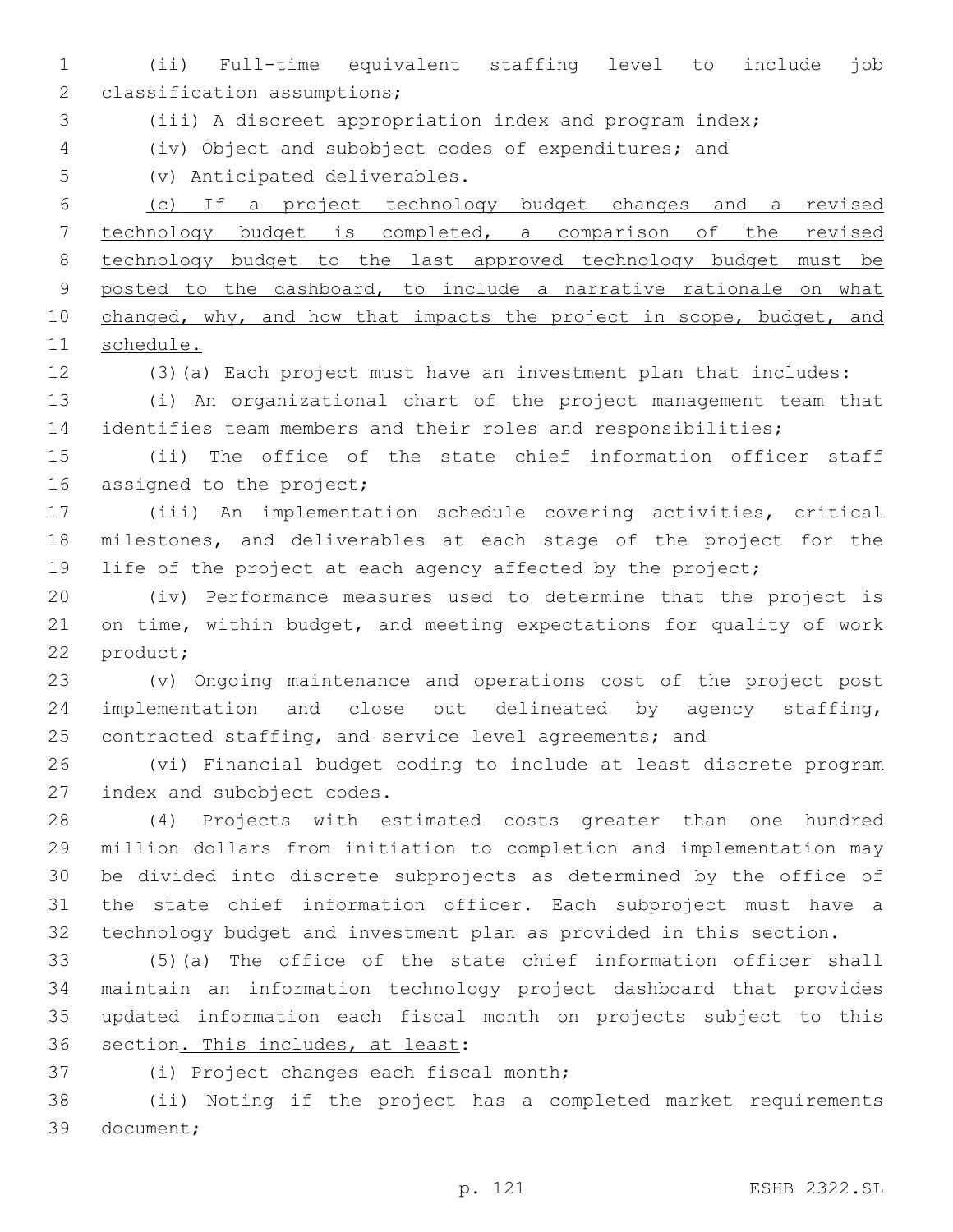- (iii) Financial status of information technology projects under 2 oversight; ((and))
- 3 (iv) Coordination with agencies;
- (v) Monthly quality assurance reports, if applicable;
- (vi) Monthly office of the state chief information officer status reports;

 (vii) Historical project budget and expenditures through fiscal year 2019;

9 (viii) Budget and expenditures each fiscal month; and

 (ix) Estimated annual maintenance and operations costs by fiscal 11 year.

 (b) The dashboard must retain a roll up of the entire project cost, including all subprojects, that can be displayed the subproject 14 detail.

(6) If the project affects more than one agency:

 (a) A separate technology budget and investment plan must be 17 prepared for each agency; and

 (b) The dashboard must contain a statewide project technology budget roll up that includes each affected agency at the subproject 20 level.

 (7) For any project that exceeds two million dollars in total funds to complete, requires more than one biennium to complete, or is financed through financial contracts, bonds, or other indebtedness:

 (a) Quality assurance for the project must report independently 25 the office of the chief information officer;

26 (b) The office of the chief information officer must review, and, if necessary, revise the proposed project to ensure it is flexible 28 and adaptable to advances in technology;

 (c) The technology budget must specifically identify the uses of any financing proceeds. No more than thirty percent of the financing proceeds may be used for payroll-related costs for state employees assigned to project management, installation, testing, or training;

 (d) The agency must consult with the office of the state treasurer during the competitive procurement process to evaluate early in the process whether products and services to be solicited and the responsive bids from a solicitation may be financed; and

 (e) The agency must consult with the contracting division of the department of enterprise services for a review of all contracts and agreements related to the project's information technology 40 procurements.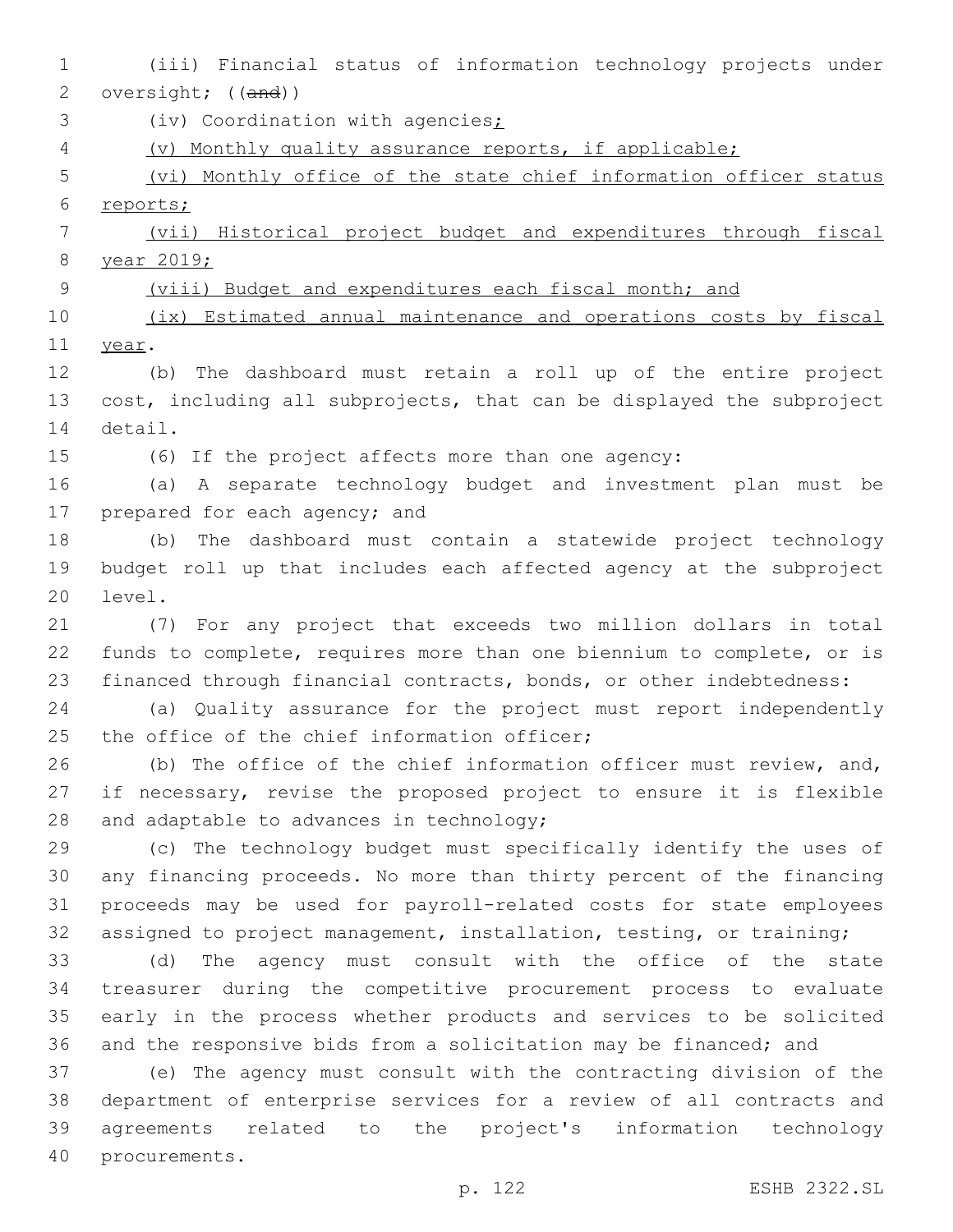(8) The office of the state chief information officer must evaluate the project at each stage and certify whether the project is planned, managed, and meeting deliverable targets as defined in the project's approved technology budget and investment plan.

 (9) The office of the state chief information officer may suspend or terminate a project at any time if it determines that the project is not meeting or not expected to meet anticipated performance and technology outcomes. Once suspension or termination occurs, the agency shall unallot any unused funding and shall not make any expenditure for the project without the approval of the office of financial management. The office of the state chief information 12 officer must report on July 1st and December 1st each calendar year, 13 beginning July 1, 2020, any suspension or termination of a project in 14 the previous six month period to legislative fiscal committees.

 (10) The office of the state chief information officer, in consultation with the office of financial management, may identify additional projects to be subject to this section, including projects 18 that are not separately identified within an agency budget. The office of the state chief information officer must report on July 1st 20 and December 1st each calendar year, beginning July 1, 2020, any 21 additional projects to be subjected to this section that were 22 identified in the previous six month period to legislative fiscal committees.

 (11) The following department of transportation projects are subject to the conditions, limitations, and review provided in this section: Labor System Replacement, New Ferry Division Dispatch System, Maintenance Management System, Land Mobile Radio System 28 Replacement, and New CSC System and Operator.

 **Sec. 702.** RCW 46.68.310 and 2013 c 104 s 4 are each amended to 30 read as follows:

 The freight mobility multimodal account is created in the state treasury. Money in the account may be spent only after appropriation. Expenditures from the account may be used only for freight mobility projects that have been approved by the freight mobility strategic investment board in RCW 47.06A.020 and may include any principal and interest on bonds authorized for the projects or improvements. However, during the 2019-2021 fiscal biennium, the legislature may direct the state treasurer to make transfers of moneys in the freight mobility multimodal account to the multimodal transportation account.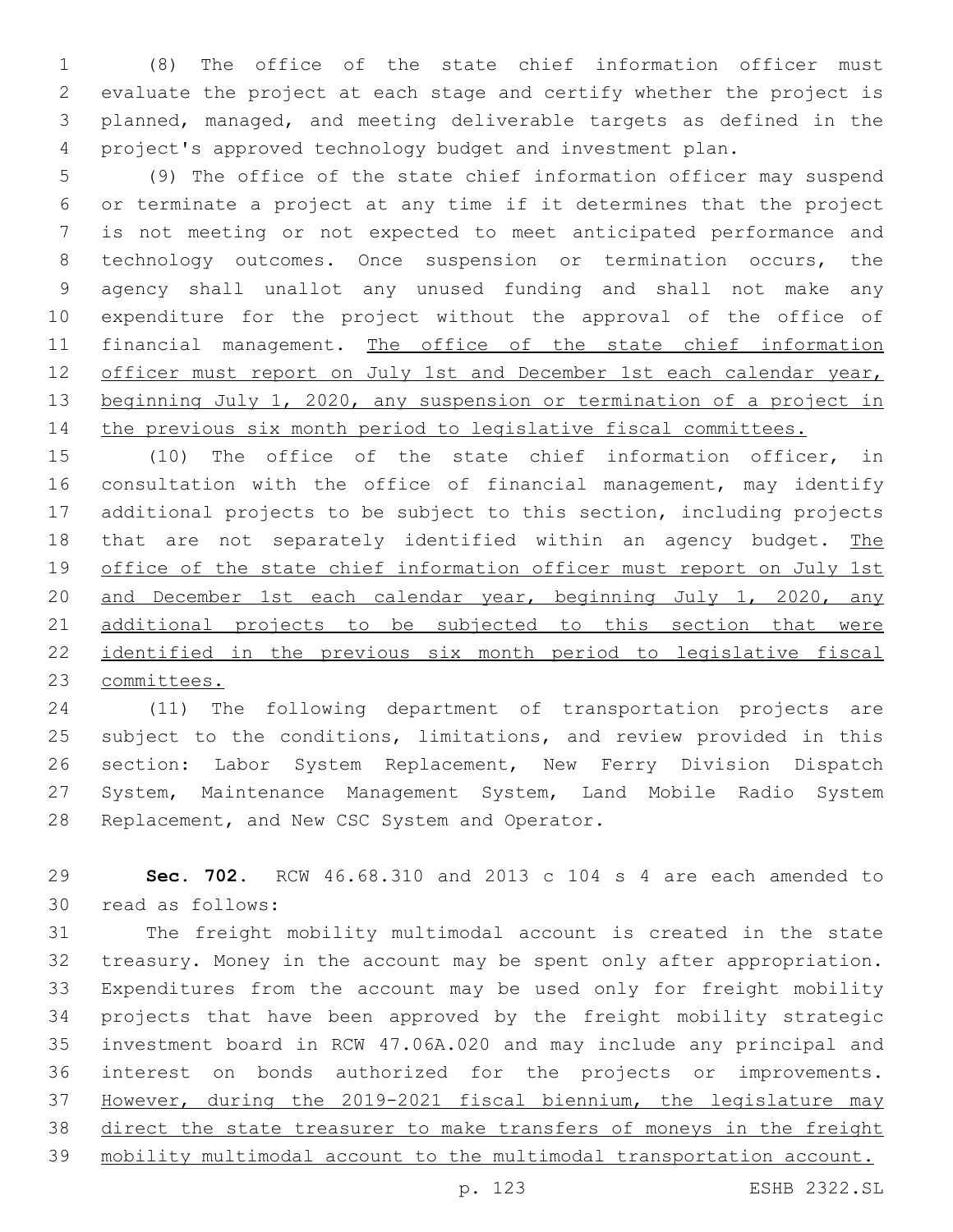1 **Sec. 703.** RCW 82.32.385 and 2015 3rd sp.s. c 44 s 420 are each 2 amended to read as follows:

3 (1) Beginning September 2019 and ending ((June 2021)) December 4 2019, by the last day of September( $(\tau)$ ) and December( $(\tau)$  March, and 5 June of each year)), the state treasurer must transfer from the 6 general fund to the connecting Washington account created in RCW 7 46.68.395 thirteen million six hundred eighty thousand dollars.

8 (2) Beginning March 2020 and ending June 2021, by the last day of 9 September, December, March, and June of each year, the state 10 treasurer must transfer from the general fund to the multimodal 11 transportation account created in RCW 47.66.070 thirteen million six 12 hundred eighty thousand dollars.

13 (3) Beginning September 2021 and ending June 2023, by the last 14 day of September, December, March, and June of each year, the state 15 treasurer must transfer from the general fund to the connecting 16 Washington account created in RCW 46.68.395 thirteen million eight 17 hundred five thousand dollars.

 $((+3+))$   $(4)$  Beginning September 2023 and ending June 2025, by the last day of September, December, March, and June of each year, the state treasurer must transfer from the general fund to the connecting Washington account created in RCW 46.68.395 thirteen million nine 22 hundred eighty-seven thousand dollars.

 $((44))$   $(5)$  Beginning September 2025 and ending June 2027, by the last day of September, December, March, and June of each year, the state treasurer must transfer from the general fund to the connecting Washington account created in RCW 46.68.395 eleven million six 27 hundred fifty-eight thousand dollars.

28 (((45)) (6) Beginning September 2027 and ending June 2029, by the 29 last day of September, December, March, and June of each year, the 30 state treasurer must transfer from the general fund to the connecting 31 Washington account created in RCW 46.68.395 seven million five 32 hundred sixty-four thousand dollars.

33 (((6)) (7) Beginning September 2029 and ending June 2031, by the 34 last day of September, December, March, and June of each year, the 35 state treasurer must transfer from the general fund to the connecting 36 Washington account created in RCW 46.68.395 four million fifty-six 37 thousand dollars.

38 **Sec. 704.** RCW 47.66.110 and 2015 3rd sp.s. c 11 s 4 are each 39 amended to read as follows: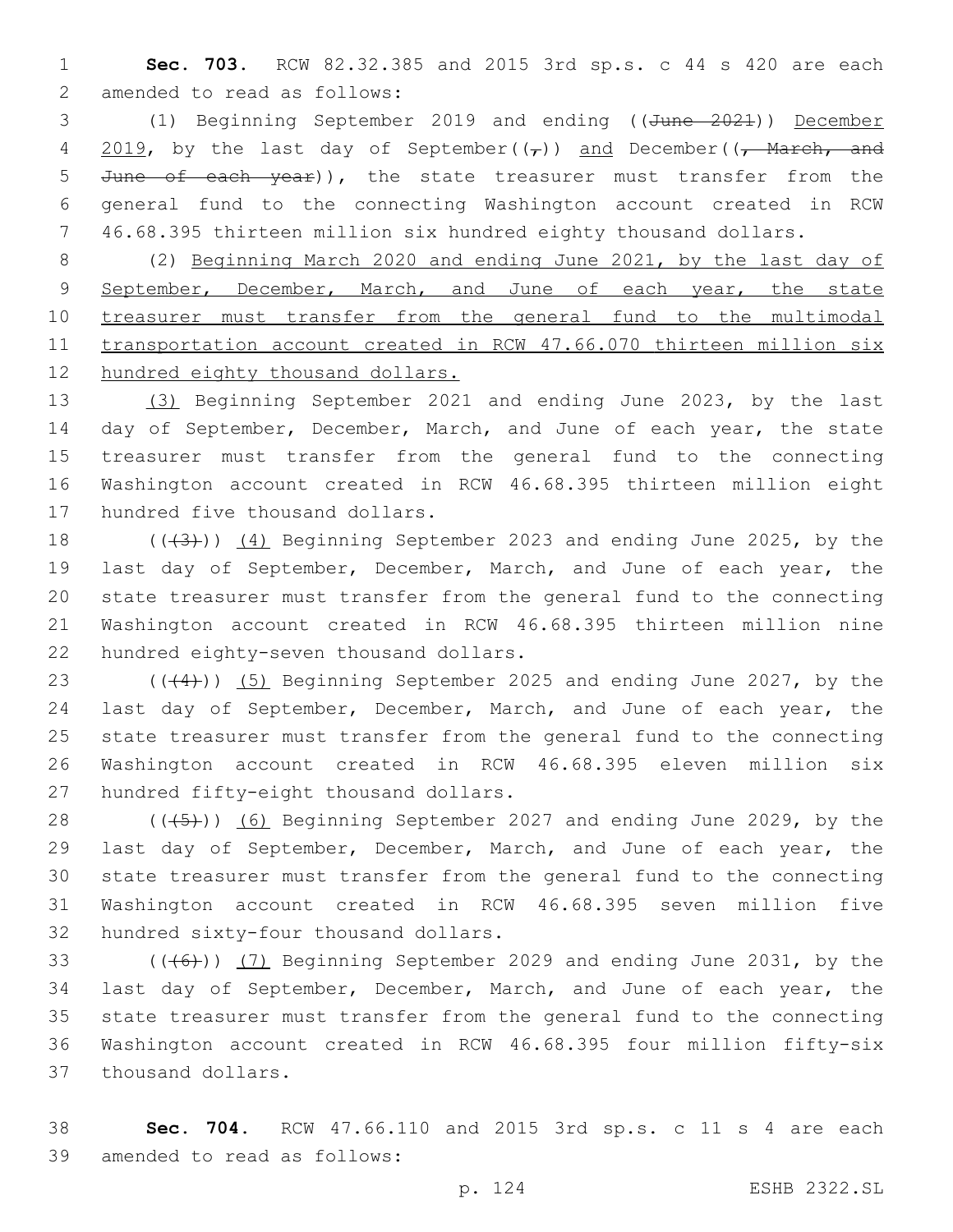(1) The transit coordination grant program is created in the department. The purpose of the transit coordination grant program is to encourage joint planning and coordination on the part of central Puget Sound transit systems in order to improve the user experience, increase ridership, and make the most effective use of tax dollars. The department shall oversee, manage, score, select, and evaluate transit coordination grant program project applications, and shall select transit coordination grant recipients annually. A transit agency located in a county or counties with a population of seven hundred thousand or more that border Puget Sound is eligible to apply to the department for transit coordination grants.

 (2) Projects eligible for transit coordination grants include, 13 but are not limited to, projects that:

14 (a) Integrate marketing efforts;

15 (b) Align fare structures;

16 (c) Integrate service planning;

 (d) Coordinate long-range planning, including capital projects 18 planning and implementation;

 (e) Integrate other administrative functions and internal 20 business processes as appropriate; and

(f) Integrate certain customer-focused tools and initiatives.

 (3) Transit coordination grants must, at a minimum, be proposed jointly by two or more eligible transit agencies and must include a 24 description of the:

25 (a) Issue or problem to be addressed;

(b) Specific solution and measurable outcomes;

 (c) Benefits such as cost savings, travel time improvements, improved coordination, and improved customer experience; and

 (d) Performance measurements and an evaluation plan that includes the identification of milestones towards successful completion of the 31 project.

 (4) Transit coordination grant applications must include measurable outcomes for the project including, but not limited to, 34 the following:

 (a) Impacts on service, such as increased service, improved service delivery, and improved transfers and coordination across 37 transit service:

 (b) Impacts on customer service, such as: Improved reliability; 39 improved outreach and coordination with customers, employers, and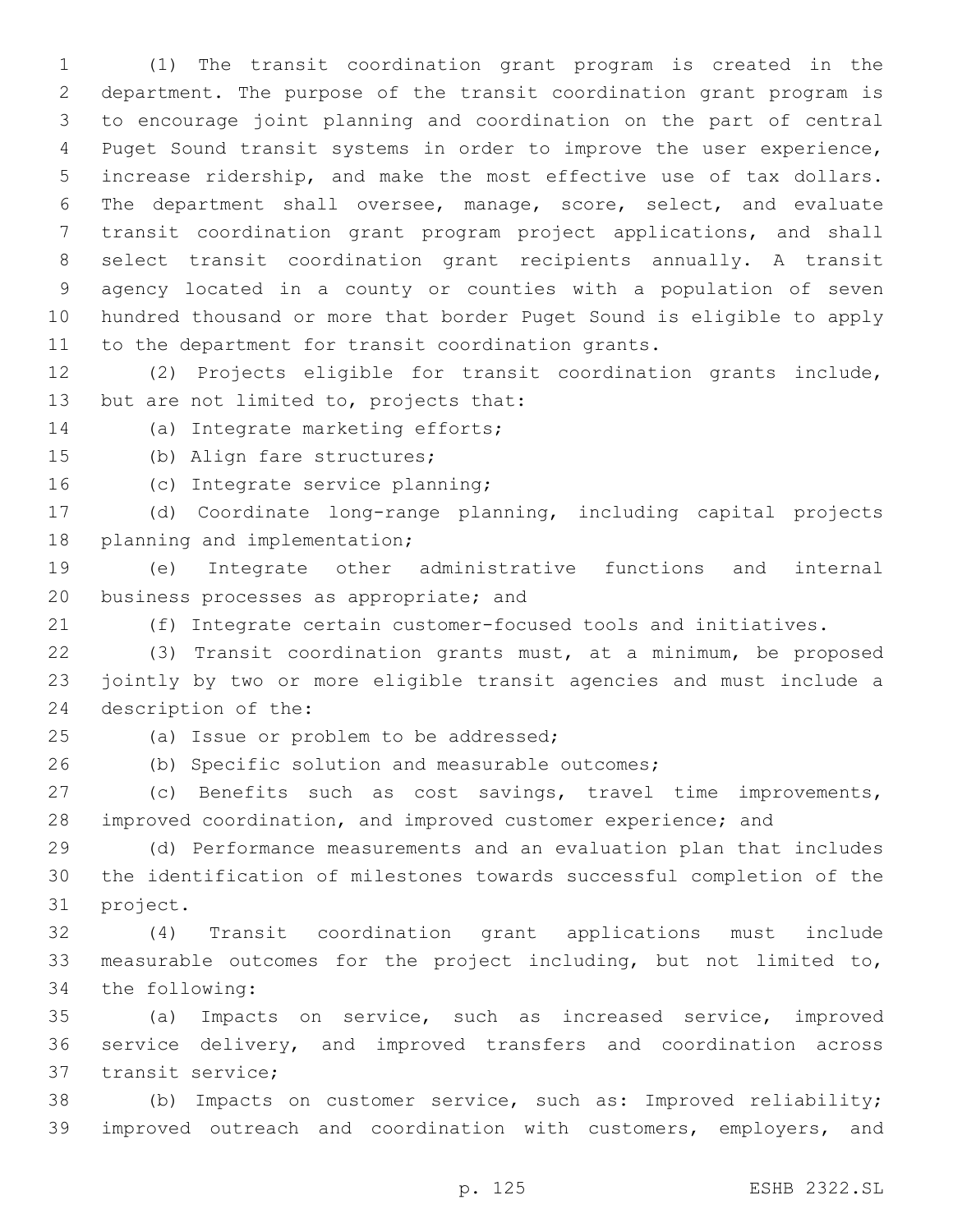communities; improvements in customer service functions, such as customer response time and web-based and other communications; and

 (c) Impacts on administration, such as improved marketing and outreach efforts, integrated customer-focused tools, and improved 5 cross-agency communications.

(5) Transit coordination grant applications must also include:

(a) Project budget and cost details; and7

 (b) A commitment and description of local matching funding of at 9 least ten percent of the project cost.

 (6) Upon completion of the project, transit coordination grant recipients must provide a report to the department that includes an overview of the project, how the grant funds were spent, and the extent to which the identified project outcomes were met. In addition, such reports must include a description of best practices that could be transferred to other transit agencies faced with similar issues to those addressed by the transit coordination grant recipient. The department must report annually to the transportation committees of the legislature on the transit coordination grants that were awarded, and the report must include data to determine if completed transit coordination grant projects produced the anticipated outcomes included in the grant applications.

22 (7) This section expires ( $(Ju\psi + 2020)$ ) June 30, 2021.

 **Sec. 705.** RCW 46.68.290 and 2019 c 416 s 707 are each amended to 24 read as follows:

 (1) The transportation partnership account is hereby created in the state treasury. All distributions to the account from RCW 46.68.090 must be deposited into the account. Money in the account may be spent only after appropriation. Expenditures from the account must be used only for projects or improvements identified as 2005 transportation partnership projects or improvements in the omnibus transportation appropriations act, including any principal and interest on bonds authorized for the projects or improvements.

33 (2) The legislature finds that:

 (a) Citizens demand and deserve accountability of transportation- related programs and expenditures. Transportation-related programs must continuously improve in quality, efficiency, and effectiveness 37 in order to increase public trust;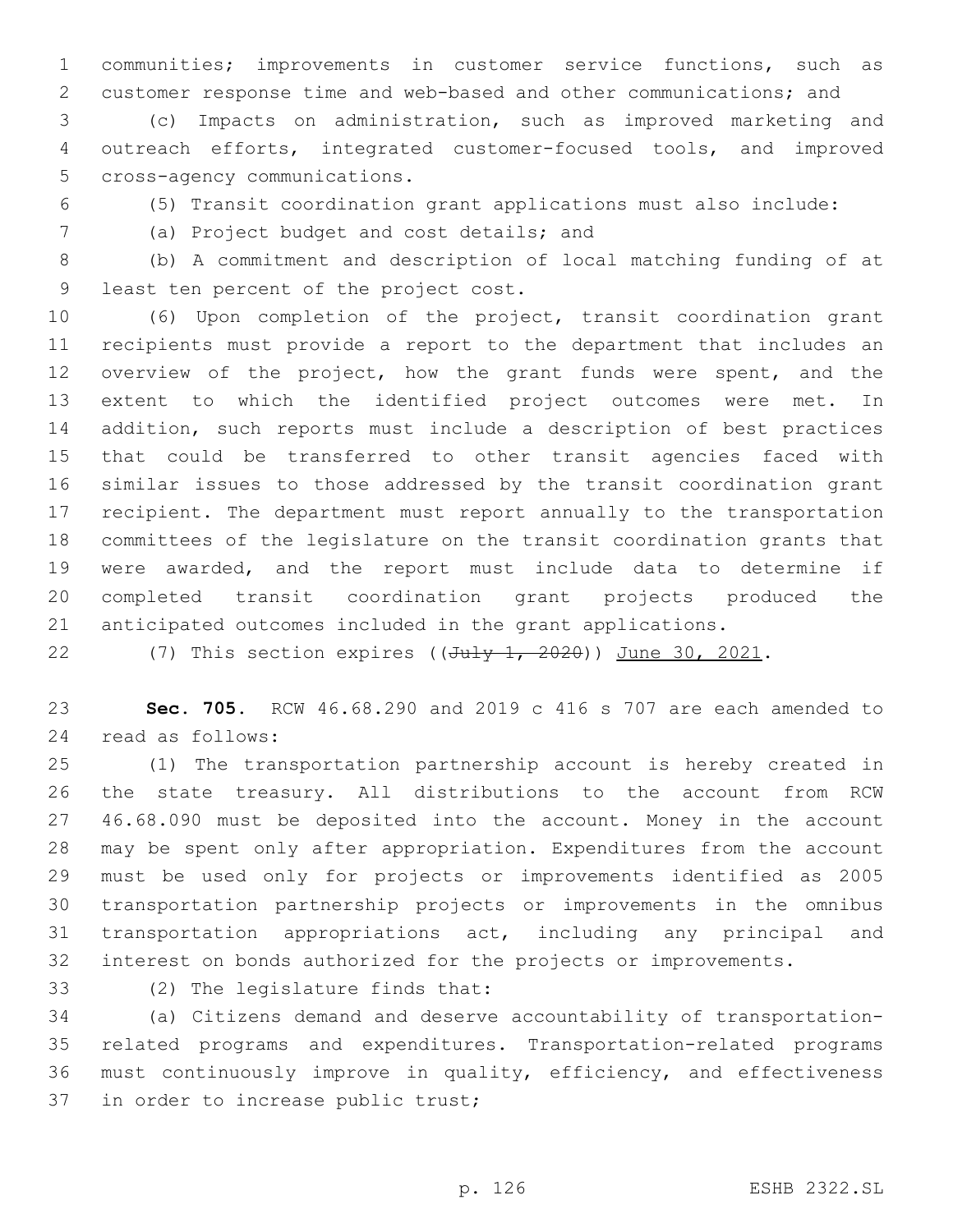(b) Transportation-related agencies that receive tax dollars must continuously improve the way they operate and deliver services so citizens receive maximum value for their tax dollars; and

 (c) Fair, independent, comprehensive performance audits of transportation-related agencies overseen by the elected state auditor are essential to improving the efficiency, economy, and effectiveness 7 of the state's transportation system.

8 (3) For purposes of chapter 314, Laws of 2005:

 (a) "Performance audit" means an objective and systematic 10 assessment of a state agency or agencies or any of their programs, functions, or activities by the state auditor or designee in order to 12 help improve agency efficiency, effectiveness, and accountability. Performance audits include economy and efficiency audits and program 14 audits.

 (b) "Transportation-related agency" means any state agency, board, or commission that receives funding primarily for transportation-related purposes. At a minimum, the department of transportation, the transportation improvement board or its successor entity, the county road administration board or its successor entity, and the traffic safety commission are considered transportation- related agencies. The Washington state patrol and the department of licensing shall not be considered transportation-related agencies 23 under chapter 314, Laws of 2005.

 (4) Within the authorities and duties under chapter 43.09 RCW, the state auditor shall establish criteria and protocols for performance audits. Transportation-related agencies shall be audited using criteria that include generally accepted government auditing standards as well as legislative mandates and performance objectives established by state agencies. Mandates include, but are not limited to, agency strategies, timelines, program objectives, and mission and 31 goals as required in RCW 43.88.090.

 (5) Within the authorities and duties under chapter 43.09 RCW, the state auditor may conduct performance audits for transportation- related agencies. The state auditor shall contract with private firms 35 to conduct the performance audits.

36 (6) The audits may include:

 (a) Identification of programs and services that can be 38 eliminated, reduced, consolidated, or enhanced;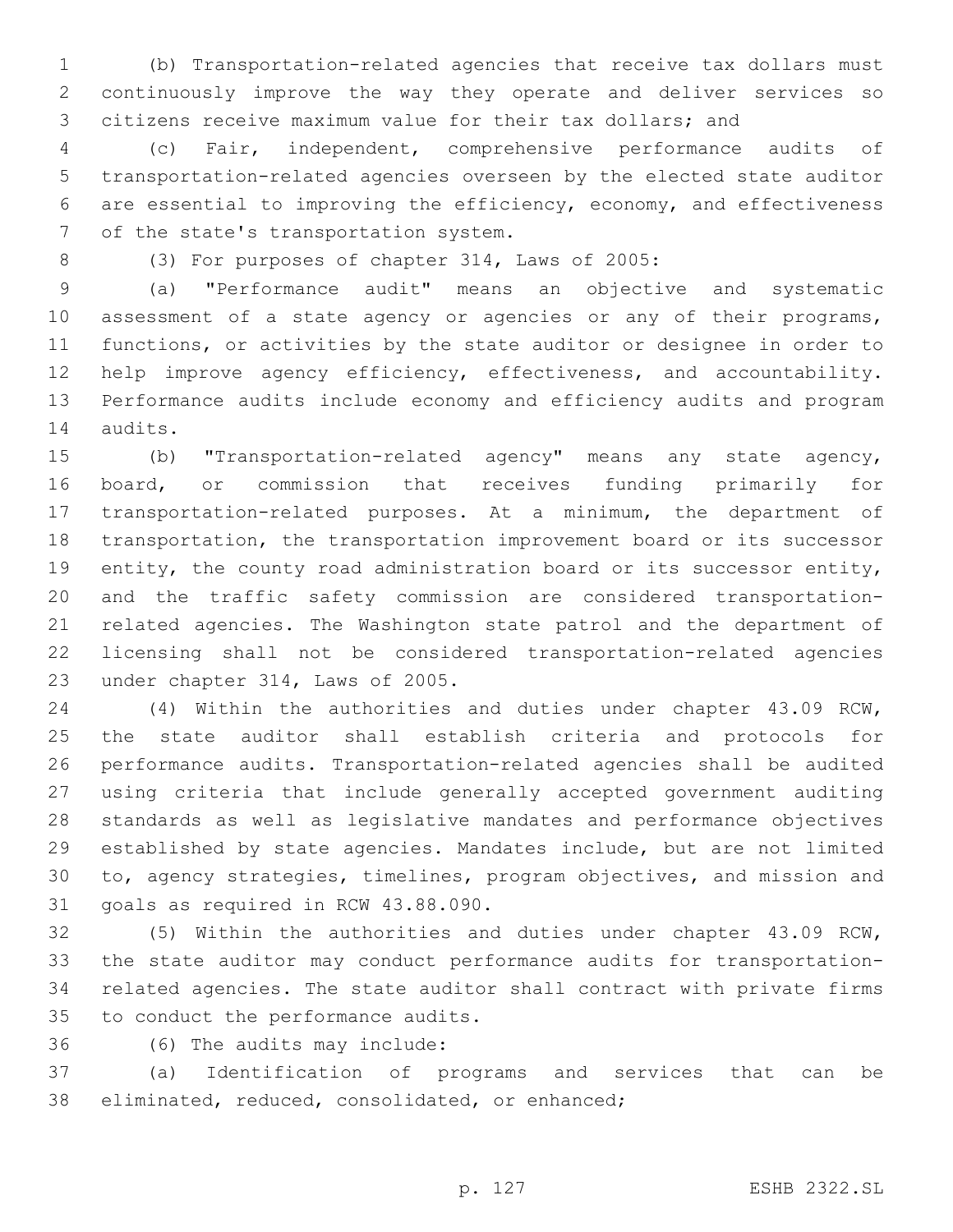(b) Identification of funding sources to the transportation- related agency, to programs, and to services that can be eliminated, 3 reduced, consolidated, or enhanced;

 (c) Analysis of gaps and overlaps in programs and services and recommendations for improving, dropping, blending, or separating 6 functions to correct gaps or overlaps;

 (d) Analysis and recommendations for pooling information technology systems used within the transportation-related agency, and evaluation of information processing and telecommunications policy, 10 organization, and management;

 (e) Analysis of the roles and functions of the transportation- related agency, its programs, and its services and their compliance with statutory authority and recommendations for eliminating or changing those roles and functions and ensuring compliance with 15 statutory authority;

 (f) Recommendations for eliminating or changing statutes, rules, and policy directives as may be necessary to ensure that the transportation-related agency carry out reasonably and properly those 19 functions vested in the agency by statute;

 (g) Verification of the reliability and validity of transportation-related agency performance data, self-assessments, and performance measurement systems as required under RCW 43.88.090;

 (h) Identification of potential cost savings in the transportation-related agency, its programs, and its services;

(i) Identification and recognition of best practices;

 (j) Evaluation of planning, budgeting, and program evaluation 27 policies and practices;

(k) Evaluation of personnel systems operation and management;

 (l) Evaluation of purchasing operations and management policies 30 and practices;

 (m) Evaluation of organizational structure and staffing levels, particularly in terms of the ratio of managers and supervisors to 33 nonmanagement personnel; and

 (n) Evaluation of transportation-related project costs, including but not limited to environmental mitigation, competitive bidding practices, permitting processes, and capital project management.

 (7) Within the authorities and duties under chapter 43.09 RCW, the state auditor must provide the preliminary performance audit reports to the audited state agency for comment. The auditor also may seek input on the preliminary report from other appropriate

p. 128 ESHB 2322.SL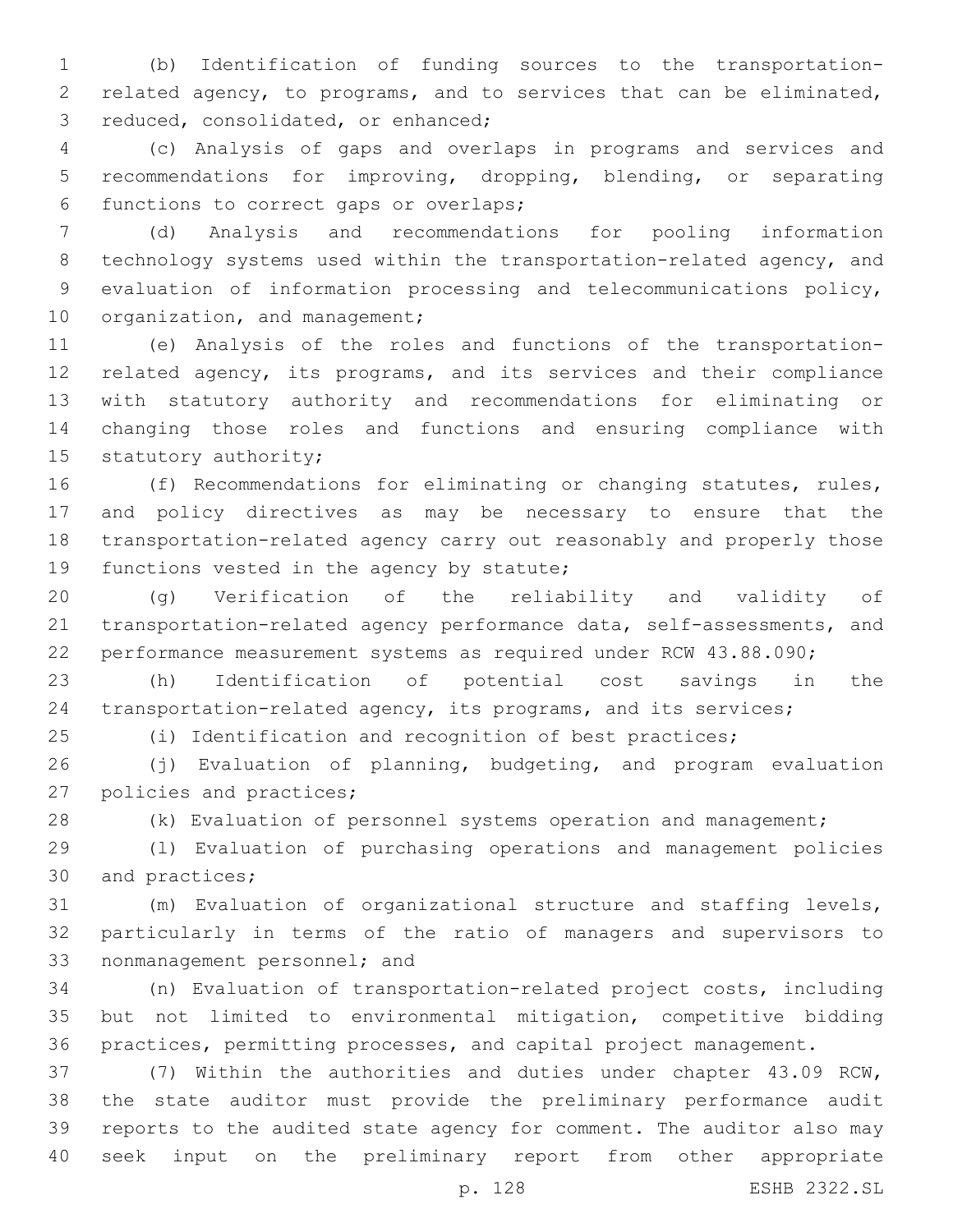officials. Comments must be received within thirty days after receipt of the preliminary performance audit report unless a different time period is approved by the state auditor. The final performance audit report shall include the objectives, scope, and methodology; the audit results, including findings and recommendations; the agency's response and conclusions; and identification of best practices.

 (8) The state auditor shall provide final performance audit reports to the citizens of Washington, the governor, the joint legislative audit and review committee, the appropriate legislative committees, and other appropriate officials. Final performance audit 11 reports shall be posted on the internet.

 (9) The audited transportation-related agency is responsible for follow-up and corrective action on all performance audit findings and recommendations. The audited agency's plan for addressing each audit finding and recommendation shall be included in the final audit report. The plan shall provide the name of the contact person responsible for each action, the action planned, and the anticipated completion date. If the audited agency does not agree with the audit findings and recommendations or believes action is not required, then the action plan shall include an explanation and specific reasons.

 The office of financial management shall require periodic progress reports from the audited agency until all resolution has occurred. The office of financial management is responsible for achieving audit resolution. The office of financial management shall annually report by December 31st the status of performance audit resolution to the appropriate legislative committees and the state auditor. The legislature shall consider the performance audit results 28 in connection with the state budget process.

 The auditor may request status reports on specific audits or 30 findings.

 (10) For the period from July 1, 2005, until June 30, 2007, the amount of \$4,000,000 is appropriated from the transportation partnership account to the state auditors office for the purposes of 34 subsections (2) through (9) of this section.

 (11) During the 2015-2017 fiscal biennium, the legislature may transfer from the transportation partnership account to the connecting Washington account such amounts as reflect the excess fund balance of the transportation partnership account.

 (12) During the 2017-2019 and the 2019-2021 fiscal biennia, the legislature may direct the state treasurer to make transfers of

p. 129 ESHB 2322.SL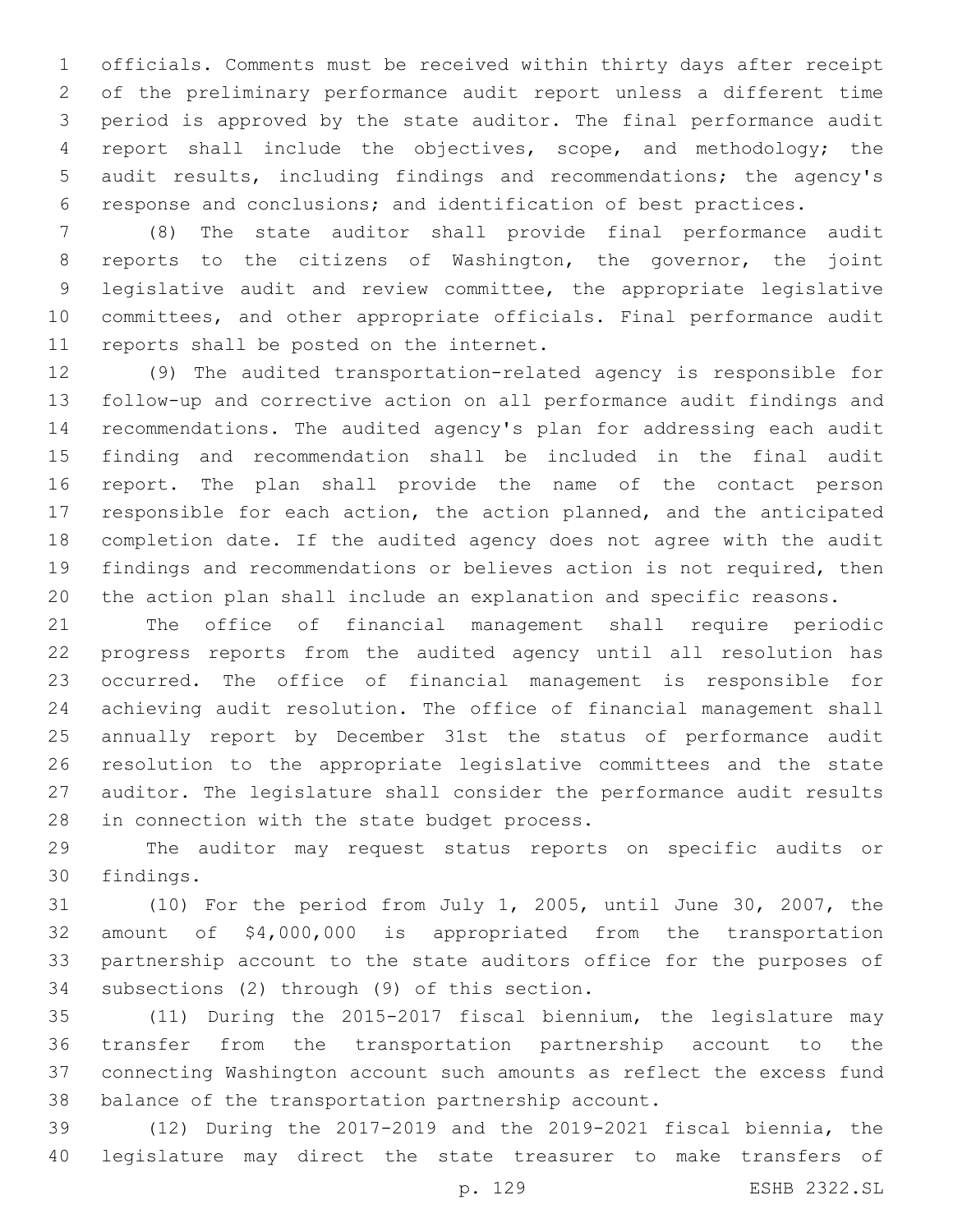moneys in the transportation partnership account to the connecting 2 Washington account  $((and))_L$  the motor vehicle fund, and the capital 3 vessel replacement account.

 **Sec. 706.** RCW 82.44.135 and 2006 c 318 s 9 are each amended to 5 read as follows:

 (1) Before a local government subject to this chapter may impose a motor vehicle excise tax, the local government must contract with the department for the collection of the tax. The department may charge a reasonable amount, not to exceed one percent of tax collections, or two and one-half percent during the 2019-2021 11 biennium, for the administration and collection of the tax.

 (2) For fiscal year 2021, the department shall charge a minimum 13 of seven million eight hundred two thousand dollars, which is the reasonable amount aimed at achieving full cost recovery for the 15 administration and collection of a motor vehicle excise tax. The amount of the full reimbursement for the administration and 17 collection of the motor vehicle excise tax must be deducted before distributing any revenues to a regional transit authority. Any 19 reimbursement to ensure full cost recovery beyond the amount specified in this subsection may be negotiated between the department 21 and the regional transit authority if full cost recovery has not been 22 achieved, or if based on emergent issues.

 **Sec. 707.** RCW 46.68.395 and 2015 3rd sp.s. c 44 s 106 are each 24 amended to read as follows:

 (1) The connecting Washington account is created in the motor vehicle fund. Moneys in the account may be spent only after appropriation. Expenditures from the account must be used only for projects or improvements identified as connecting Washington projects or improvements in a transportation appropriations act, including any principal and interest on bonds authorized for the projects or 31 improvements.

 (2) Moneys in the connecting Washington account may not be expended on the state route number 99 Alaskan Way viaduct replacement 34 project.

 (3) During the 2019-2021 fiscal biennium, the legislature may direct the state treasurer to make transfers of moneys in the connecting Washington account to the motor vehicle fund.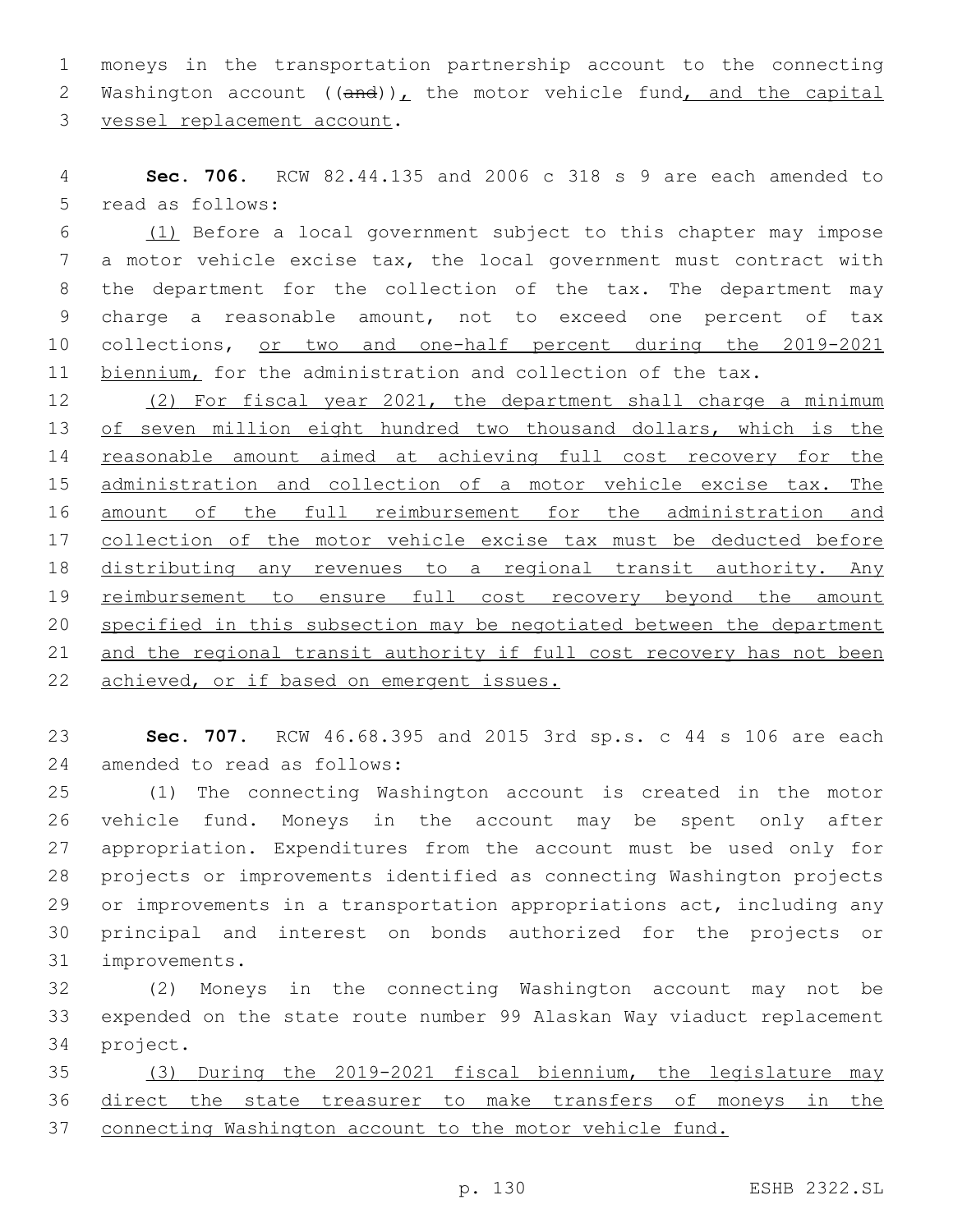1 **MISCELLANEOUS**

 NEW SECTION. **Sec. 801.** If any provision of this act or its application to any person or circumstance is held invalid, the remainder of the act or the application of the provision to other persons or circumstances is not affected.

 NEW SECTION. **Sec. 802.** This act is necessary for the immediate preservation of the public peace, health, or safety, or support of the state government and its existing public institutions, and takes effect immediately.

Passed by the House March 11, 2020. Passed by the Senate March 11, 2020. Approved by the Governor March 31, 2020, with the exception of certain items that were vetoed. Filed in Office of Secretary of State March 31, 2020.

Note: Governor's explanation of partial veto is as follows:

"I am returning herewith, without my approval as to Sections 220(16); 301(3); 302, page 70, lines 33-37 and page 71, lines 1-2; 303(2);  $305(35); 307(2); 308(11); 309(17); 310(26); 207(15); 208(35);$ 208(22); 208(23); 208(24); 208(25); and 208(27), Engrossed Substitute House Bill No. 2322 entitled:

"AN ACT Relating to transportation funding and appropriations."

**Section 220(16), page 60, Department of Transportation, Public Transportation, Program V;**

**Section 301(3), page 70, Freight Mobility Strategic Investment Board; Section 302, page 70, lines 33-37, and page 71, lines 1-2, County Road Administration Board;**

**Section 303(2), page 71, Transportation Improvement Board;**

**Section 305(35), page 86, Department of Transportation, Improvements, Program I;**

**Section 307(2), page 91, Department of Transportation, Traffic Operations, Program Q;**

**Section 308(11), page 94, Department of Transportation, Washington State Ferries, Program W;**

**Section 309(17), page 99, Department of Transportation, Rail, Program Y; and**

**Section 310(26), page 107, Department of Transportation, Local Programs, Program Z**

These sections include language declaring the Legislature's intent that the projects in these sections should not be eliminated or substantially delayed due to revenue reductions taken in the budget as a short-term solution to balance the budget. In light of the economic downturn due to the COVID-19 pandemic, it may be necessary to delay or eliminate projects. For this reason, I have vetoed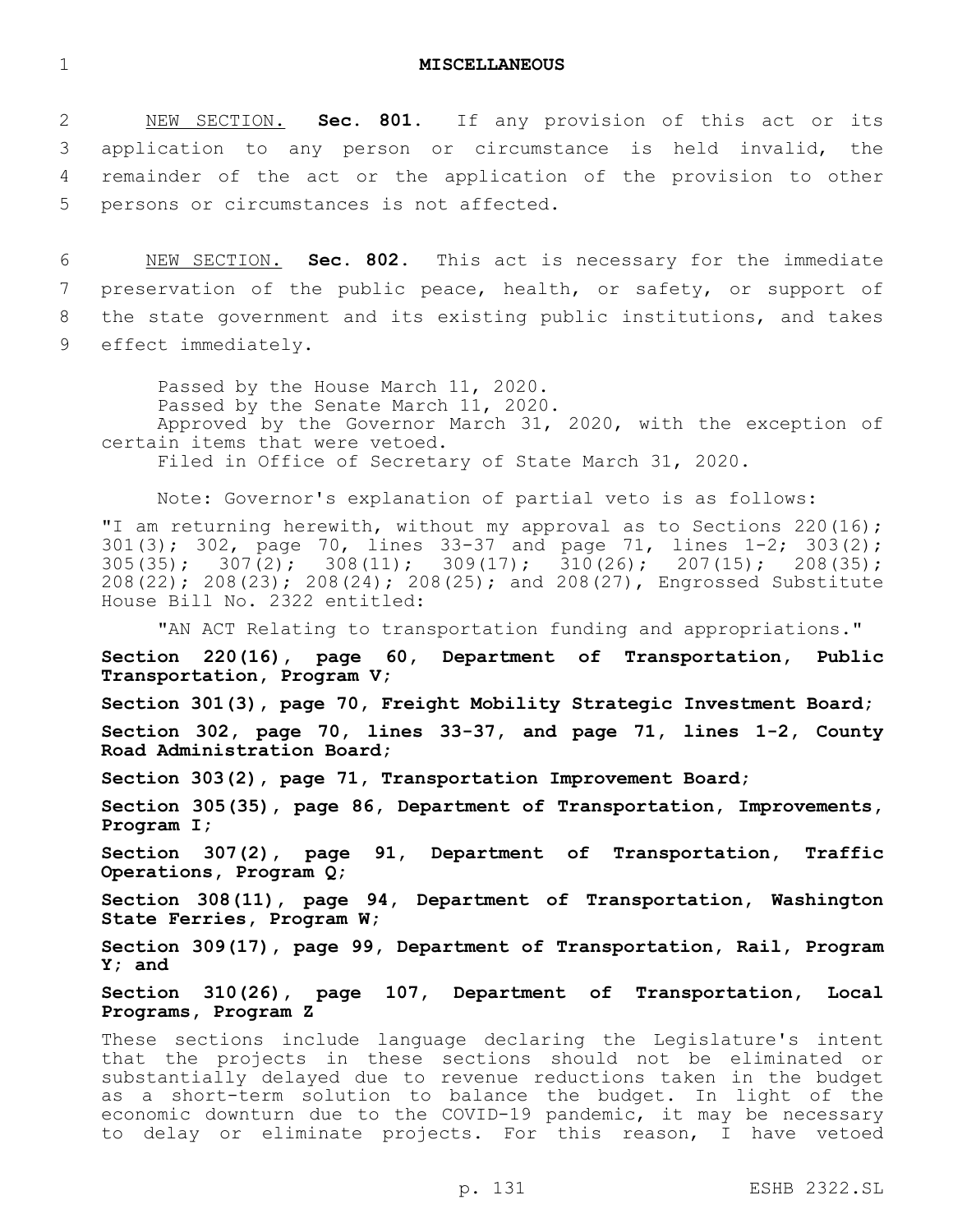Sections 220(16); 301(3); 302, page 70, lines 33-37, and page 71, lines  $1-2$ ;  $303(2)$ ;  $305(35)$ ;  $307(2)$ ;  $308(11)$ ;  $309(17)$ ; and  $310(26)$ .

#### **Section 207(15), pages 21-22, Washington State Patrol, Agreement for Utility Connection and Reimbursement of Water Extension Expenses**

This section requires the Washington State Patrol to terminate an agreement with the city of Shelton that requires latecomers to reimburse the Washington State Patrol if they connect to water and sewer infrastructure paid for with gas tax funds. Under the 18th Amendment to the state Constitution, infrastructure funded with gas taxes cannot be used by any entity for non-highway purposes unless the gas tax fund is reimbursed. Canceling the agreement would create a risk of unconstitutional use of the infrastructure without reimbursement. For this reason, I have vetoed Section 207(15).

#### **Section 208(35), page 30, Department of Licensing, Office Relocations**

This section directs the Department of Licensing to relocate or finish relocating the Lacey, Tacoma and Bellevue-Redmond licensing services offices, and to finish emergency repairs at the Vancouver office. Not enough funding was provided in the budget to complete all of these office moves and repairs to the Vancouver office. I am directing the department to initiate the office moves with the funding provided and seek emergency capital funds for the Vancouver office repairs. For this reason, I have vetoed Section 208(35).

I have vetoed the following sections related to bills that did not pass the Legislature, resulting in the lapse of funding. My veto of these sections will serve to clean up these unnecessary sections of the bill.

Section 208(22), page 28, Department of Licensing, SHB 1255, Patches Pal Special License Plate

Section 208(23), page 28, Department of Licensing, E2SHB 2050, Washington Wine Special License Plate

Section 208(24), page 28, Department of Licensing, ESHB 2085, Mt. St. Helens Special License Plate

Section 208(25), page 28, Department of Licensing, SHB 2187, Women Veterans Special License Plate

Section 208(27), page 29, Department of Licensing, SHB 2353, Fire Trailer Vehicle Registration License Plate Registration License Plate

For these reasons I have vetoed Sections 220(16); 301(3); 302, page 70, lines 33-37 and page 71, lines 1-2; 303(2); 305(35); 307(2); 308(11); 309(17); 310(26); 207(15); 208(35); 208(22); 208(23); 208(24); 208(25); and 208(27) of Engrossed Substitute House Bill No. 2322.

With the exception of Sections  $220(16)$ ;  $301(3)$ ;  $302$ , page 70, lines 33-37 and page 71, lines  $1-2$ ; 303(2); 305(35); 307(2); 308(11);  $309(17)$ ;  $310(26)$ ;  $207(15)$ ;  $208(35)$ ;  $208(22)$ ;  $208(23)$ ;  $208(24)$ ; 208(25); and 208(27), Engrossed Substitute House Bill No. 2322 is approved."

(End of Bill)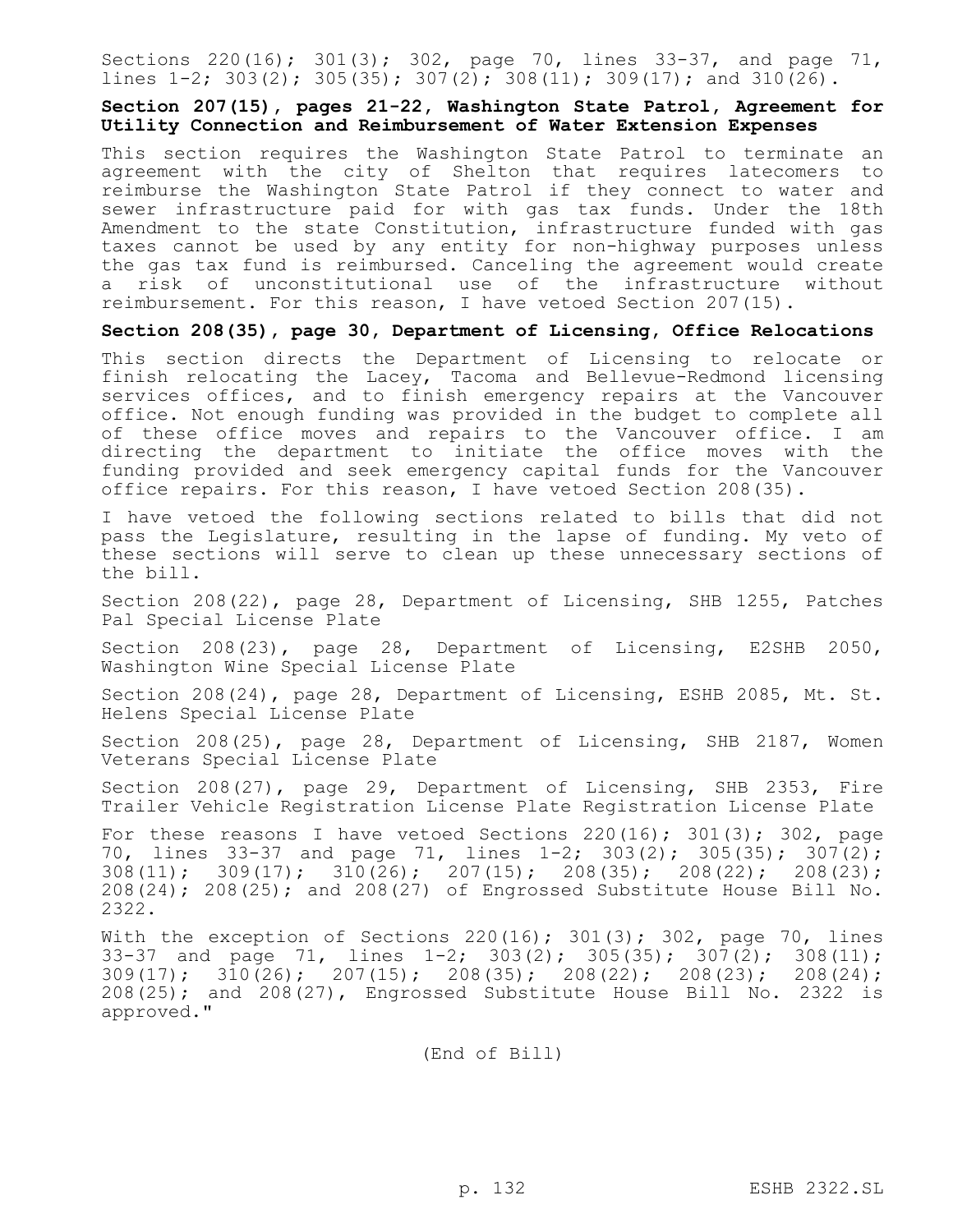| INDEX | הר תח<br>AUL<br>$-$ |  |
|-------|---------------------|--|
|       |                     |  |

| BOARD OF PILOTAGE COMMISSIONERS<br>-2                        |
|--------------------------------------------------------------|
| 116<br>COLLECTIVE BARGAINING AGREEMENTS. .                   |
| 117<br>MEBA-L.                                               |
| 117<br>MEBA-UL. .                                            |
| COUNTY ROAD ADMINISTRATION BOARD.<br>$\cdots$ $\cdots$ 7, 70 |
| -2<br>DEPARTMENT OF AGRICULTURE.                             |
| .22<br>DEPARTMENT OF LICENSING. .<br>.                       |
| TRANSFERS.<br>111                                            |
| DEPARTMENT OF TRANSPORTATION                                 |
| 37                                                           |
| 52<br>CHARGES FROM OTHER AGENCIES-PROGRAM U.                 |
| 71<br>FACILITIES-PROGRAM D-CAPITAL                           |
| 37<br>FACILITIES-PROGRAM D-OPERATING.                        |
| 43<br>HIGHWAY MAINTENANCE-PROGRAM M. .                       |
| 72<br>IMPROVEMENTS-PROGRAM I.                                |
| 36<br>INFORMATION TECHNOLOGY-PROGRAM C.                      |
| 99<br>LOCAL PROGRAMS-PROGRAM Z-CAPITAL.                      |
| 67<br>LOCAL PROGRAMS-PROGRAM Z-OPERATING.                    |
| 62<br>MARINE-PROGRAM X.                                      |
| 87<br>PRESERVATION-PROGRAM P.                                |
| 40<br>PROGRAM DELIVERY MANAGEMENT AND SUPPORT-PROGRAM H.     |
| 54<br>PUBLIC TRANSPORTATION-PROGRAM V. .                     |
| PUBLIC-PRIVATE PARTNERSHIPS-PROGRAM K.<br>41                 |
| 95<br>RAIL-PROGRAM Y-CAPITAL                                 |
| 65<br>RAIL-PROGRAM Y-OPERATING.                              |
| TOLL OPERATIONS AND MAINTENANCE-PROGRAM B.<br>31             |
| 90<br>TRAFFIC OPERATIONS-PROGRAM Q-CAPITAL.                  |
| 46<br>TRAFFIC OPERATIONS-PROGRAM Q-OPERATING.                |
| 48<br>TRANSPORTATION MANAGEMENT AND SUPPORT-PROGRAM S.       |
| 50<br>TRANSPORTATION PLANNING, DATA, AND RESEARCH-PROGRAM T. |
| WASHINGTON STATE FERRIES CONSTRUCTION-PROGRAM W.<br>91       |
| FREIGHT MOBILITY STRATEGIC INVESTMENT BOARD. 18, 69          |
| 117                                                          |
| GENERAL STATE EMPLOYEE COMPENSATION ADJUSTMENTS. 117         |
|                                                              |
|                                                              |
| OFFICE OF FINANCIAL MANAGEMENT. 1                            |
| QUARTERLY REPORTING REQUIREMENTS FOR CAPITAL PROGRAM. 108    |
|                                                              |